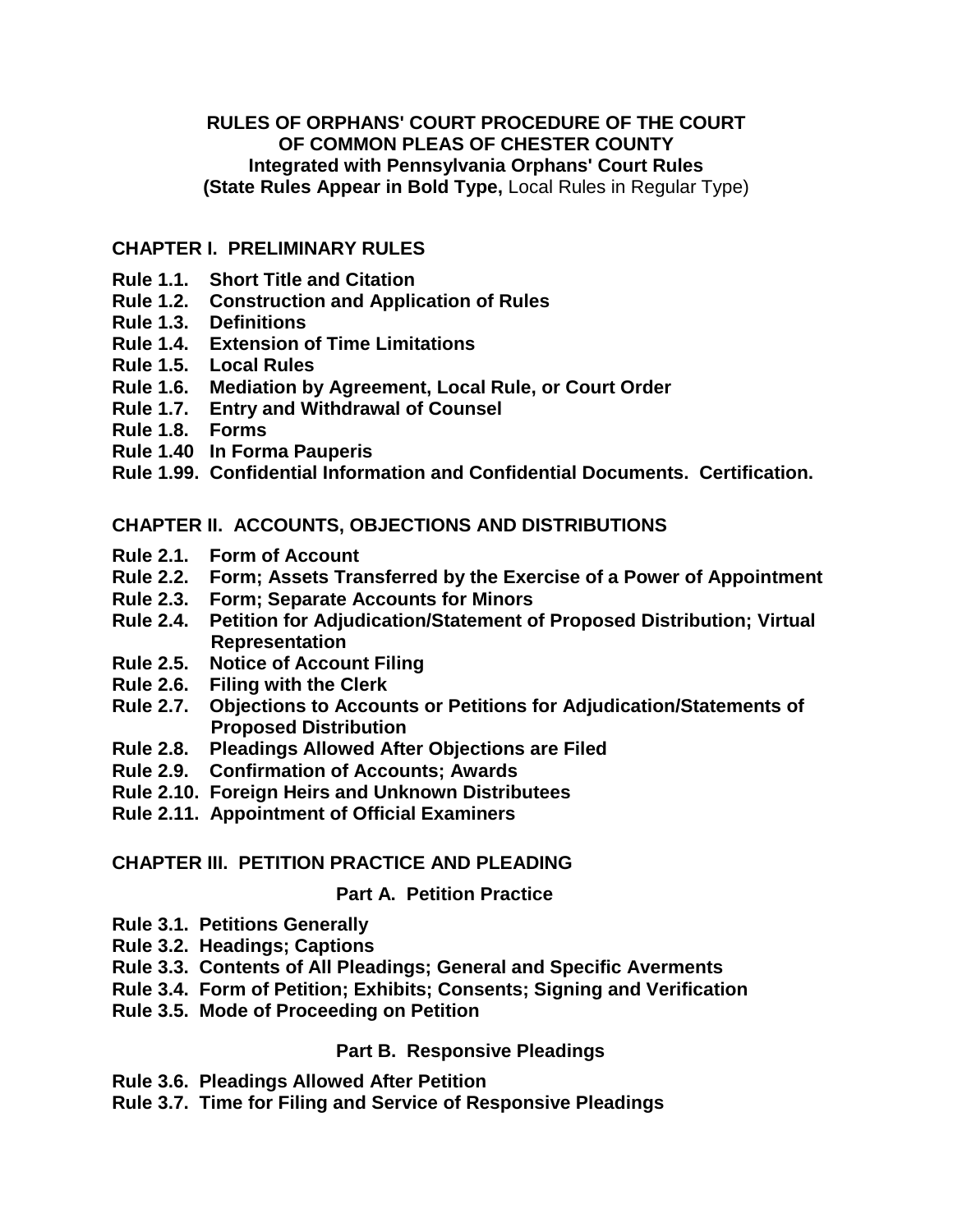- **Rule 3.8. Headings of Responsive Pleadings**
- **Rule 3.9. Preliminary Objections**
- **Rule 3.10. Denials; Effect of Failure to Deny**
- **Rule 3.11. Answer with New Matter**

### **Part C. Pleadings in General**

- **Rule 3.12. Signing**
- **Rule 3.13. Verification**
- **Rule 3.14. Amendment**
- **Rule 3.15. Pleading More Than One Cause of Action; Alternative Pleadings**

**CHAPTER IV. FORMAT AND SERVICE OF LEGAL PAPER BY PARTIES AND COURT; ELECTRONIC FILING**

- **Rule 4.1. Format of All Legal Paper**
- **Rule 4.2. Citation or Notice to Individuals and Entities**
- **Rule 4.3. Service of Legal Paper Other than Citations or Notices**
- **Rule 4.4. Charities – Notice to the Attorney General**
- **Rule 4.5. Service of Legal Paper by Court and Clerk**
- **Rule 4.6. Notice of the Date of Entry of an Adjudication or Court Order on the Docket**
- **Rule 4.7. Electronic Filing**

## **CHAPTER V. RULES GOVERNING SPECIFIC TYPES OF PETITIONS**

- **Rule 5.1. Declaratory Judgment**
- **Rule 5.2. Family Exemption**
- **Rule 5.3. Intestate Share to Surviving Spouse from Real Estate**
- **Rule 5.4. Revocation, Vacating or Extension of Time for Filing of Surviving Spouse's Election**
- **Rule 5.5. Appointment of a Guardian** *ad litem* **or a Trustee** *ad litem*
- **Rule 5.6. Appointment of a Guardian for the Estate or Person of a Minor**
- **Rule 5.7. Appointment of a Trustee**
- **Rule 5.8. Discharge of Fiduciary and Surety**
- **Rule 5.9. Partition**
- **Rule 5.10. Public Sale of Real Property.**
- **Rule 5.11. Private Sale of Real Property or Options Therefor**
- **Rule 5.12. Mortgage or Lease of Real Property**
- **Rule 5.13. Inalienable Property**
- **Rule 5.14. Designation of a Successor Custodian**
- **Rule 5.15. Confirmation of Trustee Appointment**
- **Rule 5.50. Settlement of Small Estates by Petition**

**CHAPTER VI. Reserved**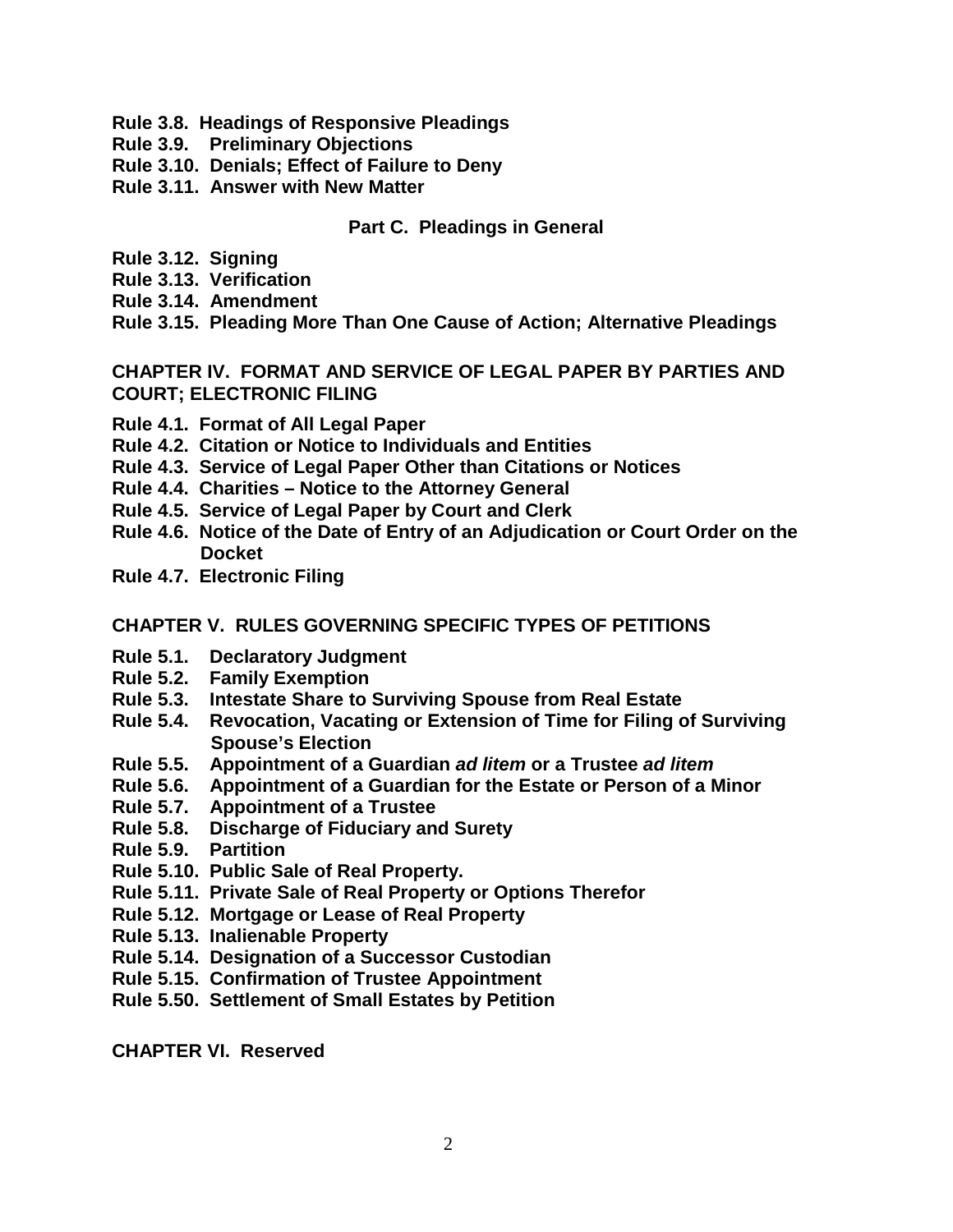### **CHAPTER VII. RULES RELATING TO PRE-HEARING AND HEARING PROCEDURE**

**Rule 7.1. Depositions, Discovery, Production of Documents and Perpetuation of Testimony**

- **Rule 7.2. Motion for Judgment on the Pleadings**
- **Rule 7.3. Motion for Summary Judgment**
- **Rule 7.4. Injunctions**

### **CHAPTER VIII. RECONSIDERATION**

- **Rule 8.1. Exceptions and Post-Trial Motions**
- **Rule 8.2. Motions for Reconsideration**

### **CHAPTER IX. AUDITORS AND MASTERS**

- **Rule 9.1. Notice of Hearings**
- **Rule 9.2. Filing of Report**
- **Rule 9.3. Form of Auditor's Report**
- **Rule 9.4. Form of Master's Report**
- **Rule 9.5. Transcript of Testimony**
- **Rule 9.6. Notice of Filing Report**
- **Rule 9.7. Confirmation of Report**
- **Rule 9.8. Security for Expenses and Fees**

#### **CHAPTER X. REGISTER OF WILLS**

- **Rule 10.1. Forms**
- **Rule 10.2. Petition Practice**
- **Rule 10.3. Hearings**
- **Rule 10.4. Appeals from the Register of Wills**
- **Rule 10.5. Notice to Beneficiaries and Intestate Heirs**
- **Rule 10.6. Status Report by Personal Representative**

**CHAPTER XI. Reserved**

**CHAPTER XII. Reserved**

**CHAPTER XIII. Reserved**

#### **CHAPTER XIV. GUARDIANSHIPS OF INCAPACITATED PERSONS**

- **Rule 14.1. Guardianship Petition Practice and Pleading.**
- **Rule 14.2. Petition for Adjudication of Incapacity and Appointment of a Guardian of the Person or Estate of an Incapacitated Person.**
- **Rule 14.3. Alternative Proof of Incapacity: Expert Report in Lieu of In-Person or Deposition Testimony of Expert.**
- **Rule 14.4. Counsel.**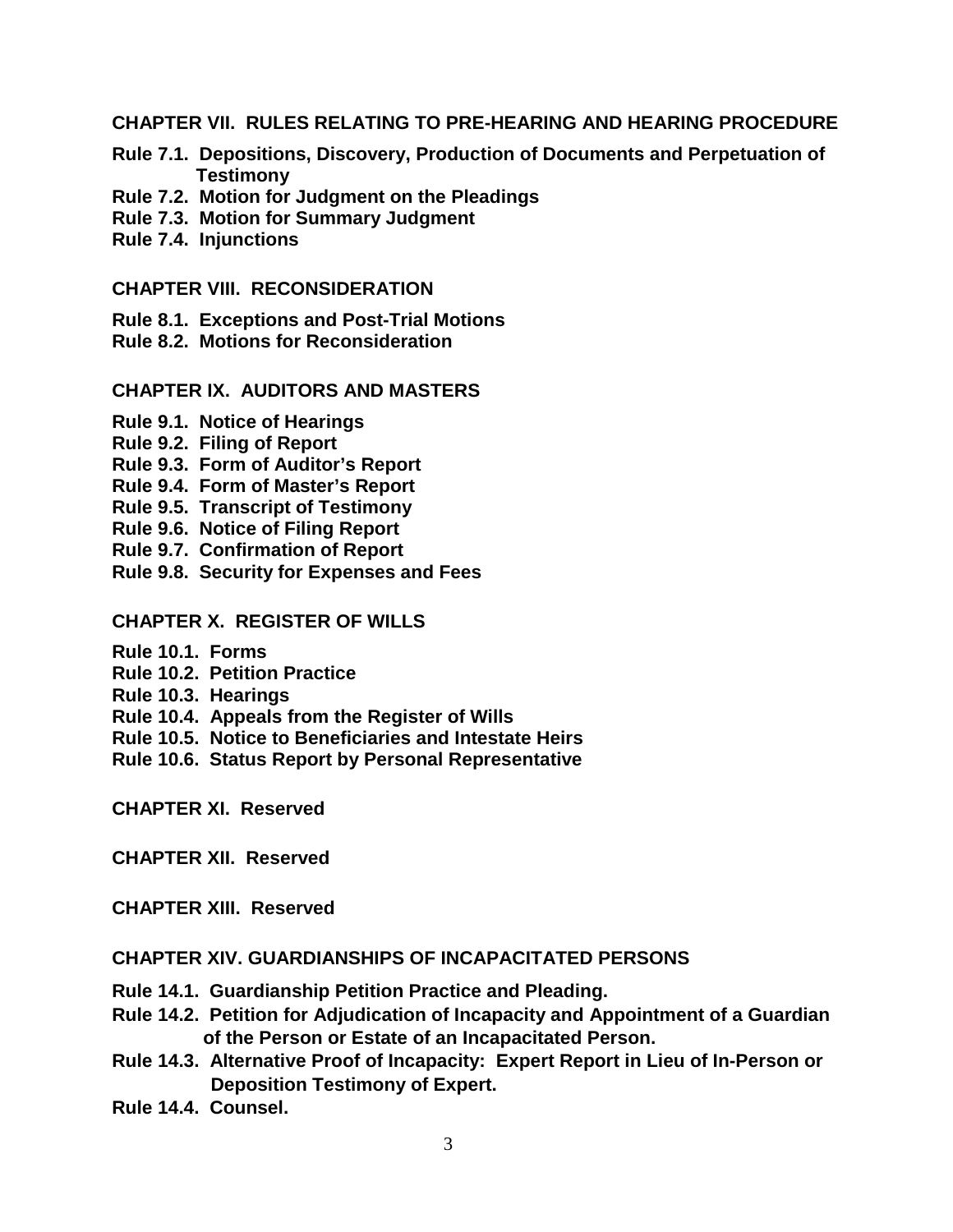- **Rule 14.5. Waiver or Modification of Bond.**
- **Rule 14.6. Determination of Incapacity and Selection of Guardian.**
- **Rule 14.7. Order and Certificate.**
- **Rule 14.8. Guardianship Reporting, Monitoring, Review, and Compliance.**
- **Rule 14.9. Review Hearing.**
- **Rule 14.10. Proceedings Relating to Real Property.**
- **Rule 14.11. Transfer of Guardianship of the Person to Another State.**
- **Rule 14.12. Transfer of Guardianship of the Estate to Another State.**
- **Rule 14.13. Acceptance of a Guardianship transferred from Another State.**
- **Rule 14.14. Forms**

### **CHAPTER XV. ADOPTIONS**

- **Rule 15.1. Local Rules.**
- **Rule 15.2. Voluntary Relinquishment to Agency.**
- **Rule 15.3. Voluntary Relinquishment of Adult Intending to Adopt Child.**
- **Rule 15.4. Involuntary Termination of Parental Rights.**
- **Rule 15.5. Adoption.**
- **Rule 15.6. Notice to Persons; Method, Notice of Orphans' Court Proceedings Filed on Dependency Docket.**
- **Rule 15.7. Impounding; Docket entries; Reports; Privacy.**
- **Rule 15.8. Registration of Foreign Adoption Decree.**
- **Rule 15.9. Petition for Adoption of a Foreign Born Child.**

## **CHAPTER XVI. PROCEEDINGS PURSUANT TO SECTION 3206 OF THE ABORTION CONTROL ACT**

- **Rule 16.1. Definitions; Scope**
- **Rule 16.2. Confidentiality**
- **Rule 16.3. Precedence of Proceeding**
- **Rule 16.4. Commencement; Venue; No Filing Fees**
- **Rule 16.5. Application; Contents; Form of Verification; Assistance in Preparation**
- **Rule 16.6. Dockets; Document Maintenance**
- **Rule 16.7. Reserved**
- **Rule 16.8. Reserved**
- **Rule 16.9. Reserved**
- **Rule 16.10. Form; Generally**
- **Rule 16.11. Reserved**
- **Rule 16.12. Reserved**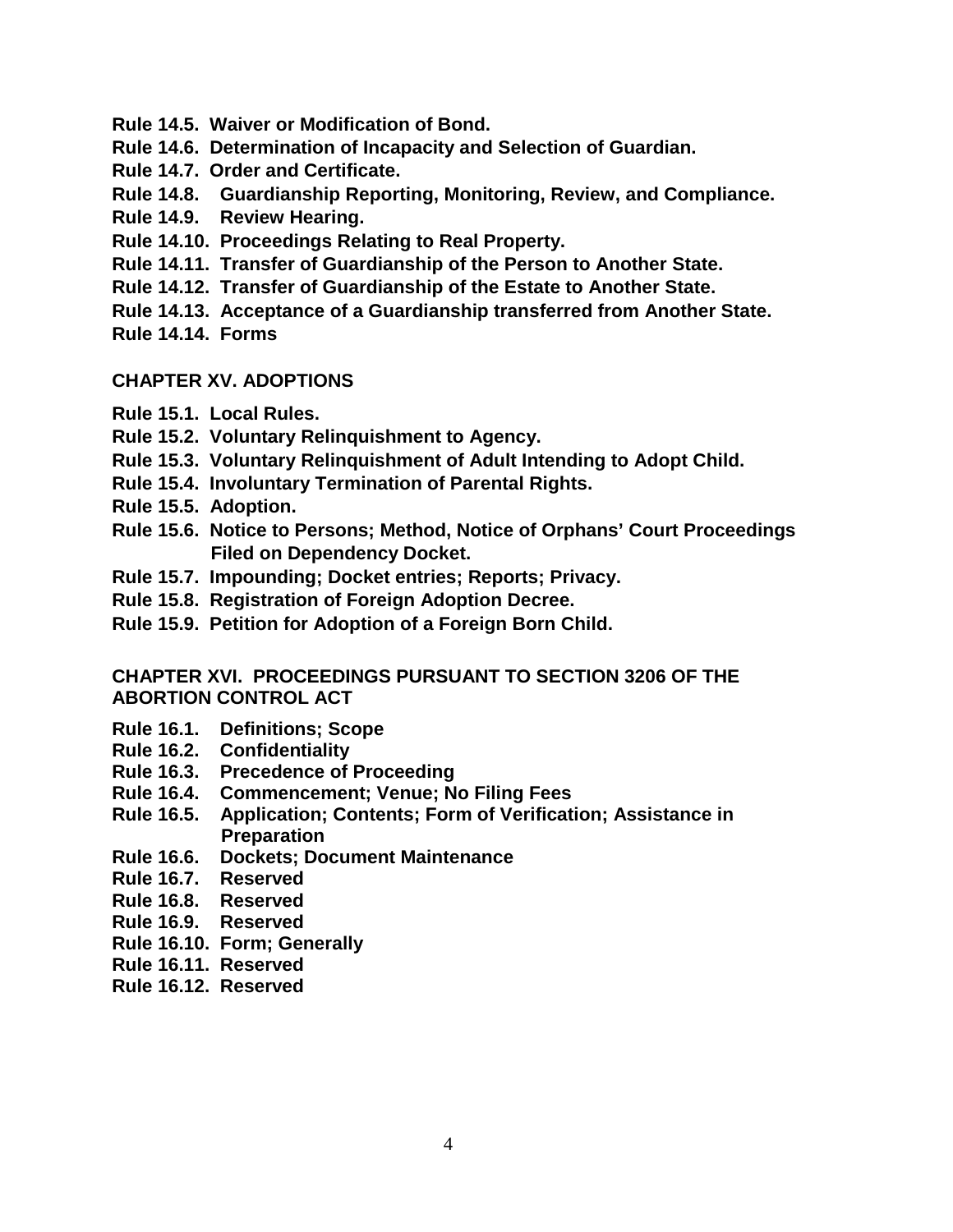## **CHAPTER I. PRELIMINARY RULES**

**Rule 1.1. Short Title and Citation** 

**These Rules shall be known as the Pennsylvania Orphans' Court Rules, shall be referred to individually herein as "Rule," and cited as "Pa. O.C. Rule \_\_\_\_\_\_\_."**

**Note: Rule 1.1 is substantively similar to former Rule 17.** 

Rule L1.1A. *Short Title.*

**These Rules shall be known as Chester County Orphans' Court Rules<sup>[1](#page-4-0)</sup>** and shall be referred to individually and cited as "Ches. Co. O.C. Rule ..."

**Rule 1.2. Construction and Application of Rules**

**(a) The Rules adopted by the Supreme Court regulating the practice and procedure of the Orphans' Court Divisions of this Commonwealth and the local rules adopted by such courts shall be liberally construed to secure the just, timely and efficient determination of every action or proceeding to which they are applicable. The court at every stage of any action or proceeding may disregard any error or defect of procedure that does not affect the substantive rights of the parties in interest.**

 **(b) The principles of interpretation and related matters set forth in Pa.R.C.P. Nos. 102 through 153 inclusive, with the exception of Pa.R.C.P. No. 126, shall apply to these Rules.** 

**Note: Rule 1.2(a) is identical to former Rule 2.1. Rule 1.2(b) is new.** 

**Explanatory Comment: The Orphans' Court Division exercises equitable powers and applies equitable principles.** *Estate of Hahn***, 369 A.2d 1290, 1291-92 (Pa. 1977);** *Estate of Freihofer***, 174 A.2d 282, 284 (Pa. 1961).**

<span id="page-4-0"></span>Most of these rules and all of the chapters are numbered to correspond to the applicable Pennsylvania Orphans' Court Rules and Chapters. Certain Chapters described in the Pennsylvania Orphans' Court Rules do not have a corresponding chapter in this publication because there are no local rules pertaining to them.

Those using these rules are encouraged to check the Clerk's website [\(www.chesco.org/wills\)](http://www.chesco.org/wills) for state forms and information pertaining to certain matters described herein.

For any disputed matters, all attorneys and parties are required to comply with Rule L1.6.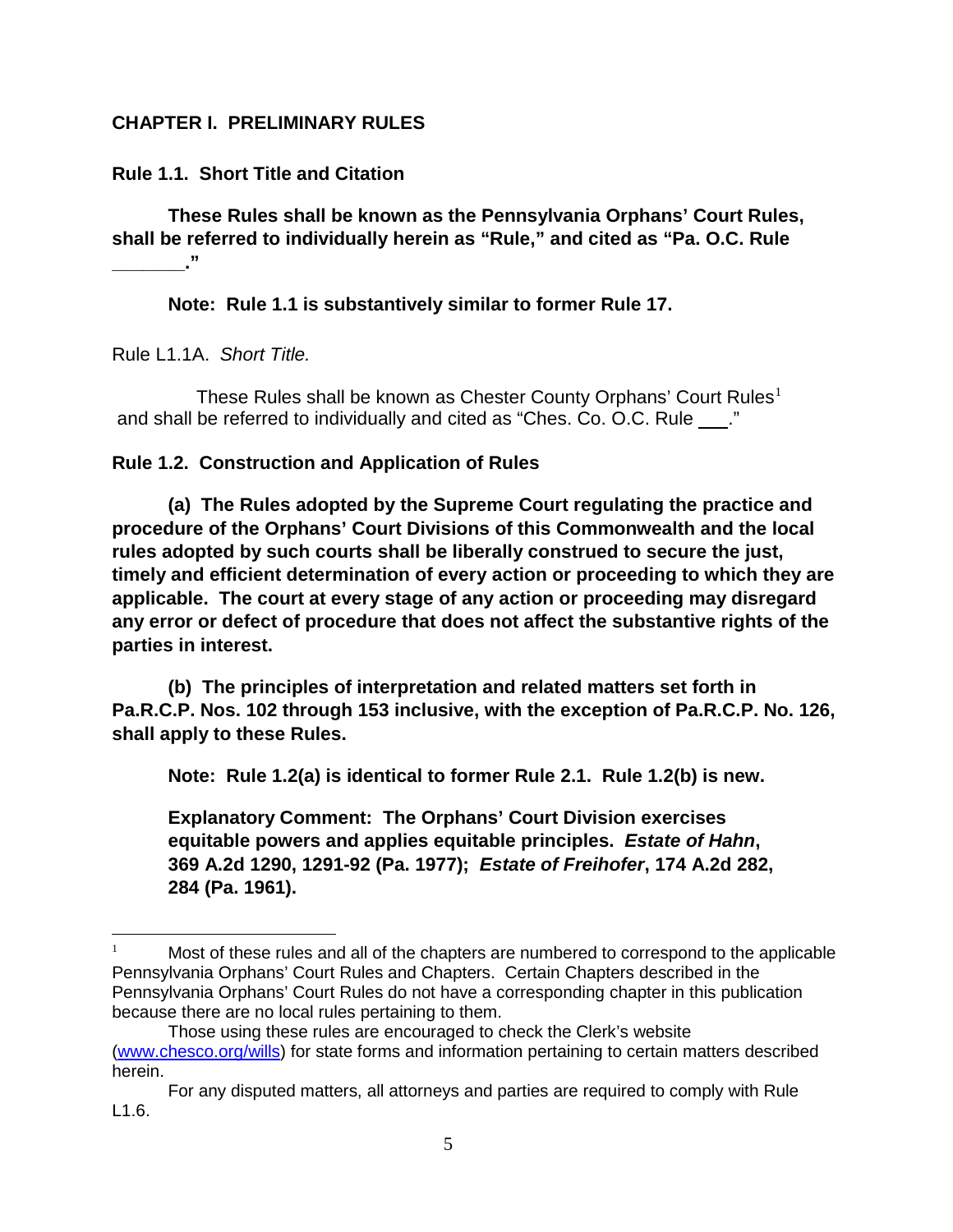**The question frequently arises as to the effect and use of the notes and explanatory comments which are issued with the Orphans' Court Rules. Notes and explanatory comments are not part of the Rules but they may be used in construing the Rules. The Supreme Court of Pennsylvania has stated in** *Laudenberger v. Port Authority of Allegheny County***, 436 A.2d 147, 151 (Pa. 1981):**

> **These explanatory notes have not been officially adopted or promulgated by this Court, nor do they constitute part of the rule. However, they indicate the spirit and motivation behind the drafting of the rule, and they serve as guidelines for understanding the purpose for which the rule was drafted.**

#### Rule L1.2A. *Trust Inter Vivos.*

The original trust instrument and any amendments thereto, shall be filed with the Clerk when the Court is first required to exercise its jurisdiction over the inter vivos trust. The instrument shall be indexed and recorded by the Clerk. Any revocation shall be likewise filed, indexed and recorded. The rules of Court applicable to testamentary trusts shall apply to trusts inter vivos as far as appropriate. In the event such instrument has been filed with another court, a certified copy thereof will be accepted in lieu of the original. All original instruments lodged with the Clerk shall be scanned (or otherwise electronically stored) and then returned.

Rule L1.2B. *Sureties.*

- (1) *Individual Sureties*. Individuals proposed as sureties on bonds of fiduciaries shall take an affidavit setting forth the facts as required thereby. Such affidavit shall be filed together with the bond when filed, and shall be renewed annually thereafter so long as the bond shall remain in effect. A member of the Bar or any employee of the Court shall not act as surety in any proceeding in this Court, except by special leave of Court.
- (2) *Corporate Sureties*. Every surety company duly authorized to do business in Pennsylvania may become surety on any bond or obligation required to be filed in this Court provided that a currently effective certificate issued to it by the Insurance Department of the Commonwealth of Pennsylvania, evidencing such right, shall be on file with the Clerk. No bond shall be executed by any surety company until such a certificate is filed with the Clerk.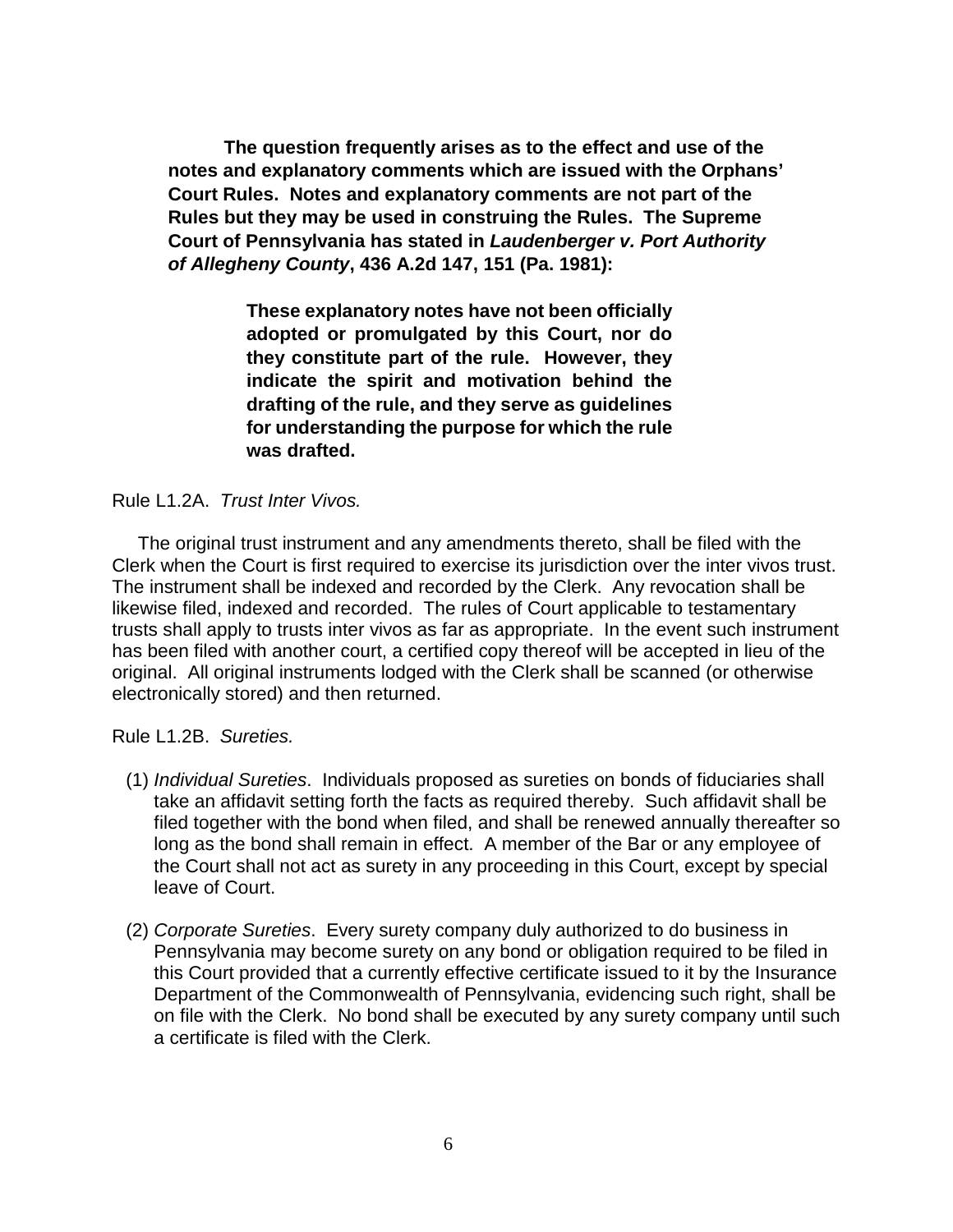### Rule L1.2C. *Corporate Fiduciaries.*

- (1) Corporations having fiduciary powers and authorized to do business in Pennsylvania may act as fiduciaries in matters pending in this Court if a copy of a currently effective certificate issued by the Pennsylvania Banking Department, the Comptroller of Currency, or the Federal Reserve Board, as the case may be, evidencing its right to exercise fiduciary powers, certified to be true and correct by an executive officer of the corporation, is filed with the Clerk.
- (2) Except where required by statute or for special cause shown, a bond will not be required of an approved corporate fiduciary.

### Rule L1.2D. *Committee on Rules.*

- (1) Whenever the Court deems it necessary, it shall appoint a rules committee for the Orphans' Court of Chester County, which shall consist of at least six (6) attorneys who are members of the Chester County Bar Association, the Orphans' Court Administrator, the Clerk of the Orphans' Court, and any other person(s) designated by the Court. The committee shall serve at the pleasure of the Court.
- (2) It shall be the duty of said rules committee to inform themselves as to legislation, procedural rules promulgated by the Pennsylvania Supreme Court, and decisions of the courts affecting the existing local Orphans' Court rules and, from time to time, to suggest to the Court such rule modifications or additions to these local rules as in its judgment, or the judgment of the majority thereof, may be advisable.

#### Rule L1.2E. *Reproduction of Papers.*

 All pleadings and papers filed with either the Register or the Clerk shall be legible. Should any such pleading or paper not be sufficiently legible for mechanical reproduction, the Register or the Clerk may refuse to receive such pleading or paper or may require that a legible copy thereof be submitted.

#### **Rule 1.3. Definitions**

**The following words and phrases when used in these Rules shall have the following meanings, respectively, unless the context clearly indicates otherwise or the particular word or phrase is expressly defined in the Chapter in which the particular Rule is included:**

**"Accountant" – a fiduciary or other party who has filed an Account;**

**"Account" – a financial report by a fiduciary of the principal and income transactions in the form prescribed by Rule 2.1, excluding the annual reports of Guardians;**

**"Adult" – an individual eighteen years of age or over;**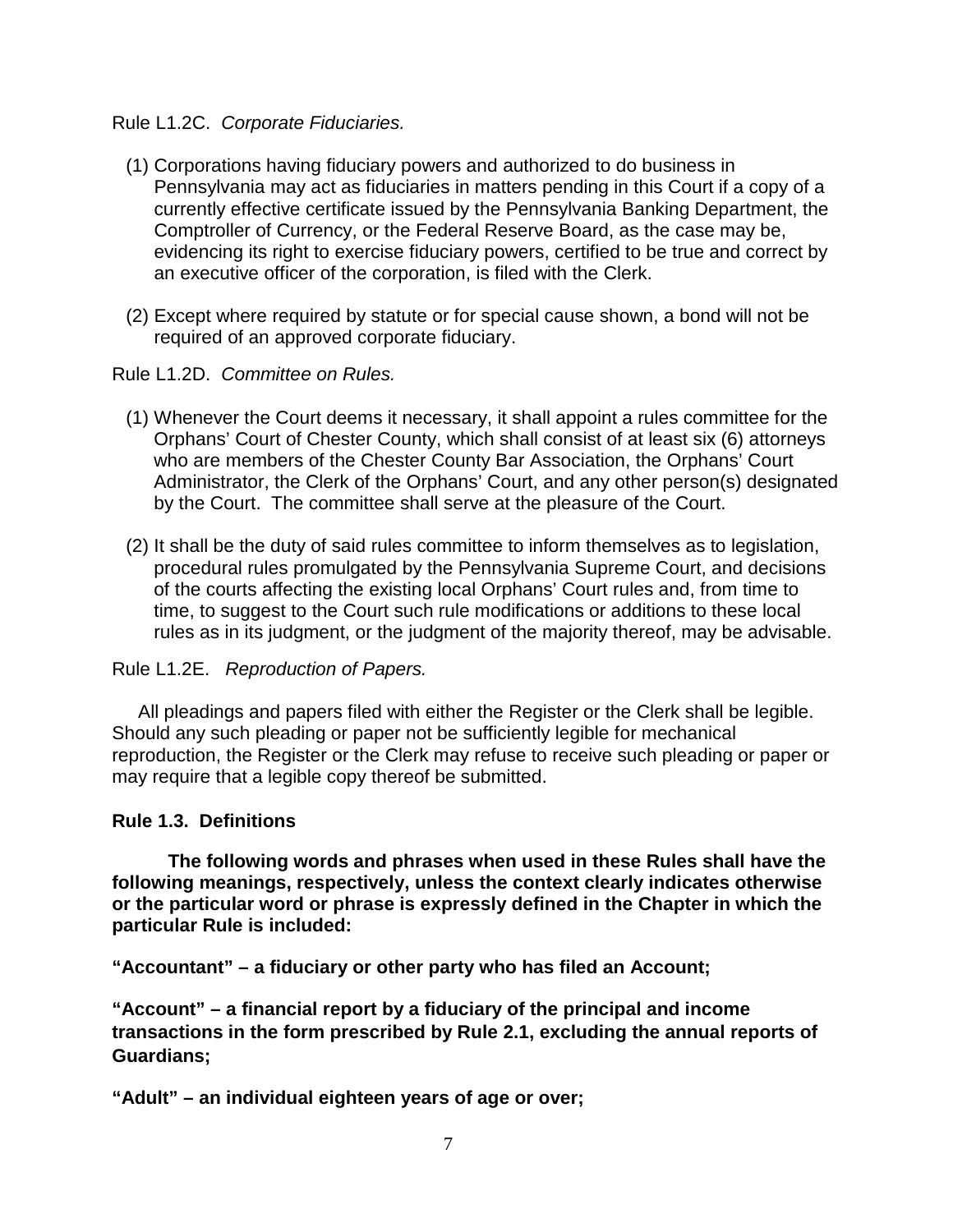**"Clerk" – the Clerk of the Orphans' Court Division or its equivalent;**

**"Commonwealth" – the Commonwealth of Pennsylvania;**

**"Court" – the Orphans' Court Division of the Court of Common Pleas or any judge thereof having jurisdiction;**

**"Electronic Filing" – the electronic transmission via the internet of a legal paper to the clerk;**

**"Facsimile copy" – a copy of a document transmitted and received by facsimile equipment;**

**"Fiduciary" – an agent under a power of attorney, custodian under the Uniform Transfers to Minors Act, personal representative, guardian, trustee, guardian** *ad litem,* **or trustee** *ad litem***, and any other person acting in any similar capacity, whether domiciliary or ancillary, individual or corporate, subject to the jurisdiction of the court;** 

**"Filing Party" – a party, or an attorney acting on behalf of a party, who files a legal paper;**

**"Guardian" – a fiduciary who has the care and management of the estate, the person, or both, of a minor or an incapacitated person;**

**"Guardian** *ad litem* **or Trustee** *ad litem***" – a fiduciary who is appointed by a court in a legal proceeding to represent an individual or class of individuals under a legal disability;**

**"Incapacitated Person" – a person determined to be incapacitated under the provisions of Chapter 55 of Title 20 (relating to incapacitated persons);**

**"Interested Party" – one or more individuals or entities having or claiming an interest in the estate, trust, person or other entity that is the subject of the legal proceeding;**

**"Legal Paper" – a document that is filed with the court;**

**"Local Rule" – every Rule promulgated in accordance with Rule 1.5;** 

**"Majority" – when used in reference to age, means of the age of eighteen years or over;**

**"Minor" – an individual under the age of eighteen years;**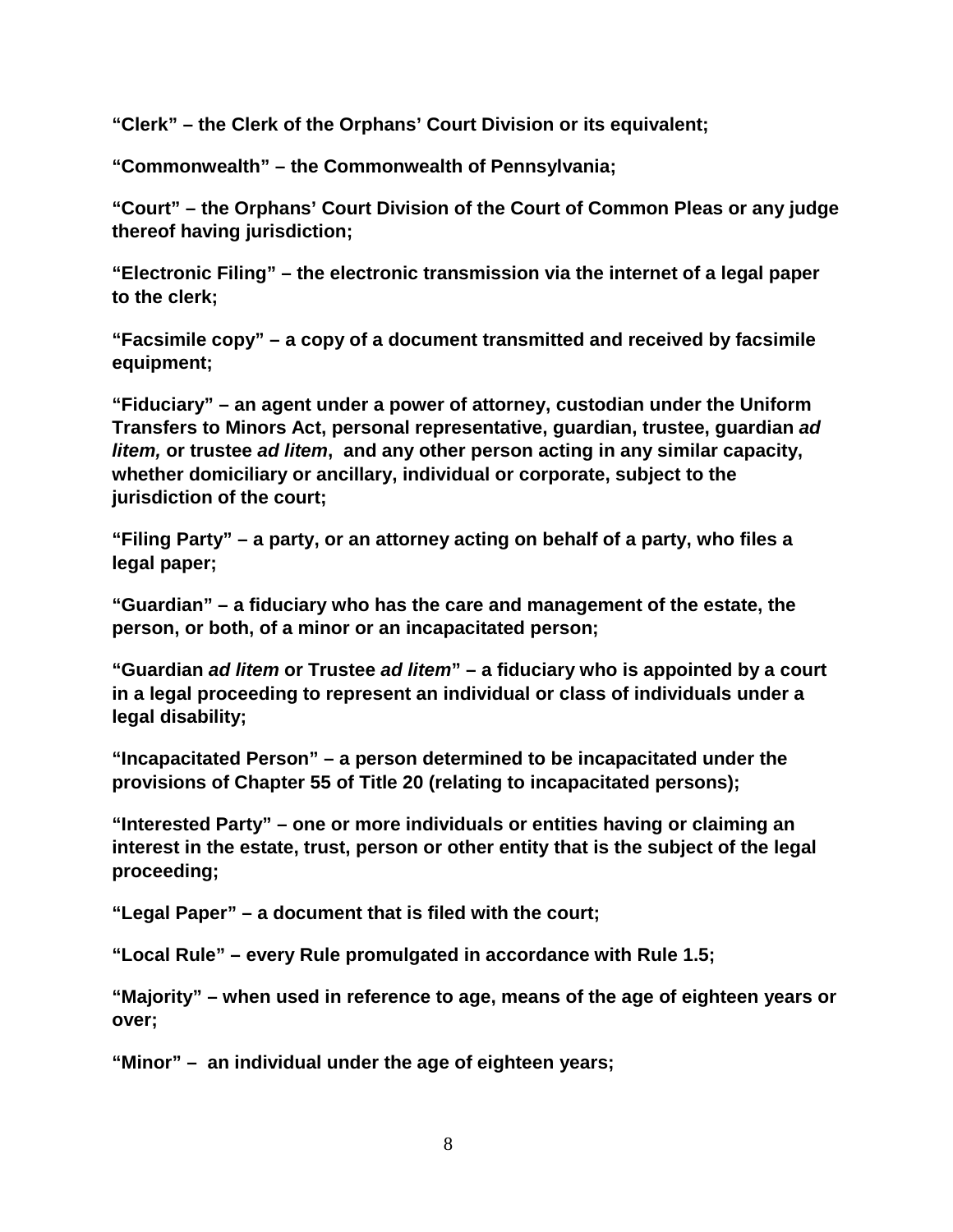**"Motion" – if in writing, a legal paper that must be signed, but does not need to be verified, does not plead any facts not of record, and does not require the court to obtain jurisdiction over an Interested Party;**

**"Objector" – an individual or entity filing objections to an Account and/or Petition for Adjudication/Statement of Proposed Distribution pursuant to Rule 2.7;** 

**"Personal Representative" – the executor or administrator of any description of a decedent's estate;**

**"Petition for Adjudication/Statement of Proposed Distribution" – a uniform, statewide form promulgated by the Supreme Court used in conjunction with the filing of an Account (see Appendix of forms);** 

**"Pleading" – a type of legal paper that must be signed and verified in accordance with Rules 3.12 and 3.13 and includes, but is not limited to, petitions, answers, replies, and certain preliminary objections;**

**"Publication" – the publication in a newspaper of general circulation where such newspaper is originally issued and circulated;**

**"Register of Wills" or "Register" – the Register of Wills or its equivalent having jurisdiction or authority to probate wills and grant letters as provided by 20 Pa.C.S. § 901;**

**"Supreme Court" – the Supreme Court of the Commonwealth;**

**"Verified" – when used in reference to a written statement of fact, means supported by the signer's oath or affirmation or made subject to the penalties of 18 Pa.C.S. § 4904 relating to unsworn falsification to authorities.** 

**Note: This definitional section is new; but, some of the definitions are substantively identical to the definitions in former Rule 2.3 and other definitions are taken from and are similar to Pa.R.C.P. No. 76.** 

Rule L1.3A. *Definitions.*

- (1) "Code" means the Probate, Estates, and Fiduciaries Code (20 Pa.C.S. §101 *et seq*.), as amended.
- (2) "Schedule of Distribution" is a document filed with the Clerk, if required by the Court in an adjudication, which describes the final distribution of estate assets.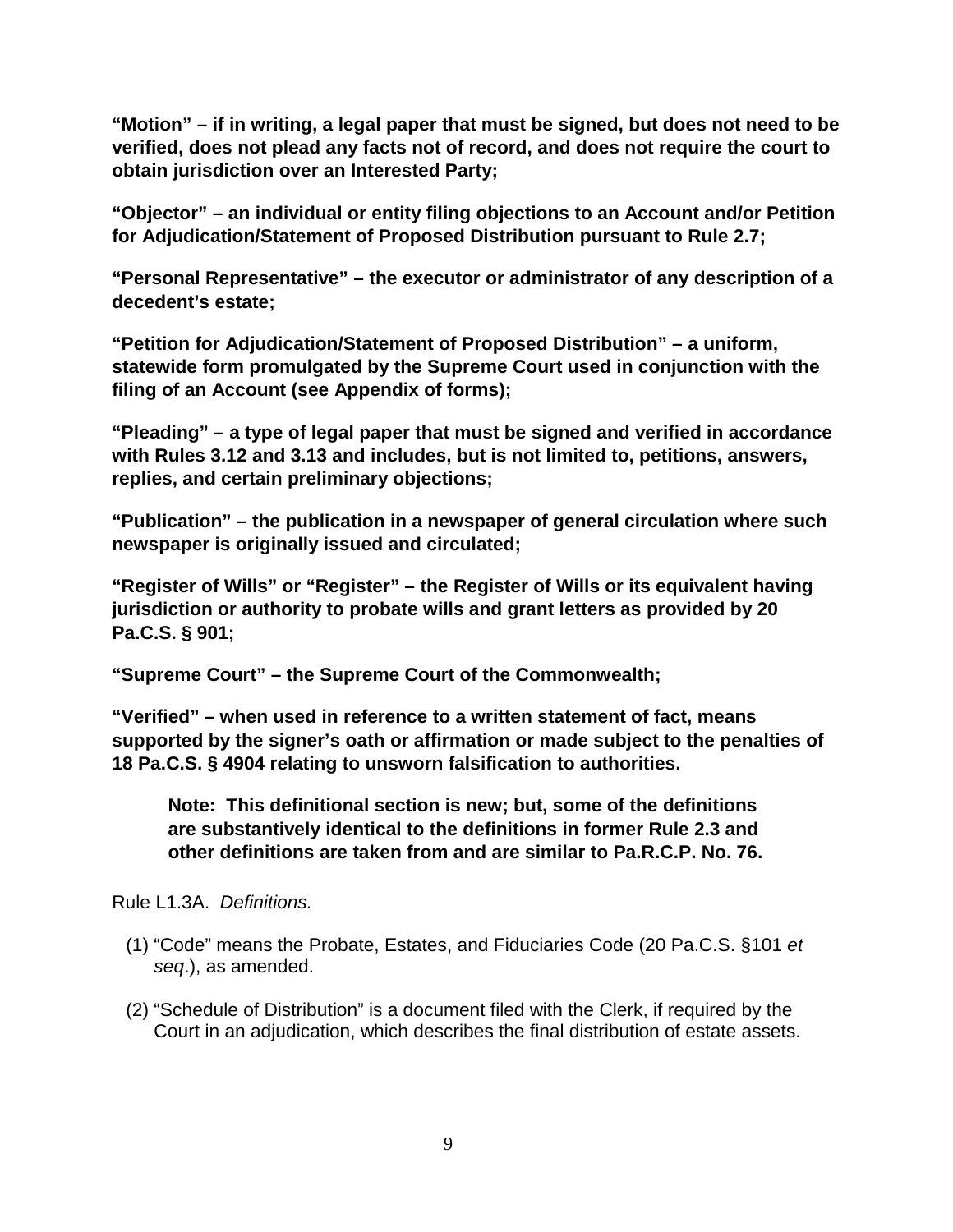**Rule 1.4. Extension of Time Limitations** 

**The court, upon its own motion or the motion of any party, may extend any time period prescribed by these Rules.** 

**Note: Rule 1.4 is identical to former Rule 2.2.**

**Rule 1.5. Local Rules** 

**(a) All previously promulgated local rules are hereby vacated, effective September 1, 2016, except for those local rules promulgated under Chapter XIV regarding guardianship of incapacitated persons, Chapter XV regarding adoptions, and Chapter XVI regarding proceedings pursuant to Section 3206 of the Abortion Control Act.**

**(b) All previously promulgated local rules under Chapter XIV regarding guardianship of incapacitated persons are hereby vacated, effective June 1, 2019.**

**(c) The requirements for the promulgation and amendment of local procedural rules for orphans' court proceedings are set forth in Pennsylvania Rule of Judicial Administration 103(d).**

**(d) The local rules applicable to practice in the Civil or Trial Division of the local Court of Common Pleas shall not be applicable in the Orphans' Court Division unless so directed by these Rules or by local rule adopted by the court of the particular judicial district in accordance with Pa.R.J.A. No. 103(d).**

**Note: Effective August 1, 2016, Pennsylvania Rule of Judicial Administration 103 was amended to consolidate and include all local rulemaking requirements. Accordingly, the rulemaking requirements under Pa. O.C. Rule 1.5 for the promulgation and amendment of local procedural rules for orphans' court proceedings were rescinded and replaced.**

**Rule 1.6. Mediation by Agreement, Local Rule, or Court Order** 

**All parties having an interest in a matter may participate by written agreement, or the court by local rule or order in a particular matter may provide for the parties to participate, in private mediation or in court-supervised mediation.**

**Note: Rule 1.6 has no counterpart in former Orphans' Court Rules.**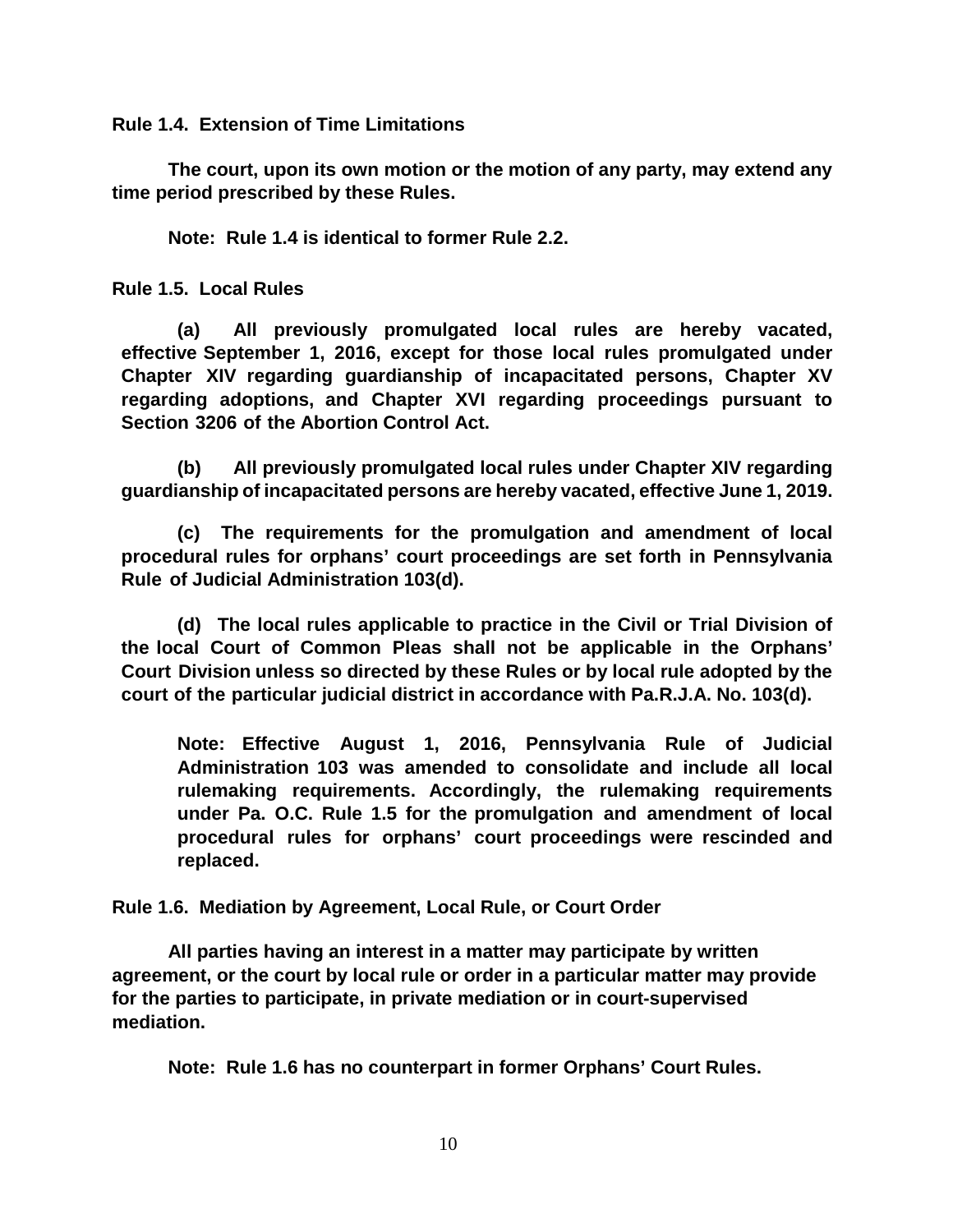# **Explanatory Comment: The confidentiality of mediation is provided by statute,** *See* **42 Pa.C.S. § 5949.**

Rule L1.6. Mediation by Agreement or Court Order.

 The Chester County Orphans' Court Mediation Program ("Mediation Program") utilizes Court approved attorneys who have been trained as Orphans' Court mediators.[2](#page-10-0) All attorneys representing parties in Orphans' Court, and all unrepresented parties, are required hereby to make a good faith effort to consider utilizing the Mediation Program, or mediation through another program/person, before litigating any non-emergency matter in Court. All such attorneys shall discuss mediation with their clients at the beginning of their representation, and estimate the legal costs and likely duration of Court proceedings/appeals if mediation is not used. Information regarding the Mediation Program may be obtained from the Chester County Orphans' Court Administrator (address: 201 W. Market St., P.O. Box 2746, West Chester, PA 19380- 0989; telephone: 610-344-6454) or the Clerk. For anticipated complex or lengthy litigation, the Court may order the parties to use the Mediation Program.

# **Rule 1.7. Entry and Withdrawal of Counsel**

**(a) Appearance. Any counsel appearing before the court or the Register shall enter a written appearance by any one of the following means:**

**(1) filing an entry of appearance with the clerk or the Register;**

**(2) signing a legal paper that is filed with the clerk or the Register; or**

**(3) as prescribed by local rule, which may include submitting an appearance slip to the court, entering counsel's information when a legal paper is filed, or signing a cover sheet.**

**(b) Withdrawal. Counsel who has entered an appearance before the court as provided in subparagraph (a) shall not be permitted to withdraw without filing a petition to withdraw and obtaining the court's leave, unless co-counsel, if any, will continue representing the party or there is a simultaneous entry of appearance by other counsel that will not delay the litigation.** 

**Note: Rule 1.7 has no counterpart in former Orphans' Court Rules, but is based upon many local rules of similar import.** 

<span id="page-10-0"></span>Mediation is intended to provide participants with an opportunity to achieve a prompt, fair, and confidential resolution of a matter in dispute. Mediation allows sensitive matters to be privately discussed and finally resolved, without resort to public hearings. It also avoids costly pre-hearing litigation, hearings and appeals.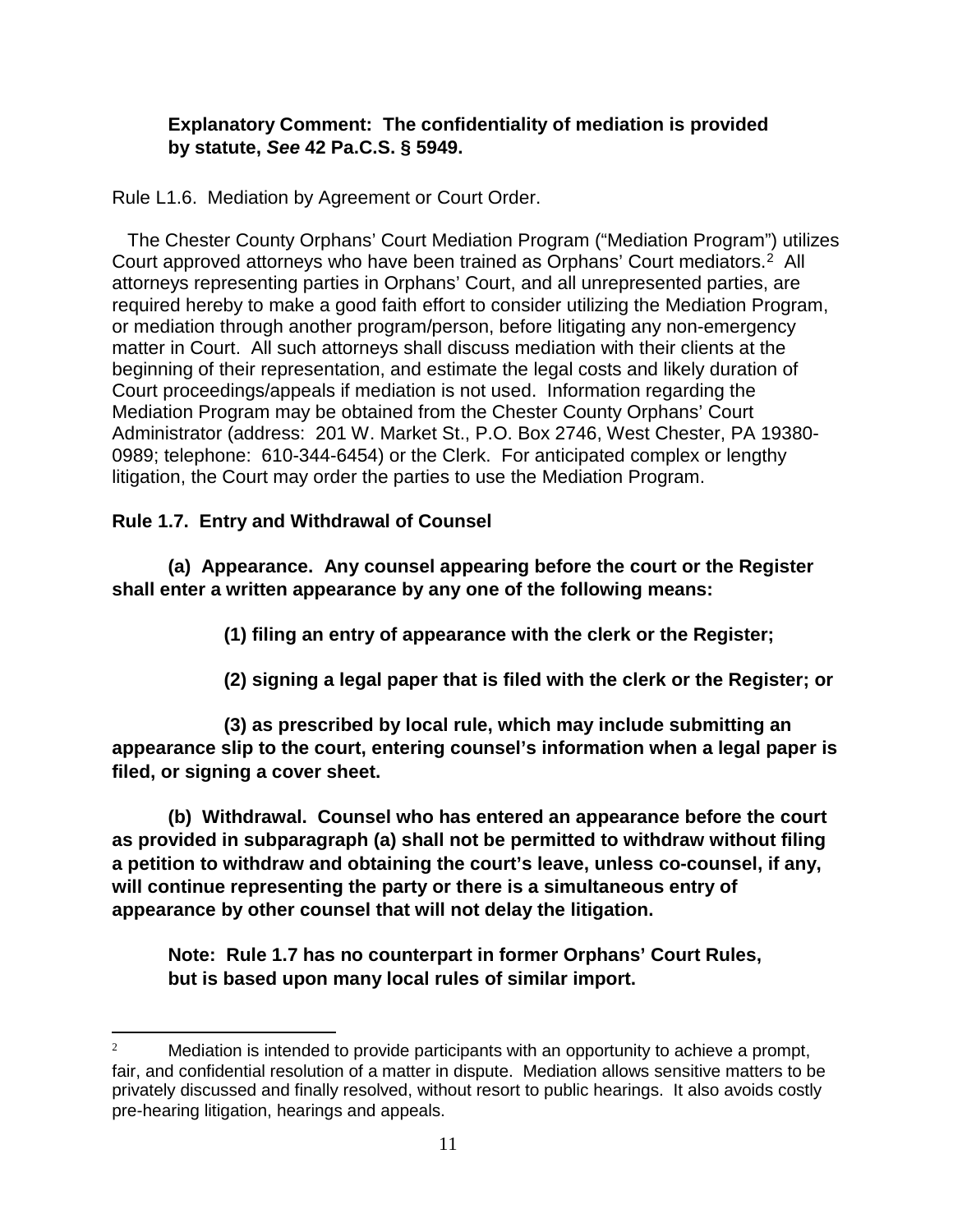**Explanatory Comment: Admission** *pro hac vice* **in accordance with Pennsylvania Bar Admission Rule 301 shall proceed by request, the disposition and content of which shall conform to the requirements of Pennsylvania Rule of Civil Procedure No. 1012.1.**

**This rule does not address the procedure for withdrawal of counsel who has entered an appearance before the Register. Withdrawal of counsel before the Register shall be in accordance with local rule or at the discretion of the Register.**

### **Rule 1.8. Forms**

**(a) The forms approved by the Supreme Court for statewide practice and procedure before the Registers and courts shall be used exclusively and accepted for filing by all Registers and clerks; provided, however, versions of a Supreme Court-approved form shall be acceptable for filing if identical in content and sequential ordering.** 

**(b) The forms approved by the Supreme Court for statewide practice are set forth in an Appendix to these Rules. The forms may be revised and supplemented from time to time. The forms shall also be maintained for public access at the official website of the Administrative Office of Pennsylvania Courts.** 

**(c) A court may require a legal paper to be accompanied by a cover sheet or checklist. A court that imposes such requirements must promulgate a local rule, numbered Local Rule 1.8(c), stating the requirements and setting forth the form of the cover sheet or checklist.** 

**Note: Rule 1.8 is substantively similar to former Rule 1.3, but with some modifications.** 

**Explanatory Comment: The statewide forms are set forth in the Appendix attached hereto. The current website for electronic access to the forms is found at www.pacourts.us/forms under the For-the-Public category. The forms posted on the website are capable of online completion.** 

**In 2019, Rule 1.8 was revised to permit versions of Supreme Court forms to be accepted for filing, provided the replication was identical in content. This revision was intended to permit forms to differ stylistically as to format if content requirements do not differ. This revision was not intended to permit the re-ordering of content required by a form.**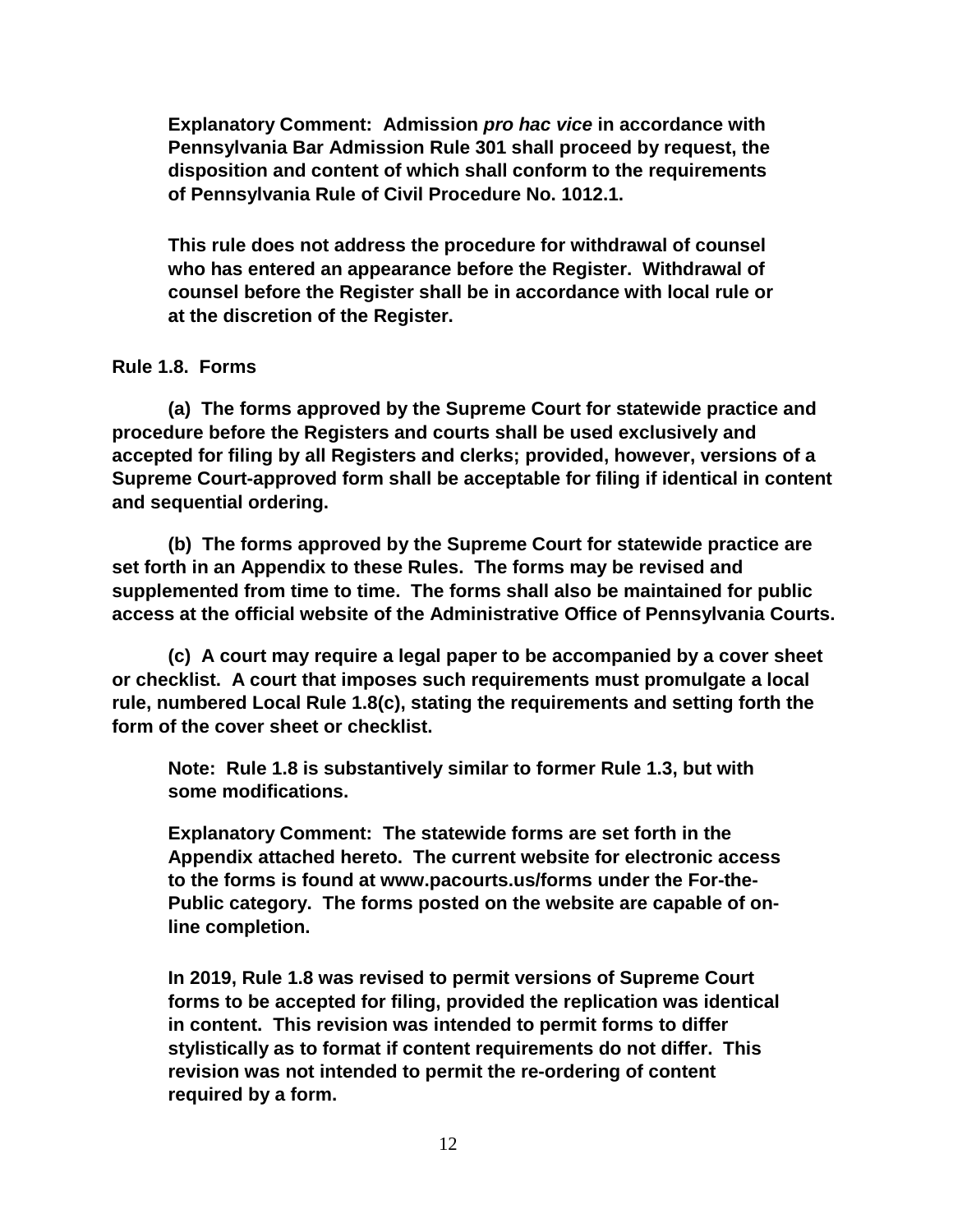**Rule 1.40. In Forma Pauperis**

**Pa.R.C.P. No. 240 shall apply in every action or proceeding before a court covered by these Rules.**

**Explanatory Comment: Under Pa.R.C.P. No. 240, a party who is found by the court to be without financial resources to pay the costs of filing a legal paper or other costs of an action or proceeding before the court shall have such costs waived. This Rule does not apply in matters before the Register of Wills.**

**Rule 1.99. Confidential Information and Confidential Documents. Certification.**

**Unless public access is otherwise constrained by applicable authority, any attorney, or any party if unrepresented, who files a legal paper pursuant to these rules with the clerk shall comply with the requirements of Sections 7.0 and 8.0 of the** *Case Records Public Access Policy of the Unified Judicial System of Pennsylvania* **(Policy) including a certification of compliance with the Policy and, as necessary, a Confidential Information Form, unless otherwise specified by rule or order of court, or a Confidential Document Form, in accordance with the Policy.**

**Note: Applicable authority includes but is not limited to statute, procedural rule, or court order. The** *Case Records Public Access Policy of the Unified Judicial System of Pennsylvania* **(Policy) can be found on the website of the Supreme Court of Pennsylvania at [http://www.pacourts.us/public-records.](http://www.pacourts.us/public-records) Sections 7.0(D) and 8.0(D) of the Policy provide that the certification shall be in substantially the following form:**

**I certify that this filing complies with the provisions of the**  *Case Records Public Access Policy of the Unified Judicial System of Pennsylvania* **that require filing confidential information and documents differently than non-confidential information and documents.**

**The Confidential Information Form and the Confidential Document Form can be found at [http://www.pacourts.us/public-records.](http://www.pacourts.us/public-records) In lieu of the Confidential Information Form, Section 7.0(C) of the Policy provides for a court to adopt a rule or order permitting the filing of a**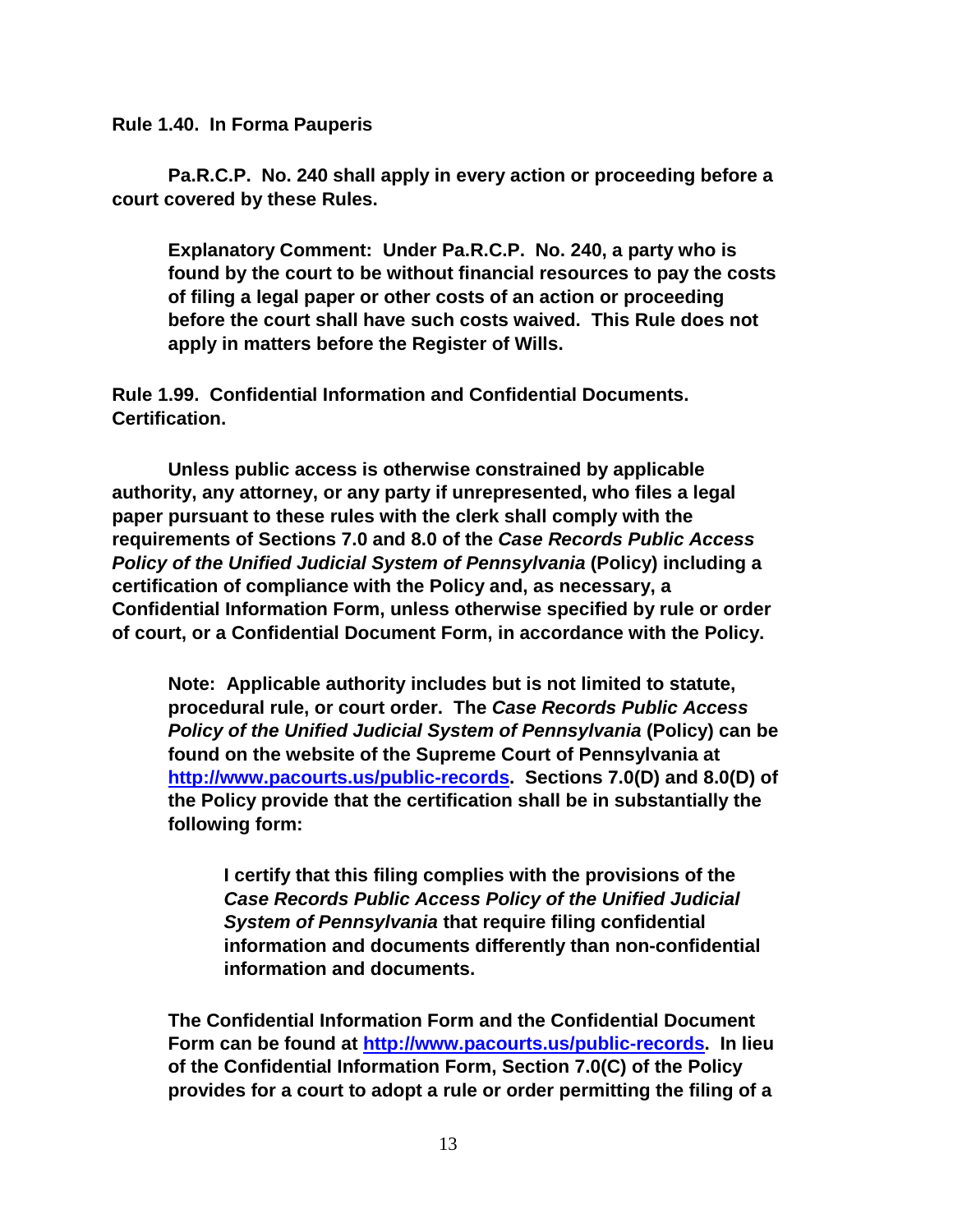**document in two versions, a "Redacted Version" and an "Unredacted Version."**

# **CHAPTER II. ACCOUNTS, OBJECTIONS AND DISTRIBUTIONS**

**Rule 2.1. Form of Account** 

**(a) Except where otherwise provided by an order of the court in a particular matter, Accounts shall be prepared and filed with the clerk in conformity with the form of the Model Accounts set forth in the Appendix or in conformity with any other form adopted by the Supreme Court subsequent to the date of adoption of these Rules.**

**(b) As illustrated in the Model Accounts, Accounts shall conform to the following rules:** 

**(1) The dates of all receipts, disbursements and distributions, the sources of the receipts, and the persons to whom disbursements and distributions are made and the purpose thereof shall be stated. When a number of payments have been received from the same source or disbursed or distributed to the same recipient for the same purpose over a period of time, such receipts, disbursements or distributions need not be itemized, but may be stated in total amounts only, with beginning and ending dates within the period covered.** 

**(2) Except where otherwise provided by an order of the court in a particular matter, principal and income shall be accounted for separately within the Account.** 

**(3) Assets held by the accountant on the closing date of the Account shall be separately itemized.** 

**(4) Every Account shall contain:**

- **(i) a cover page;**
- **(ii) a summary page with page references;**

**(iii) separate schedules, as needed, which set forth receipts, gains or losses on sales or other dispositions, disbursements, distributions, investments made, changes in holdings, and other schedules as appropriate; and** 

**(iv) signature pages signed by all the accountants stating the Account and verified by at least one of the accountants. The verification of a personal representative's Account shall contain a statement that the Grant of**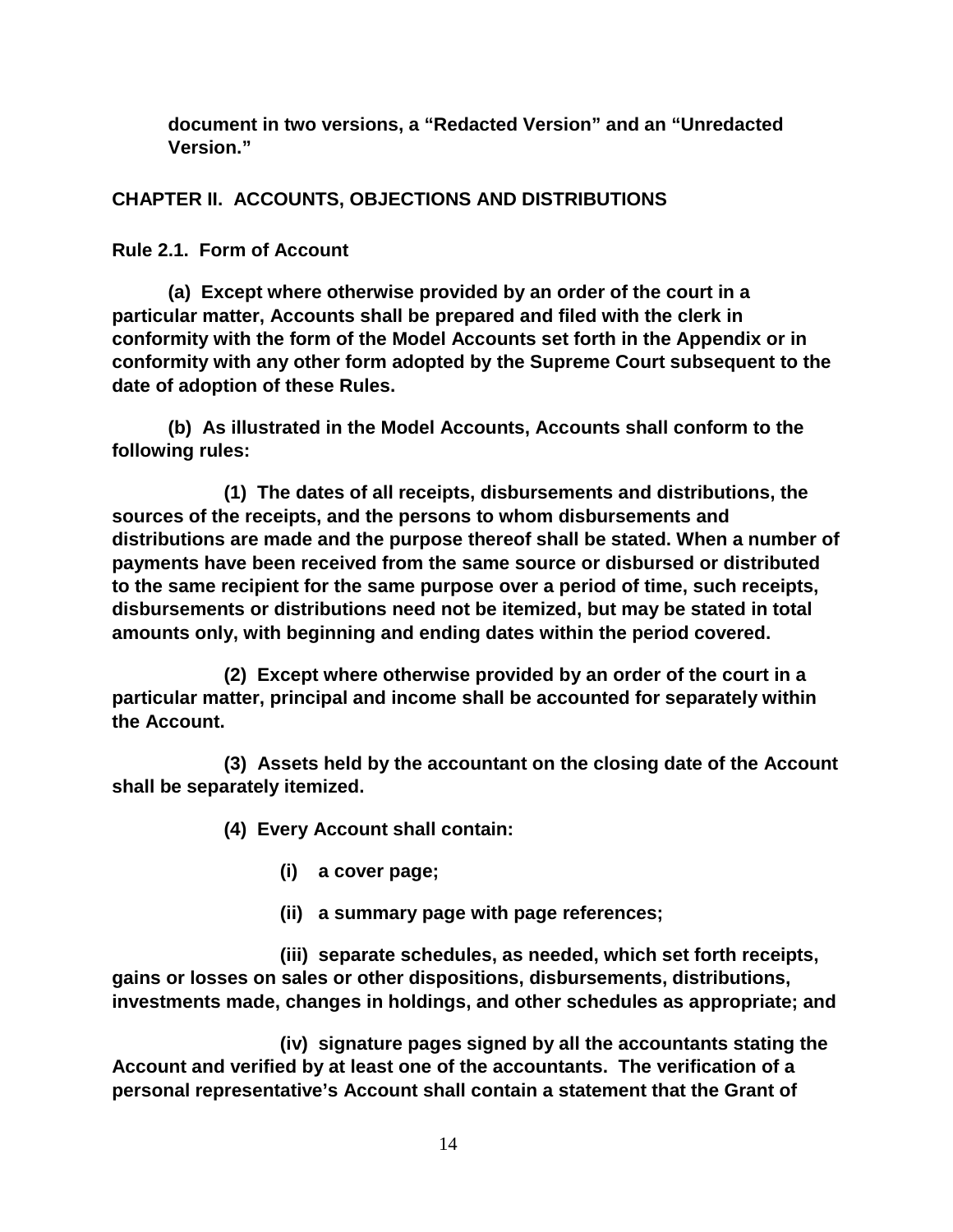**Letters and the first complete advertisement thereof occurred more than four months before the filing of the Account, unless the personal representative has been directed by the court to file an Account prior to that time.** 

**(c) The Uniform Fiduciary Accounting Principles with accompanying commentaries and illustrations, recommended by the Committee on National Fiduciary Accounting Standards in collaboration with the National Center for State Courts, shall serve as an elaboration of the requirements of this Rule.** 

**(d) When a non-profit corporation incorporated for charitable purposes or a cemetery company is required to file an Account, such corporation or company may file its financial statements for its three most recent fiscal years in lieu of filing an Account in the form required by this Rule. Financial statements shall be verified to be true and correct by a representative of the non-profit corporation or cemetery company.** 

**(1) The court may require the corporation or company to submit its financial information in some other form or for some longer period.**

**(2) The court may require more or less financial information as it deems appropriate, including some or all of the following:** 

**(i) the statute or other authority under which the corporation or company was incorporated and the date of its incorporation;** 

**(ii) the names and addresses of the trustees or directors of the corporation or company;** 

**(iii) a concise statement of the general purpose of the corporation or company; and** 

**(iv) a copy of the corporation's or company's charter or articles of incorporation and bylaws.**

**Note: Rule 2.1 is substantively similar to former Rule 6.1 and Rule 12.15, except that certain subparagraphs have been reordered and Rule 12.15 and its Official Note have become subparagraph (d).**

**The filings required by this rule are subject to the Case Records Public Access Policy of the Unified Judicial System of Pennsylavania. See Rule 1.99.**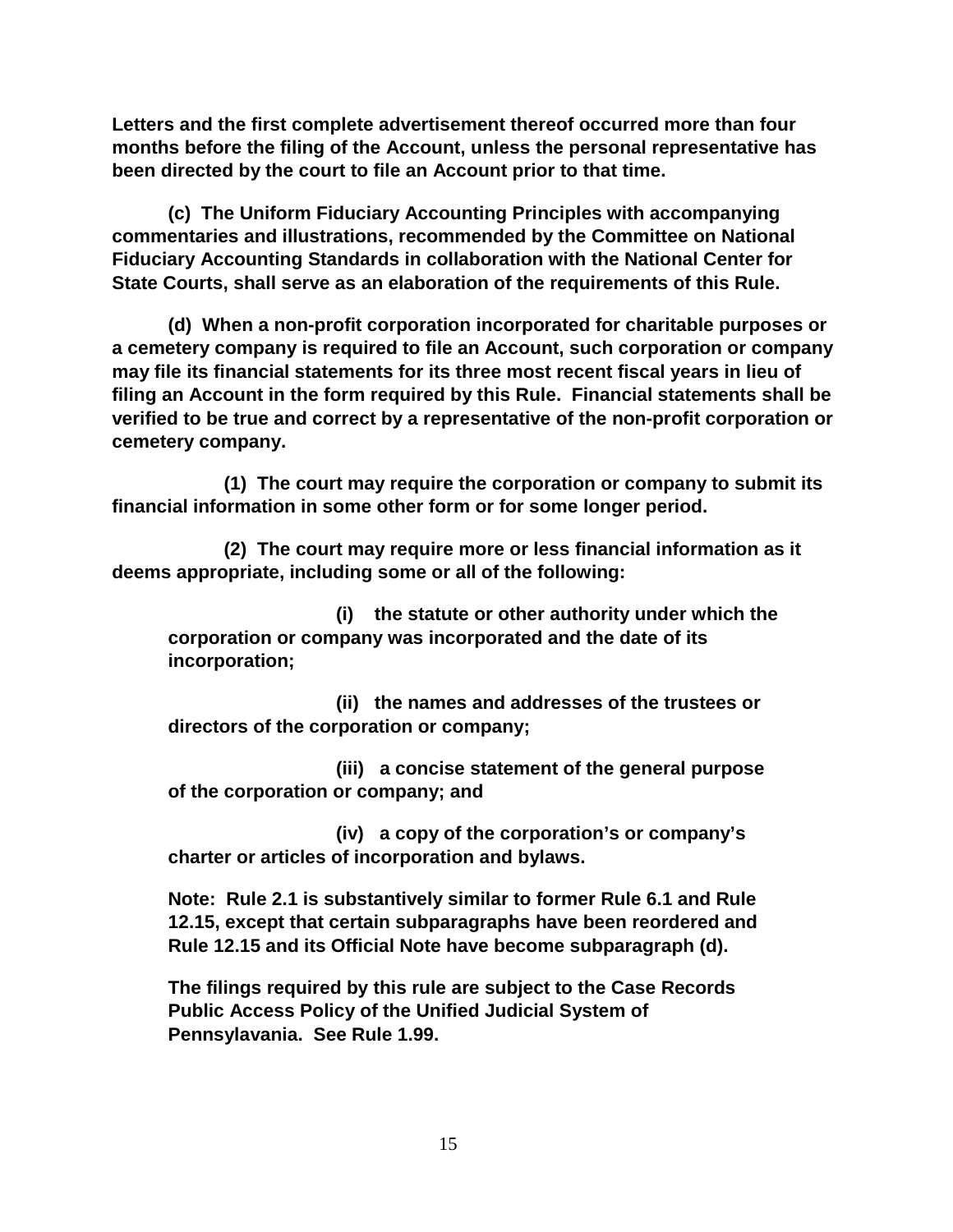# **Explanatory Comment: Piggy-backed Accounts and limited Accounts are permitted pursuant to 20 Pa.C.S. §§ 762, 3501.2, and 7799.1.**

Rule L2.1A. *Accounts & Distribution*. [3](#page-15-0)

 Accountants preparing accounts are encouraged to review the accounts and schedule of distribution checklists available at the office of the Clerk and on its website at [www.chesco.org/wills](http://www.chesco.org/wills) in order to include all information required by the Pennsylvania Orphans' Court Rules.

**Rule 2.2. Form; Assets Transferred by the Exercise of a Power of Appointment**

**Assets that are appointed pursuant to the exercise of a power of appointment shall be accounted for separately, and testamentary assets shall be segregated from appointive assets.**

**Note: Rule 2.2 has been revised but remains substantively similar to subparagraph (d) of former Rule 6.1.**

**Rule 2.3. Form; Separate Accounts for Minors** 

**Unless the court for cause shown directs otherwise, the estate of each minor or the custodial account of each minor shall be accounted for separately.**

**Note: Rule 2.3 is substantively similar to former Rule 6.2, except that Rule 2.3 now also expressly encompasses the Account of a minor's custodial account.** 

**Rule 2.4. Petition for Adjudication/Statement of Proposed Distribution; Virtual Representation** 

**(a) A petition for adjudication/statement of proposed distribution shall be filed with the clerk at the time of filing an Account.**

**(b) In addition to other information required by the form, the petition for adjudication/statement of proposed distribution shall set forth the name of each interested party (whether** *sui juris* **or not) who is not receiving notice of the filing of the Account and the filing of the petition for adjudication/statement of proposed distribution because another individual or entity is proposed to** 

<span id="page-15-0"></span><sup>&</sup>lt;sup>3</sup> For any disputed matters, all attorneys and parties are required to comply with Rule L1.6.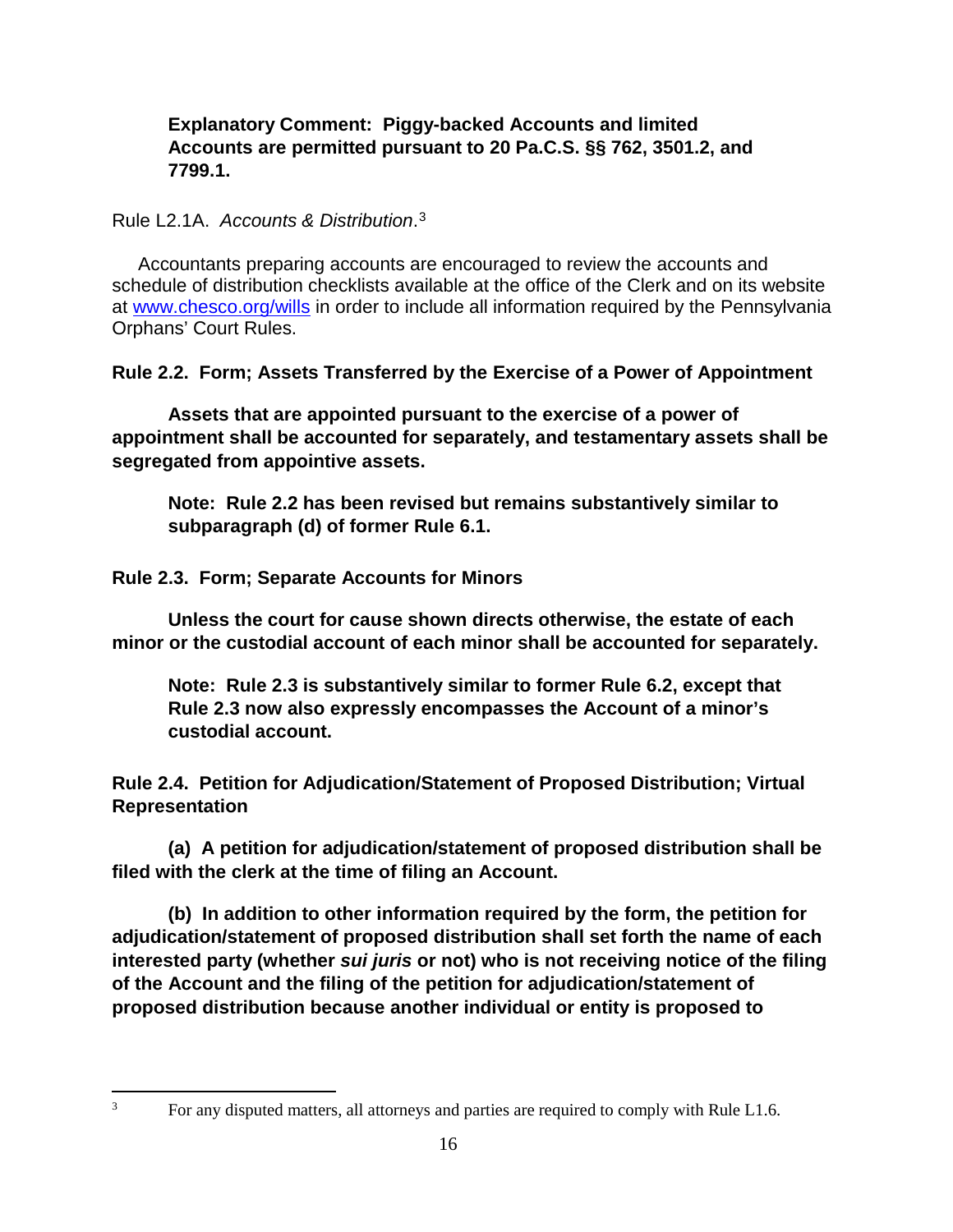**represent such interested party pursuant to 20 Pa.C.S. § 751(6) or §§ 7721 – 7726, and shall set forth additional facts as to the following:** 

**(1) a statement of the interested party's interest in the property; and**

**(2) for representation being proposed pursuant to 20 Pa.C.S. §** 

**751(6),** 

**(i) a statement that the interested party is not** *sui juris* **or is unborn, unknown or unascertained; and** 

**(ii) one of the following:**

**(A) a statement that the proposed representative has an interest in the property similar to that of the interested party who is not** *sui juris* **or is unborn, unknown or unascertained; or**

**(B) a statement that the proposed representative is the**  *sui juris* **living ancestor of the interested party who is not** *sui juris* **or is unborn, unknown or unascertained and that such living** *sui juris* **ancestor has an interest in the property that is not adverse to that of the interested party who is not** *sui juris* **or is unborn, unknown or unascertained; and**

**(3) for representation in trust matters being proposed pursuant to 20 Pa.C.S. §§ 7721 – 7726,** 

**(i) an explanation about how the interested party's interest in the property can be adequately represented by the proposed representative pursuant to 20 Pa.C.S. § 7723,**

**(ii) a statement that with respect to the matter at issue there is no conflict of interest between the proposed representative and the interested party to be represented that will or might affect the impartiality of the proposed representative (except as provided pursuant to 20 Pa.C.S. § 7723(7)); and** 

**(iii) one of the following:**

**(A) either a statement that the proposed representative has been informed of the right to decline such representation pursuant to 20 Pa.C.S. § 7725 within the time period set forth therein and has failed to inform the trustee in writing that he or she declines to be the proposed representative; or** 

**(B) that the proposed representative's signed consent to serve is attached as an exhibit to the petition for adjudication/statement of proposed distribution.**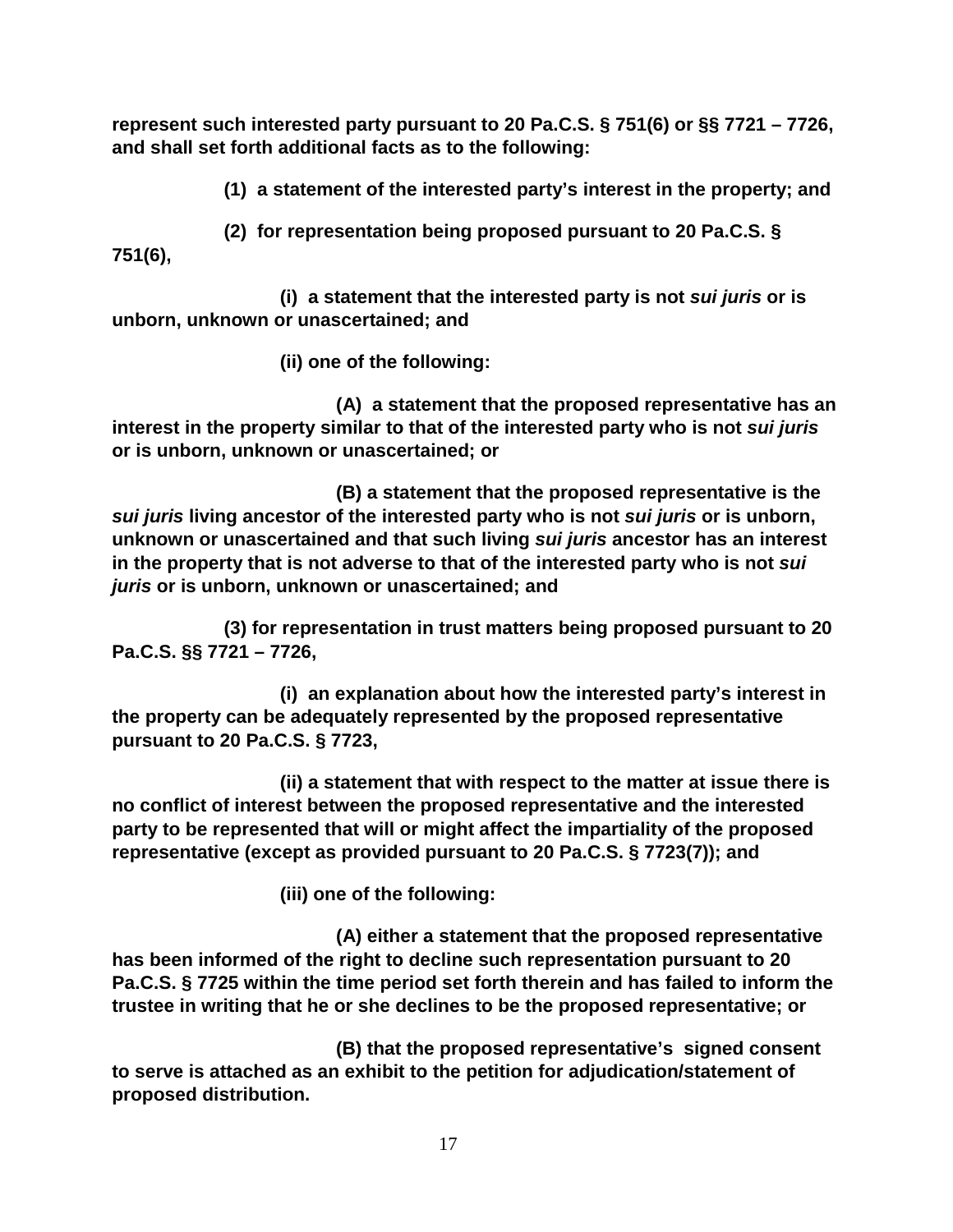**(c) The petition for adjudication/statement of proposed distribution shall be accompanied by such legal paper as is required by the form.**

**(d) At least one of the accountants stating the Account shall sign and verify the petition for adjudication/statement of proposed distribution in accordance with Rules 3.12 and 3.13.**

**(e) Counsel for the accountant shall sign the petition for adjudication/statement of proposed distribution in accordance with and pursuant to Rule 3.12.**

**Note: Although substantially modified, Rule 2.4 is derived from former Rule 6.9. One modification is to require averments for virtual representation under 20 Pa.C.S. § 751(6) generally and representation in "trust matters" pursuant to 20 Pa.C.S. § 7721** *et seq***. Another substantial modification is the addition of subparagraph (e) that requires counsel to sign the petition for adjudication/statement of distribution attesting that the submitted petition for adjudication/statement of distribution accurately replicates the Model Form and subjects counsel to rules and sanctions as provided in Pa.R.C.P. Nos. 1023.1 through 1023.4. (***See*  **Rule 3.12.)** 

**See Rule 5.50 for procedures governing petitions for the settlement of small estates filed pursuant to 20 Pa.C.S. § 3102.**

**The filings required by this rule are subject to the Case Records Public Access Policy of the Unified Judicial System of Pennsylavania. See Rule 1.99.**

**Explanatory Comment: The Supreme Court has adopted form petitions for adjudication/statements of proposed distribution of a decedent's estate, trust, guardian of an incapacitated person's estate, guardian of a minor's estate, and the estate of a principal stated by an agent under a power of attorney. These form petitions for adjudication/statements of proposed distribution are the exclusive forms for adjudicating an Account, and consequently, the local court and clerk must accept these statewide forms and may not accept or allow any other forms previously permitted under local rules. The exclusive statewide form petitions for adjudication/statements of proposed distribution appear in the Appendix and are available electronically at www.pacourts.us/forms under the For-the-Public category.**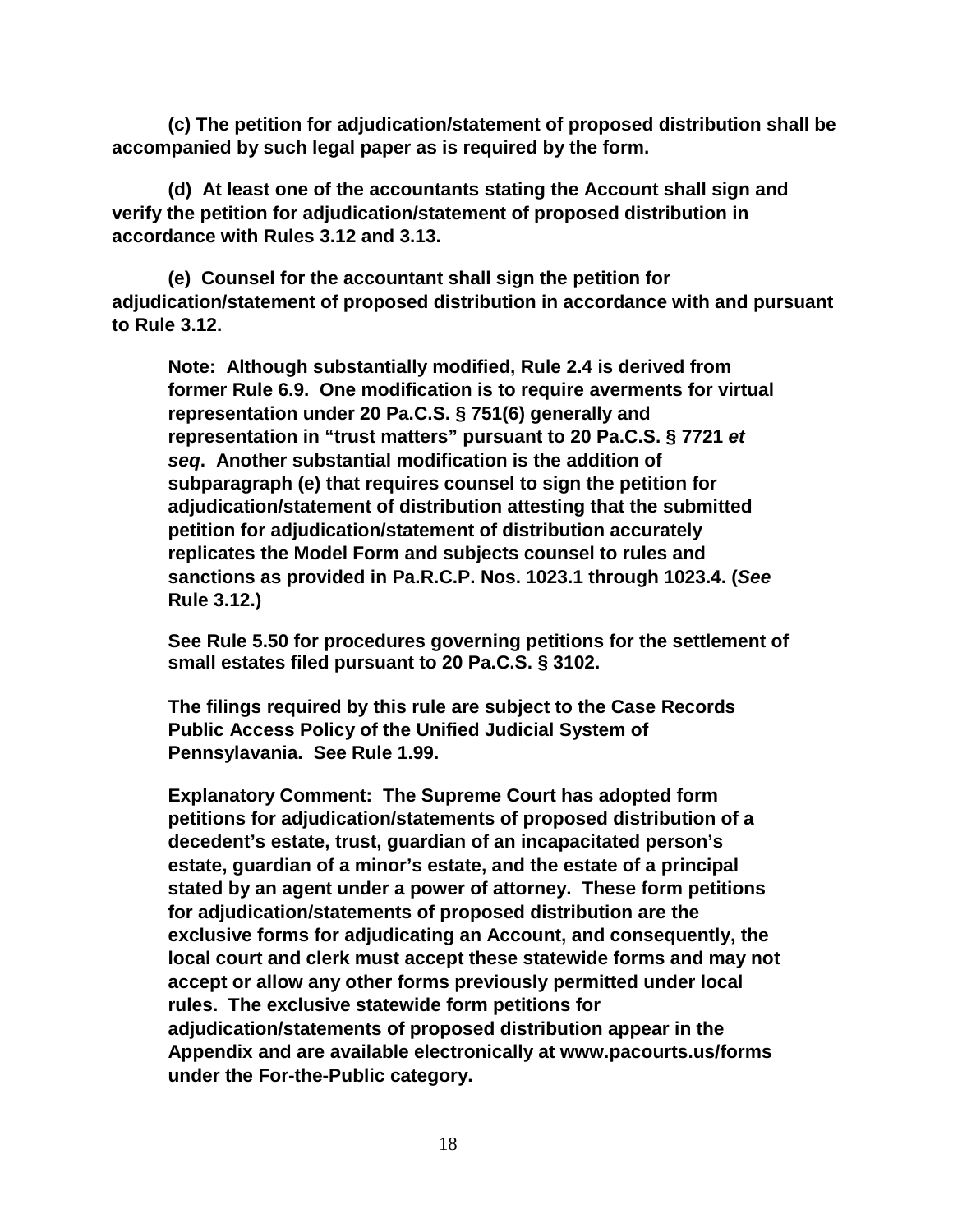**Cover sheets or checklists may be required by local rule as permitted by Rule 1.8(c).** 

**Rule 2.5. Notice of Account Filing**

**(a) No Account shall be confirmed or statement of proposed distribution approved unless the accountant has given written notice of the filing of the Account as provided in subparagraph (d) of this Rule to the following, as applicable:** 

**(1) every unpaid claimant who has given written notice of his or her claim to the accountant or who has performed any action that is the equivalent of giving written notice as provided in 20 Pa.C.S. §§ 3384 or 7755;**

**(2) any other individual or entity with an asserted claim known to the accountant that is not shown in either the Account or the petition for adjudication/statement of proposed distribution as being either paid in full or to be paid in full;** 

**(3) any other individual or entity known to the accountant to have or claim an interest in the estate or trust as a beneficiary, heir, or next of kin, except for those legatees or claimants whose legacies or claims have been satisfied in full as reflected in the Account or will be satisfied in full as proposed in the petition for adjudication/statement of proposed distribution;**

**(4) for an Account where a charitable interest is involved, refer to Rule 4.4; and**

**(5) to each co-fiduciary who does not join in the statement of Account.**

**(b) Notice to an individual or entity shall be given in accordance with Rule 4.2; provided, however, that if the individual or entity is represented by counsel who has entered his or her appearance in accordance with Rule 1.7(a), notice shall be given to counsel and the individual or entity.**

**(c) If the proposed distribution is to an estate having a charitable interest or to a trust, and a charity is a "qualified beneficiary," as defined in 20 Pa.C.S. § 7703, of that trust, then notice shall be given to the Attorney General on behalf of the charitable beneficiary. If the proposed distribution is to an estate or trust and any one of the accountants stating the Account is a personal representative or a trustee of the recipient estate or trust, then notice shall also be given to the beneficiaries of the estate or trust, to the extent known.**

**(d) Written notice, as provided in subparagraph (a) of this Rule, shall be mailed at least 20 days prior to the audit in those counties having a separate**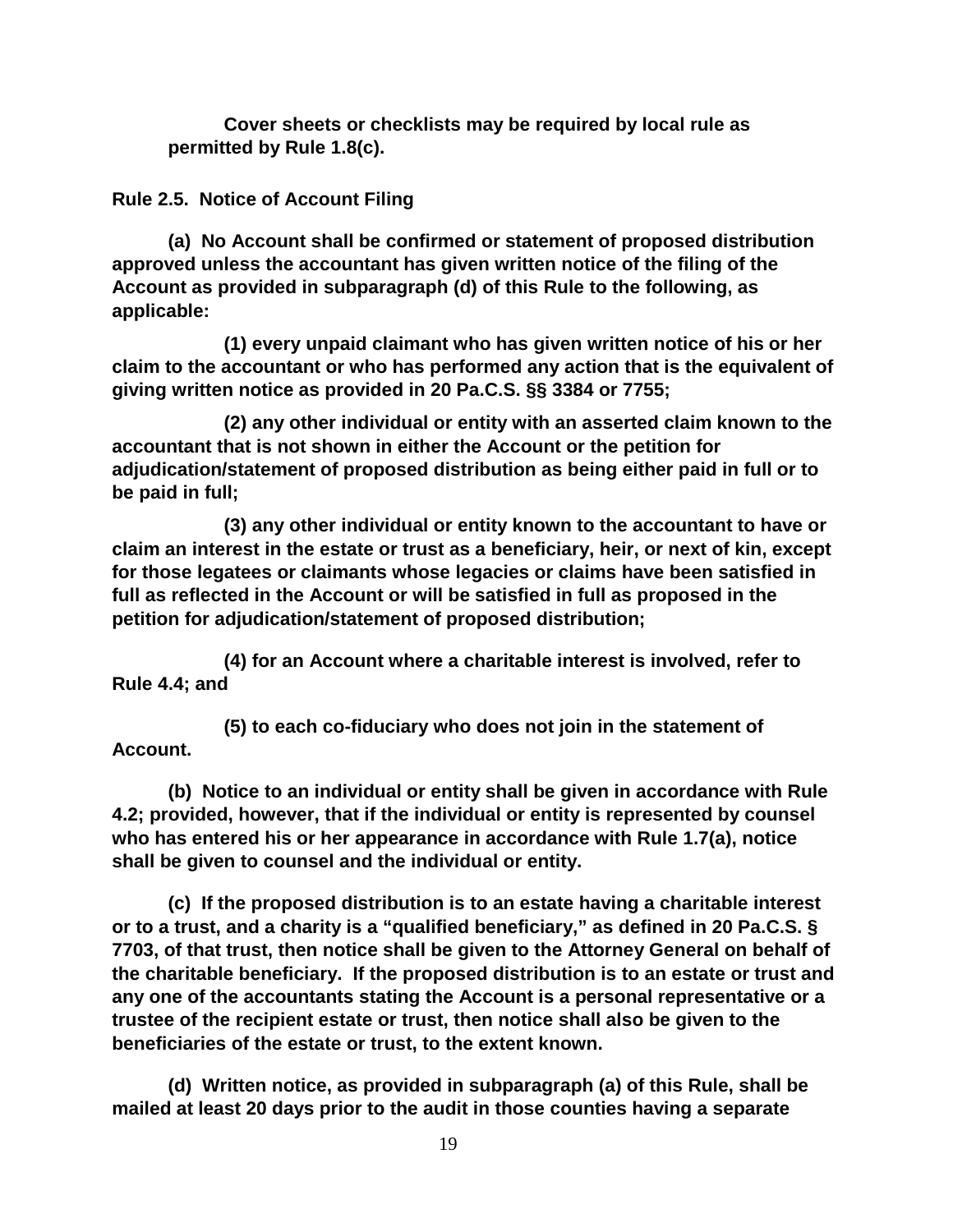**Orphans' Court Division or 20 days prior to the date by which objections must be filed in all other counties, and the written notice shall state the date of the audit or the date by which objections must be filed, and the time and place of the audit, if one is to be held, to the extent then known. A party residing outside of the United States shall have 60 days, rather than 20 days, within which to file an objection. If an audit is to be held and the date, time, and place of the audit is not known at the time the notice is mailed, the notice shall state that the date, time, and place of the audit will be provided upon request. A copy of the Account, petition for adjudication/statement of proposed distribution, and any legal paper filed therewith shall be sent with the notice, unless the recipient of the notice is a trust beneficiary who is not a "qualified beneficiary" as defined in 20 Pa.C.S. § 7703, or unless the court orders otherwise in a particular matter.** 

**(e) If the audit of an Account is continued or the date for filing written objections is extended, additional notice shall be mailed at least 20 days prior to the date of the continued audit or the new date for filing written objections to all of those who initially received notice of the Account's filing. The additional notice shall state the date of the continued audit or the date by which objections must be filed, and the time and place of the continued audit, if one is to be held, to the extent then known. If the time and place of the continued audit is not known at the time the additional notice is mailed, the additional notice shall state that the time and place of the continued audit will be provided upon request.** 

**(f) All notices and additional notices shall be sent by first-class United States mail, postage prepaid. Service by mail is complete upon mailing.** 

**(g) A certificate of service and a copy of the notice shall be appended to the petition for adjudication/statement of proposed distribution or filed with the clerk prior to the audit or continued audit date, in those counties having a separate Orphans' Court Division, or by the date when objections must be filed in all other counties.**

**(h) The notice shall contain the information provided in subparagraphs (1), (2), and (3), as applicable, and, in all cases, shall contain a statement as provided in subparagraph (4):** 

**(1) the accountant's position on any known dispute or interpretation question, together with a copy of any instrument or material parts thereof containing any provision which forms the basis of the dispute or question;**

**(2) the accountant's understanding of the nature of each contested or unpaid claim, a detailed explanation that specifically identifies the claim, whether the claim is admitted or contested, and if admitted, why the claim is not being paid in full;**

20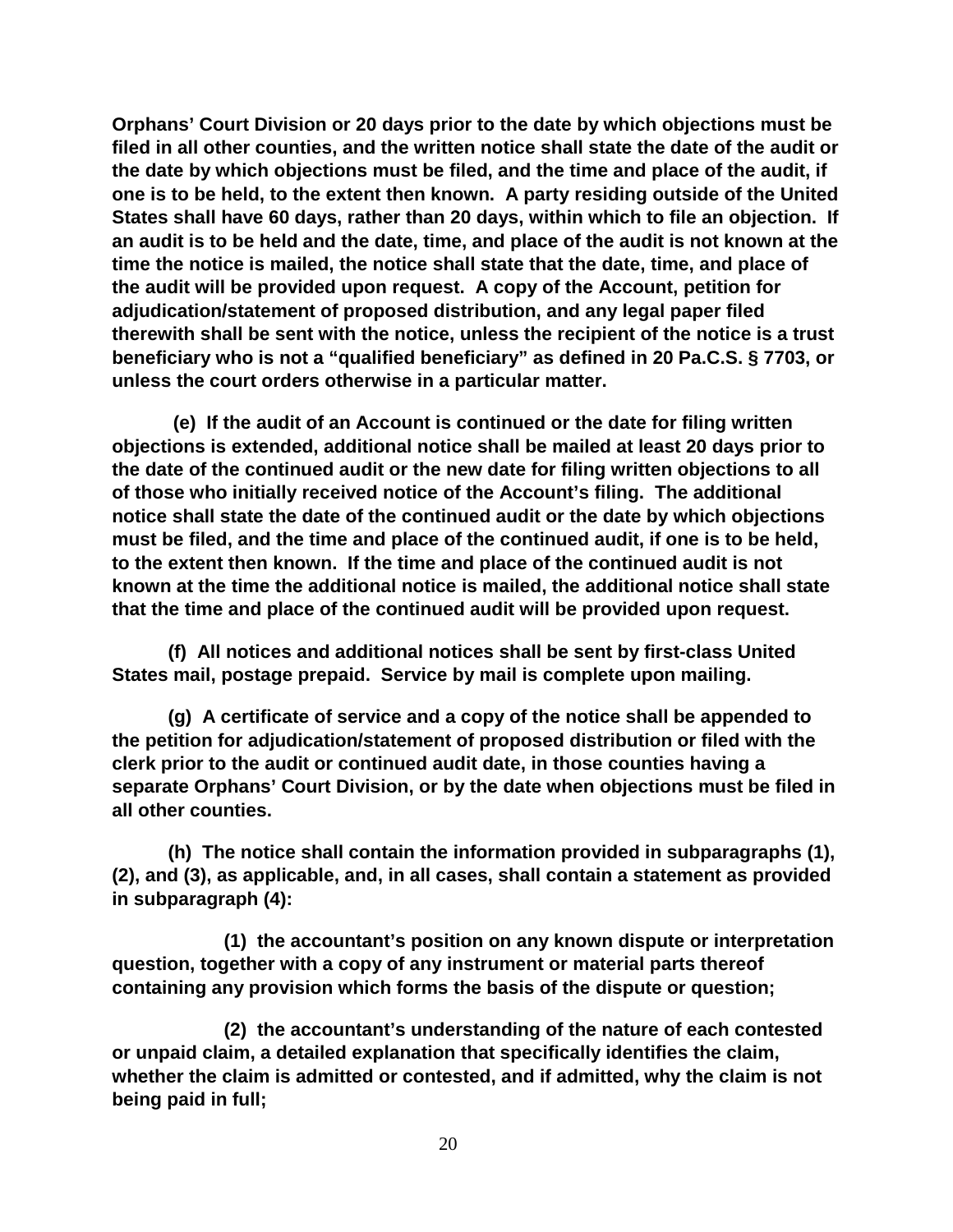**(3) if the Account and petition for adjudication/statement of proposed distribution is not sent with the notice pursuant to subparagraph (d) of this Rule, the notice shall state the amount of all compensation paid or payable to the accountant, all attorneys' fees paid or payable, and that copies of the Account and petition for adjudication/statement of proposed distribution are available upon request; and**

**(4) that any recipient of the notice who objects to any transaction shown in the Account, any interpretation or position taken by the accountant, or to any payment, failure to pay, distribution proposed, or any other aspect of the petition for adjudication/statement of proposed distribution must file written objections in accordance with Rule 2.7 with the clerk on or before the audit date in those counties holding an audit and by a specified date in all other counties, and if there is no such objection, then no action need be taken as such recipient will be deemed to have approved the Account, as stated, and agreed with the accountant's position on any dispute or question as set forth in the petition for adjudication/statement of proposed distribution, if any, and with the accountant's proposed disbursements and distribution.** 

**Note: Although substantially modified, Rule 2.5 is derived from former Rule 6.3.** 

**Explanatory Comment: Pursuant to the cross-references to 20 Pa.C.S. §§ 3384 and 7755, notice of the claim given to accountant's counsel of record is notice to the accountant.** *See* **20 Pa.C.S. § 3384(b)(4). If the court is inclined not to agree with accountant's position, interpretation or proposed disbursements and distribution, best practice would be for the court to direct the accountant to notify the interested parties of the court's position and what additional action must be taken by any interested party who objects to the court's position.**

**It is permissible for a party to waive the written notice required by this Rule.**

# Rule L2.5A.(d)(1) *Audits.*

 *Call of the Audit List*. Unless scheduled differently by the Court, the audit list will be called by the Court on the first Wednesday of every month. There will be no call of the audit list in January and July. Each audit list shall include continued accounts and new accounts eligible for audit. No attorney need be present unless an attorney desires to file written objections or a claim in Court at the call of the audit list.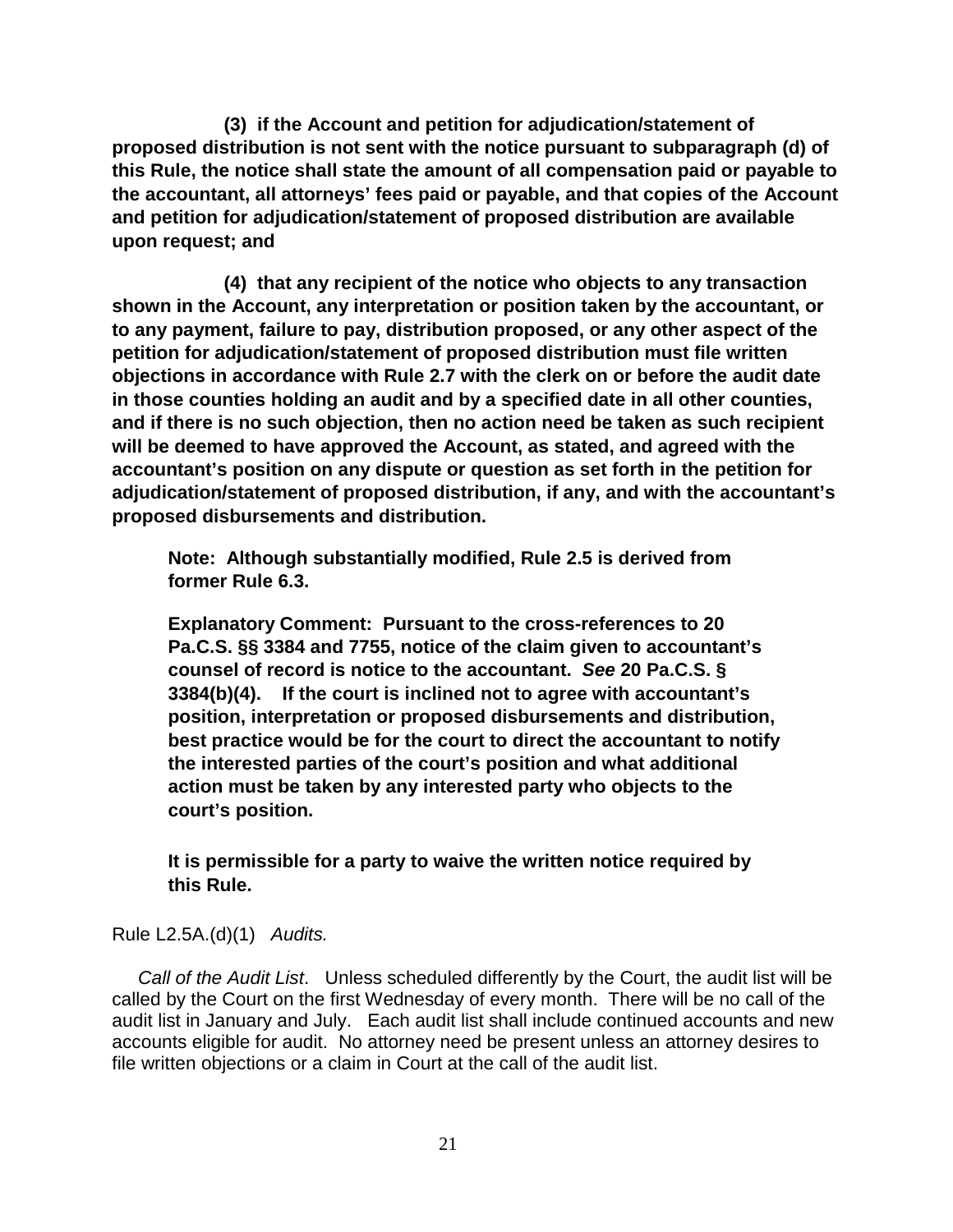**Rule 2.6. Filing with the Clerk** 

**All Accounts shall be filed with the clerk.** 

**Note: Rule 2.6 is derived from what was formerly Rule 6.6. Former Rule 6.4 regarding the time for filing the first Account of the personal representative has been deleted as it is codified in 20 Pa.C.S. § 3501.1.**

Rule L2.6A. *Filing with the Clerk.*

 *For a Particular Audit List*. Accounts to appear on a particular audit list must be filed not later than thirty (30) days preceding the session of Court when the audit list will be called.

**Rule 2.7. Objections to Accounts or Petitions for Adjudication/Statements of Proposed Distribution**

**(a) Objections to an Account and/or a petition for adjudication/statement of proposed distribution shall be filed with the clerk on or before the time and date of the audit in those counties holding an audit, and by a specified date in all other counties, with a copy served on the accountant or the accountant's counsel, if represented, and to each interested party and claimant who received the notice pursuant to Rule 2.5, to the extent known, pursuant to Rule 4.3.**

**(b) Objections shall be in writing, with consecutively numbered paragraphs, signed by counsel, or if not represented by counsel, then by all the objectors in accordance with Rule 3.12. Objections shall be verified by at least one of the objectors in accordance with Rule 3.13.** 

**(c) Each objection shall:**

**(1) be specific as to description and amount;**

**(2) raise one issue of law or fact, but if there are several objections relating to the same issue, all such objections shall be included in the same paragraph as subparts; and** 

**(3) briefly set forth the reason or reasons in support thereof.** 

**(d) The court may extend the time for filing objections.**

**Note: Although substantially modified, Rule 2.7 is derived from former Rule 6.10.**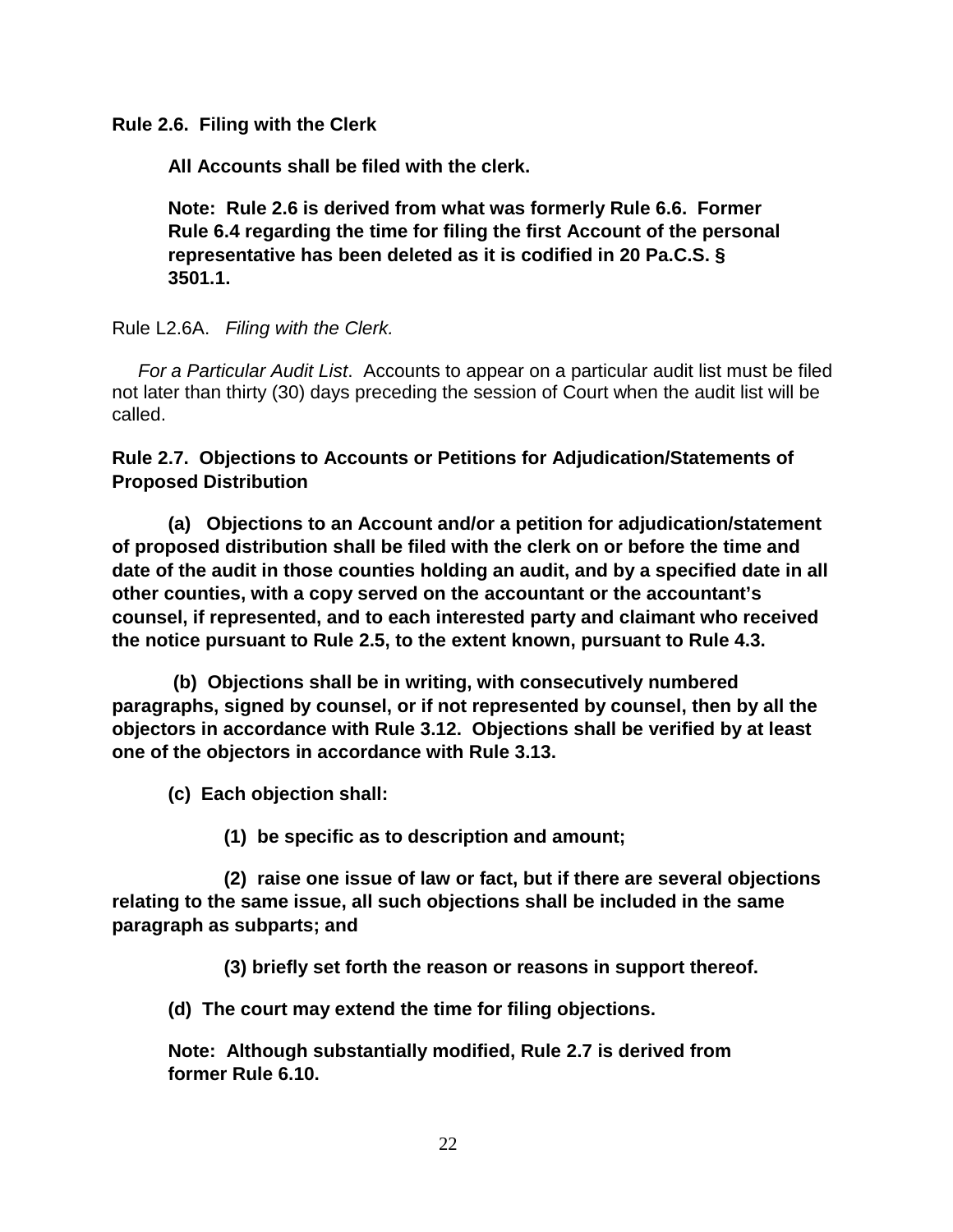**The filings required by this rule are subject to the Case Records Public Access Policy of the Unified Judicial System of Pennsylavania. See Rule 1.99.**

**Explanatory Comment: If the notice received by the objector has a service list appended to it setting forth the name and address of each interested party who received the notice under Rule 2.5, the objector must mail his or her objections to every name and address appearing on the service list.**

**Rule 2.8. Pleadings Allowed After Objections are Filed** 

**(a) Answers to objections, preliminary objections to objections, and answers to preliminary objections are permitted, but a party does not waive any rights by failing to file any of the foregoing. If an answer to objections is filed, no responsive pleading to the answer is permitted.**

**(b) Preliminary objections to objections shall be limited to lack of jurisdiction over the subject matter and lack of standing.** 

**(c) If filed, answers to objections, preliminary objections to objections, and answers to preliminary objections must be filed within 20 days after service of the applicable preceding pleading, with a copy served upon the accountant, if applicable, and to each interested party and claimant who received the notice pursuant to Rule 2.5, or to his or her counsel, if represented.**

**(d) The court may summarily decide preliminary objections to objections and may do so prior to the filing of an answer to the preliminary objections.**

**Note: Rule 2.8 has no counterpart in former Orphans' Court Rules.**

**The filings required by this rule are subject to the Case Records Public Access Policy of the Unified Judicial System of Pennsylavania. See Rule 1.99.**

**Explanatory Comment: Preliminary objections to objections are limited in the grounds that may be raised. Insufficient specificity, failure to conform to law, and the inclusion of scandalous or impertinent matter,** *inter alia***, are not properly raised as preliminary objections to objections. (***Cf.* **Rule 3.9 and Pa.R.C.P. No. 1028).**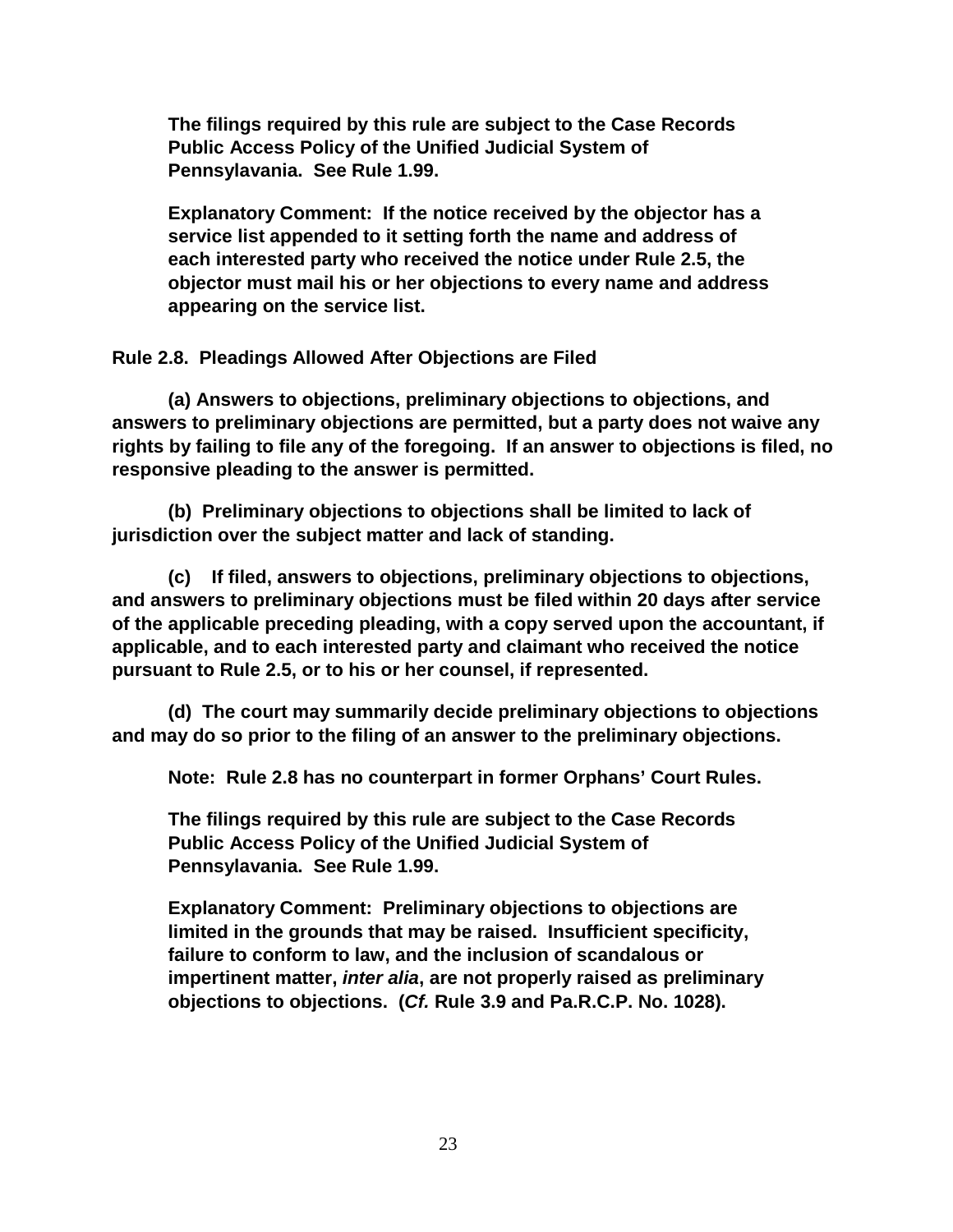**Rule 2.9. Confirmation of Accounts; Awards**

**(a) An Account shall be confirmed or petition for adjudication/statement of proposed distribution approved when an adjudication or a decree of distribution is issued by the court and docketed by the clerk, expressly confirming the Account or approving the petition for adjudication/statement of proposed distribution and specifying, or indicating by reference to the petition for adjudication/statement of proposed distribution, the names of those to whom the balance available for distribution is awarded and the amount or share awarded to each.** 

**(b) An adjudication confirming an Account discharges the fiduciaries as to those transactions set forth in the Account.**

**(c) The practice related to Schedules of Distribution shall be prescribed by local rule.**

**Note: Rule 2.9 is substantively similar to former Rule 6.11(a). Former Rule 6.11(b) has been deleted.**

Rule L2.9A.(c) *Schedule of Distribution*.

- (1) *Filing.* The adjudication of an account, when it appears advisable or when requested, will direct the attorney for accountant to prepare and file a schedule of distribution. The schedule shall be signed by all accountant(s) and certified by the attorney for the accountant(s) to be correct and in conformity with the adjudication. The schedule shall then be filed with the Clerk.
- (2) *Additional Receipts and Disbursements*. Receipts and disbursements subsequent to the date the account was stated shall be set forth in the schedule of distribution.
- (3) *Objections.* Objections to an unconfirmed schedule of distribution shall be filed with the Clerk and must be filed not later than the twentieth  $(20<sup>th</sup>)$  day after the schedule was filed. Such objection may raise questions relating only to the schedule. In no event shall such objection raise questions which were or could have been raised previously by claims or objections to the account.
- (4) *Confirmation*. If no objections are filed within twenty (20) days after the filing of the schedule, it will be approved. Schedules agreed to by all parties in interest may be approved prior to twenty (20) days after filing. After approval, the accountant shall have authority to make necessary assignments and transfers of any securities awarded in kind.
- (5) *Notice.* Notice of filing the schedule of distribution is to be given in accordance with the Pennsylvania Orphans' Court Rules.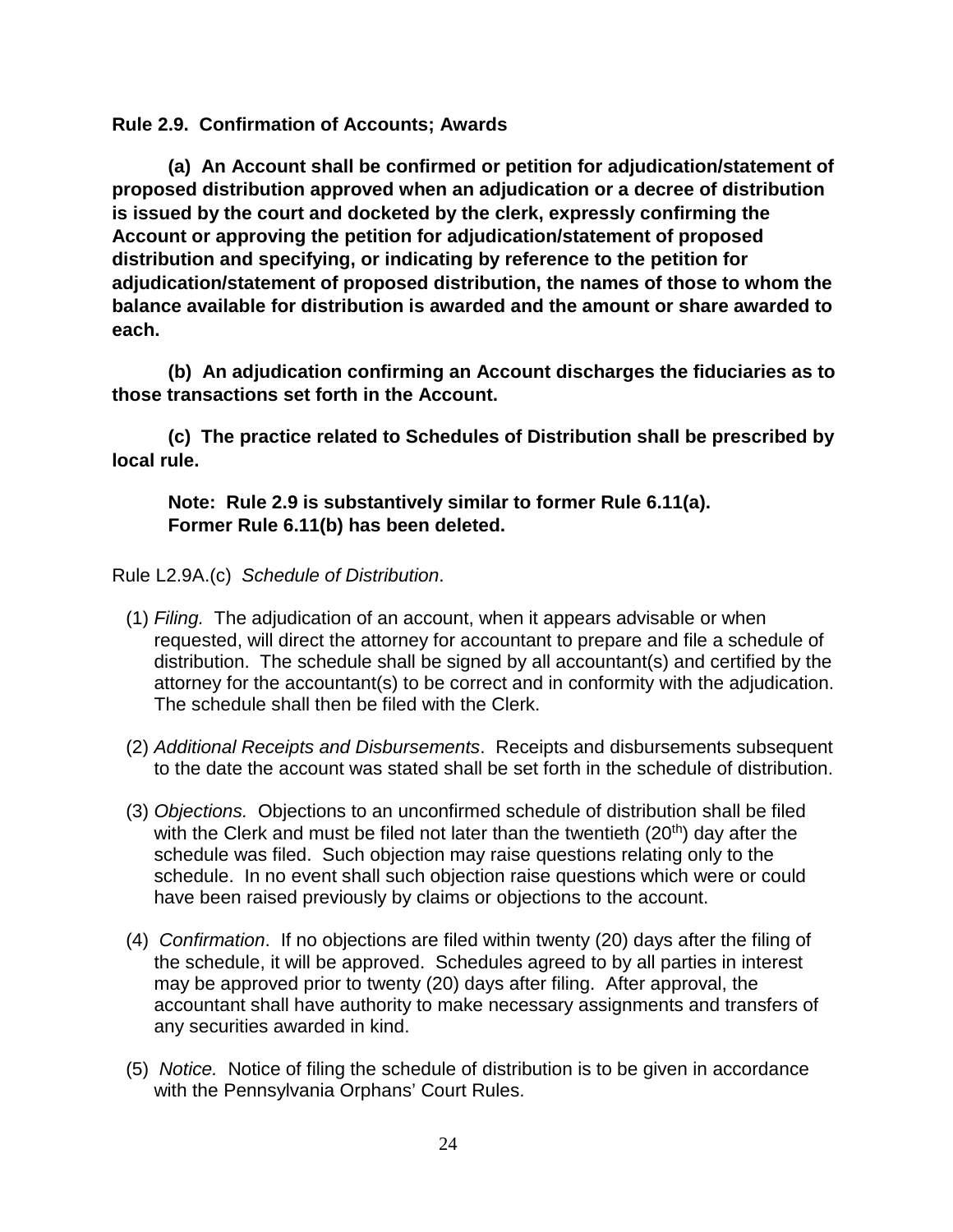Rule L2.9B. *Distribution of Real Estate.*

- (1) *When No Partition or Allotment Required or When Distributees Agree to Schedule*. Schedules of distribution shall include separate awards of real estate to the parties entitled thereto, whether individually, or, where the circumstances require, in undivided interests. The real estate so awarded shall be identified by reference to the adjudication in the same detail and with the same particularity as is commonly required to be included in deeds and shall recite how the title was acquired by decedent. A copy of the last recorded deed(s), certified by the Recorder of Deeds, shall also be included.
- (2) *Partition or Allotment of Real Estate Requested by Accountant or an Interested Party.* When partition or allotment of real estate is requested by the accountant or an interested party, the request shall be made prior to or at the audit. The Court may include in any order granting such a request, a direction to submit an information certificate issued by an attorney or a responsible title insurance company showing the current state of the title, provisions for owelty, if any, the preparation of a schedule of distribution, notice to the parties, and fixing the dates of further hearings, as may be necessary to protect all interested parties.
- (3) *Certificate of Award of Real Estate*. A certificate of award of real estate shall be prepared by the attorney for the accountant and submitted to the Clerk for execution upon confirmation of the schedule of distribution.

## **Rule 2.10. Foreign Heirs and Unknown Distributees**

**(a) If it appears that the decedent may have heirs in a foreign country but their location, existence or identity is unknown, the accountant or his or her counsel shall notify the consulate of the country, prior to audit, of the facts indicating that the decedent may have had heirs in that country.** 

**(b) Whenever the existence, identity or whereabouts of a distributee is unknown, or it appears that a distributee may not have the actual benefit, use, enjoyment or control of the money or other property if awarded to him or her, or the court is requested to withhold distribution or to make an award other than to the distributee or his or her nominee, the accountant or his or her counsel shall submit to the court or auditor, as the case may be, a written report outlining the investigation made and the facts relevant thereto. The report shall be in such form and may be filed at such place and time as shall be prescribed by local rule or order of the court.**

**Note: With only minor modifications, Rule 2.10 is substantively similar to former Rules 13.2 and 13.3. Former Rule 13.1 has been deleted.**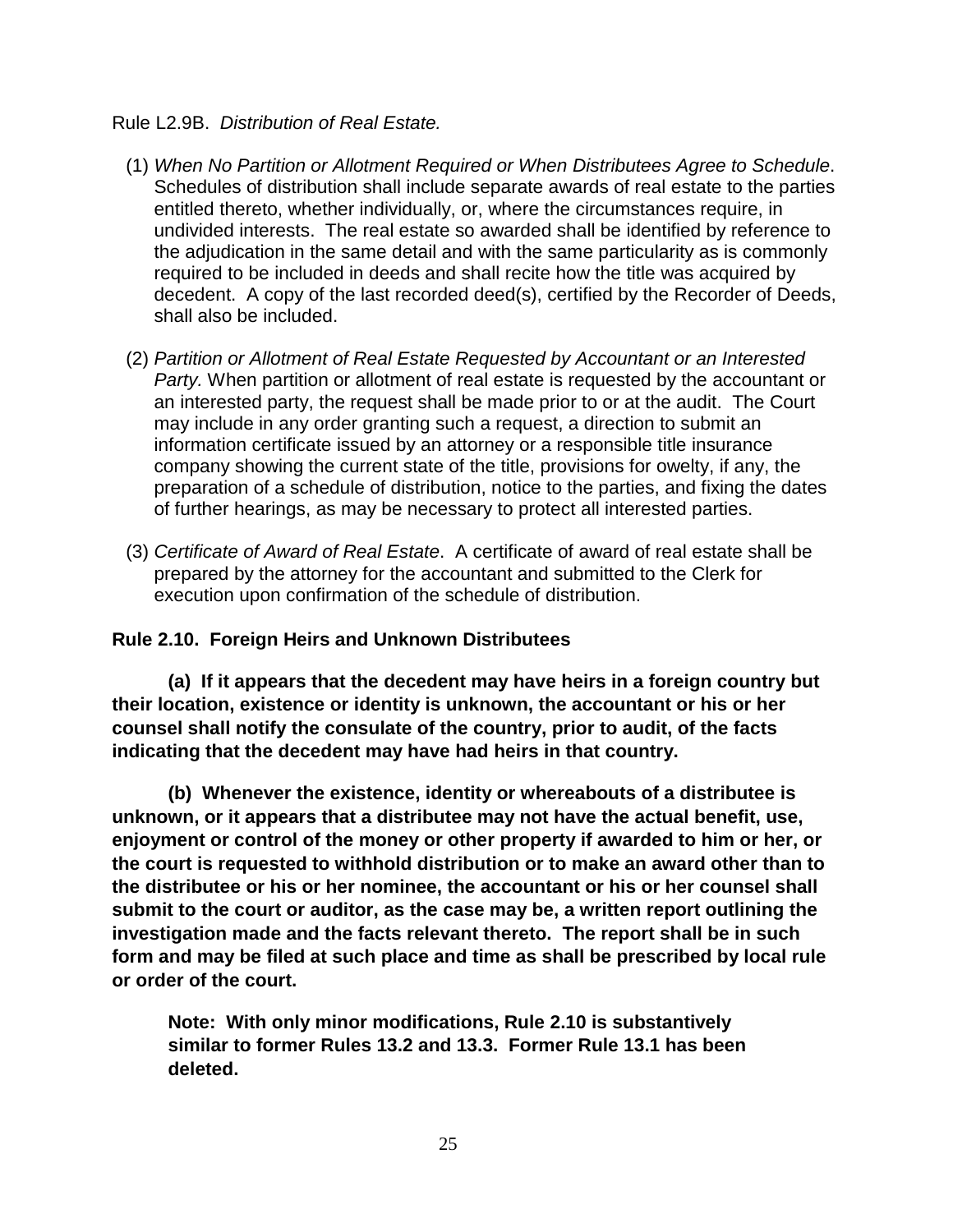**The filings required by this rule are subject to the Case Records Public Access Policy of the Unified Judicial System of Pennsylavania. See Rule 1.99.**

**Rule 2.11. Appointment of Official Examiners** 

**The court, by local rule or order in a particular matter, may appoint an official examiner who shall examine the assets held by or the transactions of any fiduciary.**

**Note: Rule 2.11 is substantively identical to former Rule 9.1. The appointment and conduct of Auditors and Masters is provided for in Chapter IX.**

# **CHAPTER III. PETITION PRACTICE AND PLEADING**

# **Part A. Petition Practice**

**Rule 3.1. Petitions Generally**

**Matters may be raised before the court by written petition filed with the clerk in conformity with these Rules. Petitions for adjudication/statements of proposed distribution shall be governed by Chapter II.**

**Note: Rule 3.1 has no counterpart in former Orphans' Court Rules.**

**Explanatory Comment: The filing of an Account provides the procedure for raising questions related to the administration or distribution of an estate or trust, including a guardianship or minor's estate as well as a decedent's estate. Application to the Orphans' Court Division may also be commenced by a petition that is verified or attested by an affidavit.** *See* **20 Pa.C.S. §§ 761, 762.**

Rule L3.1A. *Pleadings Generally.*[4](#page-25-0)

(1) *Typing and Endorsement*. Every petition, motion, answer, reply or other pleading/filing shall be typewritten or printed, and shall be endorsed on the front upper left-hand corner with the name, address, zip code, telephone number, facsimile number, email address, and identification number of the individual attorney representing the party filing the pleading or of the party if proceeding *pro se*.

<span id="page-25-0"></span><sup>&</sup>lt;sup>4</sup> For any disputed matters, all attorneys and parties are required to comply with Rule L1.6.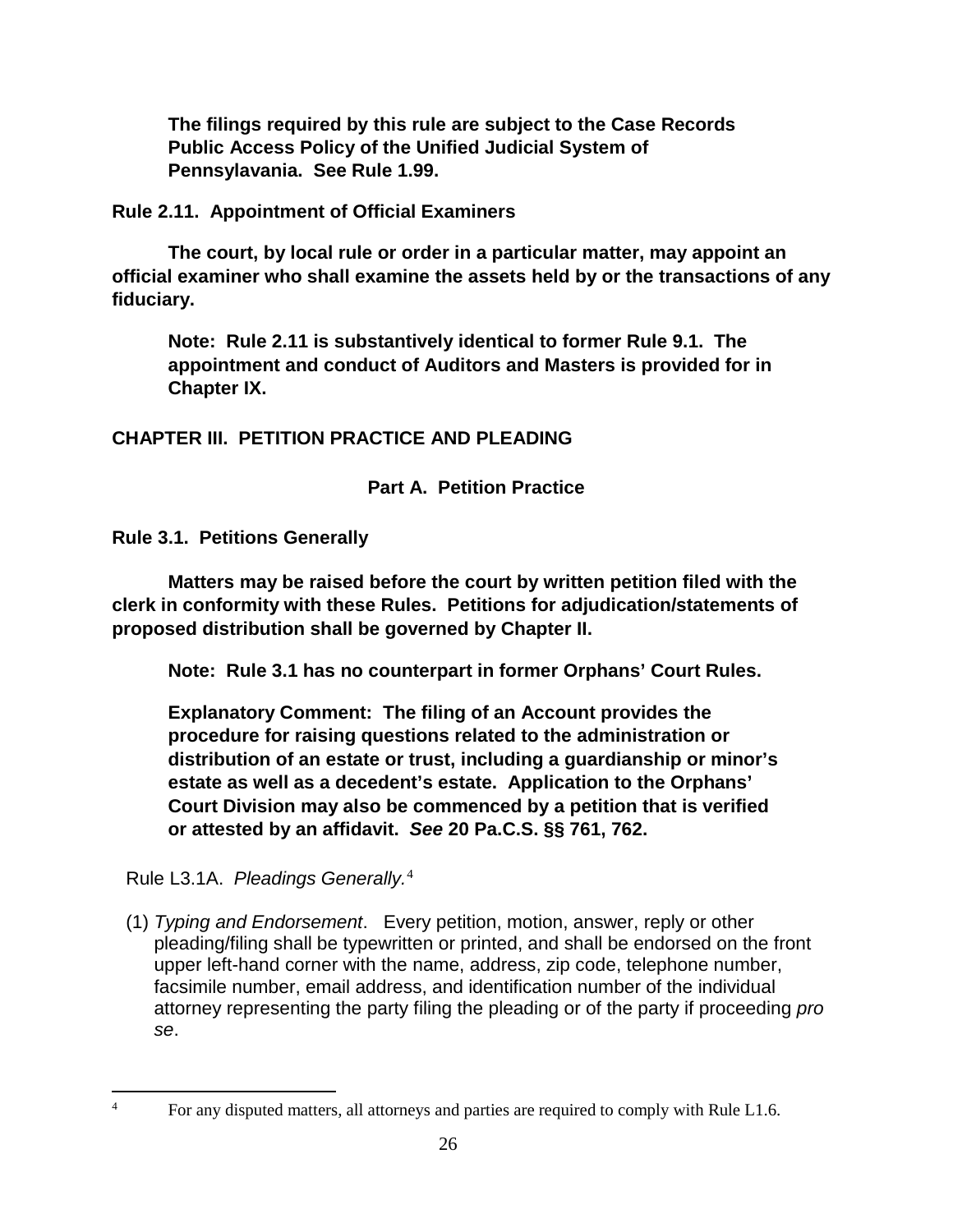(2) *Courtesy Copies Not to be Sent to the Court*. Parties shall not send courtesy copies of pleadings/filings to the Court without the specific request of the Court for same.

**Rule 3.2. Headings; Captions** 

**Pleadings shall include the docket number, if one has been assigned to the matter by the clerk or Register, and shall include a heading identifying the type of pleading filed, and in the case of a petition, identifying the nature of the relief requested therein. In those counties having a separate Orphans' Court Division, pleadings shall be captioned "Court of Common Pleas of \_\_\_\_\_\_\_\_\_\_ County, Orphans' Court Division".**

**Note: Rule 3.2 has no counterpart in former Orphans' Court Rules, but is derived from Pa.R.C.P. No. 1018.**

**Rule 3.3. Contents of All Pleadings; General and Specific Averments** 

**The following rules shall apply to all pleadings:**

**(a) Every pleading shall be divided into consecutively numbered paragraphs. Each paragraph shall contain as far as practicable only one material allegation.**

**(b) The material facts on which a cause of action or defense is based shall be stated in a concise and summary form.** 

**(c) Averments of fraud or mistake shall be averred with particularity. Malice, intent, knowledge, and other conditions of mind may be averred generally.** 

**(d) In pleading the performance or occurrence of conditions precedent, it is sufficient to aver generally that all conditions precedent have been performed or have occurred. A denial of such performance or occurrence shall be made specifically and with particularity.** 

**(e) In pleading an official document or official act, it is sufficient to identify it by reference and aver that the document was issued or the act done in compliance with law.** 

**(f) In pleading a judgment, order or decision of a domestic or foreign court, judicial or administrative tribunal, or board, commission or officer, it is sufficient to aver the judgment, order or decision without setting forth matter showing jurisdiction to render it.** 

**(g) Averments of time and place shall be specifically stated.**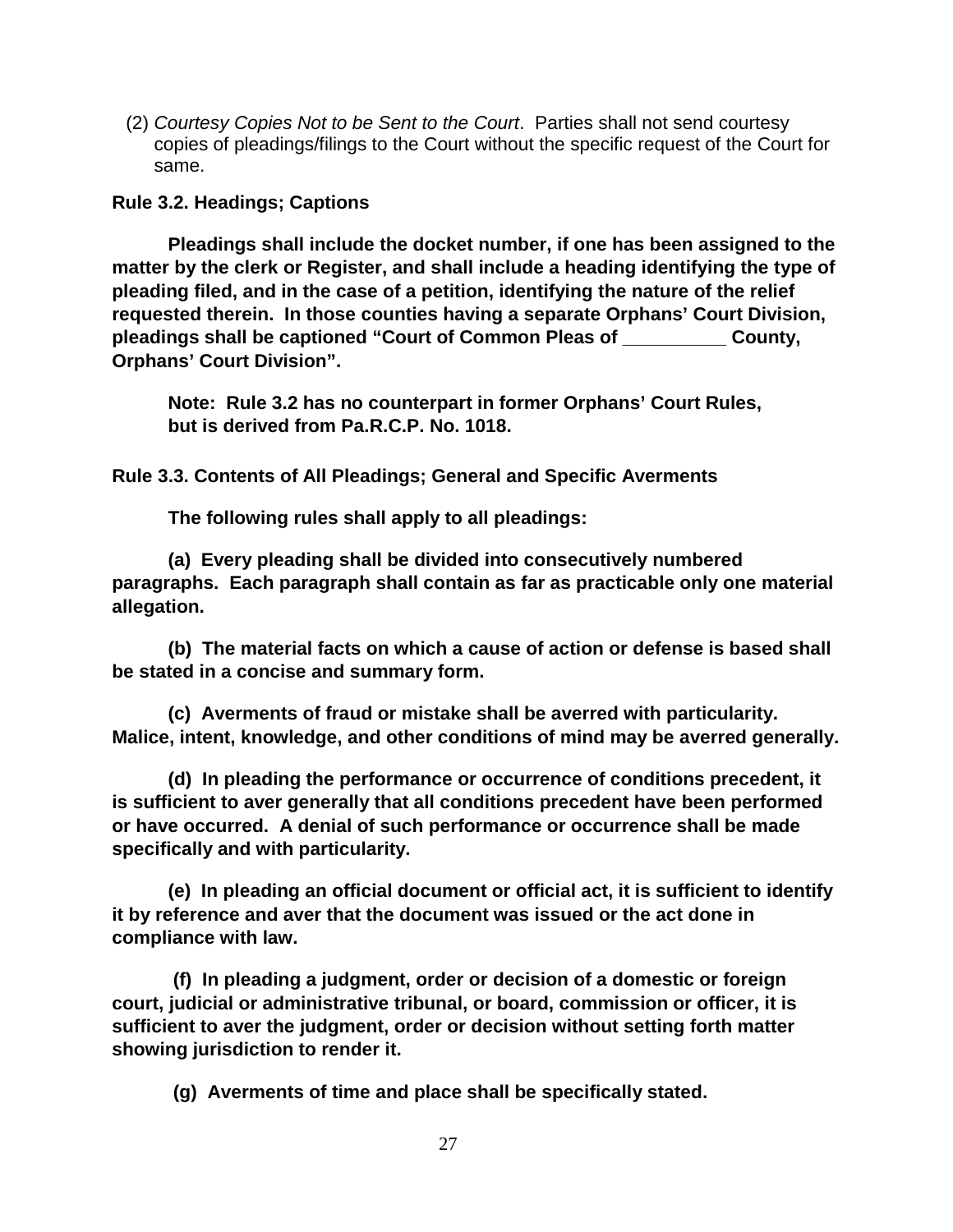**(h) Any part of a pleading may be incorporated by reference in another part of the same pleading or in another pleading in the same action. A party may incorporate by reference any matter of record in any state or federal court of record whose records are within the county in which the action is pending, or any matter which is recorded or transcribed verbatim in the office of the prothonotary, clerk of any court of record, recorder of deeds or Register of such county.** 

**(i) When any claim or defense is based upon an agreement, the pleading shall state specifically if the agreement is oral or written.**

**(j) When any claim or defense is based upon a writing, the pleading shall have attached to it a copy of the writing, or the material part thereof, but if the writing or copy is not accessible to the pleader, it is sufficient so to state, identifying the reason therefor, and setting forth the substance of the writing.** 

**Note: Rule 3.3 has no counterpart in former Orphans' Court Rules, but is derived from Pa.R.C.P. No. 206.1(c) and Pa.R.C.P. No. 1019.**

**The filings required by this rule are subject to the Case Records Public Access Policy of the Unified Judicial System of Pennsylavania. See Rule 1.99.**

**Rule 3.4. Form of Petition; Exhibits; Consents; Signing and Verification** 

**(a) In addition to the requirements of Rules 3.2 and 3.3, a petition shall set forth:**

**(1) a title indicating briefly the purpose of the petition;** 

**(2) a concise statement of the facts relied upon to establish the court's jurisdiction and to justify the relief requested;**

**(3) the questions of law with respect to the petition and the relief requested;**

**(4) if the trust includes a charitable interest for which notice is required under Rule 4.4, whether the Office of the Attorney General has been given notice, whether the Office of the Attorney General has issued a statement of no objection to the petition, or the reason for failing to give the Office of the Attorney General notice;** 

**(5) the names and addresses of every interested party who has an interest in the matter that is the subject of the petition;**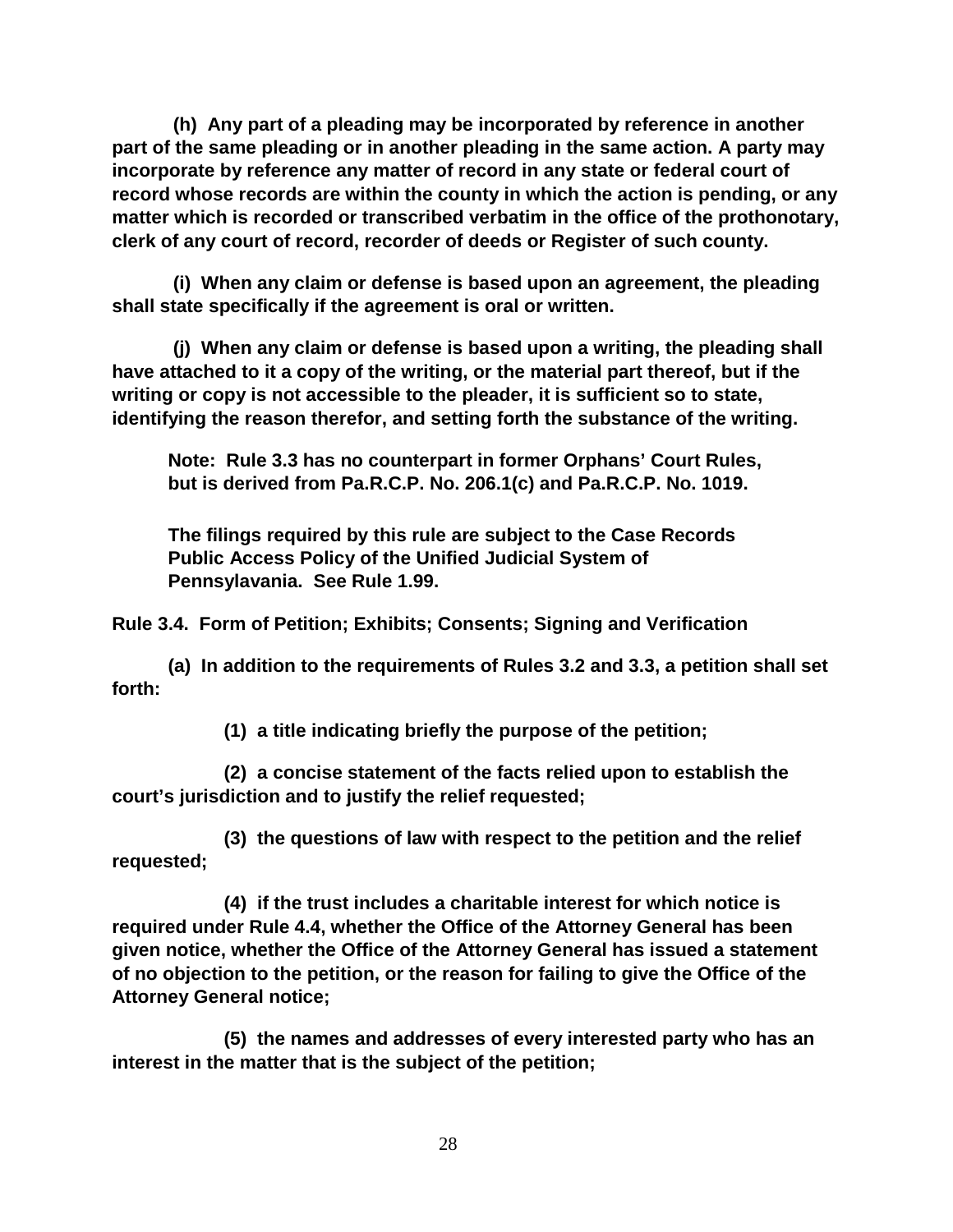**(6) the name of any individual who is an interested party but is not**  *sui juris***, along with the following information:**

**(i) the name and address of the guardian, agent under power of attorney, or another individual being proposed to represent such individual, if any;** 

**(ii) if such individual is a minor and no guardian has been appointed for such minor's estate, the minor's age, the names and addresses of his or her parents, and the individual with whom he or she resides or the facility at which he or she resides; and** 

**(iii) if the non-***sui juris* **individual is proposed to be represented in the matter at issue by another individual or entity pursuant to 20 Pa.C.S. §§ 751(6) or 7721-7726, then subparagraph (7) of this Rule shall also apply;**

**(7) the name of each interested party (whether** *sui juris* **or not) who is not receiving notice of the filing of the petition because another individual or entity is proposed to represent such interested party pursuant to 20 Pa.C.S. §§ 751(6) or 7721 – 7726, and shall set forth additional facts as to the following:** 

**(i) a statement of the interested party's interest in the** 

**property; and**

**(ii) for representation being proposed pursuant to 20 Pa.C.S. §** 

**751(6),** 

**(A) a statement that the interested party is not** *sui juris*  **or is unborn, unknown or unascertained; and** 

**(B) one of the following:**

**(I) a statement that the proposed representative has an interest in the property similar to that of the interested party who is not** *sui juris* **or is unborn, unknown or unascertained; or**

**(II) a statement that the proposed representative is the** *sui juris* **living ancestor of the interested party who is not** *sui juris* **or is unborn, unknown or unascertained and that such living** *sui juris* **ancestor has an interest in the property that is not adverse to that of the interested party who is not** *sui juris* **or is unborn, unknown or unascertained; and**

**(iii) for representation in trust matters being proposed pursuant to 20 Pa.C.S. §§ 7721 – 7726,**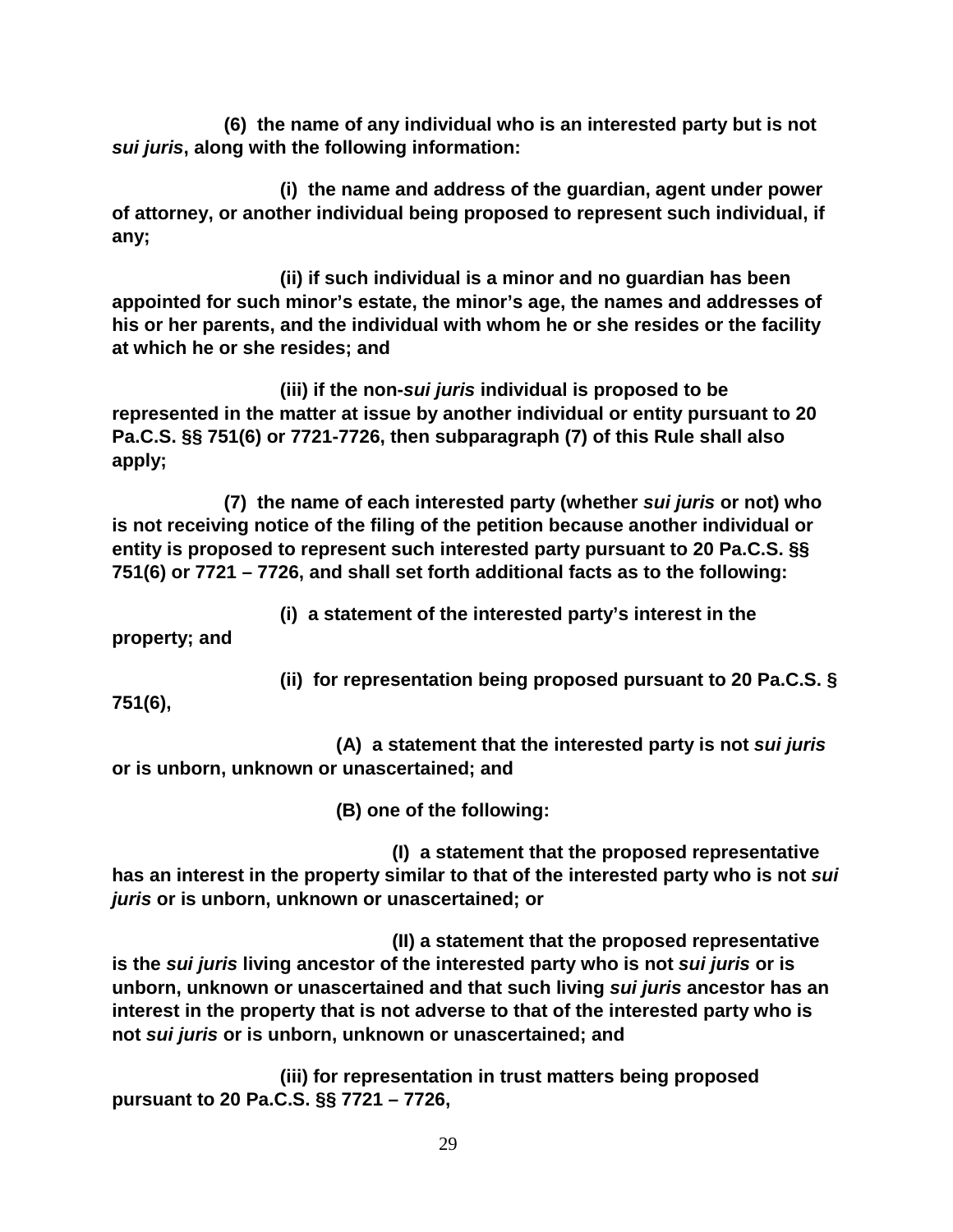**(A) an explanation about how the interested party's interest in the property can be adequately represented by the proposed representative pursuant to 20 Pa.C.S. § 7723,**

**(B) a statement that with respect to the matter at issue there is no conflict of interest between the proposed representative and the interested party to be represented that will or might affect the impartiality of the proposed representative (except as provided pursuant to 20 Pa.C.S. § 7723(7)); and** 

**(C) one of the following:**

**(I) either a statement that the proposed representative has been informed of the right to decline such representation pursuant to 20 Pa.C.S. § 7725 within the time period set forth therein and has failed to inform the trustee in writing that he or she declines to be the proposed representative; or** 

**(II) that the proposed representative's signed consent to serve is attached as an exhibit to such petition; and**

**(8) a prayer for the relief desired.** 

**(b) A proposed form of decree bearing the caption of the case and setting forth the relief requested in the prayer of the petition shall be attached to the front of the petition. In the case of a petition requiring a citation under Rule 3.5(a), a proposed form of preliminary decree for the issuance of the citation to the interested parties, subject to subparagraph (a)(7) of this Rule, shall also be attached to the front of the petition.**

**(c) Petitioner shall attach to the petition such exhibits, consents or approvals as may be required by these Rules, applicable statute, or local rule. If the petitioner is unable to attach any necessary exhibit, consent or approval, the petition shall so state and identify the reason therefor.**

**(d) The petition shall be verified by at least one of the petitioners in accordance with Rule 3.13 and signed by counsel, or if not represented by counsel, then signed by all the petitioners in accordance with Rule 3.12.** 

**Note: Rule 3.4 is based upon former Rule 3.3 and Rule 3.4, but has been modified to require averments for virtual representation under 20 Pa.C.S. § 751(6) generally and representation in "trust matters" pursuant to 20 Pa.C.S. § 7721** *et seq***. Another modification is the addition of subparagraph (d) that requires petitioner's counsel to sign the petition, or all of the petitioners to sign the petition, if**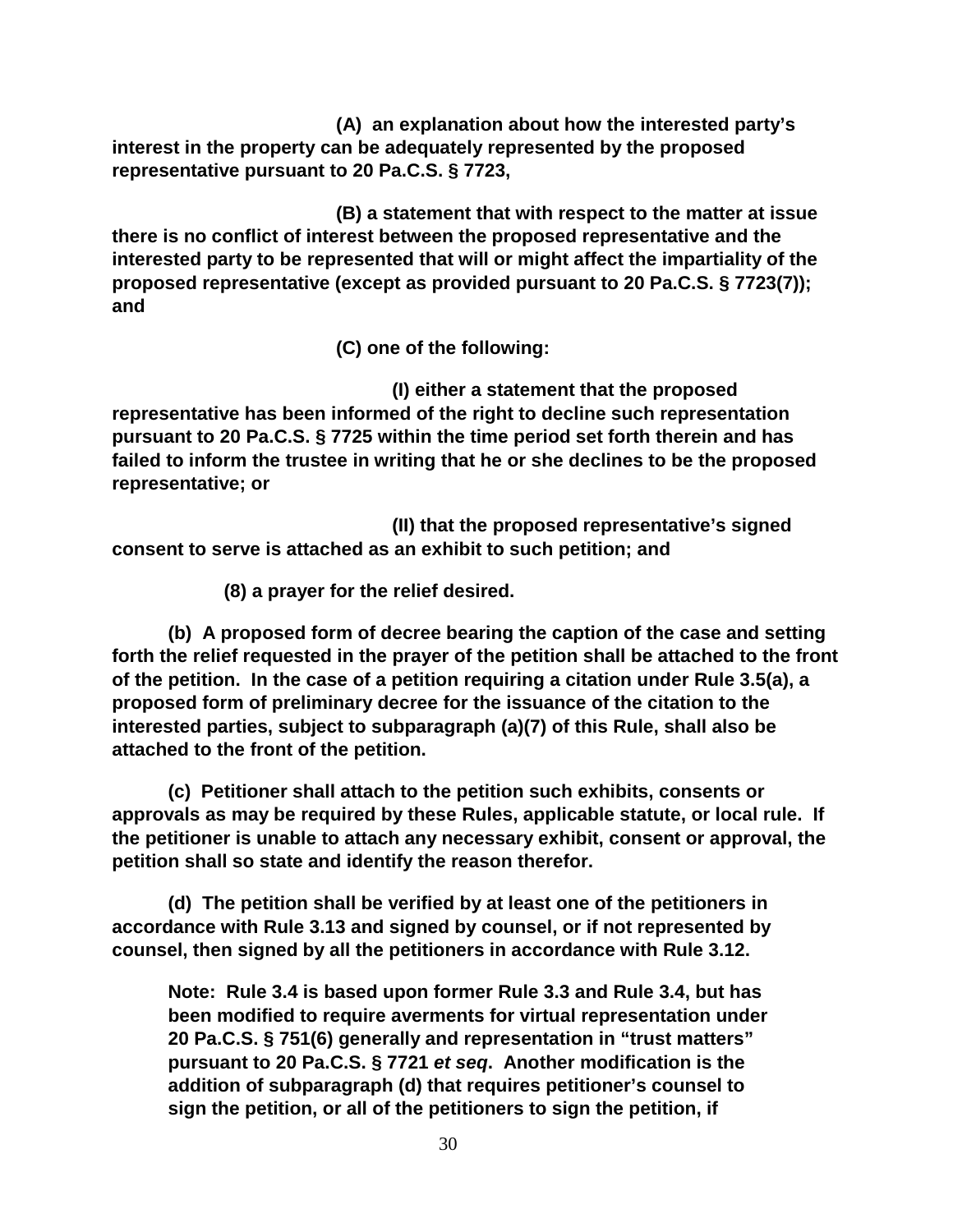**unrepresented, thereby subjecting these signatories to rules and sanctions as provided in Pa.R.C.P. Nos. 1023.1 through 1023.4. (***See*  **Rule 3.12.)**

**The filings required by this rule are subject to the Case Records Public Access Policy of the Unified Judicial System of Pennsylavania. See Rule 1.99.**

Rule L3.4A. *Additional Petition Requirements*.

*Preliminary Decree*. A petition shall be accompanied by a separate preliminary decree for the Court's use either setting a hearing date in those instances where jurisdiction has been established or issuing a citation returnable with a hearing date where jurisdiction has not yet been established.

# **Rule 3.5. Mode of Proceeding on Petition**

**(a) Citation Practice.** 

**(1) When personal jurisdiction is required and has not previously been obtained or conferred by statute, or when a citation is otherwise required by statute, the petition shall include a preliminary decree for the issuance of a citation to those interested parties for whom a citation is necessary to show cause why the relief requested in the petition should not be granted.** 

**(2) The citation to obtain personal jurisdiction and a copy of the petition shall be served upon each cited party at least 20 days before the date when a responsive pleading is due, in the same manner as service of original process under Pa.R.C.P. Nos. 402 through 404, Pa.R.C.P. No. 420, and Pa.R.C.P. Nos. 422 through 424 inclusive. If service cannot be made under the foregoing rules, the court may order service by publication in accordance with Pa.R.C.P. No. 430. Service of a citation as original process shall not be permitted by electronic means, unless agreed to by the respondent.**

**(3) If the citation is not being issued in order to obtain personal jurisdiction over an interested party, the petition and the citation may be served by first-class United States mail, postage prepaid, at least 20 days before the date when a responsive pleading is due.** 

**(4) If the citation and petition are not served at least 20 days before the date when a responsive pleading is due, the court, upon request, may authorize the reissuance of the citation.** 

**(5) Once the citation to obtain personal jurisdiction has been served upon the cited party by original process in accordance with subparagraph (a)(2),**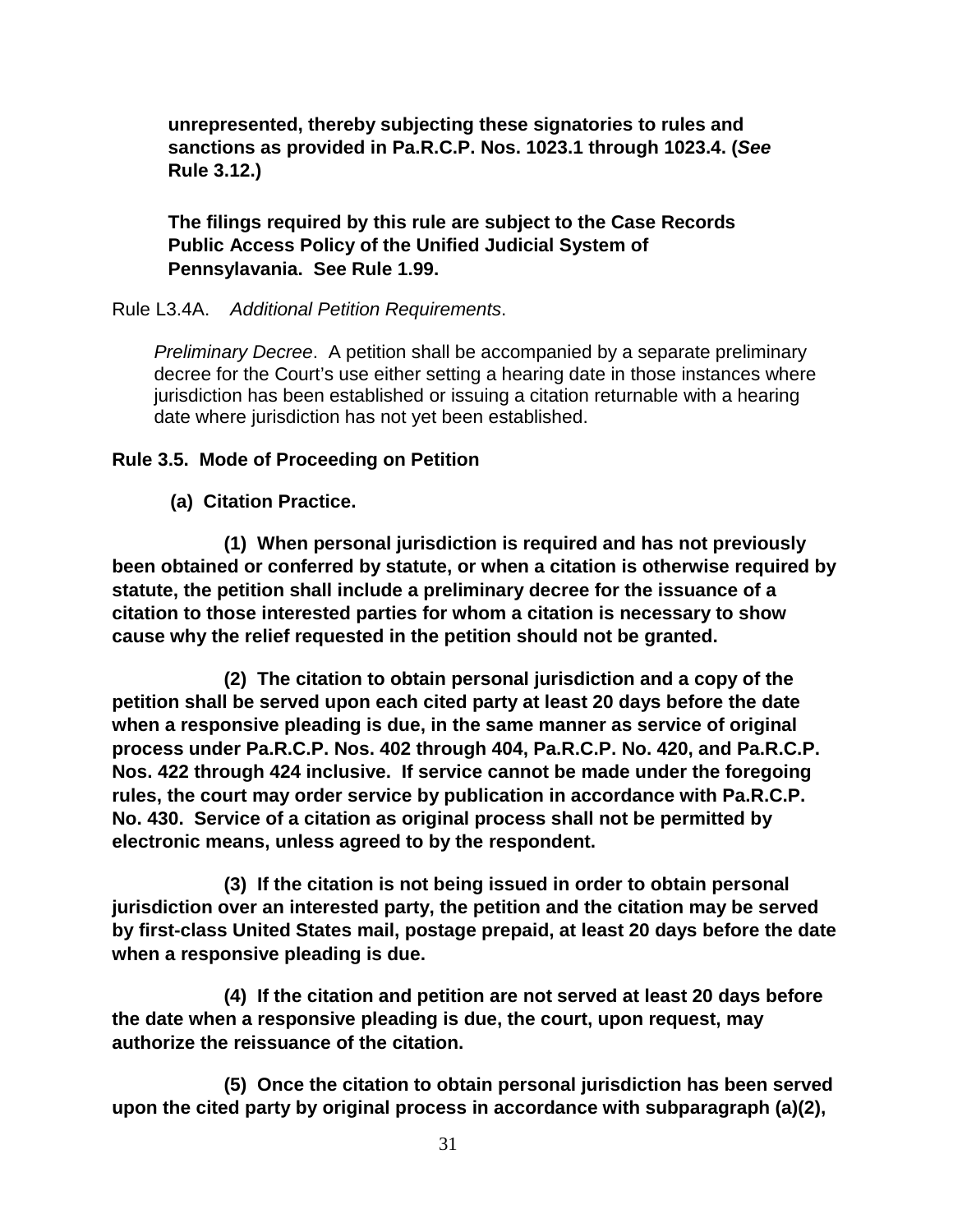**then notice of a rescheduled return date or any other rescheduled date for filing a responsive pleading or appearing before the court may be served by first-class United States mail, postage prepaid, at least 20 days before such rescheduled date.**

**(6) If an interested party (whether** *sui juris* **or not) is represented by another, the citation and petition shall be served upon the interested party's representative(s) pursuant to Rule 4.2.** 

**(7) Proof of service of the citation shall be filed with the clerk on or before the date when a responsive pleading is due.** 

**(8) Each interested party identified in the citation, or such interested party's representative identified in the citation, may file a responsive pleading in accordance with these Rules on or before the date provided in the citation.**

**(b) Notice Practice.**

**(1) In all cases where personal jurisdiction is not required or has been previously obtained, or conferred by statute, the petitioner shall, either in advance of filing or contemporaneously therewith, provide a copy of the petition to the interested parties identified in the petition. The petition shall have affixed to its first page a notice to plead that shall be substantially in the following form:** 

**To: \_\_\_\_\_\_\_\_\_\_\_\_\_\_\_\_\_\_\_\_\_**

**You are hereby notified to file a written response to the (name of pleading) within twenty (20) days from the date of notice or on or before the date when the pleading is to be filed, whichever is later, or the court may deem that you have no objection to the relief requested therein and may grant such relief without further notice to you.**

**(2) A certificate of service, listing the names and addresses of those individuals and entities receiving notice of the filing of the petition, shall be appended to, or filed contemporaneously with, the petition.** 

**(3) If an interested party (whether** *sui juris* **or not) is not receiving notice of the filing of the petition because he or she is represented by another, a copy of the petition shall be sent in accordance with subparagraph (b)(1) to the interested party's representative pursuant to Rule 4.2.**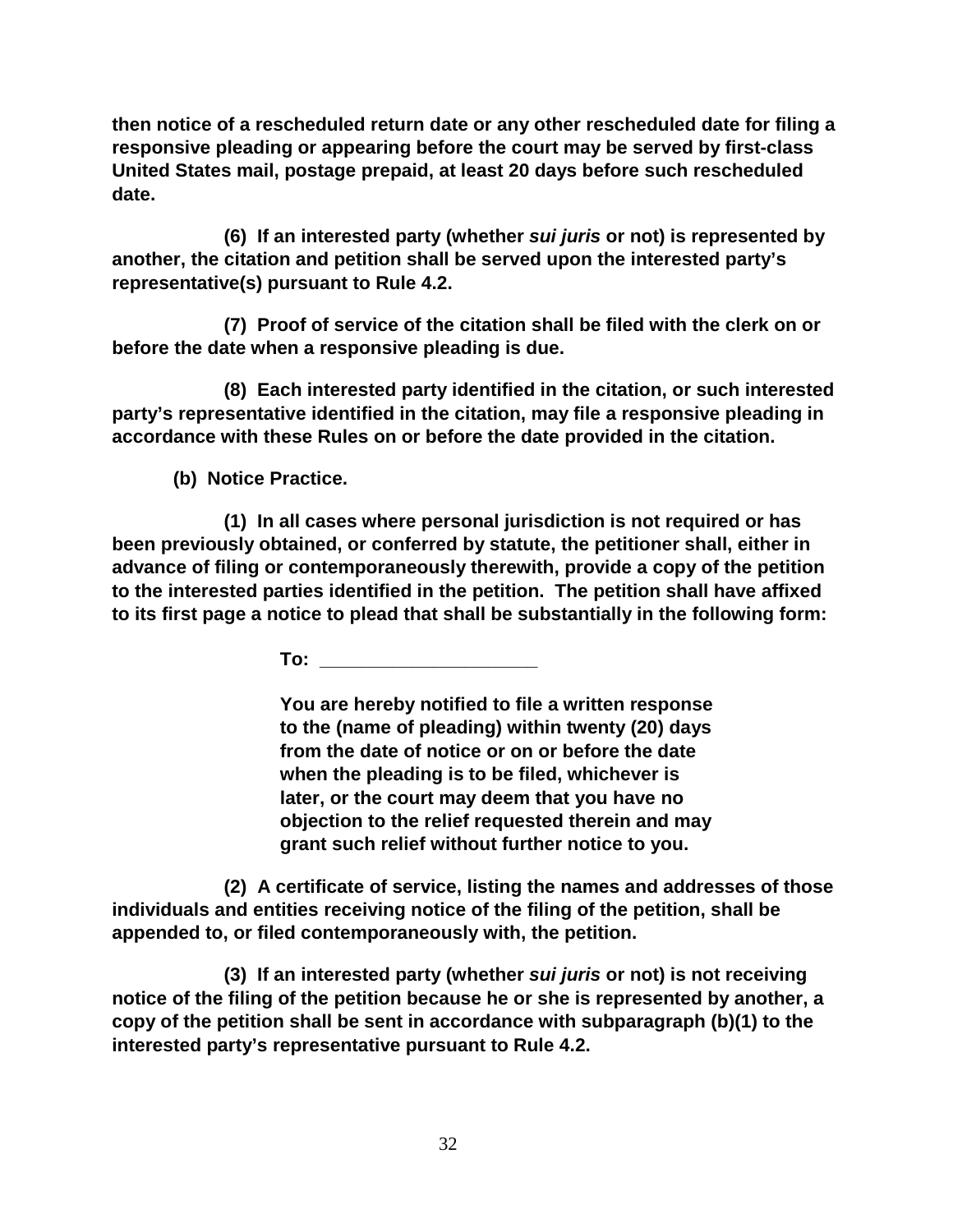**(c) Consents/Statements of No Objection; Joinders.**

**No citation or notice to plead is required where all individuals and/or entities identified in the petition as interested parties (or any representative thereof) satisfy one of the following:** 

- **(1) they are named petitioners in the petition;**
- **(2) they filed joinders to the petition; or**

**(3) they signed a document, that is attached to the petition as an exhibit, consenting to or stating that they have no objection to the relief requested in the petition.** 

**Note: Subparagraphs (a) and (b) of Rule 3.5 are derived from former Rule 3.5. The final sentence of subparagraph (a)(2) is identical to former Rule 3.7(h)(1); it merely has been relocated to this section. Subparagraph (c) of this Rule has no counterpart in former Orphans' Court Rules.** 

**The filings required by this rule are subject to the Case Records Public Access Policy of the Unified Judicial System of Pennsylavania. See Rule 1.99.**

**Explanatory Comment: Personal jurisdiction is conferred by statute in certain circumstances.** *See e.g.,* **20 Pa. C.S. § 7712. A sheriff does not need to serve the citation issued by the clerk; instead, any adult person may serve the citation and file the proof of service in accordance with subparagraph (a)(7) of this Rule 3.5.** *See* **20 Pa.C.S. § 765. If a citation is not being issued with the petition, then the petition must be endorsed with a notice to plead.** *See* **Rule 3.5(b) and Pa.R.C.P. No. 1026. The court, by local rule or by order in a particular matter, may establish a procedure for rules to show cause as provided in Pa.R.C.P. No. 206.4** *et seq.*

## **Part B. Responsive Pleadings**

**Rule 3.6. Pleadings Allowed After Petition** 

**Pleadings allowed after the filing of a petition are limited to:**

- **(a) an answer that can include new matter;**
- **(b) a reply, if an answer contains new matter;**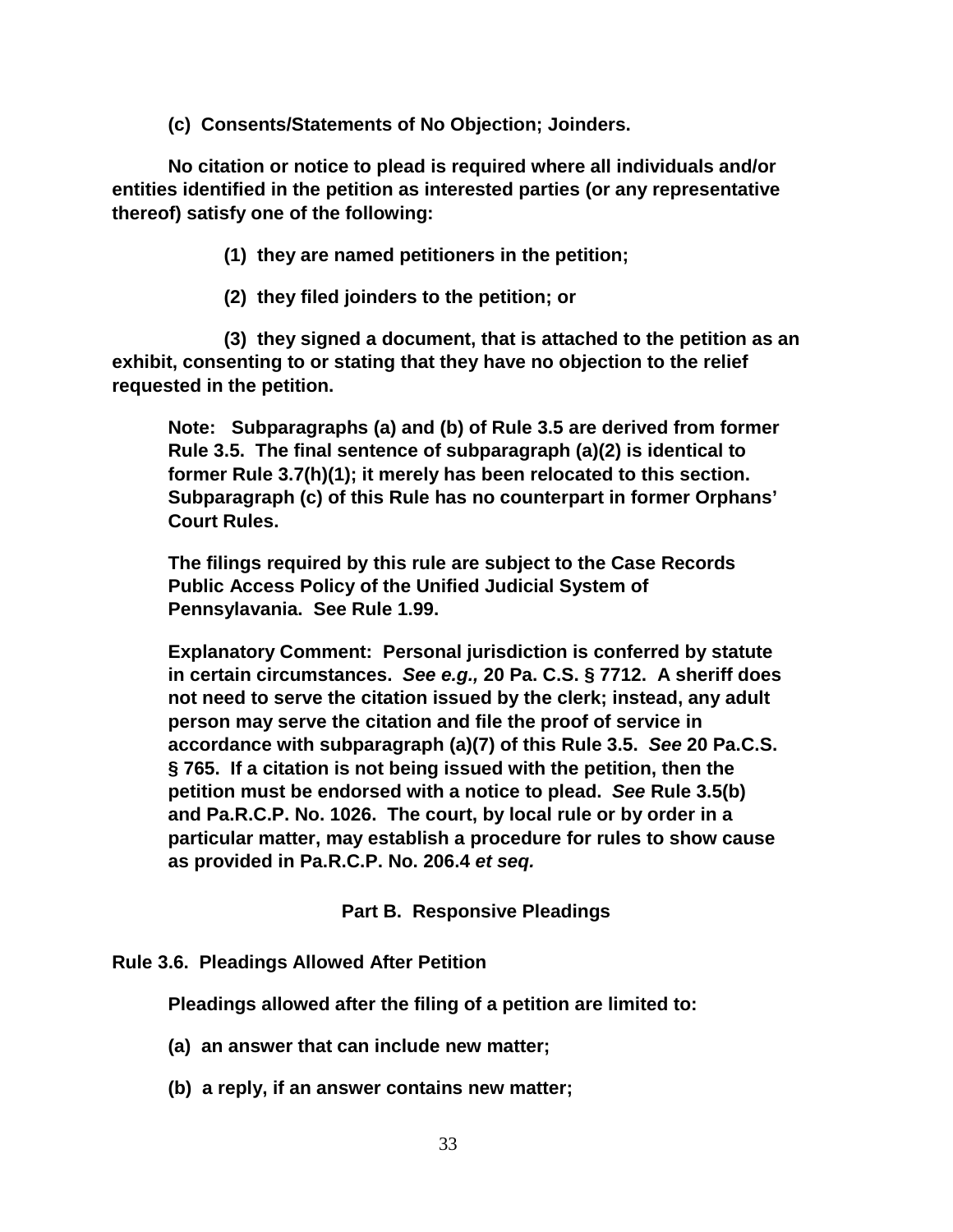**(c) preliminary objections to the petition as permitted by Rule 3.9;**

**(d) an answer to preliminary objections; and**

**(e) a petition to join one or more persons as parties to the proceeding and an answer thereto.** 

**Note: Rule 3.6 has no counterpart in former Orphans' Court Rules, but is based, in part, on Pa.R.C.P. No. 1017.**

**The filings required by this rule are subject to the Case Records Public Access Policy of the Unified Judicial System of Pennsylavania. See Rule 1.99.**

**Explanatory Comment: Any interested party may file a new petition bringing a new issue or dispute before the court or seeking alternative relief in the same trust or estate. Motions are permitted in Orphans' Court Division, and this Rule 3.6 does not prohibit or limit motions practice.**

**Rule 3.7. Time for Filing and Service of Responsive Pleadings** 

**(a) Unless the court orders otherwise, each interested party identified in the petition, or such interested party's representative identified in the petition, may file a responsive pleading in accordance with these Rules within 20 days of the date of notice or the date of the filing, whichever is later. A party residing outside of the United States shall have 60 days, rather than 20 days, within which to file a responsive pleading to the citation or the petition initiating the proceeding.**

**(b) A copy of the responsive pleading shall be served on the petitioner or his or her counsel, if represented, and all interested parties identified in the petition or counsel representing an interested party if so identified in the petition or in a subsequent pleading pursuant to Rule 4.3.**

**(c) A notice to plead in substantially the form provided in Rule 3.5(b)(1) shall be affixed to the first page of an answer that contains new matter and to the first page of preliminary objections which aver a fact that is not contained in the petition.** 

**(d) Regardless of the residency of any interested party, each subsequent pleading shall be filed within 20 days after service of the preceding pleading, but no pleading need be filed unless the preceding pleading included a notice to plead that complies with the requirements of Rule 3.5(b)(1).**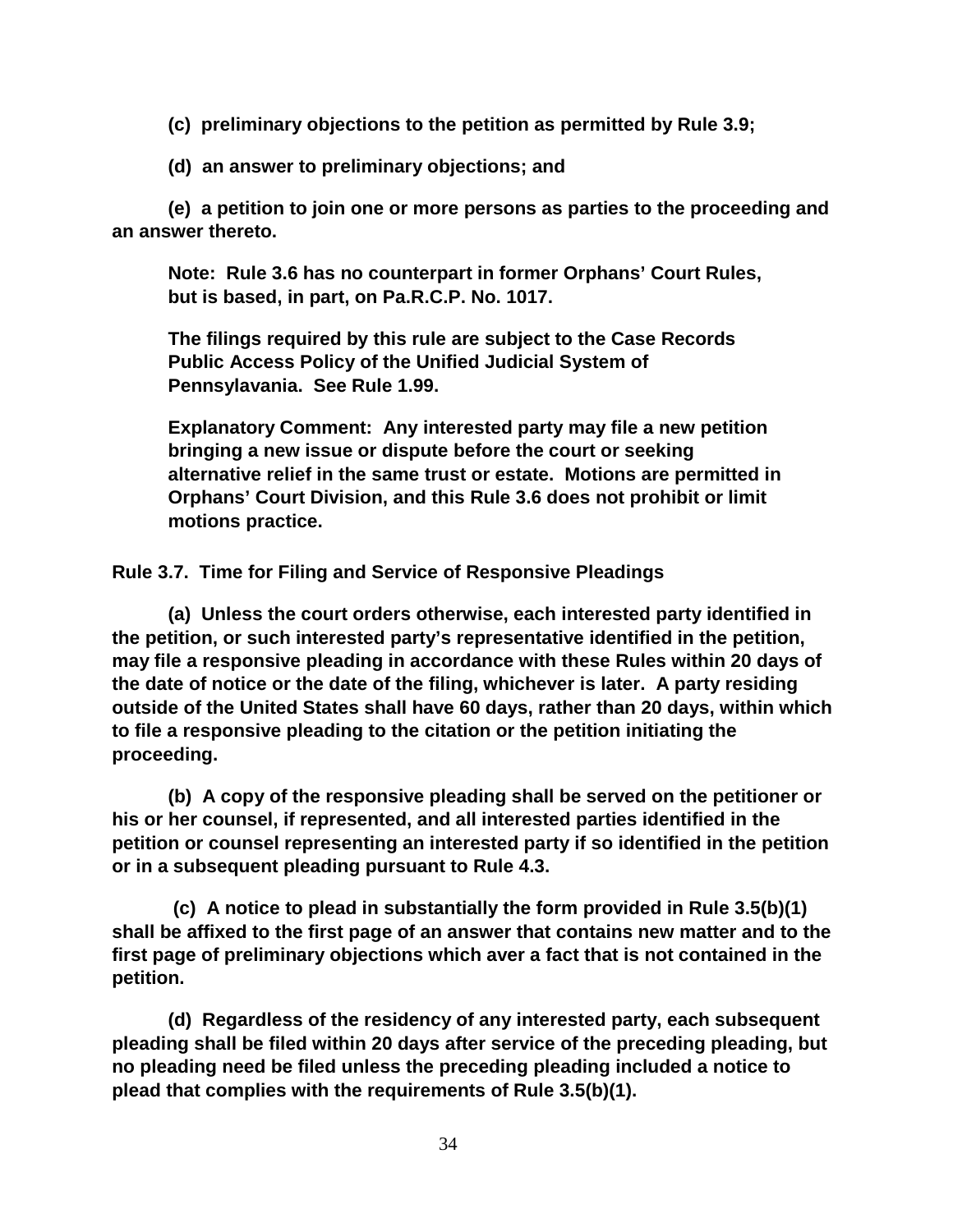**Note: Rule 3.7 is new, but is derived from Pa.R.C.P. No. 1026.**

**Explanatory Comment: The court, by local rule, may establish procedures for the disposition of matters after the pleadings are closed.** 

**Rule 3.8. Headings of Responsive Pleadings** 

**All responsive pleadings shall contain a heading identifying the name of the pleading to which it is responding.**

**Note: Rule 3.8 has no counterpart in former Orphans' Court Rules.**

**Rule 3.9. Preliminary Objections**

**(a) General. Preliminary objections may be filed to any petition by any interested party or the interested party's representative.** 

**(b) Grounds for Preliminary Objections. Preliminary objections filed to any petition under the Rules of Chapter III are limited to the following grounds:** 

**(1) lack of jurisdiction over the subject matter of the action or lack of jurisdiction over the person, improper venue, or improper form of service;**

**(2) failure of a pleading to conform to law or rule of court or inclusion of scandalous or impertinent matter;**

**(3) insufficient specificity in a pleading;**

**(4) legal insufficiency of a pleading (demurrer);**

**(5) lack of standing or lack of capacity to sue, nonjoinder of a necessary party, or misjoinder of a cause of action; and**

**(6) pendency of a prior action or agreement for alternative dispute resolution.**

**(c) Form. All preliminary objections shall be raised at one time in one pleading, shall state specifically the grounds relied upon, and may be inconsistent.** 

**(d) Disposition of Preliminary Objections.**

**(1) A party may file an amended pleading, without consent of any other party and without leave of court, within 20 days after service of the**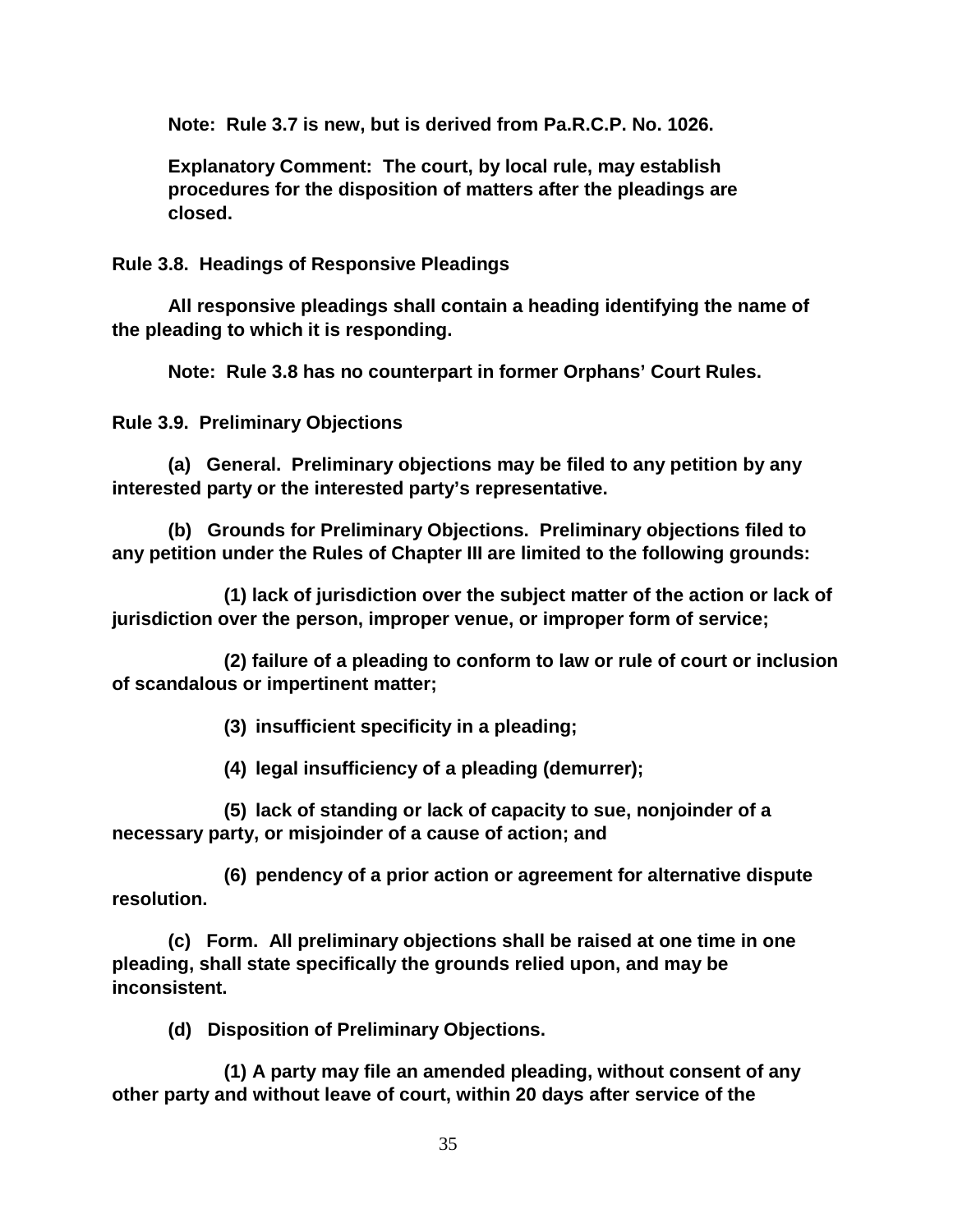**preliminary objections. If a party files an amended pleading, the preliminary objections to the original pleading shall be deemed moot.**

**(2) In all other instances, the court shall determine promptly all preliminary objections. If an issue of fact is raised, the court shall consider evidence by deposition or otherwise.** 

**(e) Pleadings Allowed Subsequent to the Disposition of Preliminary Objections.**

**(1) If the preliminary objections are overruled, the party who filed the preliminary objections shall have the right to file an answer within 20 days after entry of the order overruling the preliminary objections or within such other time as the court shall direct.**

**(2) If the filing of an amended petition or a new petition is allowed or required, it shall be filed within 20 days after entry of the order concerning such amended or new petition or within such other time as the court shall direct.**

**(3) New preliminary objections may be filed to any amended or new petition in accordance with this Rule.** 

**Note: Rule 3.9 has no counterpart in former Orphans' Court Rules, but is derived from Pa.R.C.P. No. 1028.**

**The filings required by this rule are subject to the Case Records Public Access Policy of the Unified Judicial System of Pennsylavania. See Rule 1.99.**

**Explanatory Comment: Preliminary objections raising an issue under subparagraphs (b)(2), (b)(3), (b)(4), and in some instances (b)(1), may be determined from the facts of record so that further evidence is not required. In such situations, the court may summarily decide preliminary objections prior to the filing of an answer.** 

**Preliminary objections raising an issue under subparagraphs (b)(5) and (b)(6), and in some instances (b)(1), cannot be determined from the facts of record. In such situations, if the preliminary objections are not endorsed with a notice to plead in the form required by Rule 3.5(b)(1), no reply will be required under Rule 3.10, and the preliminary objections will be overruled.** 

**Pleadings may be amended only in accordance with subparagraphs (d)(1), (e)(2) or Rule 3.14.** 

**For preliminary objections to Objections to an Account,**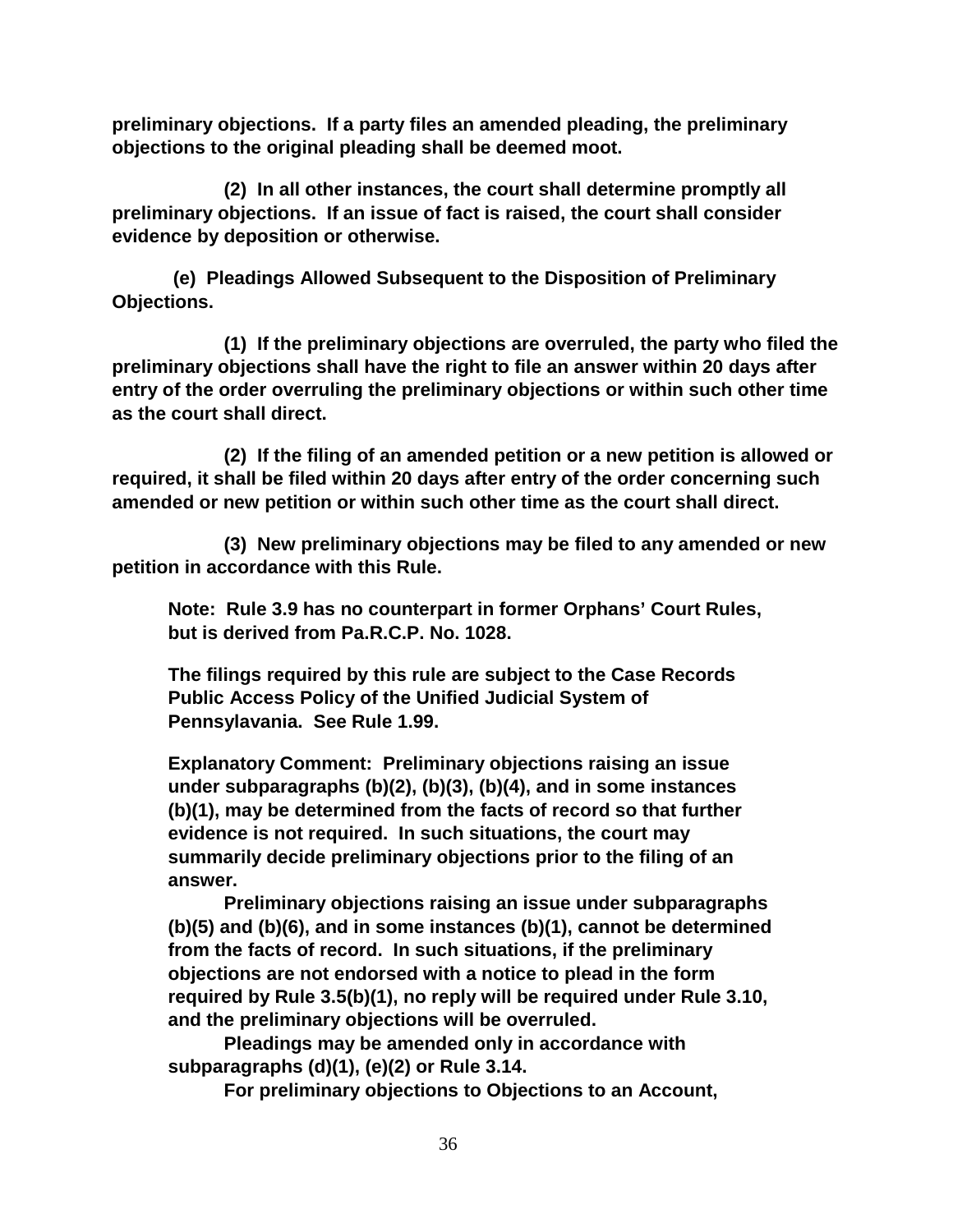**petition for adjudication/statement of proposed distribution or a notice,** *cf.* **Rule 2.8(b) for a more limited scope of permitted preliminary objections.**

## **Rule 3.10. Denials; Effect of Failure to Deny**

**(a) A responsive pleading shall admit or deny each averment of fact in the preceding pleading or any part thereof. Admissions and denials in a responsive pleading shall refer specifically to the paragraph in which the averment admitted or denied is set forth. A party denying only a part of an averment shall specify so much of it as is admitted and shall deny the remainder.** 

**(b) Averments in a pleading to which a responsive pleading is required are admitted when not denied specifically or by necessary implication. A general denial or a demand for proof, except as provided by subparagraph (c) of this Rule, shall have the effect of an admission.** 

**(c) A statement by a party that after reasonable investigation the party is without knowledge or information sufficient to form a belief as to the truth of an averment shall have the effect of a denial.**

**(d) Averments in a pleading to which no responsive pleading is required shall be deemed to be denied.**

**(e) A responsive pleading shall be signed by counsel, or if not represented by counsel, then by all the respondents in accordance with Rule 3.12. A responsive pleading that admits or denies any averment of fact shall be verified by at least one of the respondents in accordance with Rule 3.13.** 

**Note: Rule 3.10 has no counterpart in former Orphans' Court Rules, but is derived from Pa.R.C.P. No. 1029.** 

**The filings required by this rule are subject to the Case Records Public Access Policy of the Unified Judicial System of Pennsylavania. See Rule 1.99.**

**Explanatory Comment: Reliance on subparagraph (c) does not excuse a failure to admit or deny a factual allegation when it is clear that the respondent must know whether a particular allegation is true or false.** *Cf. Cercone v. Cercone***, 386 A.2d 1, 4 (Pa. Super. 1978).**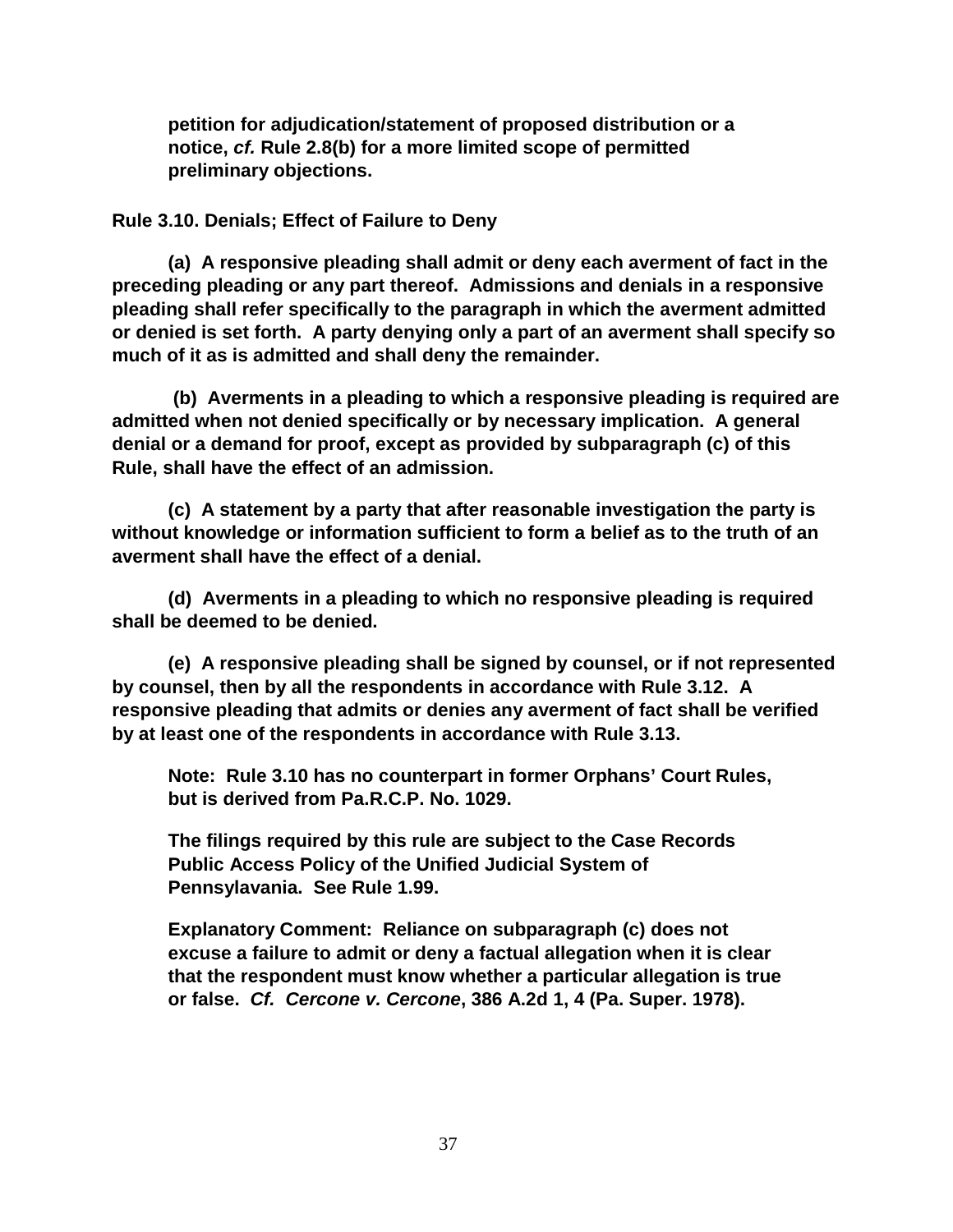**Rule 3.11. Answer with New Matter**

**All applicable affirmative defenses shall be pleaded in the answer under the heading ''New Matter.'' A party may set forth as new matter any other material facts that are not merely denials of the averments of the preceding pleading.** 

**Note: Rule 3.11 has no counterpart in former Orphans' Court Rules, but is derived from Pa.R.C.P. No. 1030.**

**The filings required by this rule are subject to the Case Records Public Access Policy of the Unified Judicial System of Pennsylavania. See Rule 1.99.**

**Part C. Pleadings in General**

## **Rule 3.12. Signing**

**(a) Counsel who has entered an appearance for a party pursuant to Rule 1.7(a) shall sign every pleading and any brief or memorandum of law and shall include counsel's name and address. A party not represented by any counsel of record shall sign every pleading and any brief or memorandum of law and shall include the party's name, an address where legal paper may be served, and a telephone number.** 

**(b) If the legal paper includes a facsimile telephone number and/or email address, that party or his or her counsel agrees to accept service of legal paper by transmission of a facsimile copy or by electronic transmission.**

**(c) By signing a legal paper, the party and counsel are subject to Pa.R.C.P. Nos. 1023.1 through 1023.4. The court has authority to impose sanctions and grant relief in accordance with Pa.R.C.P. No. 1023.4.**

**Note: Rule 3.12 has no counterpart in former Orphans' Court Rules, but subparagraphs (a) and (b) are derived from Pa.R.C.P. No. 1025. Rule 3.12(c) is based upon Pa.R.C.P. No. 1023.1** *et seq***.**

**Explanatory Comment: The Explanatory Comments appearing after Pa.R.C.P. Nos. 1023.1 and 1023.4 are fully incorporated by reference herein.**

# **Rule 3.13. Verification**

**(a) Every pleading shall be verified, averring as true every fact not appearing of record in the action or containing a denial of fact based upon the**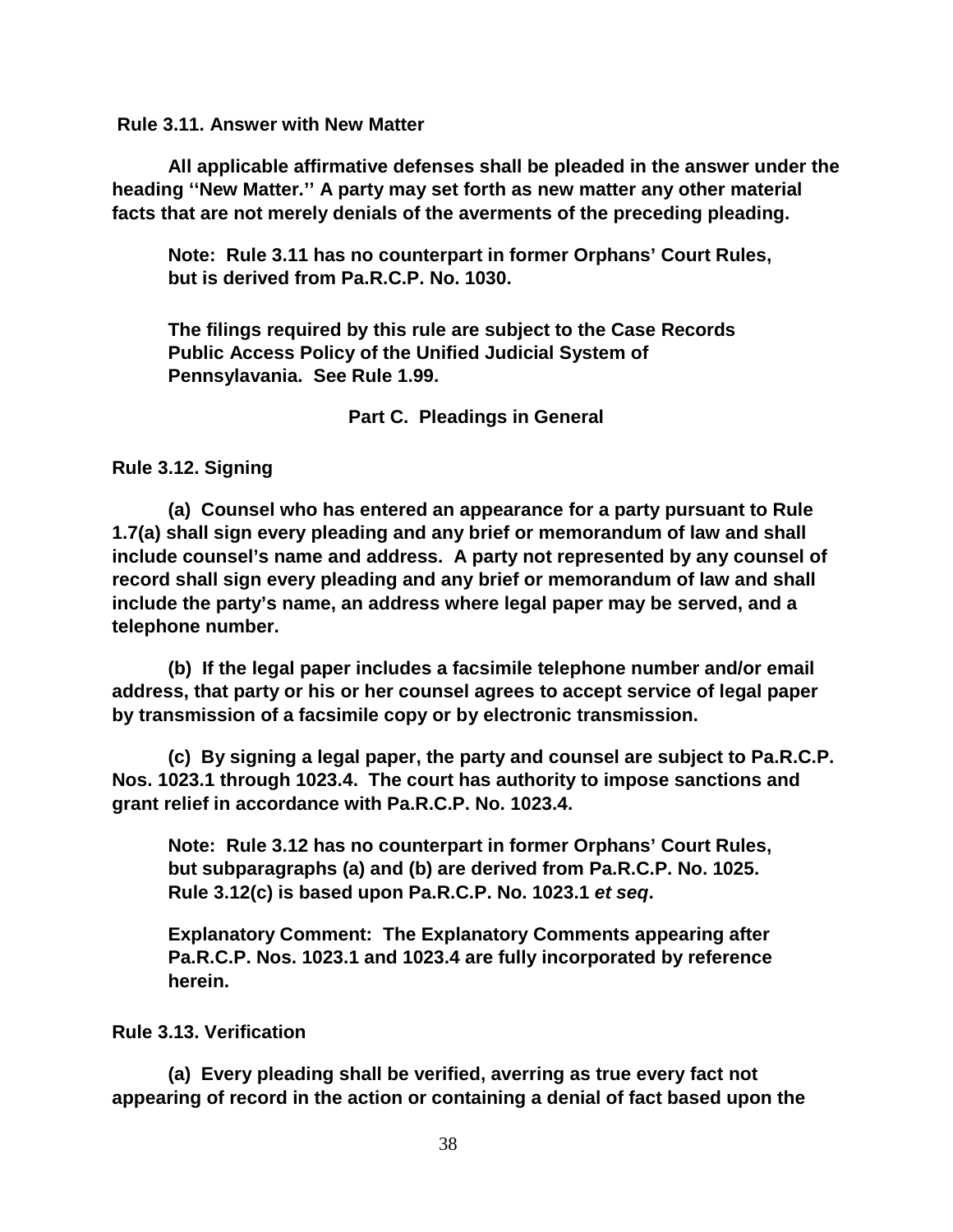**signer's personal knowledge or information and belief. A pleading may be verified upon personal knowledge as to a part and upon information and belief as to the remainder. The signer need not aver the source of the information or expectation of ability to prove the averment or denial at the trial.** 

**(b) If a pleading contains averments that are inconsistent in fact, the verification shall state that the signer has been unable after reasonable investigation to ascertain which of the inconsistent averments, specifying them, are true but that the signer has knowledge or information sufficient to form a belief that one of them is true.** 

**(c) The verification shall be made by one or more of the parties filing the pleading unless all the parties (1) lack sufficient knowledge or information, or (2) are outside the jurisdiction of the court and the verification of none of them can be obtained within the time allowed for filing the pleading. In such cases, the verification may be made by any person having sufficient knowledge or information and belief and shall set forth the source of the person's information as to matters not stated upon his or her own knowledge and the reason why the verification is not made by a party.**

**Note: Rule 3.13 has no counterpart in former Orphans' Court Rules, but is derived from Pa.R.C.P. No. 1024.**

### **Rule 3.14. Amendment**

**A party may amend a pleading pursuant to Rule 3.9(d)(1), or at any other time, either by written consent of all other parties filed with the clerk or by leave of court. The amended pleading may aver transactions or occurrences that have happened before or after the filing of the original pleading. An amendment may be made to conform the pleading to the evidence offered or admitted.**

**Note: Rule 3.14 has no counterpart in former Orphans' Court Rules, but is derived from Pa.R.C.P. No. 1033.**

**The filings required by this rule are subject to the Case Records Public Access Policy of the Unified Judicial System of Pennsylavania. See Rule 1.99.**

**Explanatory Comment: Rule 3.9(d)(1) provides for amending a pleading after the filing of preliminary objections.**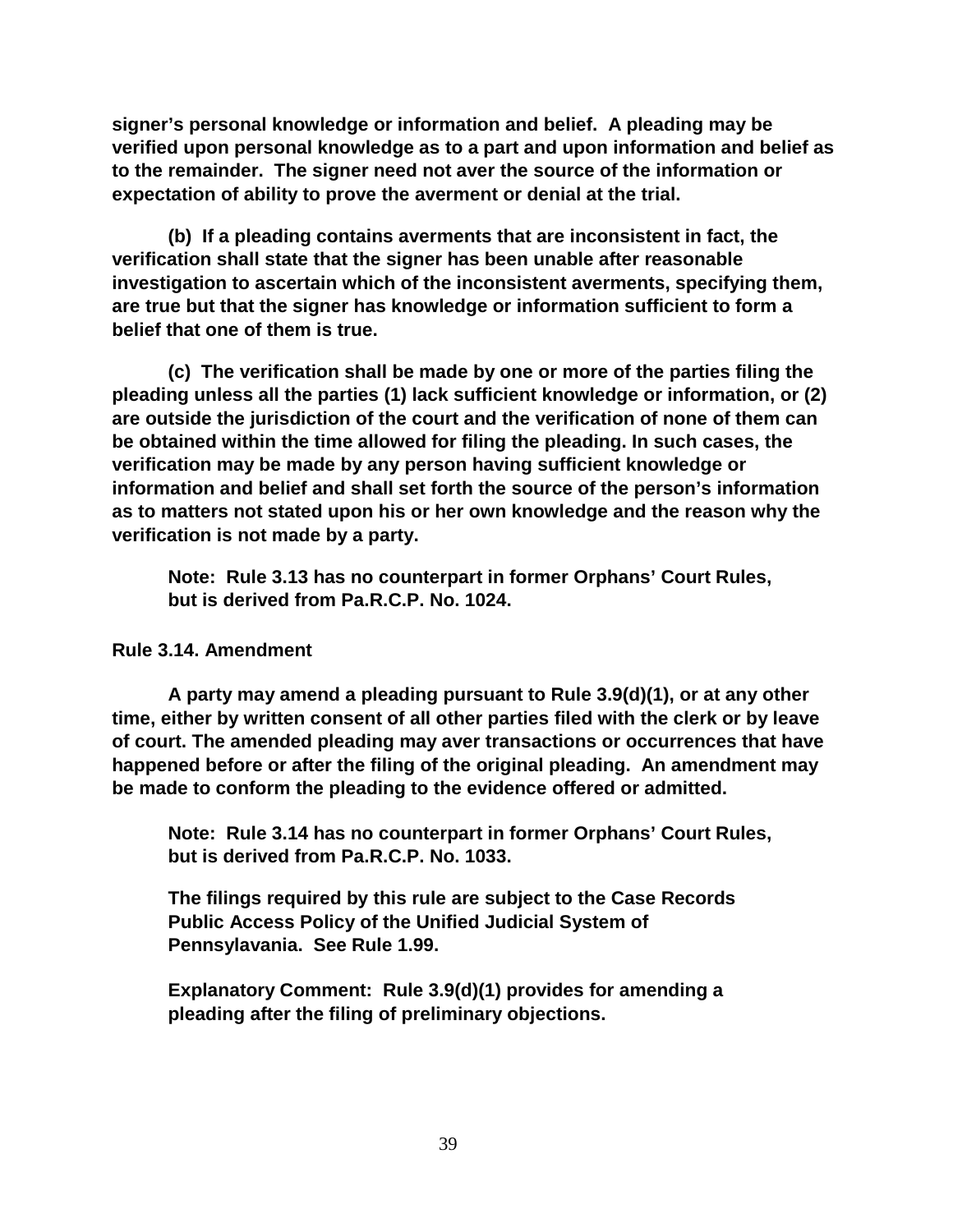**Rule 3.15. Pleading More Than One Cause of Action; Alternative Pleadings** 

**(a) More than one cause of action may be stated in a pleading. Each cause of action shall be stated in a separate count, preceded by a heading, and the count shall name the parties to that cause of action and shall contain a separate request for relief.**

**(b) Causes of action and defenses may be pleaded in the alternative.**

**Note: Rule 3.15 has no counterpart in former Orphans' Court Rules, but is derived from Pa.R.C.P. No. 1020.**

## **CHAPTER IV. FORMAT AND SERVICE OF LEGAL PAPER BY PARTIES AND COURT; ELECTRONIC FILING**

**Rule 4.1. Format of All Legal Paper**

**All legal paper filed with the clerk must conform to the following requirements:** 

**(a) The document shall be on 8 ½ inch by 11 inch paper.** 

**(b) The document shall be prepared on white paper (except for dividers and similar sheets) of good quality.** 

**(c) The text must be double spaced, but quotations more than two lines long may be indented and single-spaced. Margins must be at least one inch on all four sides.** 

**(d) The lettering shall be clear and legible and no smaller than point 12. The lettering shall be on only one side of a page, except that exhibits and similar supporting documents may be double-sided.** 

**Note: Rule 4.1 has no counterpart in former Orphans' Court Rules, but is derived from Pa.R.C.P. No. 204.1.**

**Explanatory Comment: Rule 4.1 governing the format of legal paper is modeled after Pa.R.C.P. No. 204.1 and thus is substantively identical to Pa.R.A.P. No. 124(a) and Pa.R.Crim.P. 575(C).** *See* **Explanatory Comment to Pa.R.C.P. No. 204.1. The goal is to foster uniformity in the formatting of legal paper filed in all judicial tribunals, regardless of the level of court or division of court; this uniformity, in turn, will promote the objective of the unified judicial system under the Constitution of 1968 and facilitate the statewide practice of law.**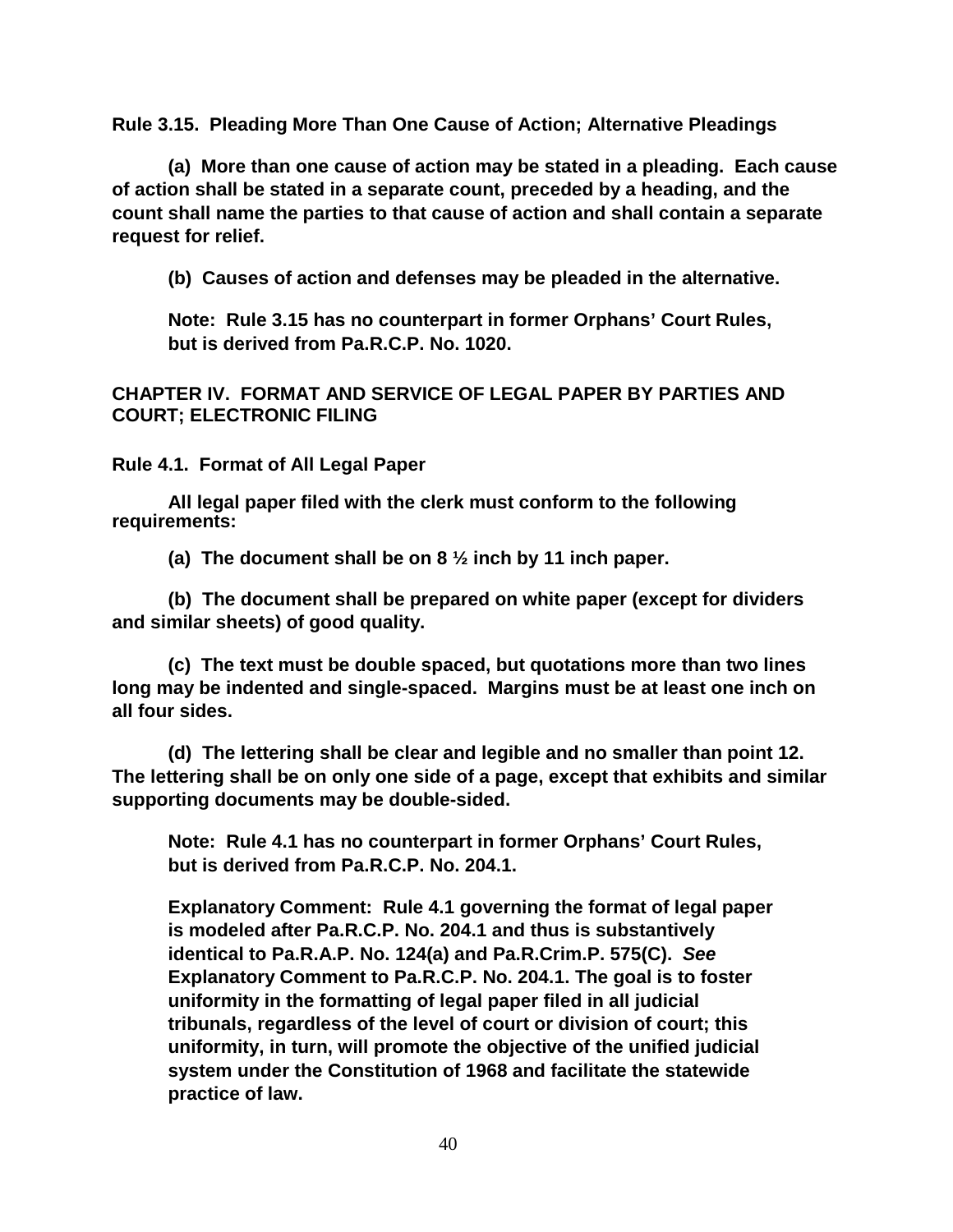**Rule 4.2. Citation or Notice to Individuals and Entities**

**(a) To individuals. Whenever a citation under Rule 3.5(a) is to be served or notice under Rule 2.5 or Rule 3.5(b) is to be given to an individual:**

**(1) If the individual is** *sui juris***, or if the individual has reached the age of 18 and is believed to be incapacitated (under the provisions of Chapter 55 of Title 20), but for whom no guardian is known to have been appointed by a Pennsylvania court or by the court of any other jurisdiction (including a guardian** *ad litem* **with respect to the matter at issue), then such notice or citation shall be provided:**

**(i) to the individual; or**

**(ii) if the individual will be represented with respect to the matter at issue by a representative under the provisions of 20 Pa.C.S. §§ 7721 – 7726, then such notice or citation may instead be provided to such representative, including notice as required by 20 Pa.C.S. § 7725 that each such representative may decline to act as a representative for the** *sui juris* **individual.** 

**(2) If the individual is not** *sui juris***, or is unborn, unknown or unascertained, then such notice or citation shall be provided to such individual's representative with respect to the matter at issue under the provisions of 20 Pa.C.S. §§ 751(6) or 7721 – 7726, including notice required by 20 Pa.C.S. § 7725 that each such representative may decline to act as a representative for the individual; provided, however, that if a guardian or trustee** *ad litem* **has been appointed to represent such individual by the court having jurisdiction over the matter at issue, then such notice or citation shall also be provided to the guardian or trustee** *ad litem***.** 

**(b) To entities. Whenever a citation under Rule 3.5(a) is to be served or notice under Rule 2.5 or Rule 3.5(b) is to be given to an entity, then such citation or notice shall be provided:**

**(1) to the entity through the entity's duly authorized representative;** 

**or**

**(2) if the entity will be represented with respect to the matter at issue by a representative under the provisions of 20 Pa.C.S. §§ 7721 – 7726, then such notice or citation may instead be provided to such representative, including notice as required by 20 Pa.C.S. § 7725 that each such representative may decline to act as a representative for the entity.** 

**(c) Counsel. If counsel has entered an appearance on behalf of an individual, entity or representative who would otherwise receive notice or a**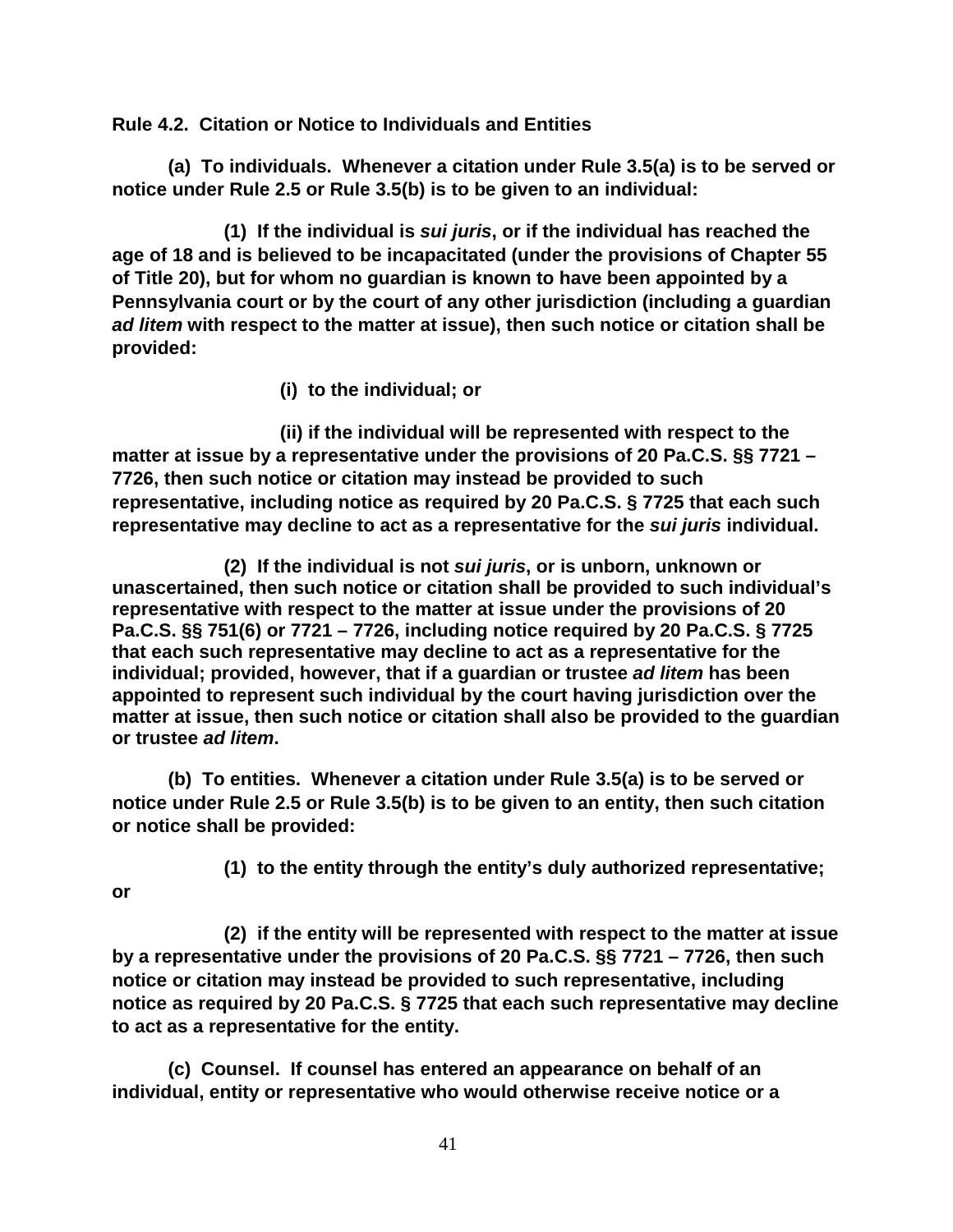**citation as provided under subparagraphs (a) and (b) of this Rule, then such notice or citation shall instead be given to counsel, except as provided in Rule 2.5(b) wherein the notice must be given to both counsel and the individual, entity or representative.**

**(d) Additional service or notice. Notwithstanding the foregoing, if the court having jurisdiction over the matter determines that the representation is or might be inadequate, then the court may in its discretion direct to whom a citation or notice shall be provided.**

**Note: Rule 4.2 is derived from former Rule 5.2, but has been substantially modified to address virtual representation under 20 Pa.C.S. § 751(6) generally and representation in "trust matters" pursuant to 20 Pa.C.S. § 7721** *et seq***.** *Cf***. Rule 2.5(b) for different requirements that the notice must be mailed to the individual or entity and to counsel representing such individual or entity.**

Rule L4.2A. *Citation or Notice by Publication.*

 The Chester County Law Reporter shall be the legal periodical for the publication of notices whenever publication in a legal periodical is required by Act of Assembly, the Pennsylvania Rules of Civil Procedure, the Chester County Orphans' Court Rules, order of Court, or otherwise.

Rule L4.2B. *Proof of Service of Citation or Notice*.

- (1) *Certificate of Service*. A certificate of service shall be filed setting forth each document served, the date of service, and the manner of service (personal, registered or certified mail, or publication).
- (a) *Personal Service*. If service is made by personal service, the certificate of service shall also set forth the time of service, place of service, and that a true and correct copy of the written notice was handed to the person served.
- (b) *Registered or Certified Mail*. If service is made by registered or certified mail, the certificate of service shall state the date and place of mailing and include as an attachment the return receipt or a photostatic copy thereof. When the person who gives notice by registered or certified mail has personal knowledge, or has cause to believe, that such notice was not received by the person to be notified, the person giving notice shall so state on the certificate of service. When the address of the person given notice by registered or certified mail is in a country other than the United States of America, a statement that the notice was so mailed to that person at the designated address shall be sufficient unless otherwise ordered.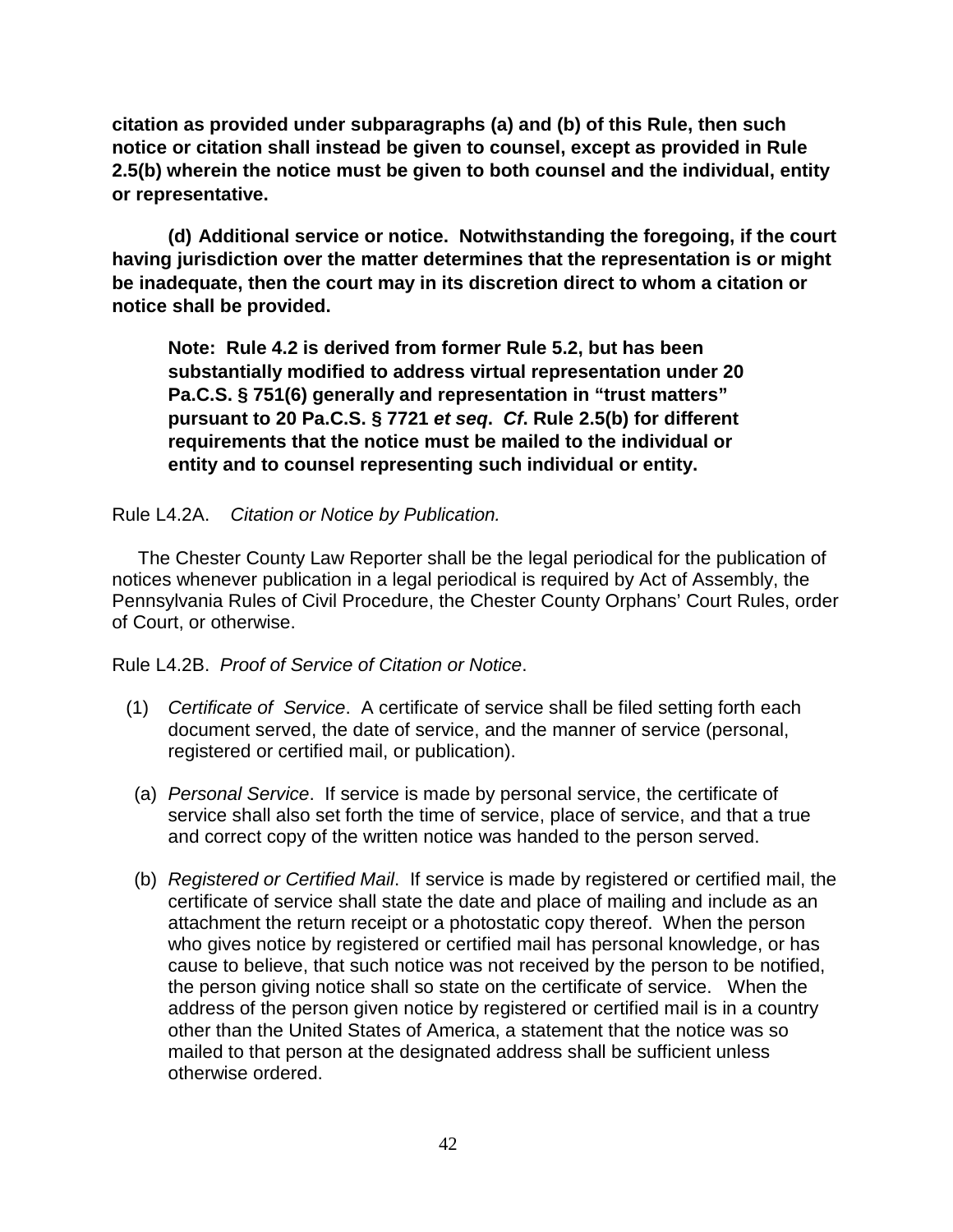**Rule 4.3. Service of Legal Paper Other than Citations or Notices** 

**(a) Copies of all pleadings, and any brief or memorandum of law in connection therewith, other than notices served pursuant to Rule 2.5 or citations served pursuant to Rule 3.5(a), filed in an action or served upon any party to an action shall be served upon every other party to the action. This service shall be made:** 

**(1) by handing, or mailing by first-class United States mail, postage prepaid, a copy to, or leaving a copy for, each party at the address of the party's counsel of record listed on an entry of appearance or prior pleading of the party, or at such other address as a party may agree;**

**(2) by transmitting a facsimile copy to the party's counsel of record as provided by subparagraph (c); or**

**(3) by electronic transmission as provided in subparagraph (d).** 

**(b) If there is no attorney of record,**

**(1) Service shall be made by handing a copy to the party or by mailing a copy to, or leaving a copy for, the party at the address listed on an entry of appearance or prior pleading or at the residence or place of business of the party, or by transmitting a facsimile copy as provided by subparagraph (c) or by electronic transmission as provided in subparagraph (d).** 

**(2) If such service cannot be made, service shall be made by leaving a copy at, or mailing a copy to, the last known address of the party to be served.** 

**(c) (1) A facsimile copy may be served if the parties agree thereto or if a facsimile telephone number is included on an entry of appearance or other legal paper previously filed with the court in the action.**

**(2) A facsimile copy shall begin with a facsimile cover sheet containing:** 

**(i) the name, firm, address, telephone number, of both the party making service and the party served;** 

**(ii) the facsimile telephone number of the party making service and the facsimile telephone number to which the facsimile copy was transmitted;** 

**(iii) the title of the legal paper served; and**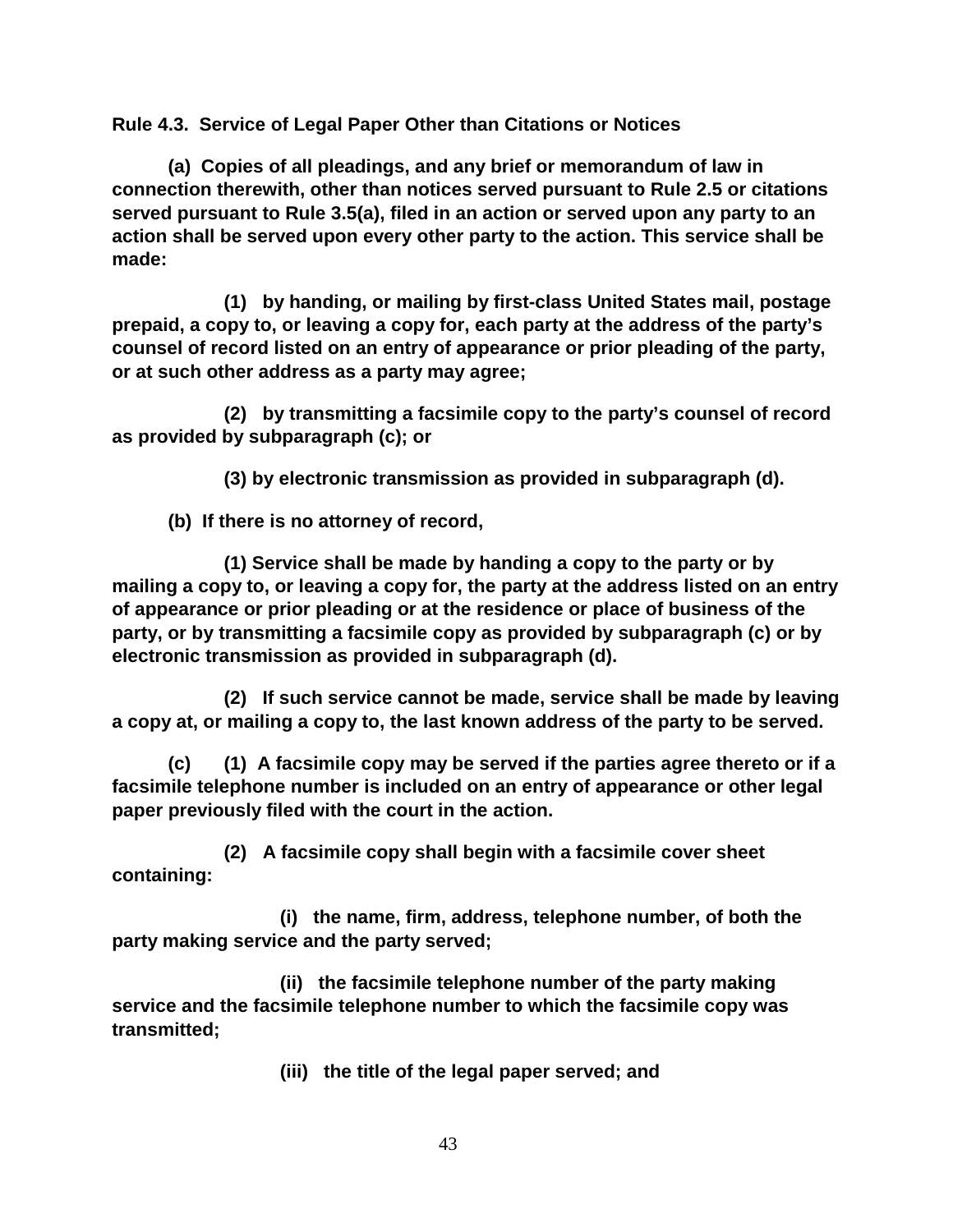**(iv) the number of pages transmitted.** 

**(d) Service may be effected by electronic transmission if the parties agree thereto or if an email address is included on an entry of appearance or other legal paper previously filed with the court in the action.**

**(e) Service by mail is complete upon mailing, and service by facsimile is complete when transmission is confirmed. Electronic service is complete when the legal paper is sent to the recipient's email address, or when the recipient is notified by email that a legal paper affecting the recipient has been filed and is available for review on the court's website.**

**(f) A certificate of service shall be attached to any legal paper filed or served pursuant to this Rule, setting forth the manner of service and listing the names and addresses of those individuals and entities served with the legal paper.**

**Note: Most of Rule 4.4 has no counterpart in former Orphans' Court Rules, but is based on Pa.R.C.P. No. 440 with modifications. Subparagraph (d) of this Rule is identical to former Rule 3.7(h)(2); it merely has been reformatted and relocated to this Chapter IV.**

**Explanatory Comment: The Notes and Explanatory Comment appearing after Pa.R.C.P. No. 440 are fully incorporated by reference herein. Service of legal papers as provided in Rule 4.3 can occur even if the local judicial district has not implemented electronic filing.** 

Rule L4.3A. *Publication of Legal Papers other than Citations or Notices*.

 The Chester County Law Reporter shall be the legal periodical for the publication of notices whenever publication in a legal periodical is required by Act of Assembly, the Pennsylvania Rules of Civil Procedure, the Chester County Orphans' Court Rules, order of Court, or otherwise.

Rule L4.3B. *Proof of Service of Legal Paper other than Citation or Notice.*

- (1) *Certificate of Service*. A certificate of service shall be filed setting forth each document served, the date of service, and the manner of service (personal, registered or certified mail, or publication).
	- (a) *Personal Service*. If service is made by personal service, the certificate of service shall also set forth the time of service, place of service, and that a true and correct copy of the written notice was handed to the person served.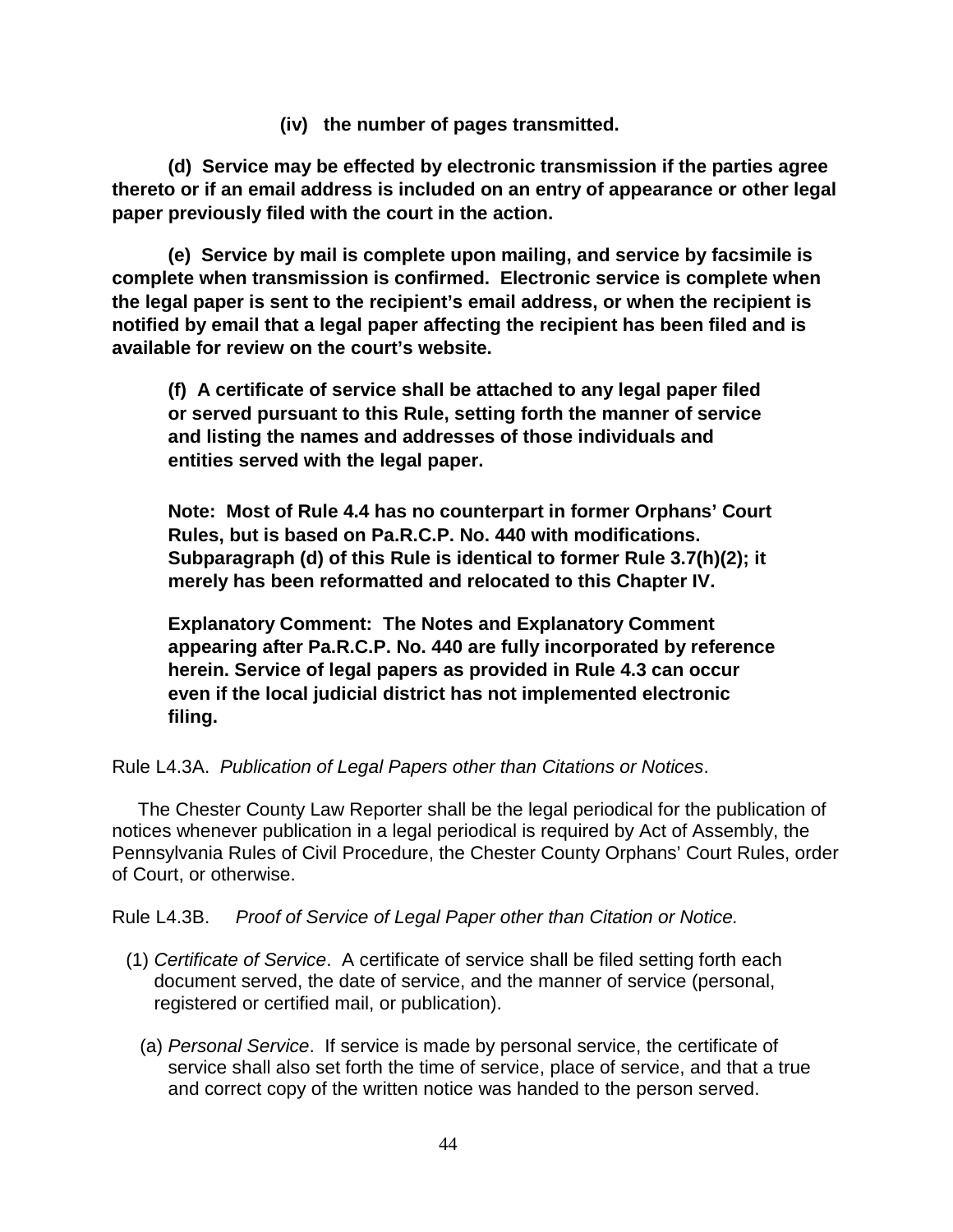(b) *Registered or Certified Mail*. If service is made by registered or certified mail, the certificate of service shall state the date and place of mailing and include as an attachment the return receipt or a photostatic copy thereof. When the person who gives notice by registered or certified mail has personal knowledge, or has cause to believe, that such notice was not received by the person to be notified, the person giving notice shall so state on the certificate of service. When the address of the person given notice by registered or certified mail is in a country other than the United States of America, a statement that the notice was so mailed to that person at the designated address shall be sufficient unless otherwise ordered.

# **Rule 4.4. Charities – Notice to the Attorney General**

**(a) In every court proceeding involving or affecting a charitable interest with the exception hereinafter set forth, at least 20 days advance written notice thereof shall be given to the Attorney General of the Commonwealth at the principal office in Harrisburg, Pennsylvania, or to a deputy of the Attorney General designated for such purpose for the judicial district in which the proceeding is pending. The notice shall include or be accompanied by such of the following as may be appropriate:**

**(1) the caption of the case;** 

**(2) a description of the nature of the proceeding;** 

**(3) the date, time and place when the matter is to be heard by the court to the extent then known;** 

**(4) the name of the decedent, settlor, incapacitated person or minor, if not disclosed by the caption;** 

**(5) a copy of the will or other instrument creating the charitable interest;** 

**(6) the name and address of any specific charity which may be affected by the proceeding;** 

**(7) if the charitable interest is a present interest, a description and the approximate market value of that interest;** 

**(8) if the charitable interest is a future interest and the estimated present value of the charity's future interest in the property exceeds \$25,000, a brief description thereof including the conditions precedent to its vesting in enjoyment and possession, the names and ages of persons known to have**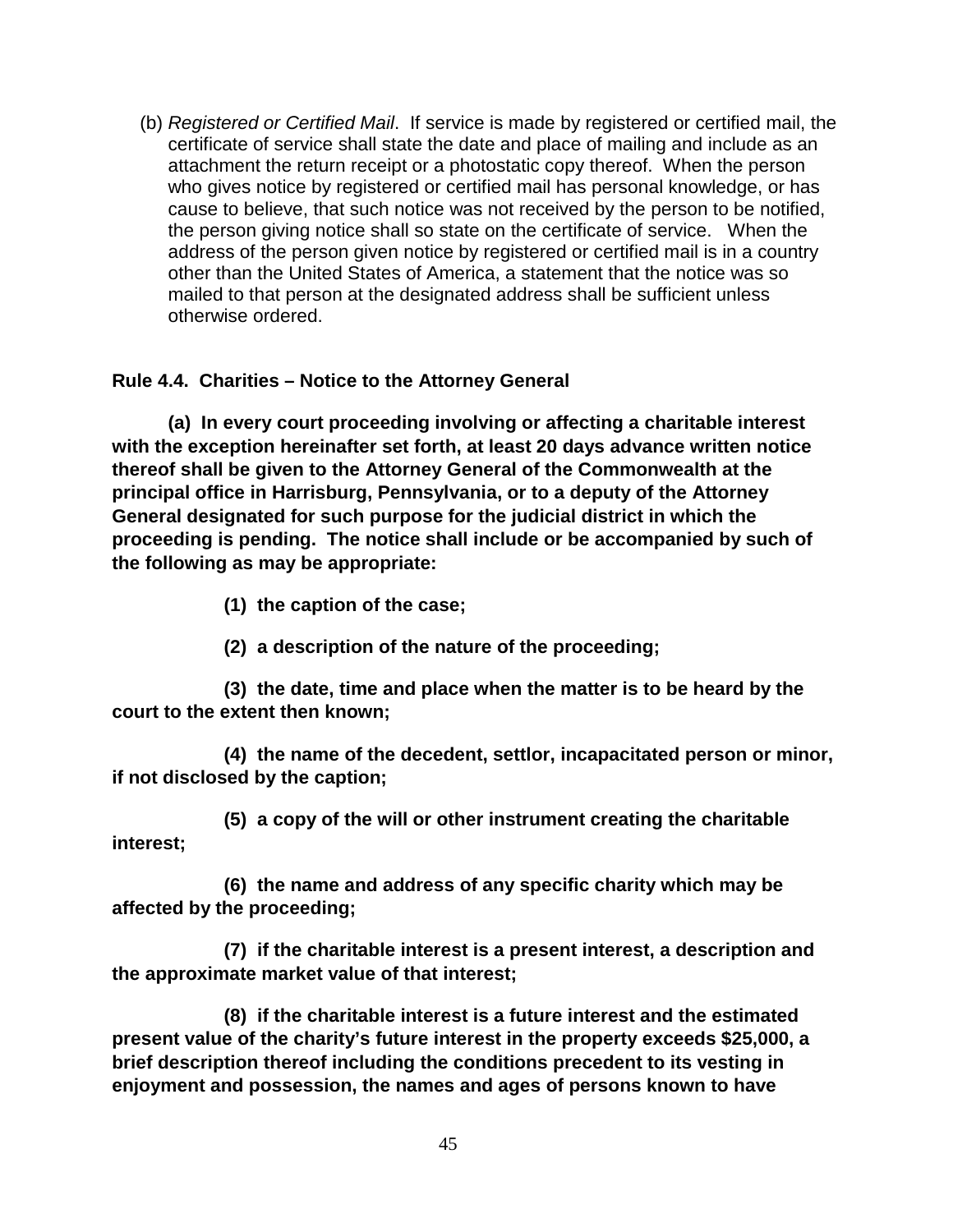**interests preceding such charitable interest, and the approximate market value of the property involved;** 

**(9) a description of any unresolved claim and any material question of interpretation or distribution likely to be submitted for adjudication which may affect the value of the charitable interest;** 

**(10) the names and addresses of all fiduciaries;** 

**(11) the name and address of counsel for each fiduciary;** 

**(12) the name and address of counsel for any charity who has received notice or has appeared for the charity and the name of the charity which counsel represents; and**

**(13) a copy of an Account if the proceeding involves an Account and if the charity is any one of the following:**

**(i) a residuary beneficiary, including as a beneficiary of a residuary trust;**

**(ii) a pecuniary legatee in an amount greater than \$25,000; or** 

**(iii) a pecuniary legatee where the bequest has not and will not be paid in full.**

**(b) Proof of service of the above notice or an acknowledgment of such notice received from the Attorney General or a deputy of the Attorney General shall be filed with the clerk in every proceeding involving a charitable interest prior to the entry of any decree.** 

**(c) Unless the court directs otherwise, no notice to the Attorney General or a deputy of the Attorney General shall be required with respect to a pecuniary legacy to a charity in the amount of \$25,000 or less which has been or will be paid in full.**

**Note: Rule 4.4 is substantively identical to former Rule 5.5.** 

**Explanatory Comment: See Appendix (OC-06) for form of notice under this Rule.**

**Rule 4.5. Service of Legal Paper by Court and Clerk.** 

**(a) The clerk and the court may serve all notices, opinions, and orders via electronic means where any one of the following has occurred:**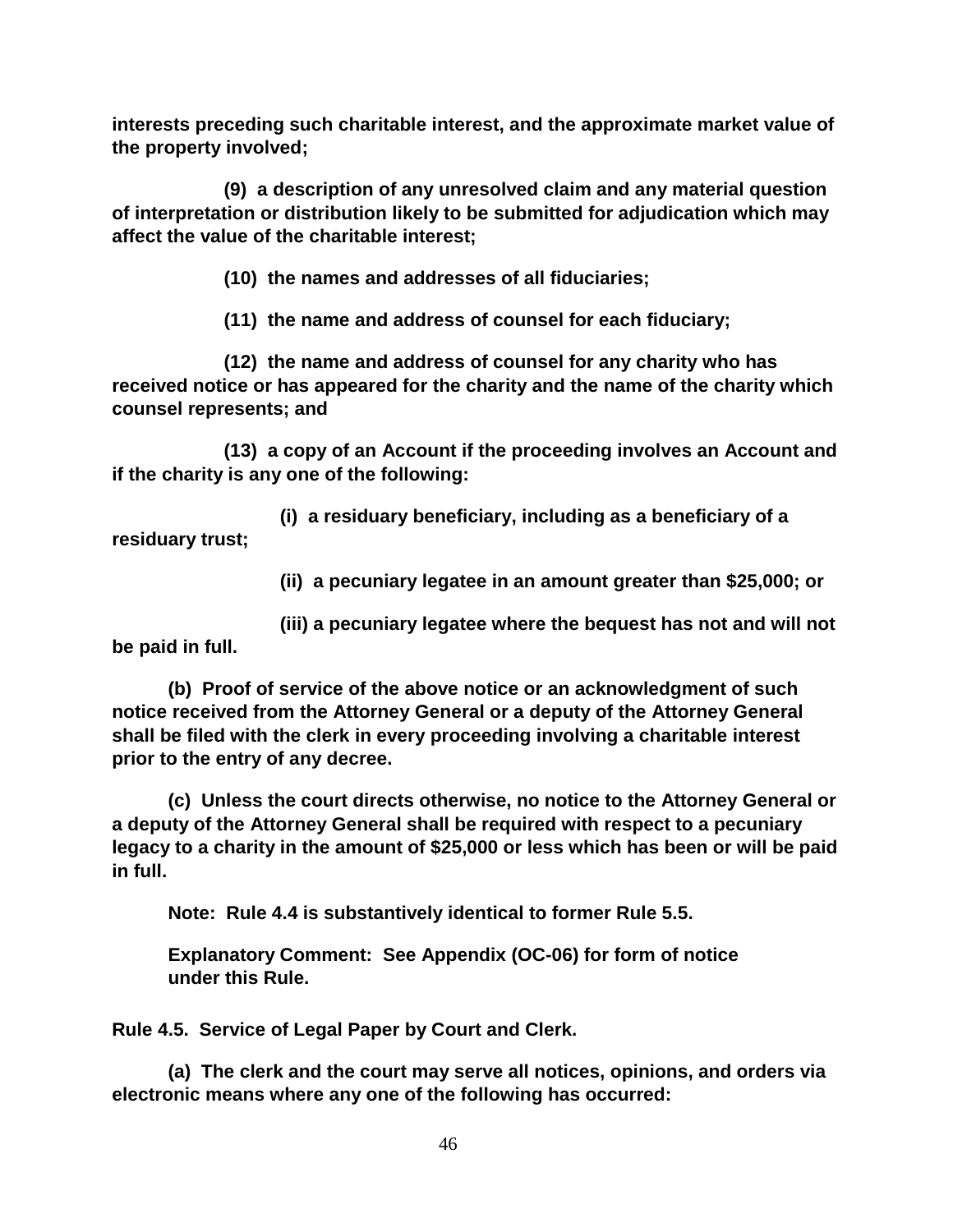**(1) the parties have agreed to receipt of legal paper by electronic transmission;**

**(2) the underlying legal paper related to the notice, opinion or order was electronically filed; or** 

**(3) an email address appears on an entry of appearance or other legal paper previously filed with the clerk in the action.** 

**(b) The clerk and the court may serve all notices, opinions, and orders by facsimile in accordance with Rule 4.3(c).**

**Note: Rule 4.5 is based upon former Rule 3.7(i); it has been reformatted and relocated to this Chapter IV.**

**Explanatory Comment: This Rule 4.5 differs from its counterpart in former Rule 3.7(i) in several respects: first, this Rule permits the clerk and court to serve not only notices, but also opinions and orders, via electronic means as well as by facsimile; and second, it provides that the clerk and court are able to send notices, opinions, and orders via electronic means if the underlying legal paper was filed electronically. Service from the court and clerk as provided in Rule 4.5 can occur even if the local judicial district has not implemented electronic filing.** 

Rule L4.5A. *Notices of Order, Decree, or Adjudication*.

 In any Orphans' Court proceeding, the Clerk shall immediately give written notice by ordinary mail, personal delivery, facsimile, or other electronic means of the entry of any order, decree, or adjudication to each party's attorney of record, or if unrepresented, to each party. Notice shall include a copy of the order, decree, or adjudication unless a bond is required, then no copy is provided until bond is posted. The Clerk shall note in the docket the mailing or type of delivery of the required notice and documents.

# **Rule 4.6. Notice of the Date of Entry of an Adjudication or Court Order on the Docket**

**(a) The clerk shall immediately give written notice of the entry of an adjudication or court order in a particular matter to each interested party's counsel of record or, if unrepresented, to each interested party. The notice shall include a copy of the adjudication or court order.**

**(b) The clerk shall note in the docket the date when notice was given to the interested party or to his or her counsel under subparagraph (a) of this Rule.**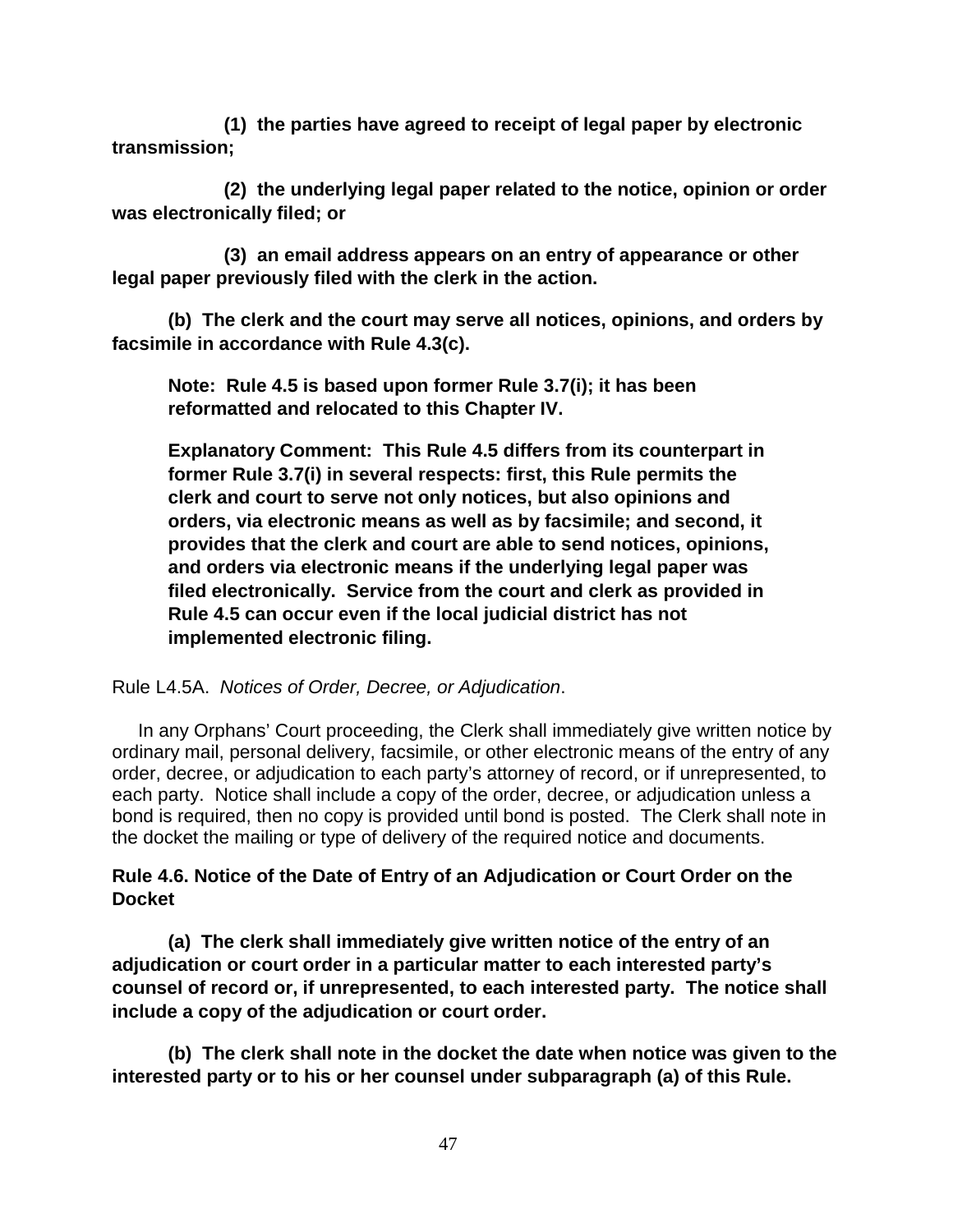**Note: Rule 4.6 has no counterpart in former Orphans' Court Rule, but is derived from Pa.R.C.P. No. 236.**

**Rule 4.7. Electronic Filing** 

**(a) Authorization for Electronic Filing. A court may permit or require electronic filing of legal paper. Any court that implements electronic filing shall establish procedures governing such filing by local rule, which shall not be inconsistent with the procedures set forth herein.**

**(b) Electronic Filing of Legal Paper.** 

**(1) If implemented by court, a filing party may file a legal paper with the clerk by means of electronic filing.** 

**(2) Any party may require the filing party to file the original of a legal paper or exhibit by filing a notice to file with the clerk and serving a copy of the notice upon the filing party. The filing party shall file the specified document with the clerk within 14 days after service of the notice. The court for any reason may direct any party to file the original of a legal paper or exhibit with the clerk within the time specified in the order. Upon disposition of the matter before the court, an original document may be returned to the party who filed it or retained by the court, as the court may determine.** 

**(c) Signature, Verification and Retention of Legal Paper.** 

**(1) The original legal paper shall be properly signed, and where required, verified.** 

**(2) The electronic filing of a legal paper constitutes a certification by the filing party that the original document was signed, and where applicable, verified.** 

**(3) Unless retained by the court, the filing party shall maintain the original of all documents so certified, together with any exhibits filed, for 5 years after the final disposition of the case.** 

**(d) Website and Filing Date.** 

**(1) The court shall designate a website for the electronic filing of legal paper. A user name and password shall be issued to authorized users.** 

**(2) The court shall provide electronic filing access at all times. The time and date of the filing shall be that registered by the court's computer system.**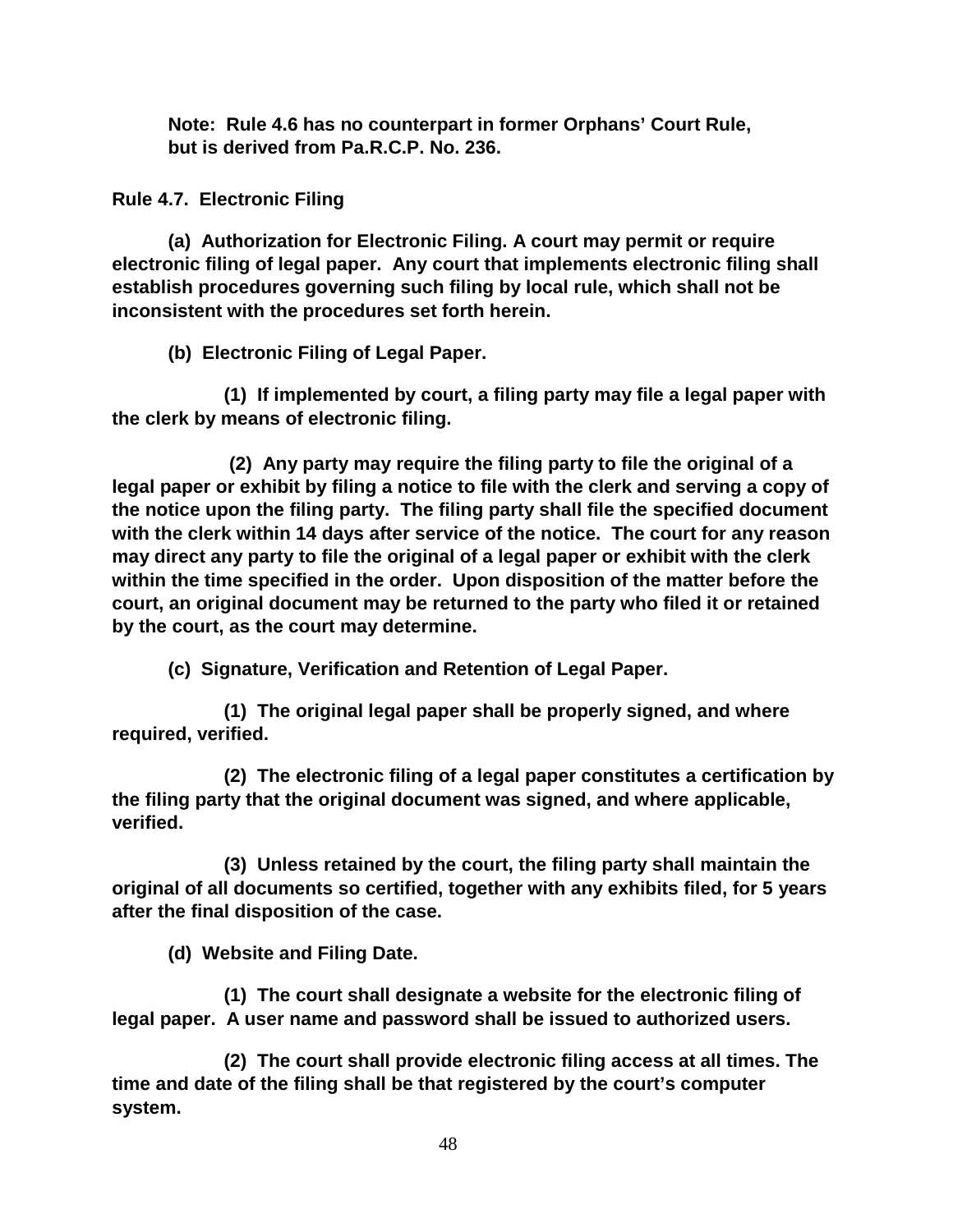**(3) The court shall provide, through its website, an acknowledgement from the clerk that the filing has been processed. Such acknowledgement shall include the date and time of filing in a form which can be printed for retention by the filing party.** 

**(e) Delay in Filing. A filing party shall be responsible for any delay, disruption, or interruption of electronic transmission, and for the legibility of the document electronically filed, except for delays caused by the failure of the court's website. The filing party may petition the court to resolve any dispute concerning an alleged failure of the court's website.** 

**(f) Fees***.*

**(1) A filing party shall pay the fee for electronically filing a legal paper as provided by the court.** 

**(2) The court may assess an additional automation fee for each legal paper electronically filed which shall be used for the development, implementation, maintenance, and training in the use of the court's electronic filing system and other related uses.** 

**Note: Rule 4.7 is substantively identical to former Rule 3.7, but has been relocated to Chapter IV of these Rules.** 

**Explanatory Comment: This Rule is designed as a general enabling mechanism by which local judicial districts can, if they so choose, implement electronic filing. Implementation procedures not inconsistent with this Rule will be determined by local rules of court.**

**Those jurisdictions which require e-filing must also provide the necessary technical assistance to those parties who lack the capacity to electronically file legal paper.**

**Nothing in this Rule is intended to change the procedural requirements of Orphans' Court practice, as embodied in the statutes and rules of court. Rather, this Rule is intended to facilitate the delivery of legal paper to the court and the parties, as well as to reduce record management burdens in the office of the clerk. The terms "electronic filing," "filing party," and "legal paper" are defined in Rule 1.3.** 

**The court may, from time to time, modify the approved electronic filing system to take into consideration the costs and security of the system and the maintenance of electronic data and images.**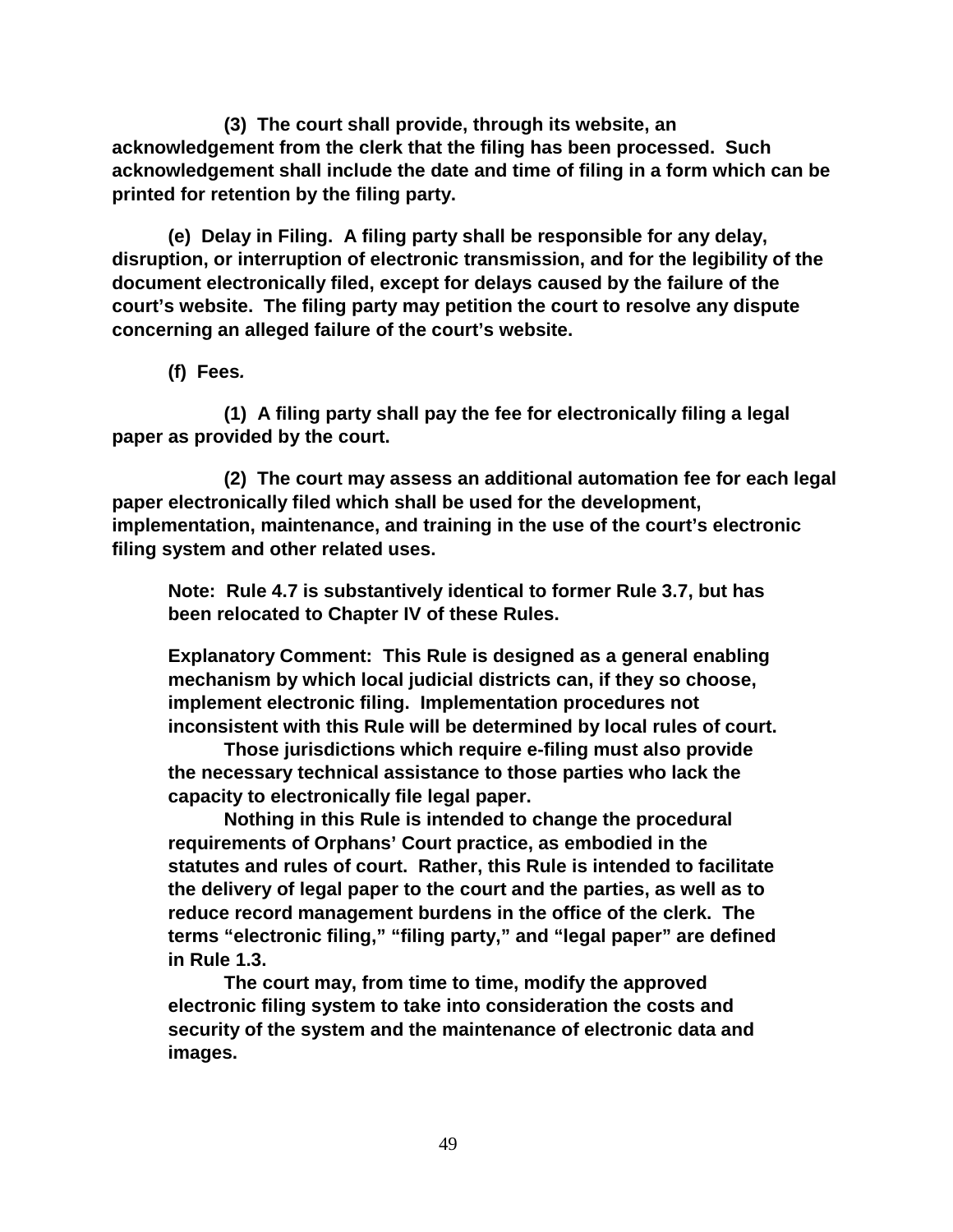## **CHAPTER V. RULES GOVERNING SPECIFIC TYPES OF PETITIONS**

**Rule 5.1. Declaratory Judgment** 

**(a) Commencement of Action. An action for declaratory judgment shall be commenced by petition pursuant to Rule 3.5 directed to the interested parties.**

**(b) Contents of Petition. In addition to the requirements provided by the Rules in Chapter III, the petition shall contain sufficient averments to entitle petitioner to the declaratory relief requested under the Pennsylvania Declaratory Judgments Act, 42 Pa. C.S. § 7531** *et seq***., including:**

**(1) a concise statement of the facts relied upon to justify a declaratory judgment proceeding;**

**(2) the question of law, if any, with respect to which declaratory relief is requested;**

- **(3) identity of all interested parties; and**
- **(4) a prayer for the relief desired.**

**(c) Exhibits. A copy of the will, trust, other governing instrument, or any other document to be construed shall be attached to the petition as an exhibit.**

**Note: Rule 5.1 has no counterpart in former Orphans' Court Rules, but is based upon Philadelphia Local Rule 1.2.P.** 

**Explanatory Comment:** *See* **Rule 3.5(a) for the necessity of using a citation.**

**Rule 5.2. Family Exemption** 

**(a) Contents of Petition. In addition to the requirements provided by the Rules in Chapter III, a petition for a family exemption shall set forth the following:**

**(1) facts establishing a** *prima facie* **right of the petitioner to the exemption;** 

**(2) whether allowance of the claim is being requested prior to the confirmation or audit of the Account;** 

**(3) a description of the property claimed; and**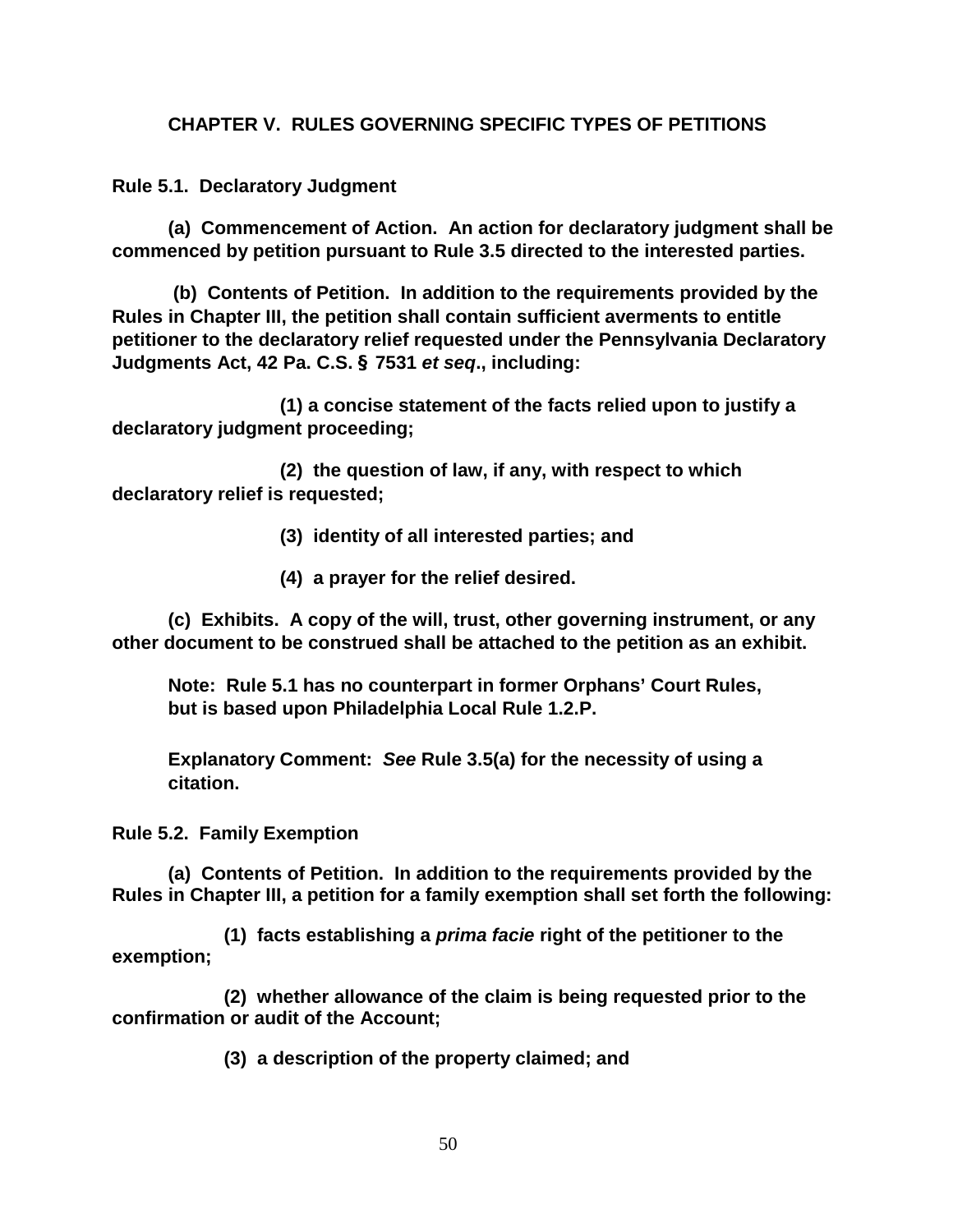**(4) if the exemption is claimed from real estate and a valuation has not been agreed upon by all interested parties, the nomination of two appraisers for appointment by the court to appraise the same.** 

**(b) Exhibits. A copy of the qualifications and credentials of the two appraisers nominated in the petition for appointment by the court shall be attached to the petition as exhibits.**

**(c) Award by Consent. The court may, at the request of the petitioner, award in distribution specific real estate included in the Account in satisfaction of, or on account of, the family exemption without compliance with the procedure outlined in subparagraphs (a) and (b) of this Rule if all interested parties agree in writing that the petitioner is entitled to the family exemption and to the valuation at which such real estate is to be awarded.**

**Note: Rule 5.2 is based upon former Rule 12.1.**

**Rule 5.3. Intestate Share to Surviving Spouse from Real Estate** 

**(a) Contents of Petition. When no Account is filed and all or part of the spouse's intestate share under 20 Pa.C.S. § 2102 is claimed from real estate, the claim shall be presented by petition, which shall conform to the requirements provided by the Rules in Chapter III, and shall set forth the following:**

**(1) facts establishing a** *prima facie* **right of the spouse to the statutory intestate share;** 

**(2) a description of the property claimed; and** 

**(3) if the share is claimed from real estate and a valuation has not been agreed upon by all interested parties, the nomination of two appraisers for appointment by the court to appraise the same.** 

**(b) Exhibits. A copy of the qualifications and credentials of the two appraisers nominated in the petition for appointment by the court shall be attached to the petition as exhibits.**

**(c) Award by Consent. The court may, at the request of the surviving spouse, award specific real estate in satisfaction of, or on account of, the spouse's statutory intestate share without compliance with the procedure outlined in subparagraphs (a) and (b) of this Rule if all interested parties agree in writing that the surviving spouse is entitled to the statutory share and to the valuation at which such real estate is to be awarded.**

**Note: Rule 5.3 is based upon former Rule 12.2.**

**Explanatory Comment: Deletion of specific reference to the former statutory allowance of \$10,000.00 increased to \$30,000.00 allows**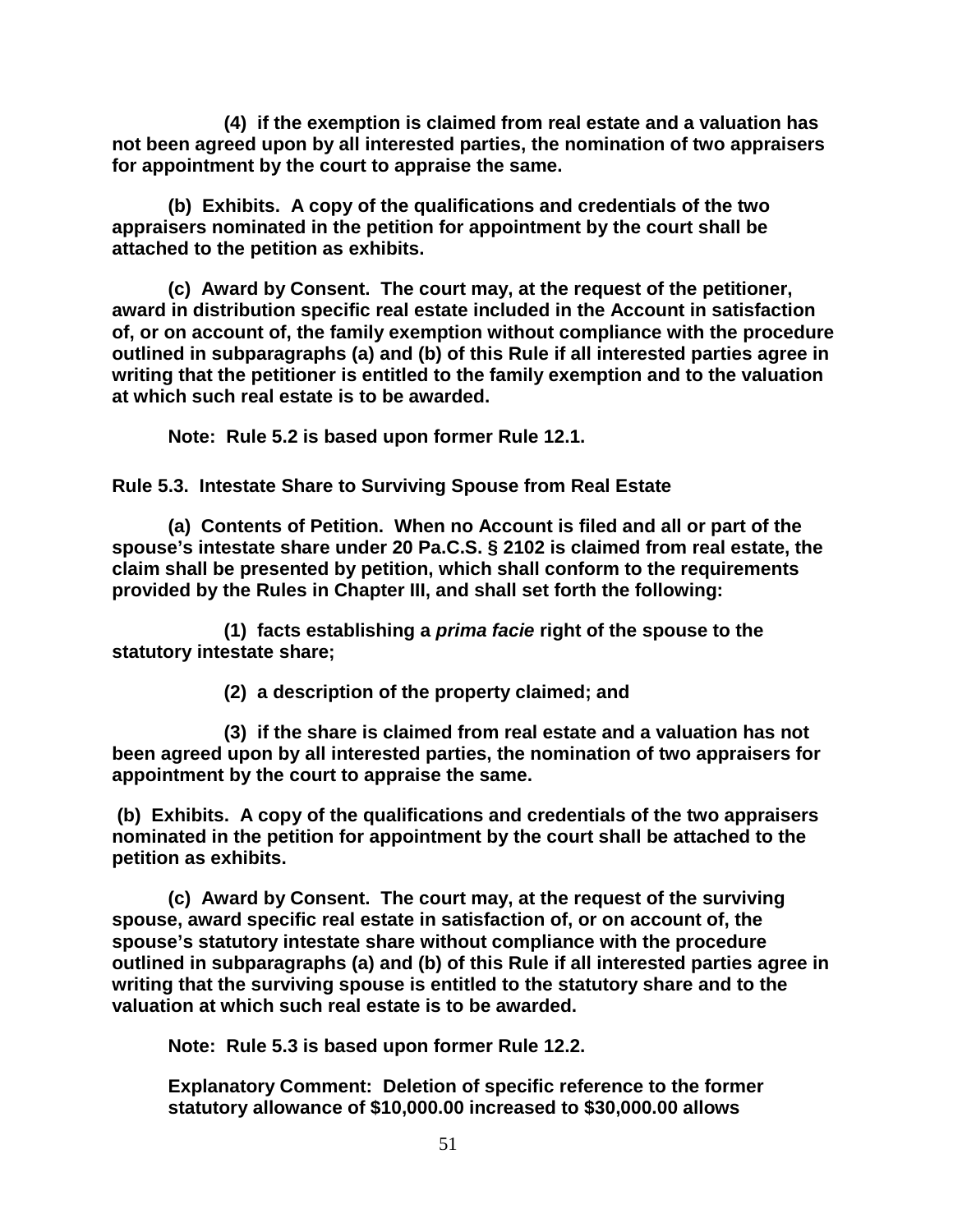**greater flexibility. The Rule would not need to be amended in the future if the statutory amount should be further increased. With the broader language employed there is no longer any need to refer to the specific statutory provisions. As amended, the Rule recognizes the present practice of making the award of real estate in satisfaction of the spouse's allowance a part of the distribution decree when a court accounting is filed. While this Rule will be employed only in a minimum of instances for the foregoing reason and also because of the availability of § 3546 of Title 20, it, nevertheless, is considered advisable to preserve it in its altered form as a guide when it is to be employed.**

**Rule 5.4. Revocation, Vacation or Extension of Time for Filing of Surviving Spouse's Election** 

**(a) Contents of Petition. In addition to the requirements provided by the Rules in Chapter III, a petition to revoke or vacate an election of a surviving spouse to take against the will and other conveyances of the decedent shall set forth the following:**

**(1) the date of the decedent's death, whether a will has been probated and, if so, a reference to the place and date of probate;** 

**(2) the name and capacity of the fiduciary of the decedent's estate, if any, and a reference to the record of his appointment;** 

**(3) the name, address and relationship, if known, of the other interested parties and the nature and the extent of each of their interests;**

**(4) the names of the interested parties who have consented to the revocation or vacation of the election and the names of those who have not consented;** 

**(5) a description and valuation of the decedent's real and personal property affected by the election;** 

**(6) the date and manner of executing the election desired to be revoked or vacated and whether the same has been recorded, registered or filed, and if so, the date and place thereof;** 

**(7) whether the surviving spouse has made or executed and delivered at any place an election contrary to that desired to be revoked or vacated, and whether that election has been recorded, registered or filed, and if so, the date and place thereof;** 

**(8) the facts relied upon to justify the revocation or vacation of the election; and**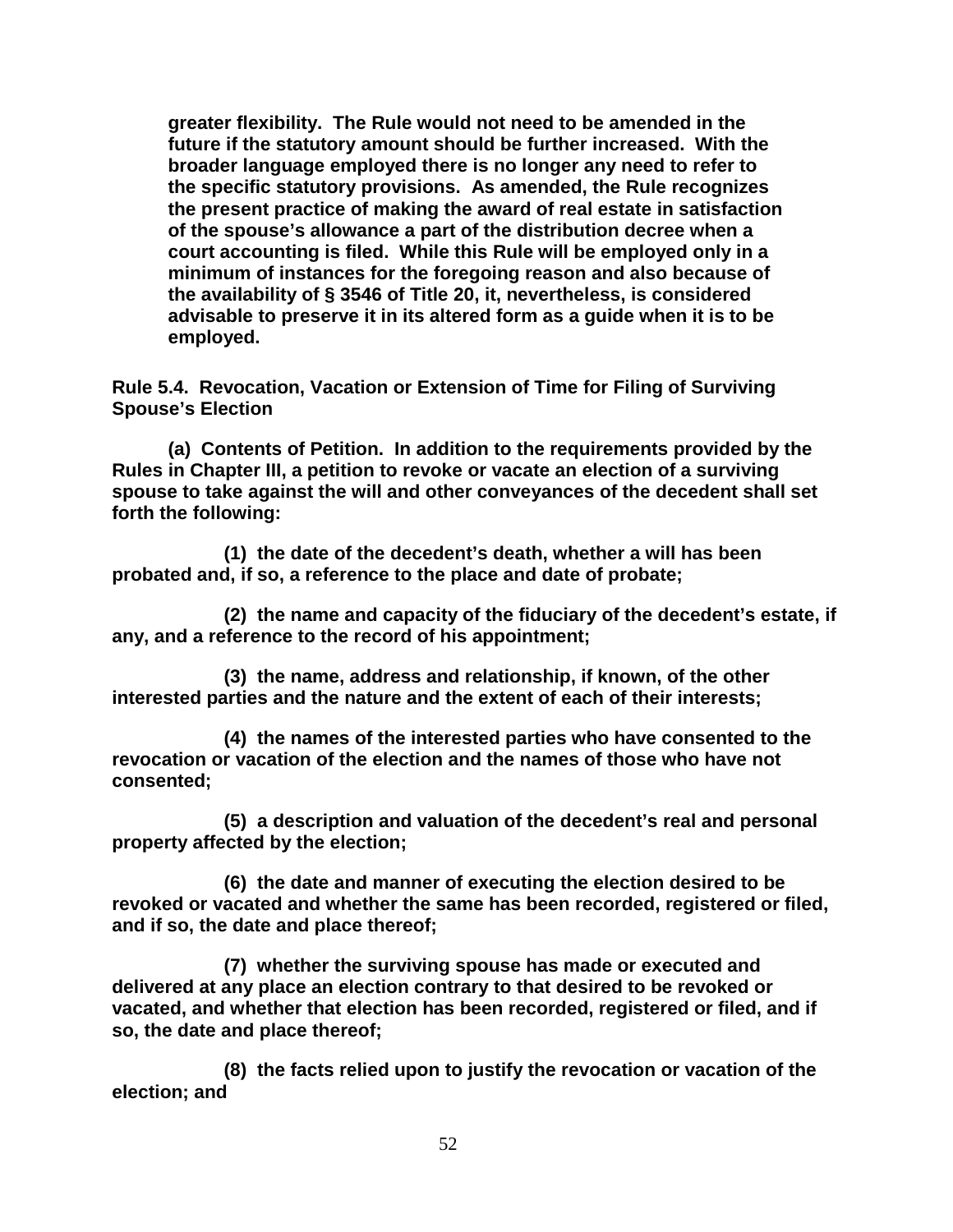**(9) a request for a citation upon the interested parties who have not joined in the petition or who have not consented thereto to show cause why the election should not be revoked or vacated.** 

**(b) A petition for the extension of the time in which the surviving spouse may file an election to take against the will and other conveyances shall be filed prior to the expiration of six months as provided in 20 Pa.C.S. § 2210 with the clerk of the county where decedent's will was probated.**

**(c) Notice of the filing of any petition under this Rule shall be provided to the personal representative of decedent's estate in accordance with Rule 3.5(b)(1).** 

**Note: Rule 5.4 is based upon former Rule 12.3.**

**Rule 5.5. Appointment of a Guardian** *ad litem* **or a Trustee** *ad litem*

**(a) On petition of the accountant or any interested party, or upon its own motion, the court may appoint one or both of the following if the court considers that the interests of the non-***sui juris* **individuals are not adequately represented:** 

**(1) a guardian** *ad litem* **to represent a minor or a person believed to be incapacitated under the provisions of Chapter 55 of Title 20, but for whom no guardian of the estate is known to have been appointed by a Pennsylvania court or by the court of any other jurisdiction; and**

**(2) a trustee** *ad litem* **to represent an absentee, a presumed decedent, or unborn or unascertained persons not already represented by a fiduciary.**

**(b) The same person may be appointed as guardian** *ad litem* **and trustee** *ad litem* **and may be appointed for more than one non-***sui juris* **individual when the interests to be represented are not conflicting.** 

**(c) Contents of Petition. The request for the appointment of guardian** *ad litem* **and trustee** *ad litem* **may be made in one petition. In addition to the requirements provided by the Rules in Chapter III, the petition shall set forth the following:** 

**(1) the name, age and address of the minor or person believed to be incapacitated under the provisions of Chapter 55 of Title 20, but for whom no guardian of the estate is known to have been appointed;**

**(2) the relationship, if any, of such non-***sui juris* **individual to any interested party and to the decedent or settlor;** 

**(3) the interest of such non-***sui juris* **individual in the property or in the matter at issue;**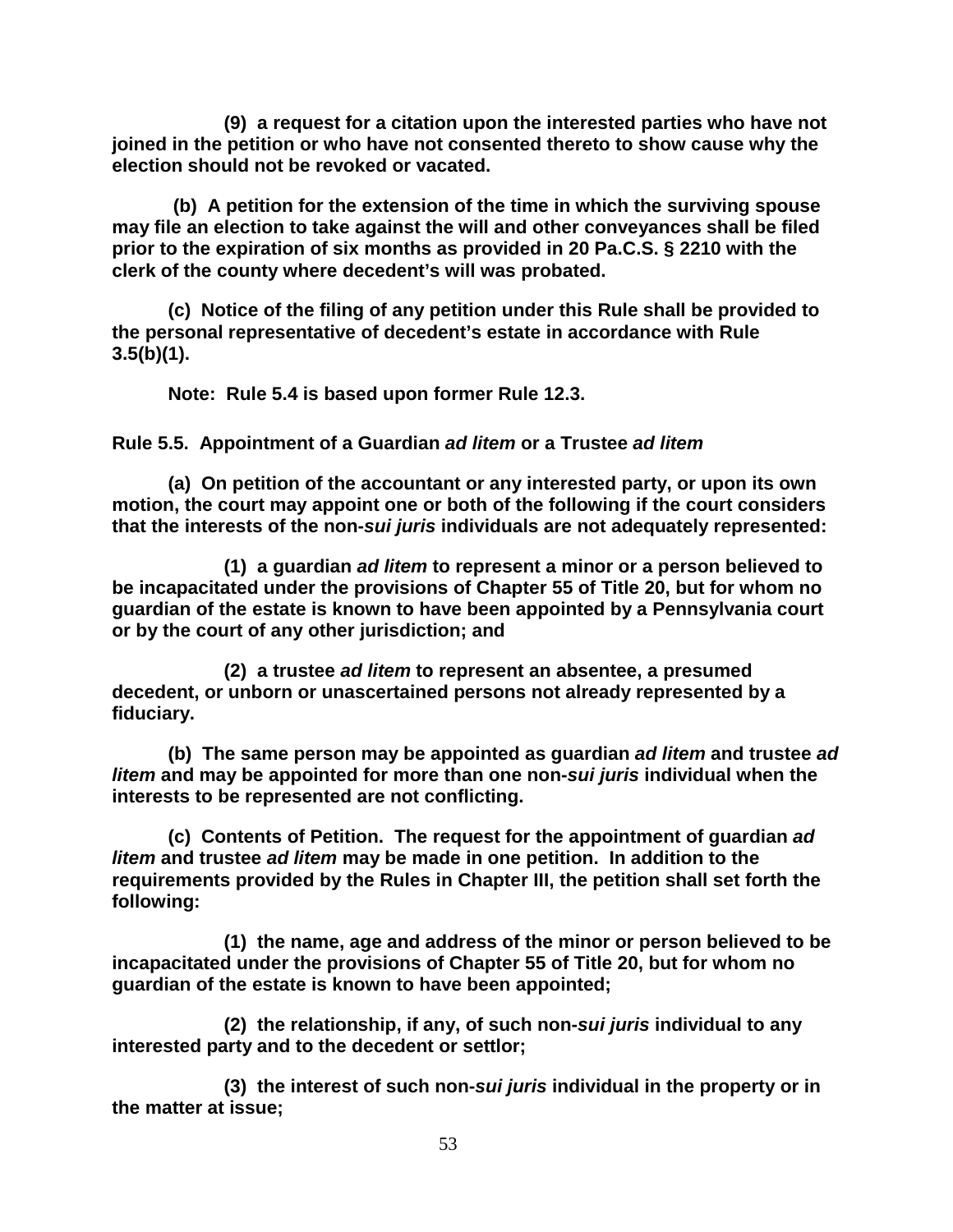**(4) the provisions of any instrument creating such interests;**

**(5) the necessity for such interests to be represented by a guardian**  *ad litem* **or a trustee** *ad litem***; and** 

**(6) the proceeding in which such non-***sui juris* **individual is to be represented.** 

**(d) A decree appointing a guardian** *ad litem* **or trustee** *ad litem* **shall specify the period or proceeding during which the guardian** *ad litem* **or trustee** *ad litem* **shall act as such.** 

**Note: Rule 5.5 is based upon former Rule 12.4, with some modifications to provide for a person believed to be incapacitated under the provisions of Chapter 55 of Title 20, but not yet adjudicated as such or for whom no guardian is known to have been appointed.** 

**Rule 5.6. Appointment of a Guardian for the Estate or Person of a Minor** 

**(a) Contents of Petition. Separate petitions for each minor must be filed requesting the appointment of a guardian of the estate or person of each such minor. In addition to the requirements provided by the Rules in Chapter III, the petition shall set forth the following:**

**(1) the name, address and relationship of the petitioner to the minor;**

**(2) the name, address and age of the minor;** 

**(3) the names and addresses of his or her parents, if living, and whether the minor's parents consent to the petition if the petition is not being filed by the minor's parents;**

**(4) the need for the appointment of a guardian;** 

**(5) if the petition is filed due to the death of the minor's parent or legal guardian, or if the minor is to receive property under a will, deed or other written instrument conveying property whether the petitioner knows if the parent, legal guardian or decedent appointed a guardian for the minor in his or her will, deed or any other written instrument, and if so, the name of such proposed guardian;**

**(6) that the minor has no guardian presently appointed or that a guardian already appointed has died or has been discharged or removed by the court, together with the date of such death, discharge or removal and a reference to the court order discharging or removing the previously appointed guardian;**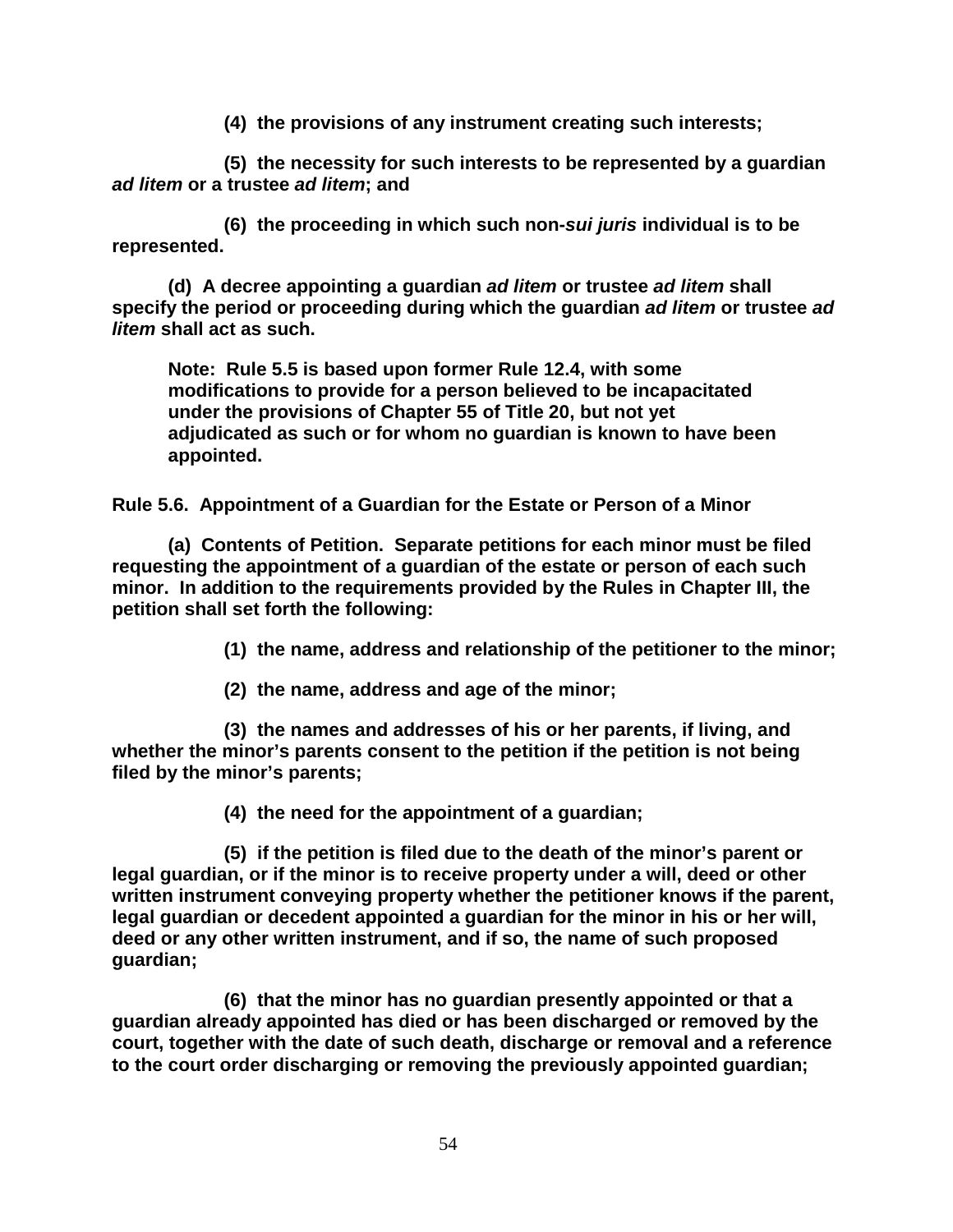**(7) the name, address and age of the proposed guardian and his or her relationship to the minor, if any;**

**(8) the nature of any interest of the proposed guardian adverse to that of the minor including,** *inter alia***, a reference to any estate in which the minor is interested and in which the proposed guardian is a fiduciary or surety or employee of a fiduciary or surety therein;**

**(9) if the minor is fourteen years of age or older, the preference of the minor, if any, as to who should be appointed as guardian;**

**(10) if the petition is for the appointment of a guardian of the person, the religious persuasion of the minor's parents and the religious persuasion of the proposed guardian;**

**(11) if the petition is for the appointment of a guardian of the estate of the minor, an itemization of the assets of such estate, their location, approximate value and income, if any;** 

**(12) if the minor is entitled to receive any property as a party to any court action or proceeding, a reference to the court record and the amount of the property to which the minor is entitled; and**

**(13) that notice has been given to the United States Veterans' Administration or its successor, if the minor is the child of a veteran and insurance or other gratuity is payable to him or her by the United States Veterans' Administration, or its successor.**

**(b) Exhibits. The following shall be attached to the petition:**

**(1) the proposed guardian's written consent to the appointment;**

**(2) the written consents of the minor's parents to the petition if they are not the petitioners and if they consent to the petition; and** 

**(3) a copy of decedent's will, deed, or other written instrument referenced in subparagraph (a)(5) of this Rule that appoints a guardian.**

**(c) If the minor is fourteen years of age or older, the minor shall appear in court at the time of the hearing, if any.** 

**Note: Rule 5.6 is derived from former Rule 12.5.** 

**Explanatory Comment: In a change from former Rule 12.5, Rule 5.6 requires separate petitions for each minor even if the same person is proposed as the guardian of the estates or persons of several minors. Separate Accounts must be filed for the estate of each minor.** *See* **Rule 2.3. Additionally, petitioner must attach a copy of**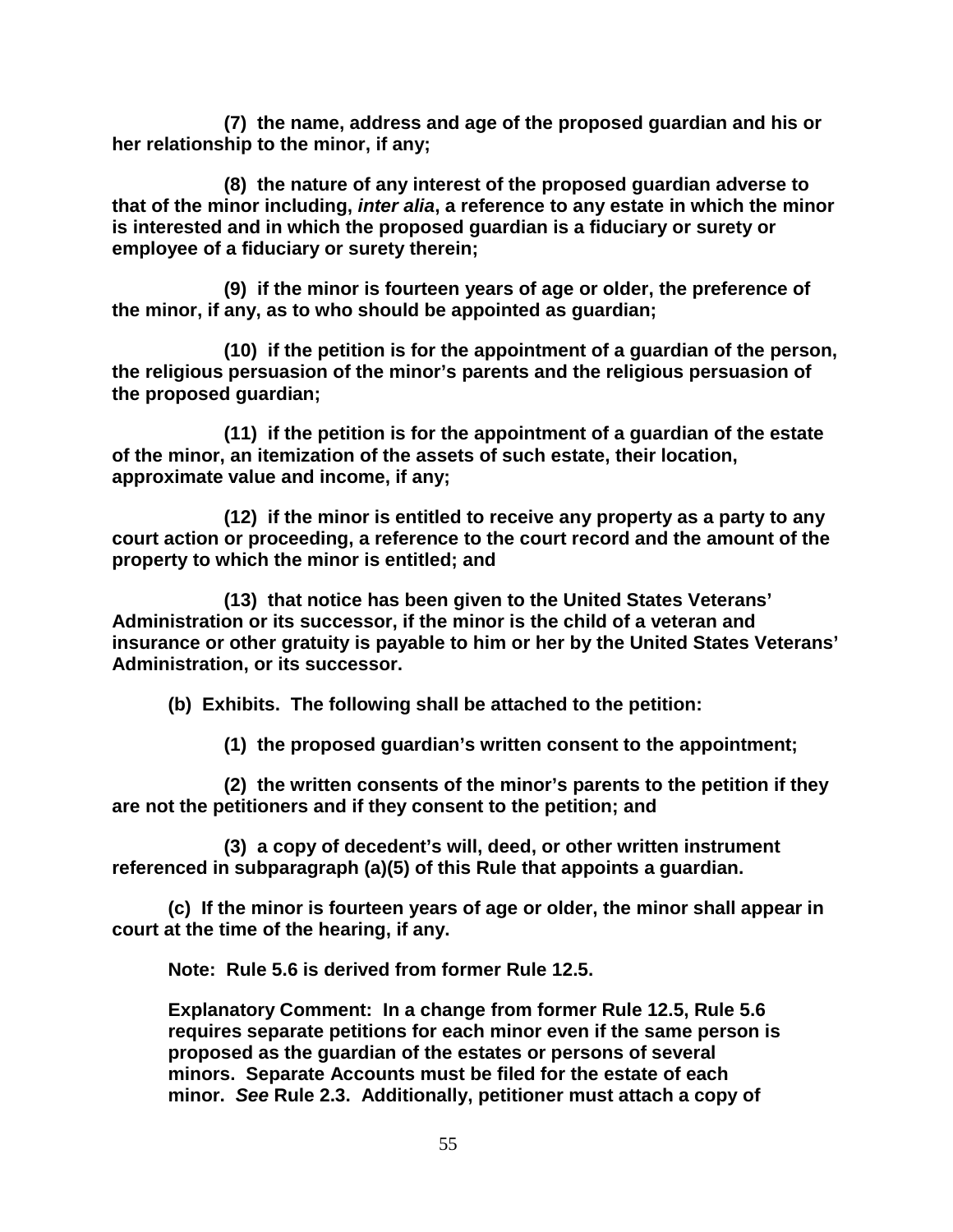**any known written instrument that appoints a guardian to receive property or proceeds on behalf of a minor.** *See* **20 Pa.C.S. § 5115. As used in (a)(5) and (a)(12) of this Rule, "property" includes cash and cash proceeds.**

Rule L5.6A *Appearance of Minor*.

 A minor, under 14 years of age, who is the subject of a petition shall be present at the hearing unless excused by the Court.

Rule L5.6B *Guardian Bonds*.

 If bond is required of an appointed guardian, the Clerk shall not issue a copy of the guardianship order to the guardian until the bond has been filed. The Clerk may provide a non-certified copy of the order to the potential bonding company in order to facilitate the issuance of the bond. Where the guardian is appointed for several minor children of the same parents, one bond may be filed to cover the several estates.

Rule L5.6C. *Use of Minor's Funds During Minority.*

 When a petition is necessary for an allowance from a minor's estate, the petition shall set forth the:

- (1) Manner and date of the guardian's appointment, as well as the guardian's qualifications;
- (2) Age and residence of the minor, whether the minor's parents are living, the name of the person with whom the minor resides, the age of minor's spouse and children, if any;
- (3) Value of the minor's estate, including real and personal property, and the minor's gross and net annual income;
- (4) Circumstances of the minor, whether employed or attending school; if the minor's parent(s), or other person charged with the duty of supporting the minor, is living, the financial condition and income of such person and why that person is not discharging his or her duty to support the minor; and whether there is adequate provision for the support and education of the minor, the minor's spouse and children;
- (5) Date and amount of any previous allowance by the Court; and
- (6) Detailed financial requirements of the minor and the circumstances requiring the allowance.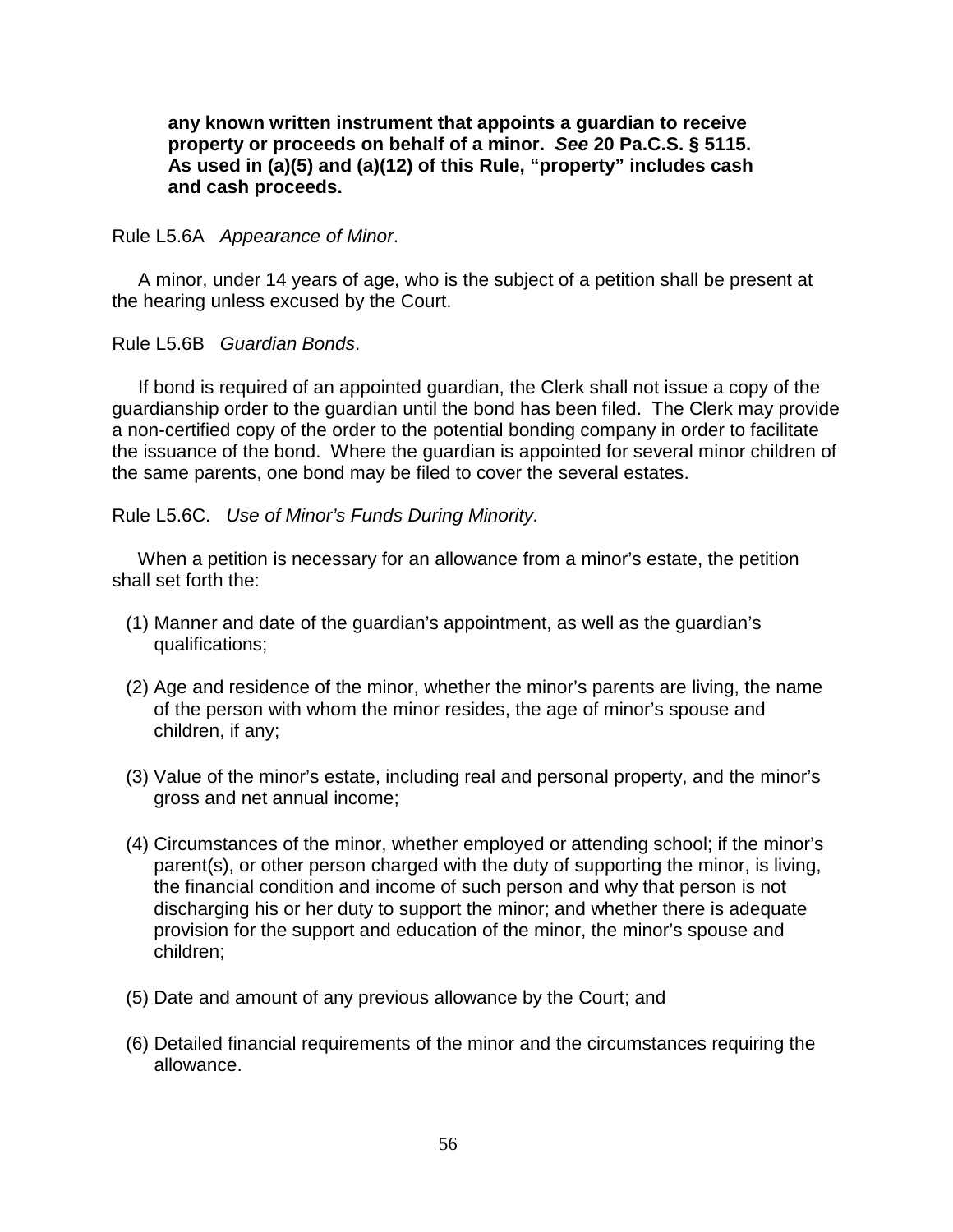**Rule 5.7. Appointment of a Trustee**

**(a) Contents of Petition. A petition for the appointment of a trustee may be filed by a resigning trustee, the current trustee or any trust beneficiary and shall conform to the requirements provided by the Rules in Chapter III and set forth the following:**

**(1) the situs of the trust and if any court previously has exercised jurisdiction over the trust;** 

**(2) the provisions of the instrument creating the trust;**

**(3) the general character, location, and value of the trust property;**

**(4) the reasons why any individual or corporation named in the trust instrument as trustee or successor trustee is unable or unwilling to serve;**

**(5) the names, addresses and relationships of all interested parties and whether those who have not joined in or consented to the petition have been given notice of the filing of the petition, or the reason for failing to give any interested party notice;** 

**(6) the name and address of the proposed trustee and his or her relationship, if any, to any interested party; and** 

**(7) whether the proposed trustee has any interest in the trust.** 

**(b) Exhibits. The following shall be attached to the petition:** 

**(1) a copy of the trust instrument;** 

**(2) the proposed trustee's written consent to the appointment;**

**(3) the signed written consents of all interested parties who have not signed or joined in the petition, but who consent to the appointment of the proposed trustee; and**

**(4) if issued, the consent or letter of acquiescence from the Office of the Attorney General if required under 20 Pa.C.S. § 7764(d)(2).**

**Note: Rule 5.7 is based upon former Rule 12.6.** 

**Explanatory Comment:** *See* **20 Pa.C.S. § 7764.**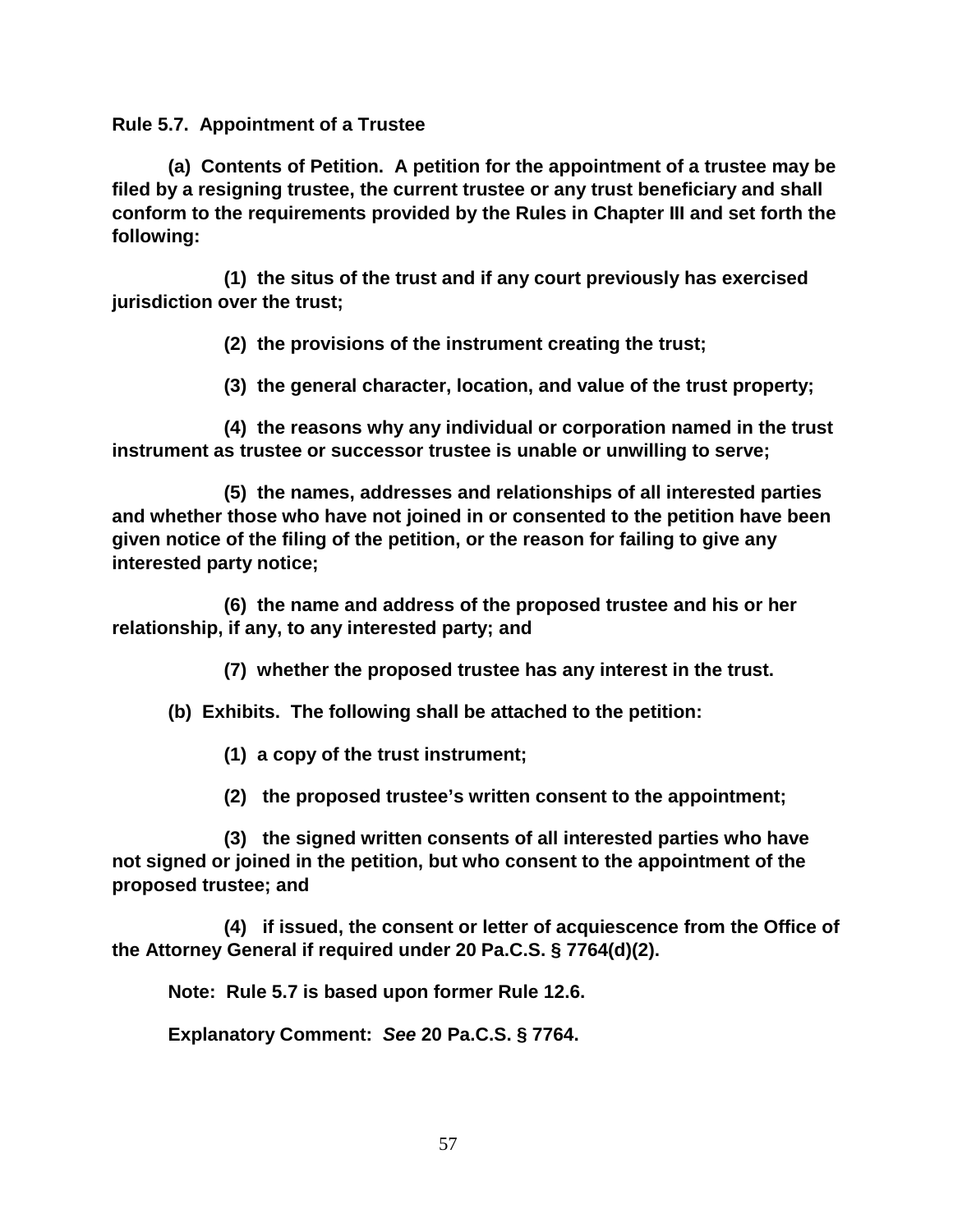**Rule 5.8. Discharge of Fiduciary and Surety** 

**(a) Account Previously Filed. A petition for the discharge of a fiduciary and his or her surety, or of the surety alone, subsequent to an Account having been filed and confirmed, shall conform to the requirements provided by the Rules in Chapter III and set forth the following:**

**(1) the nature of the fiduciary capacity;** 

**(2) the date and a reference to the record of the fiduciary's appointment;** 

**(3) the date of filing the fiduciary's Account and the date of the court's adjudication or order confirming the Account; and** 

**(4) that the entire estate has been distributed to the creditors and parties entitled thereto and that no other property belonging to the estate has been received or remains to be accounted for by the fiduciary.** 

**(b) Account Annexed. In lieu of filing and advertising an Account, a personal representative who is distributing an estate under the provisions of 20 Pa.C.S. § 3531, or the guardian of the estate of a minor who has attained majority and whose gross estate does not exceed the statutory limitation of an administration without appointment of a guardian, may annex an Account to the petition for discharge with the information required above, modified to indicate any previous distribution, and suggesting the proper distribution of any balance on hand.** 

**Note: Rule 5.8 is based upon former Rule 12.7.** 

**Explanatory Comment: Pursuant to Rule 2.9(b), an adjudication of an Account discharges the fiduciaries as to the transactions set forth in the adjudicated Account.**

Rule L5.8A. *Exhibits for a Petition to Discharge Fiduciary and Surety.*

 Written consent of the surety, if any, shall be attached to the petition, along with orders to satisfy awards from all other parties shall be submitted with the petition.

Rule L5.8B. *Petition to Settle Small Estate. (See State Rule 5.50 for controlling Rules)*

- (1) Petitions for distribution of small estates under the Code, shall set forth:
	- (a) The name and address of the petitioner and the relationship of the petitioner to the decedent;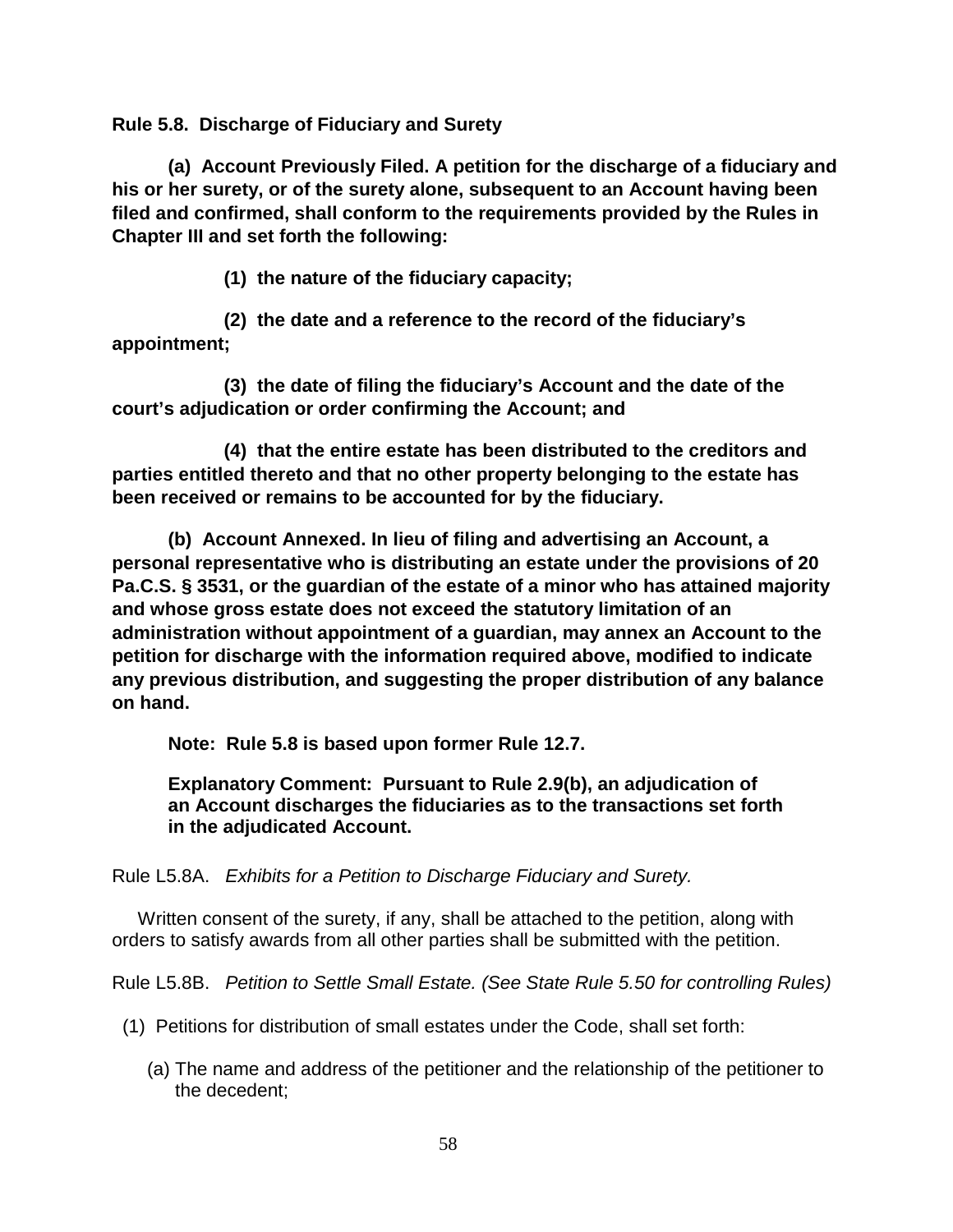- (b) The name, date of birth and domicile of the decedent, whether the decedent died intestate, the dates of the probate of the will and of the grant of letters, if any, and whether the personal representative has been required to give bond and in what amount;
- (c) The names and relationships of all beneficiaries entitled to any part of the estate under the will or intestate laws, a brief description of their respective interests, whether any of them has received or retained any property of the decedent by payment of wages or similar items under the Code, or otherwise, and whether any of them are minors, incapacitated persons, or deceased, with the names of their fiduciaries, if any;
- (d) The person or persons, if any, entitled to the family exemption and, if a claim therefor is made in this petition, any additional facts necessary to establish the prima facie right thereto;
- (e) An inventory of the real and personal estate of the decedent, with values ascribed to each item, either incorporated in the petition or attached as an exhibit;
- (f) The status of the inheritance tax;
- (g) That twenty (20) days' written notice of intention to present the petition has been given to any unpaid beneficiary, heir or claimant who has not joined in the petition, or to the Attorney General, if the decedent's heirs are unknown. Notice shall be given in accordance with the Pennsylvania Orphans' Court Rules; and;
- (h) A prayer for distribution of the personal property to those entitled and, in appropriate cases, for the discharge of the personal representative.
- (2) There shall be attached to the petition the following exhibits:
	- (a) The original of the decedent's will, if it has not been probated, or a copy of the will, if it has been probated;
	- (b) Joinders of unpaid beneficiaries, heirs and claimants insofar as they are obtainable;
	- (c) An itemized list of disbursements made prior to the filing of the petition, indicating the payee and whether the disbursements were in payment of administration expenses, preferred or ordinary debts, items of distribution or the family exemption;
	- (d) A copy of the inheritance tax return and, if applicable, proof of payment; and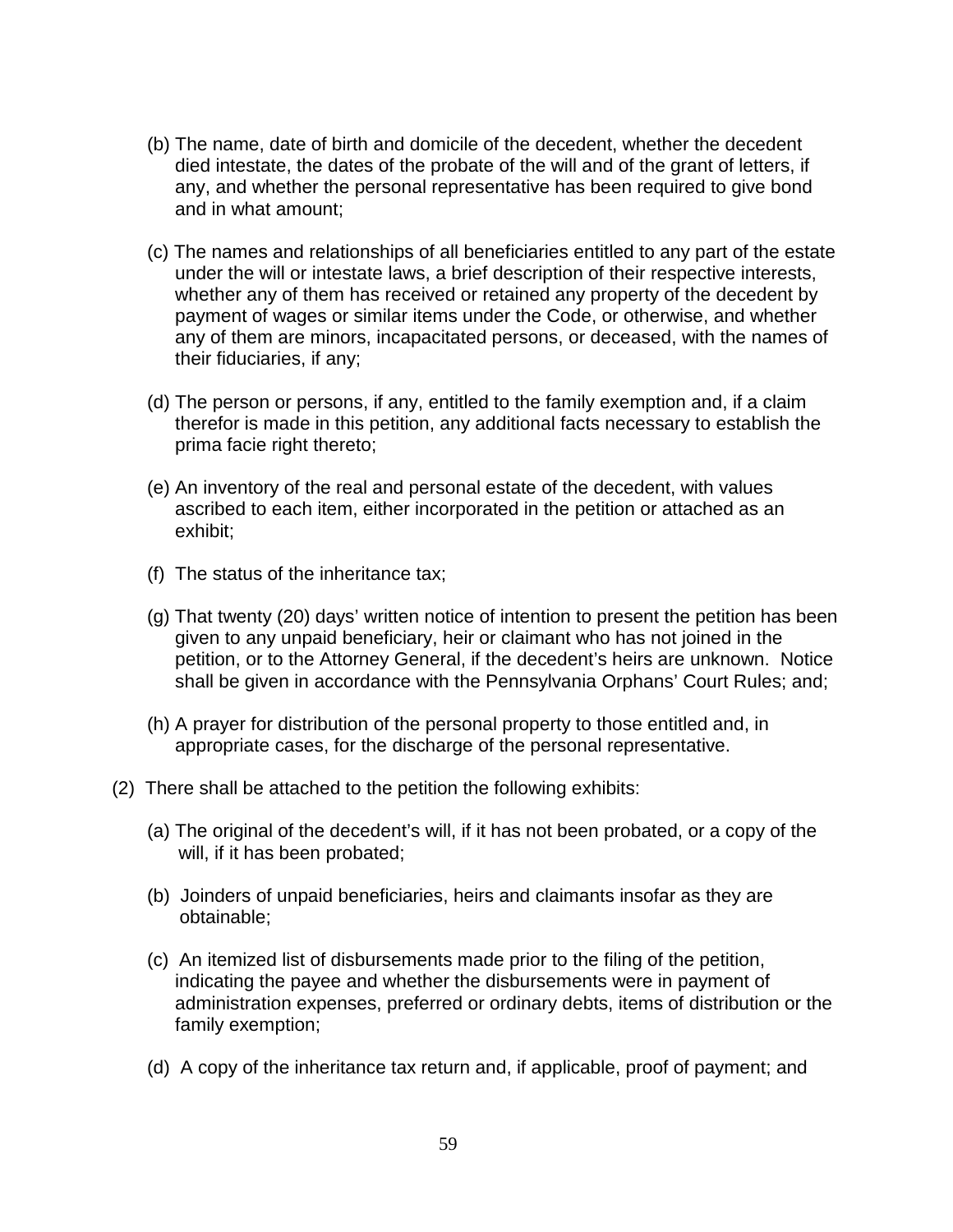- (e) A copy of any notice given.
- (3) No appraisement shall be required unless ordered by the Court.

### **Rule 5.9. Partition**

**In addition to the requirements provided by the Rules in Chapter III, a petition for partition shall set forth the following:**

**(a) the date of the decedent's death and whether he or she died testate or intestate, in whole or in part;** 

**(b) a description, giving the size and location, of the property to be partitioned, the liens and charges to which it is subject and the rents due from tenants thereof, and that the property has not been partitioned or valued for partition;** 

**(c) the name, address and relationship of those interested in the land to be partitioned, the extent of the interest of each of such persons, and, if such interest is created by a recorded deed or will, a reference to such record; and** 

**(d) a request for a citation upon the interested parties who have not joined in or consented to the petition to appear and show cause why an inquest in partition should not be granted.** 

**Note: Rule 5.9 is substantively identical to former Rule 12.8.**

#### **Rule 5.10. Public Sale of Real Property**

**(a) In addition to the requirements provided by the Rules in Chapter III, a petition for the public sale of real property shall set forth the reason for filing the petition, a description, stating the size and location of the property to be sold, and the liens and charges to which it is subject.** 

**(b) Public notice of the sale shall be given as required by law and as may be further required by local rule or as the court may order in a particular matter.**

**Note: Rule 5.10 is substantively identical to former Rule 12.9. If a person who has been adjudicated incapacitated possesses an interest in the subject real property, see also Rule 14.10.**

Rule L5.10A. *Public Sale, Contents of Petition, Additional Requirements.*

(1) *Personal Representative*. A petition by a personal representative to sell real property at public sale, under the Code, shall also set forth in separate paragraphs: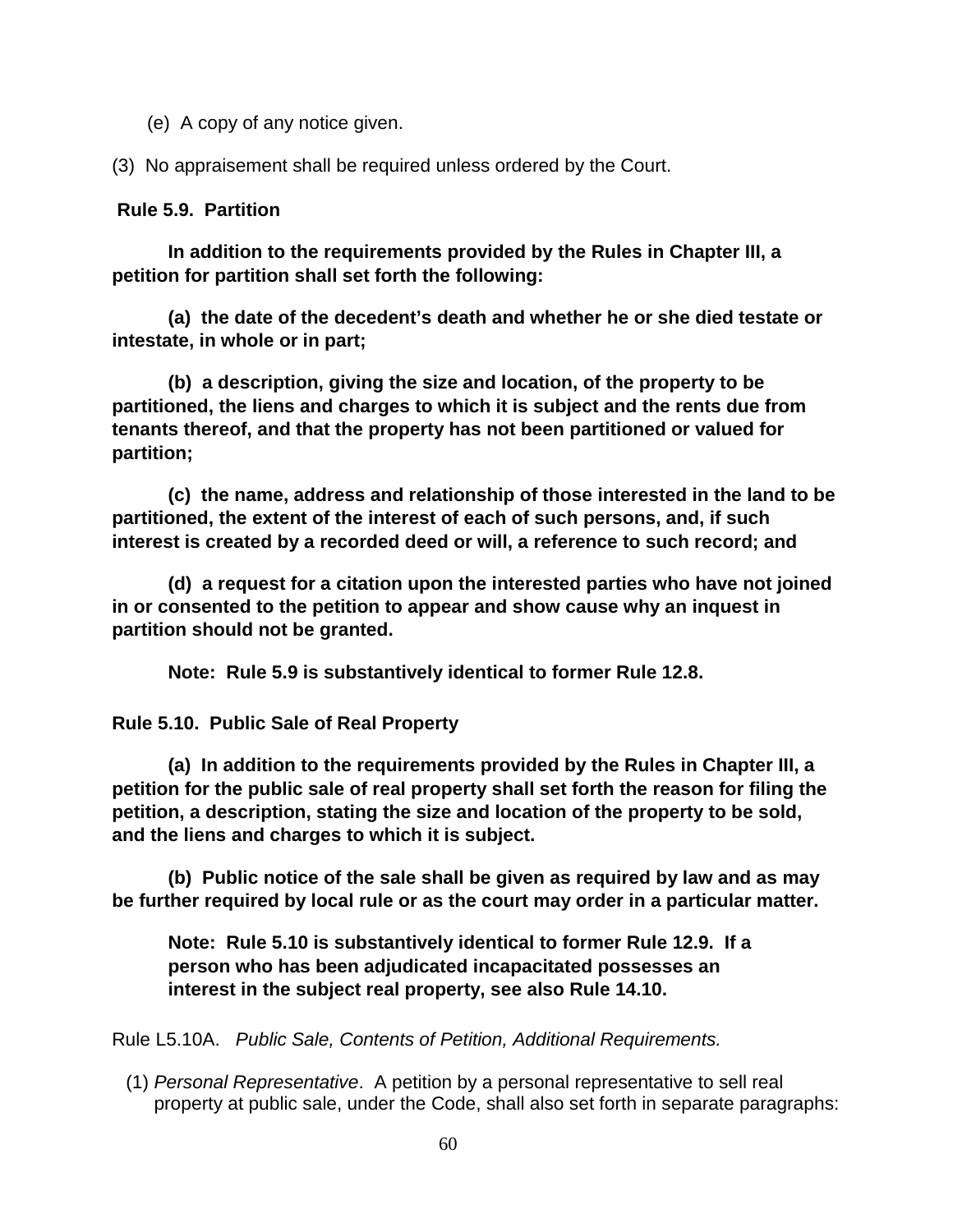- (a) The name, residence, and date of death of the decedent, whether the decedent died testate or intestate, and the date of the grant of letters;
- (b) That the personal representative is not otherwise authorized to sell by the Code or is not authorized or is denied the power to do so by the will, or that it is desirable that the sale have the effect of a judicial sale, stating the reasons;
- (c) Whether an inventory and appraisement has been filed, the total value of the property shown therein, and the value at which the real property to be sold was included therein;
- (d) If the personal representative entered bond with the Register, the name of the surety and the amount of such bond;
- (e) The names and relationships of all interested parties, a brief description of their respective interests, whether any of them are deceased, minors, or incapacitated persons, and if so, the names and the record of appointment of their fiduciaries;
- (f) A full description of the real property to be sold, the improvements thereon, by whom it is occupied, its rental value and current tax assessment; and
- (g) Sufficient facts to enable the Court to determine that the sale is desirable for the proper administration and distribution of the estate.
- (2) *Trustee.* A petition by a trustee to sell real property at public sale, under the Code, shall also set forth in separate paragraphs:
	- (a) How title was acquired, stating the date and place of probate of the will or recording of the deed;
	- (b) A recital of the relevant provisions of the will or deed pertaining to the real property to be sold, and of the history of the trust;
	- (c) The names and relationships of all interested parties, a brief description of their respective interests, and whether any of them are deceased, minors, or incapacitated persons, and if so, the names and the record of the appointment of their fiduciaries;
	- (d) The improvements on the property, by whom it is occupied, its rental value and current tax assessment;
	- (e) That the trustee is not otherwise authorized to sell by the Code, or is denied the power by the trust instrument, or that it is advisable that the sale have the effect of a judicial sale, stating the reason(s); and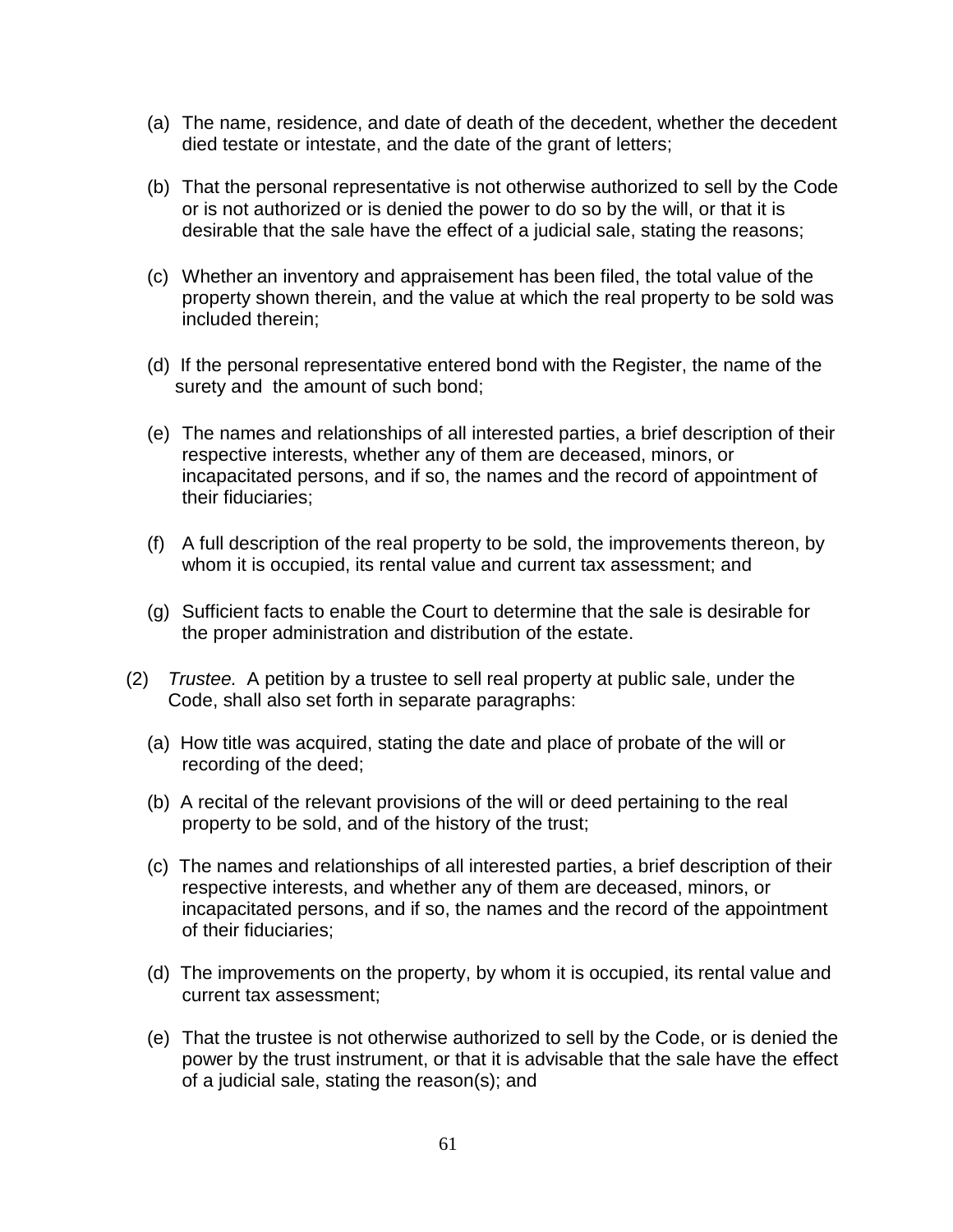- (f) Sufficient facts to enable the Court to determine that the proposed sale is for the best interests of the trust.
- (3) *Guardian*. A petition by a guardian to sell real property at public sale, under the Code, shall also set forth in separate paragraphs:
	- (a) The age of the ward;
	- (b) The names of the ward's next of kin and the notice given them of the presentation of the petition. When there are no known next of kin who are *sui juris* to whom notice may be given, public notice in accordance with the Pennsylvania Orphans' Court Rules and the Chester County Orphans' Court Rules must be given and proofs thereof must be attached to the petition as an exhibit;
	- (c) How title was acquired, stating the date and place of probate of the will or recording of the deed;
	- (d) A recital of the provisions of the will or deed relating to the real property to be sold;
	- (e) The nature and extent of the interest of the ward, and of other persons in the real property;
	- (f) The improvements on the property, by whom it is occupied, its rental value and current tax assessment; and
	- (g) Sufficient facts to enable the Court to determine that the proposed sale will be for the best interest of the ward.

Rule L5.10B. *Public Sale of Real Property Petition Exhibits*.

 The following exhibits shall be attached to a petition by a personal representative, trustee, or guardian to sell real property at public sale:

- (1) A copy of the will, deed, or decree by which the fiduciary was appointed;
- (2) Any consents or joinders of interested parties, and the names and a copy of the notice which has been given to those parties who do not consent to join;
- (3) Consent by any mortgagee whose lien would otherwise not be discharged by the sale, or, if not attached, the reason therefor; and
- (4) An affidavit as to value by one licensed real estate appraiser.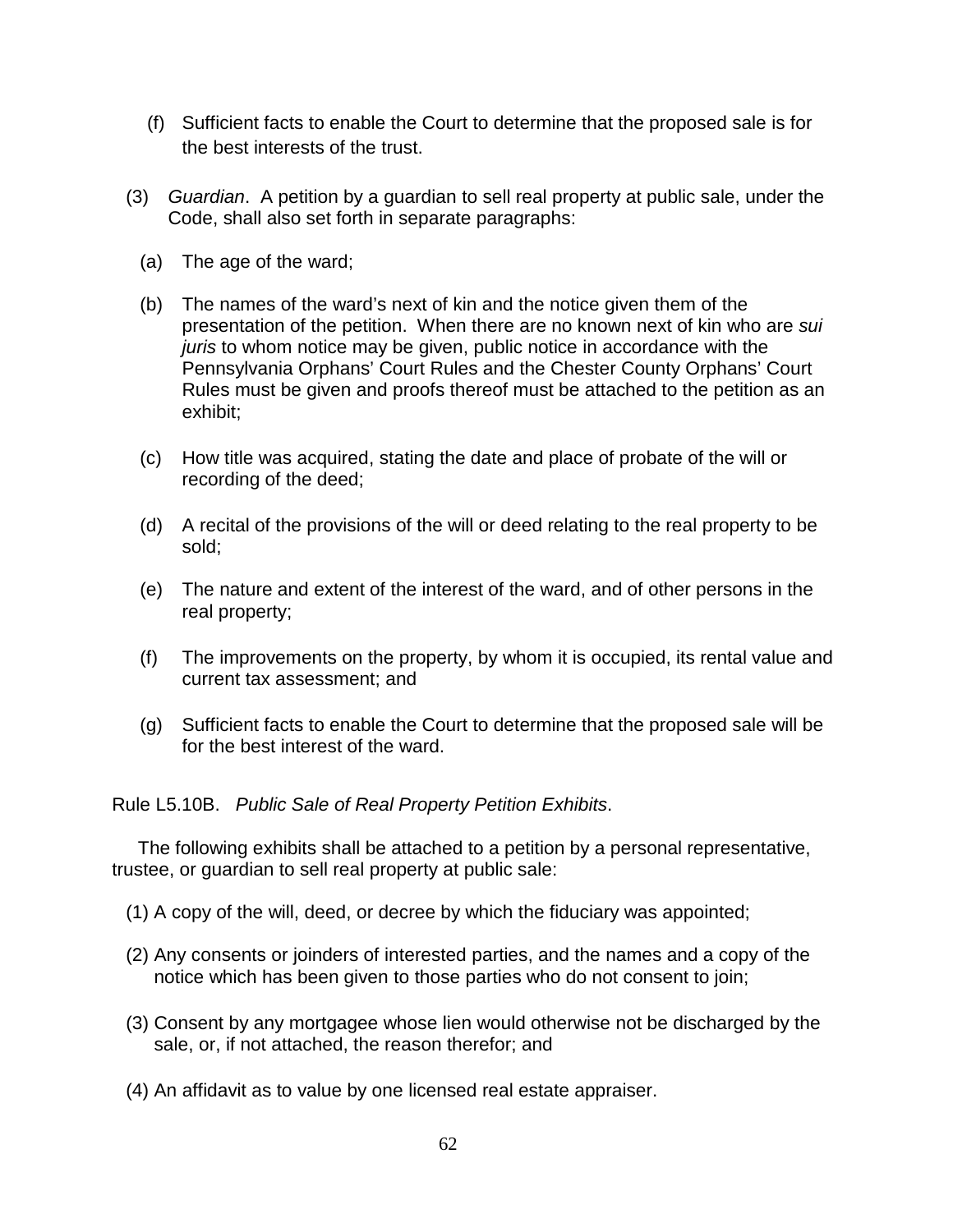#### Rule L5.10C. *Decree.*

 Upon presentation of a public sale of real estate petition, the Court, if satisfied that public sale is appropriate, shall enter a decree fixing the time within which public sale shall be held and further fixing the time thereafter within which the return of sale shall be made to the Court.

Rule L5.10D. *Notice and Return*.

- (1) After the allowance of a petition for public sale of real property, the public sale shall be advertised.
- (2) A return of public sale of real property for the purpose of an approval or confirmation by the Court shall include an affidavit, which shall set forth:
	- (a) The advertisement made;
	- (b) The name and address of the purchaser and that said purchaser was the highest bidder; and
	- (c) As an attachment, a complete copy of the written agreement of sale.

Rule L5.10E. *Security*.

 On the return day of the sale, the Court, in the decree approving or confirming the public sale, will fix the amount of bond or additional security which the personal representative, trustee or guardian shall be required to enter, or will excuse the fiduciary from entering additional security.

Rule L5.10F. *Petition to Fix or Waive Additional Security, Personal Representative, Trustee.*

- (1) *Form of Petition*. In a public sale by a personal representative or trustee without benefit of an order of court directing or authorizing such sale, where the personal representative or trustee is required to give bond, he/she shall, before the proceeds of the sale are paid to the personal representative or trustee by the purchaser, present a petition to the Court setting forth:
	- (a) The date of death of the decedent;
	- (b) The date of the petitioner's appointment;
	- (c) The amount of the bond(s) filed by the petitioner and the date of such filing and the name(s) of the petitioner's surety;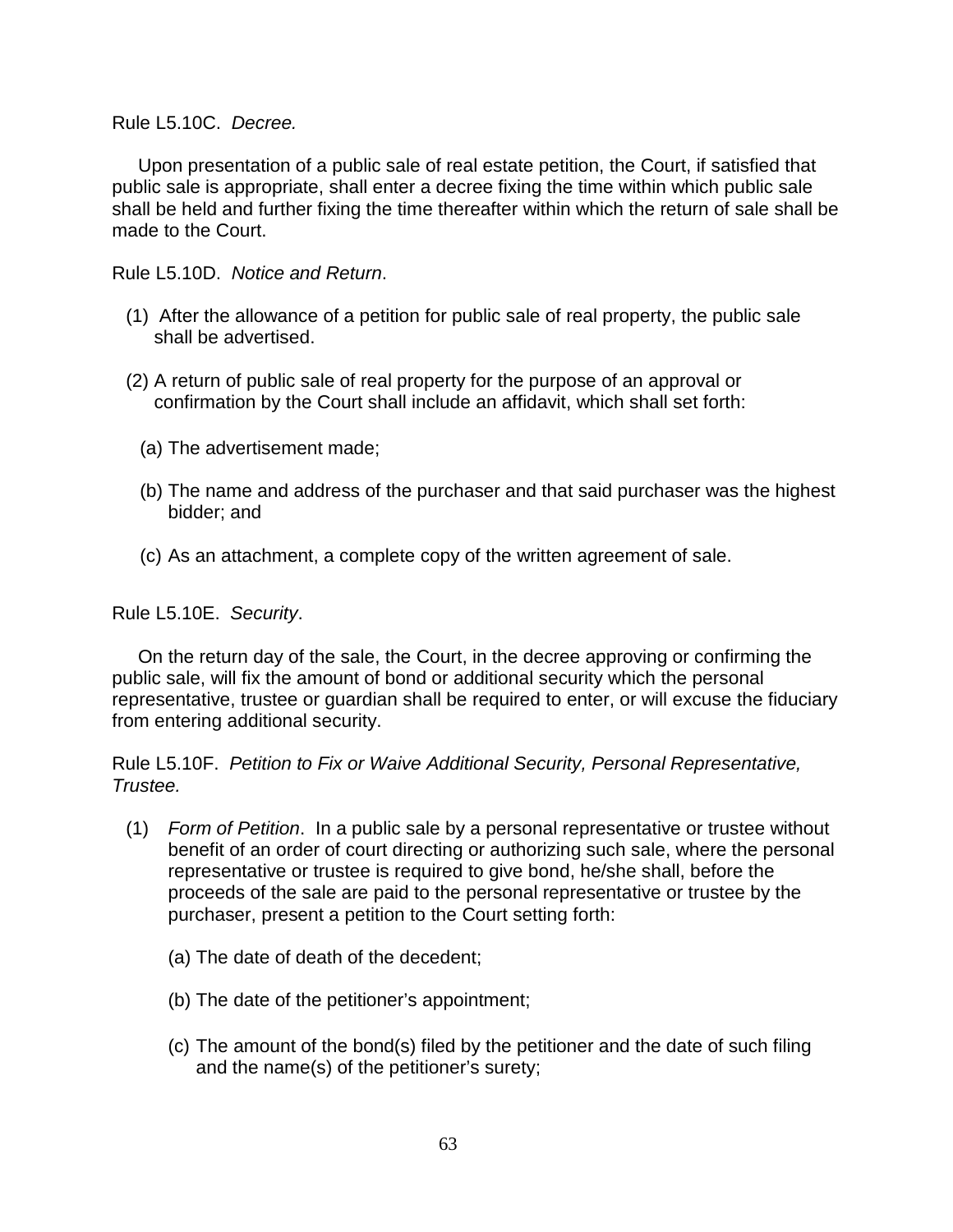- (d) The total valuation of the personal estate as shown in the inventory and appraisement, if any, and the total proceeds of any real estate sold previously;
- (e) A short description of the real property sold, the name of the purchaser and the amount of the consideration to be paid;
- (f) A prayer for an order fixing the amount of additional security or for an order excusing the petitioner(s) from filing additional security, as the case may be; and
- (g) In those cases in which waiver of additional security is sought, the consent of the interested parties shall be attached and a statement as will justify the waiver of the additional security shall be included, and said statement shall include but not be limited to, an averment that there are no creditors whose claims shall be jeopardized by the sale and that all taxes have been paid.
- (2) *Surety on Additional Bond*. The surety on any additional bond except for cause shown shall be the same as on the original bond.

### **Rule 5.11. Private Sale of Real Property or Options Therefor**

**(a) Contents of Petition. In addition to the requirements provided by the Rules in Chapter III, a petition for the private sale or exchange of real property, or for the grant of an option for any such sale or exchange, shall set forth the following:**

**(1) the information required in a petition for the public sale of real property under Rule 5.10(a); and**

**(2) the name and address of the proposed purchaser and the terms of the proposed sale, exchange or option, the consideration therefor, and that this consideration is more than can be obtained at public sale.** 

**(b) Exhibits. The petition shall be supported by the affidavits of at least two competent persons setting forth that they have inspected the real property to be sold, exchanged or optioned, that they are not personally interested in the proposed sale, exchange or option, that they are acquainted with the value of real estate in the area, that in their opinion the proposed consideration is more than can be obtained at public sale, and in the case of an exchange, that they are acquainted with the value of real estate in the locality of the property to be received.**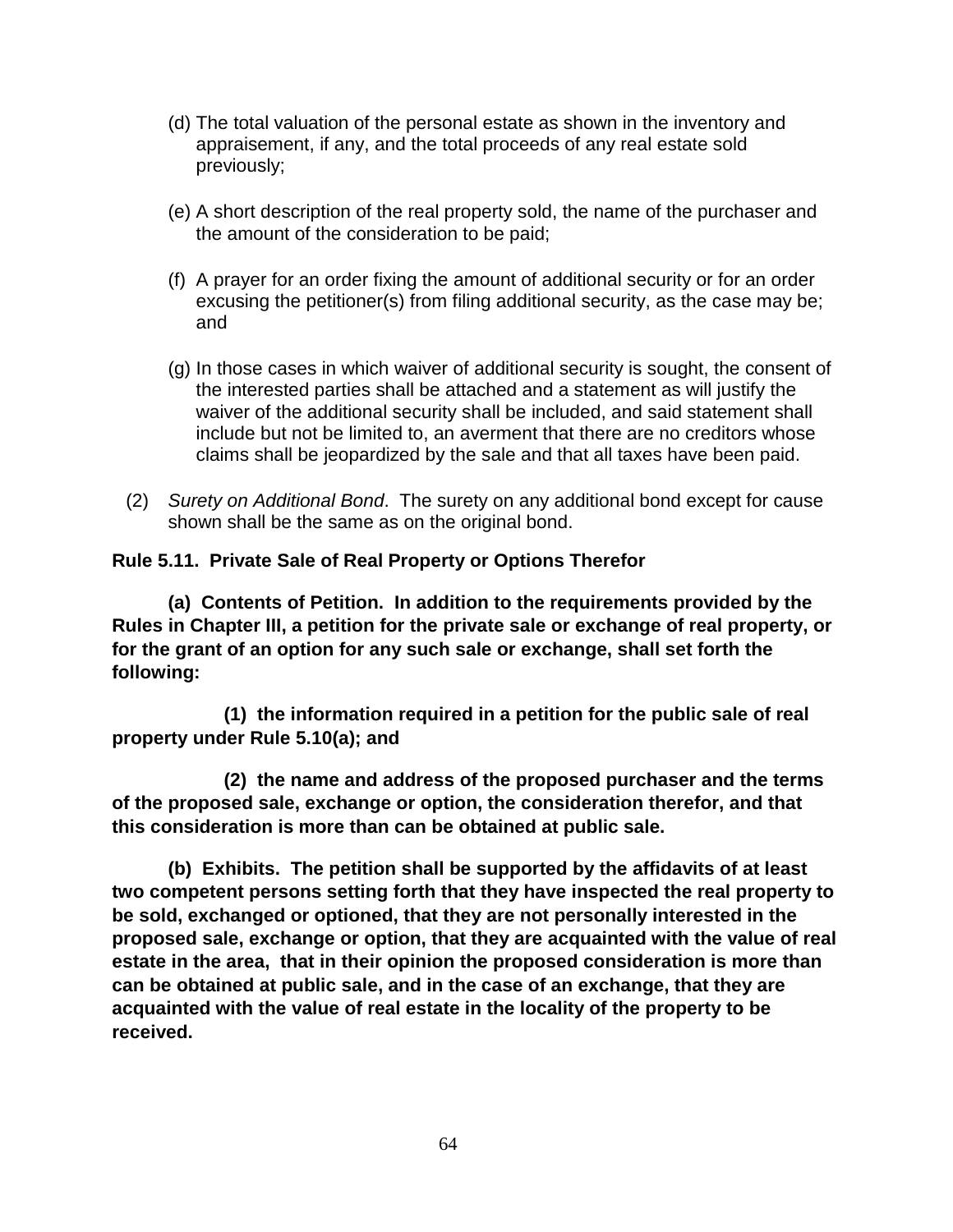## **Note: Rule 5.11 is substantively identical to former Rule 12.10. If a person who has been adjudicated incapacitated possesses an interest in the subject real property, see also Rule 14.10.**

Rule L5.11A *Private Sale of Real Property Petition Exhibits*.

 The following exhibits shall be attached to a petition by a personal representative, trustee, or guardian to sell real estate at private sale:

- (1) A copy of the will, deed, or decree by which the fiduciary was appointed;
- (2) Any consents or joinders of interested parties, and the names and a copy of the notice which has been given to those parties who do not consent or join, such notice containing the date of the presentation of petition to the Court;
- (3) Consent by any mortgagee whose lien would otherwise not be discharged by the sale, or, if not attached, the reason therefor; and
- (4) A copy of the agreement of sale.

Rule L5.11B. *Security.*

 The Court, in the decree approving or confirming the private sale, will fix the amount of bond or additional security which the personal representative, trustee or guardian shall be required to enter, or will excuse the fiduciary from entering bond or additional security.

Rule L5.11C. *Petition to Fix or Waive Additional Security, Personal Representative, Trustee.*

- (1) *Form of Petition*. In a private sale of real estate by a personal representative or trustee without benefit of an order of Court directing or authorizing such sale, where the personal representative or trustee is required to give bond, he/she shall, before the proceeds of the sale are paid to the personal representative or trustee by the purchaser, present a petition to the Court setting forth:
	- (a) The date of death of the decedent;
	- (b) The date of the petitioner's appointment;
	- (c) The amount of the bond(s) filed by the petitioner and the date of such filing and the name(s) of the petitioner's surety;
	- (d) The total valuation of the personal estate as shown in the inventory and appraisement, if any, and the total proceeds of any real estate sold previously;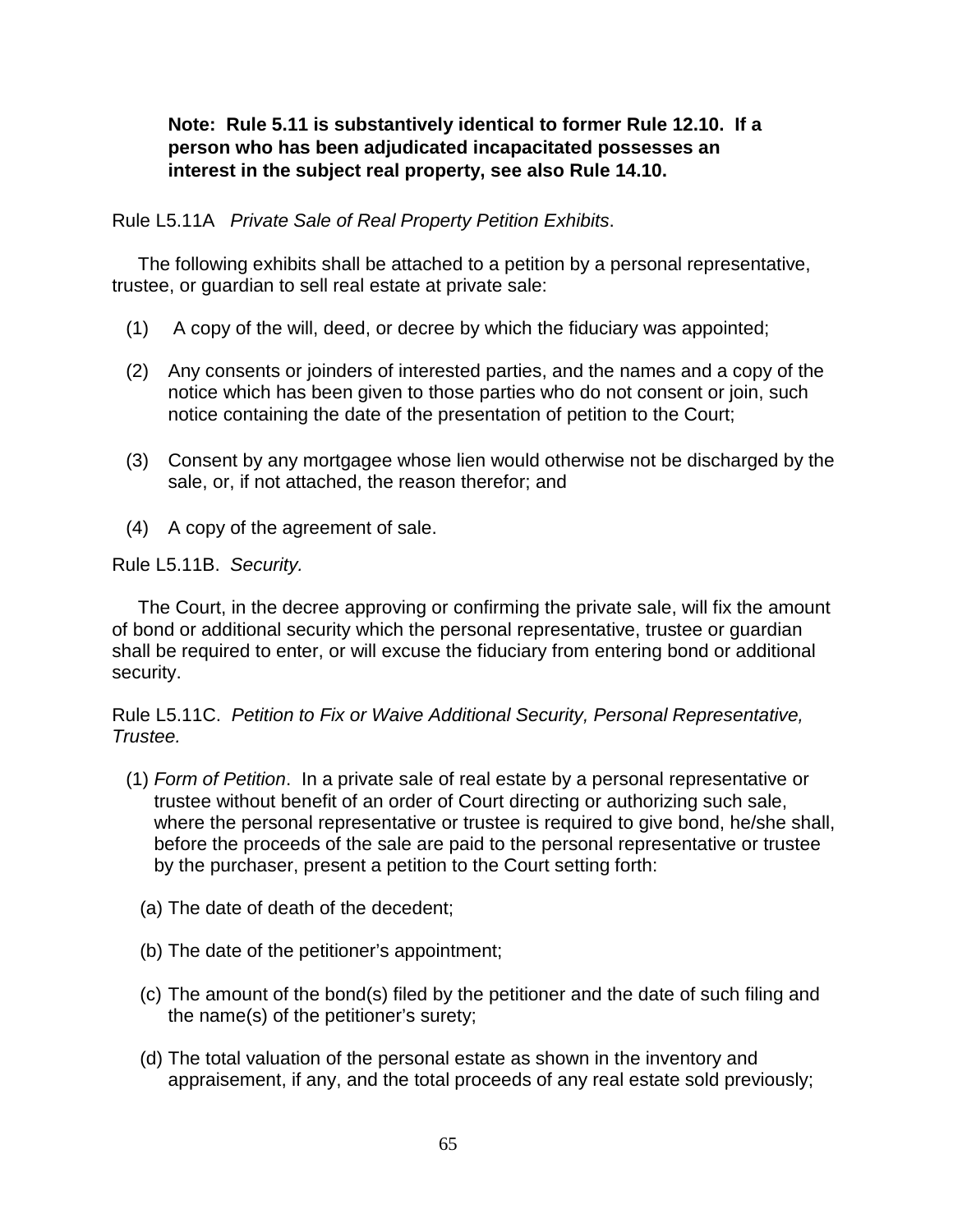- (e) A short description of the real property sold, the name of the purchaser and the amount of the consideration to be paid;
- (f) A prayer for an order fixing the amount of additional security or for an order excusing the petitioner(s) from filing additional security, as the case may be; and
- (g) In those cases in which waiver of additional security is sought, the consent of the interested parties shall be attached and a statement as will justify the waiver of the additional security shall be included, and said statement shall include, but not be limited to, an averment that there are no creditors whose claims shall be jeopardized by the sale and that all taxes have been paid.
- (2) *Surety on Additional Bond*. The surety on any additional bond except for cause shown shall be the same as on the original bond.

### **Rule 5.12. Mortgage or Lease of Real Property**

**In addition to the requirements provided by the Rules in Chapter III, a petition to mortgage or lease real property shall set forth the following:**

**(a) the information required in a petition for the public sale of real property under Rule 5.10(a), as far as practicable; and** 

**(b) the name of the proposed mortgagee or lessee and the terms of the proposed mortgage or lease.** 

**Note: Rule 5.12 is substantively identical to former Rule 12.11. If aperson who has been adjudicated incapacitated possesses an interest in the subject real property, see also Rule 14.10.** 

Rule L5.12A. *Mortgage or Lease of Real Property, Additional Requirements*.

- (1) *Contents of Petition*. A petition to mortgage or lease real property by a personal representative, trustee or guardian, shall confirm as closely as practicable to the requirements of these Rules with regard to a petition to sell real property at public sale by the same fiduciary; shall set forth the amount and terms of the proposed mortgage loan; and shall set forth sufficient facts to enable the Court to determine whether the proposed mortgage or lease should be approved.
- (2) *Exhibits.* The following exhibits shall be attached to the petition where applicable:
	- (a) A copy of the will, deed, or decree by which the fiduciary was appointed;
	- (b) Consents to the mortgage or lease signed by those interested parties who do not join in the petition, and the names and a copy of the notice which has been given to those parties who do not consent;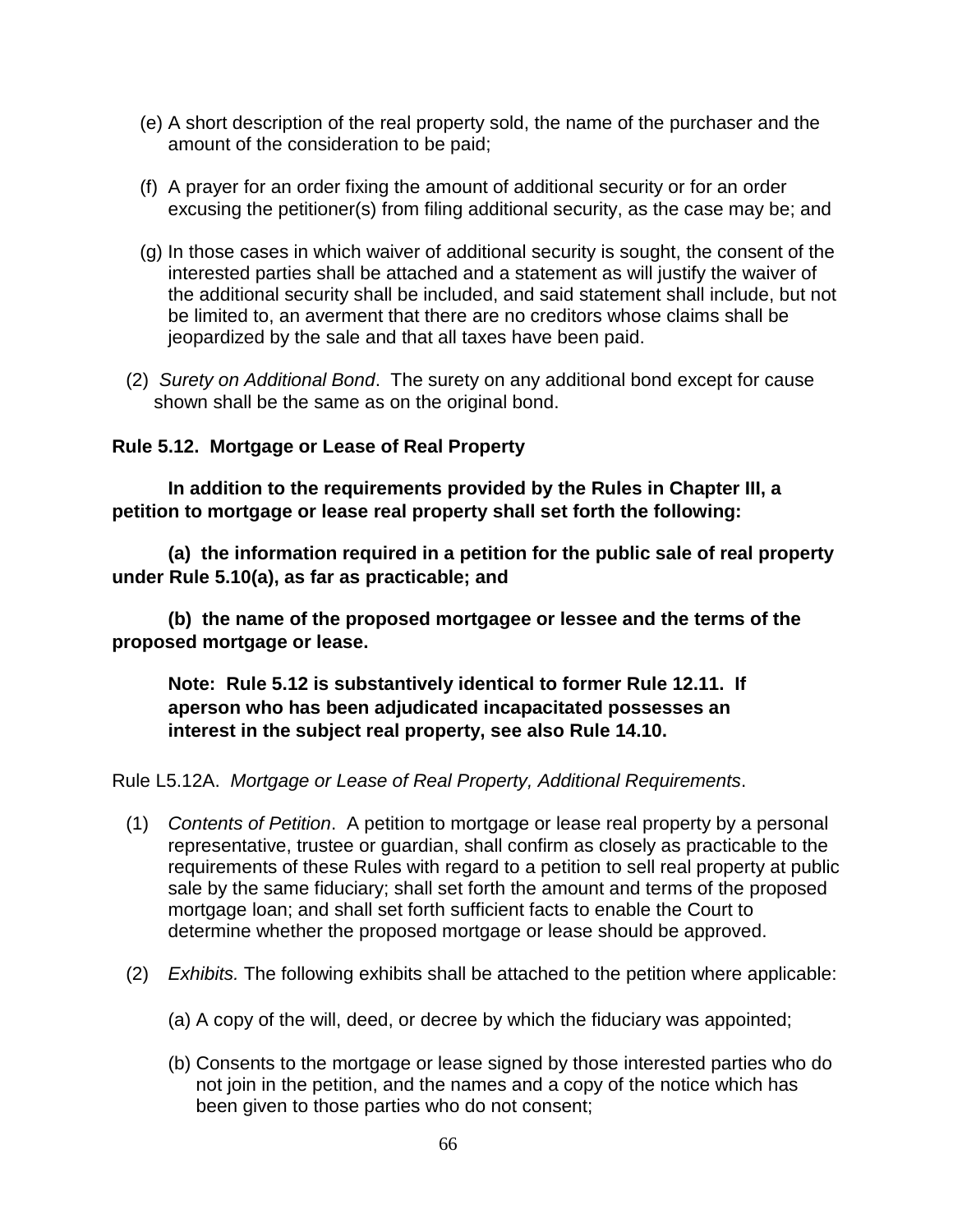- (c) A statement by the proposed mortgagee agreeing to grant the mortgage loan; and,
- (d) An appraisal by a licensed real estate appraiser of the real property on which the proposed mortgage is to be secured.
- (3) *Security*. The amount of the security or additional security required to be entered, or the waiver thereof, will be determined by the Court in its decree approving the mortgage.

### **Rule 5.13. Inalienable Property**

**In addition to the requirements provided by the Rules in Chapter III, a petition under Chapter 83 of Title 20 shall set forth the facts required by 20 Pa.C.S. § 8301, as applicable, and the following:**

**(a) the names of all interested parties who have not joined in or consented to the petition, and their addresses, if known; and** 

**(b) if the petition is for the public or private sale of real property subject to a life estate with remainder over and the real property is not held in trust, the petition shall request the appointment of a named trustee to make the sale and hold the proceeds in trust.**

**Note: Rule 5.13 is substantively identical to former Rule 12.12.**

**Rule 5.14. Designation of a Successor Custodian** 

**A petition for the designation of a successor custodian under the Pennsylvania Uniform Gifts to Minors Act shall conform to the requirements provided by the Rules in Chapter III and set forth as far as practicable the information required in a petition for the appointment of a guardian of the estate of a minor.**

**Note: Rule 5.14 is substantively identical to former Rule 12.13.**

**Rule 5.15. Confirmation of Trustee Appointment**

**(a) Contents of Petition. Where an initial or successor trustee is appointed pursuant to a trust instrument or by the unanimous agreement of all qualified beneficiaries (as defined in 20 Pa.C.S. § 7703) pursuant to 20 Pa.C.S. § 7764, a petition for the court to confirm such appointment shall conform to the**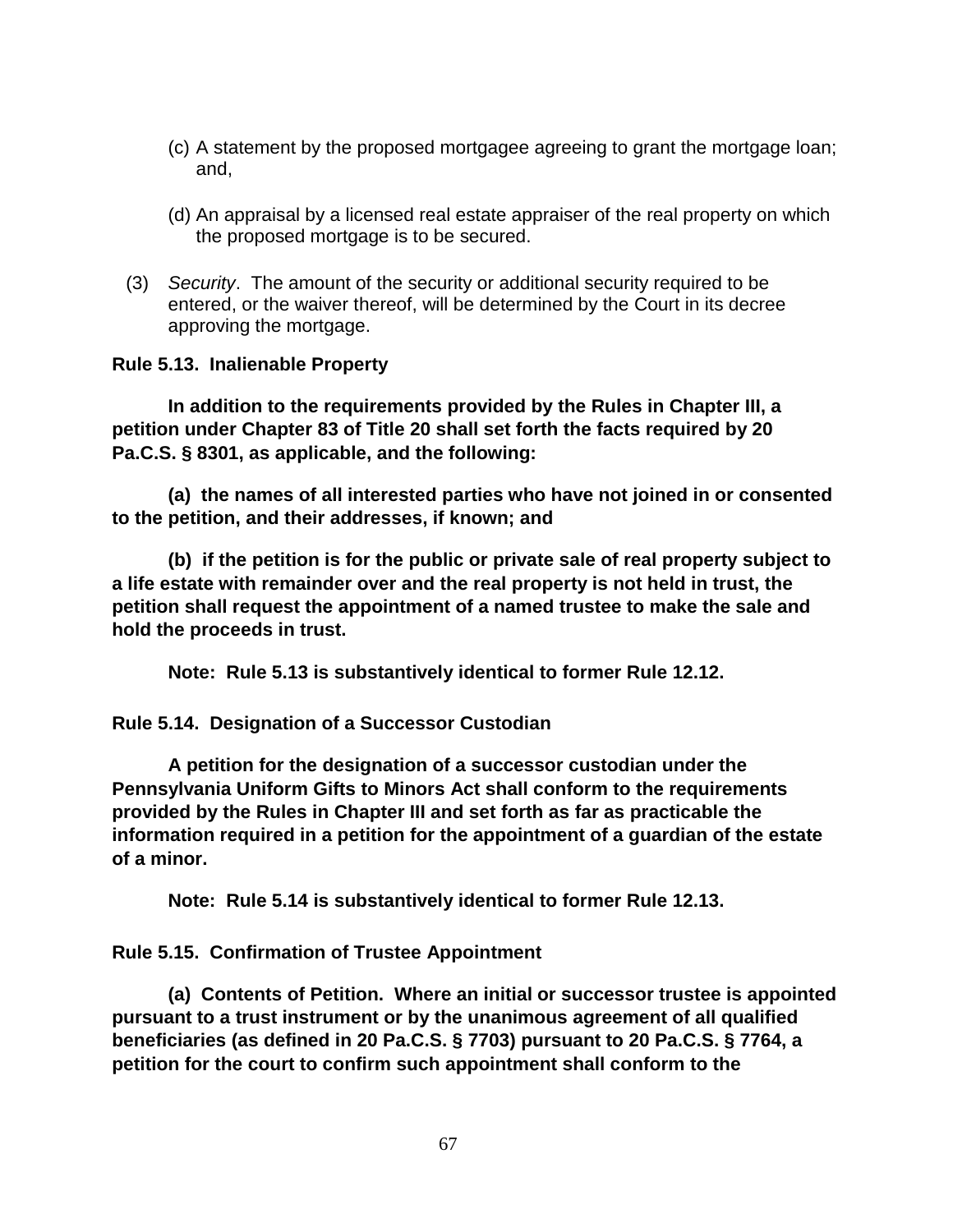**requirements provided by the Rules in Chapter III and shall set forth the following:**

**(1) the reason for filing the petition; and** 

**(2) the pertinent provisions of the instrument creating the trust and providing for the appointment of the trustee.**

**(b) Exhibits. The following shall be attached to the petition:**

**(1) a copy of the trust instrument duly certified by counsel to be a true and correct copy; and** 

**(2) the designated trustee's written consent to serve.** 

**Note: Rule 5.15 is substantively identical to former Rule 12.14.** 

**Rule 5.50. Settlement of Small Estates by Petition (Also See Local Rule 5.8B)**

**(a) Applicability. This Rule applies to all petitions filed pursuant to 20 Pa.C.S. § 3102, pertaining to settlement of small estates by petition.**

**(b) Contents. In addition to the requirements provided by the Rules in Chapter III, a petition shall set forth the following:**

**(1) Estate.**

**(i) the name and address of each petitioner and the petitioner's relationship to the decedent;**

**(ii) the decedent's name, date of death, and domicile at the time of death;**

**(iii) a statement whether the decedent died testate or intestate and, if testate, that the original will is attached, or that the original will cannot be produced, the reason it cannot be produced, and that a photocopy of the original will is attached;**

**(iv) the name and address of each testate or intestate beneficiary, and if any such beneficiary is a minor or otherwise incapacitated, the name and address of such beneficiary's legal representative, as applicable; and**

**(v) whether a claim for family exemption is included, and if the claimant is not the surviving spouse, the relationship of the claimant to the decedent, and a statement that the claimant resided with the decedent at the date**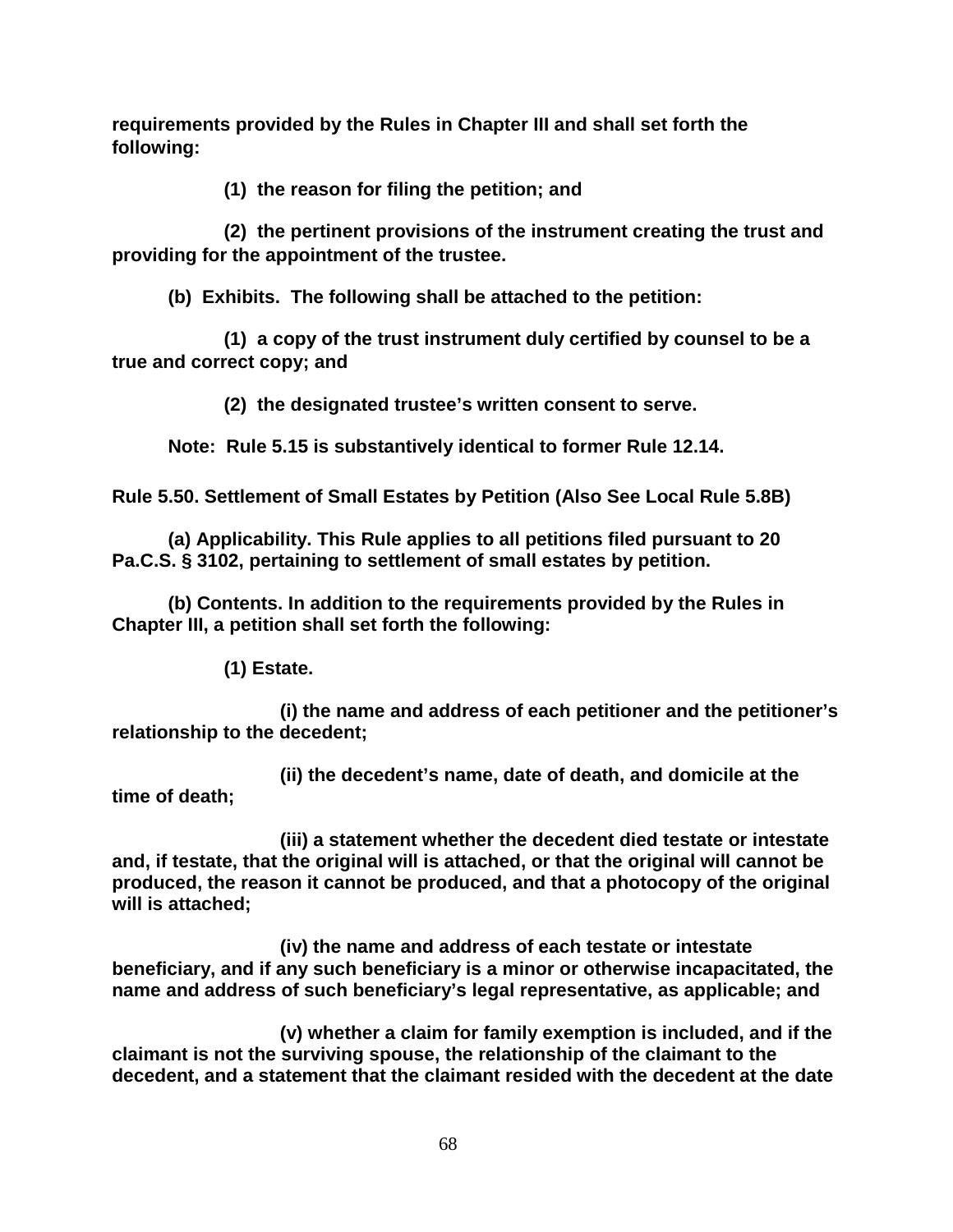**of death and if the claimant is the surviving spouse, that he or she has not forfeited the right to claim the family exemption.**

**(2) Assets. All assets of decedent's estate, other than real estate and property distributable under 20 Pa.C.S. § 3101, and the value of each asset.**

**(3) Liabilities.**

**(i) the names and addresses of all known creditors, total amounts claimed by each, whether the debts have been satisfied, and an itemized list of all debts, including whether or not admitted, a description of the property claimed and the gross value thereof, and whether there is any objection to the debt, and if so, by whom;**

**(ii) an itemized list of unpaid administrative expenses, unpaid taxes, all other unpaid debts, and, if insolvent, as prioritized under 20 Pa.C.S. § 3392; and**

**(iii) if the decedent was 55 years of age or older at the time of death, whether a request for a statement of claim was sent to the Department of Human Services in accordance with 62 P.S. § 1412, the date the request was made, and the response received from the Department.**

**(4) Distribution.**

**(i) the name of any distributee paid prior to the filing of the petition, including the nature and amount of each payment;**

**(ii) the name of each proposed distributee and respective proposed distribution;**

**(iii) the name of each interested person who has consented to or joined in the petition; and**

**(iv) the names of each testate or intestate beneficiary, as applicable, who has not consented to or joined in the petition.**

**(5) Taxes. A statement that a Pennsylvania inheritance tax return has been filed, that all taxes due on the assets listed on the petition have been paid in full, and that proof of such payment is attached to the petition, or the reason why payment has not occurred.**

**(c) Exhibits. The following items shall be attached as exhibits to the petition in the following order:**

**(1) an original death certificate;**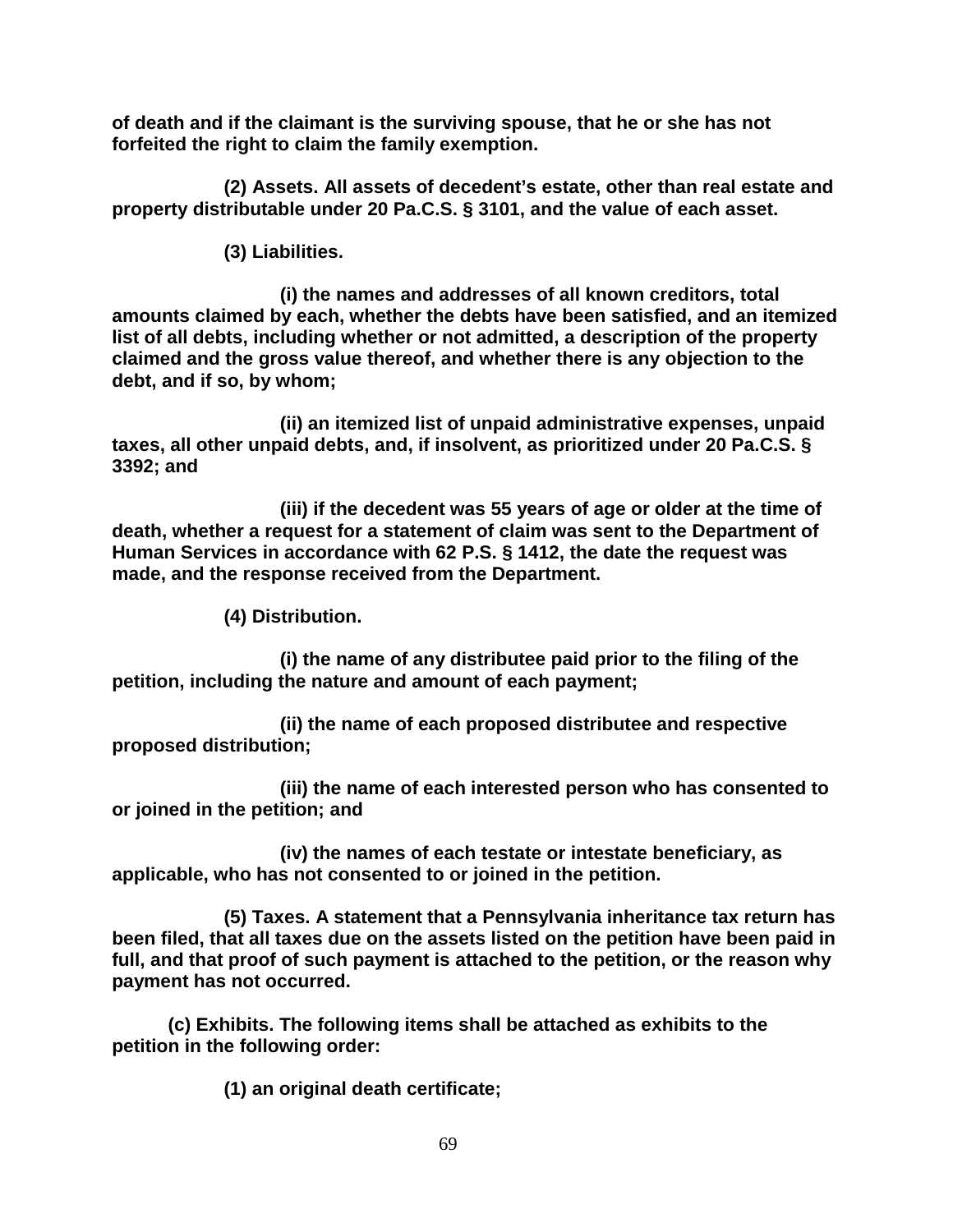**(2) the decedent's will, if any;**

**(3) Pennsylvania Department of Revenue Notice of Appraisement and Assessment of Tax;**

**(4) original consents, joinders, and statements of no objection signed by interested parties; and**

**(5) a copy of any correspondence received from the Department of Human Services in response to the statement of claim referenced in subparagraph (b)(3)(iii).**

**(d) Notice. The petitioner shall serve written notice on interested parties in compliance with Chapter III.**

**Explanatory Comment: 20 Pa.C.S. § 3101, referenced in paragraph (b)(2), sets forth certain allowable payments to the decedent's family members, and to a licensed funeral director for the decedent's burial expenses. Property payable under 20 Pa.C.S. § 3101 shall not be included when determining whether the decedent's personal property exceeds a gross value \$50,000.**

**In paragraph (b)(3), the term "creditors" includes creditors of the decedent on the date of death, providers of funeral services, and providers of goods and services to the petitioner arising from settlement of the estate.**

**The Medical Assistance Estate Recovery Program, established by federal law, requires the Commonwealth to recover the Medical Assistance costs from decedents' estates.** *See* **42 U.S.C. § 1396p; 62 P.S. § 1412.**

**The filings required by this rule are subject to the** *Case Records Public Access Policy of the Unified Judicial System of Pennsylvania***.** *See* **Rule 1.99.**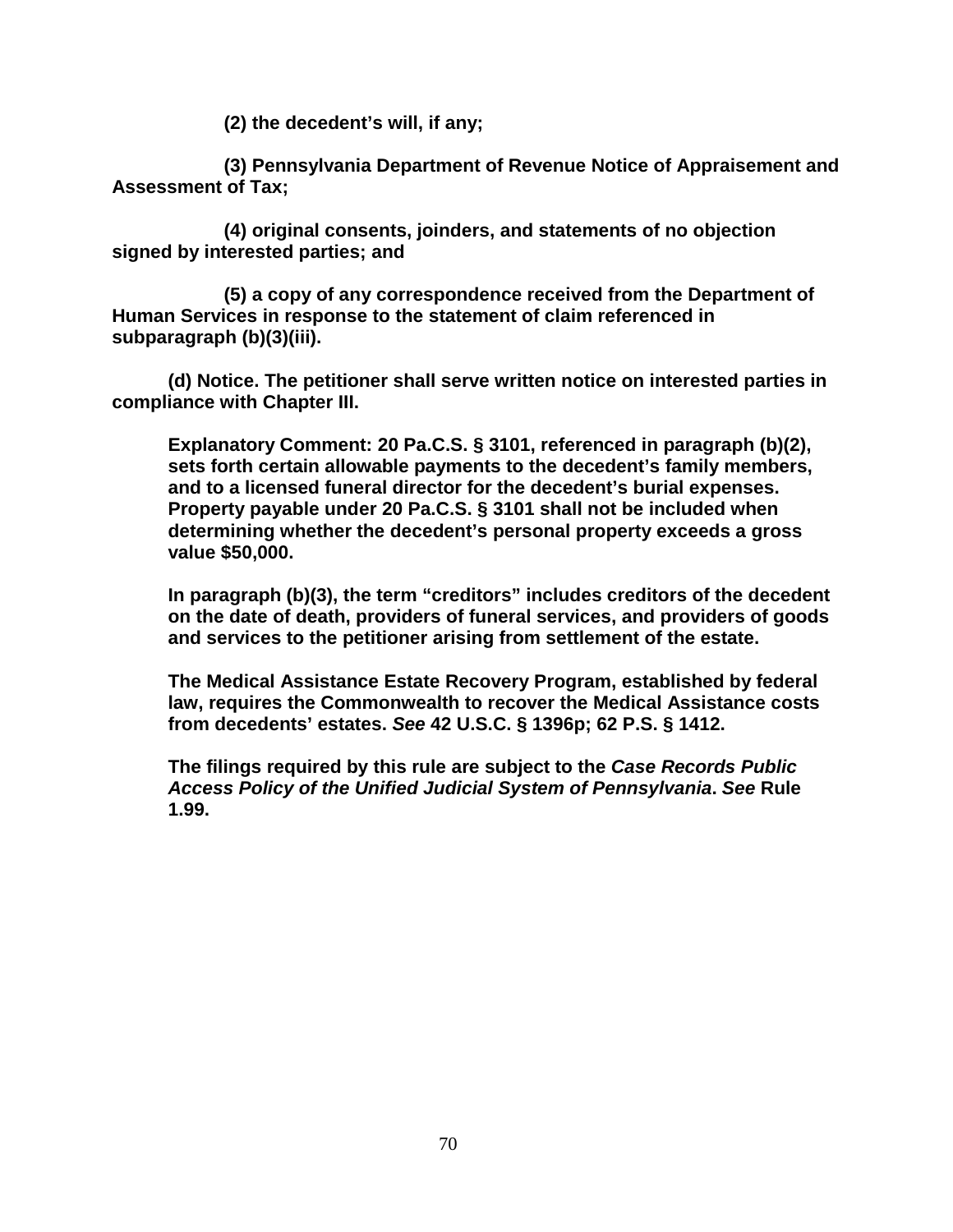**CHAPTER VI. Reserved**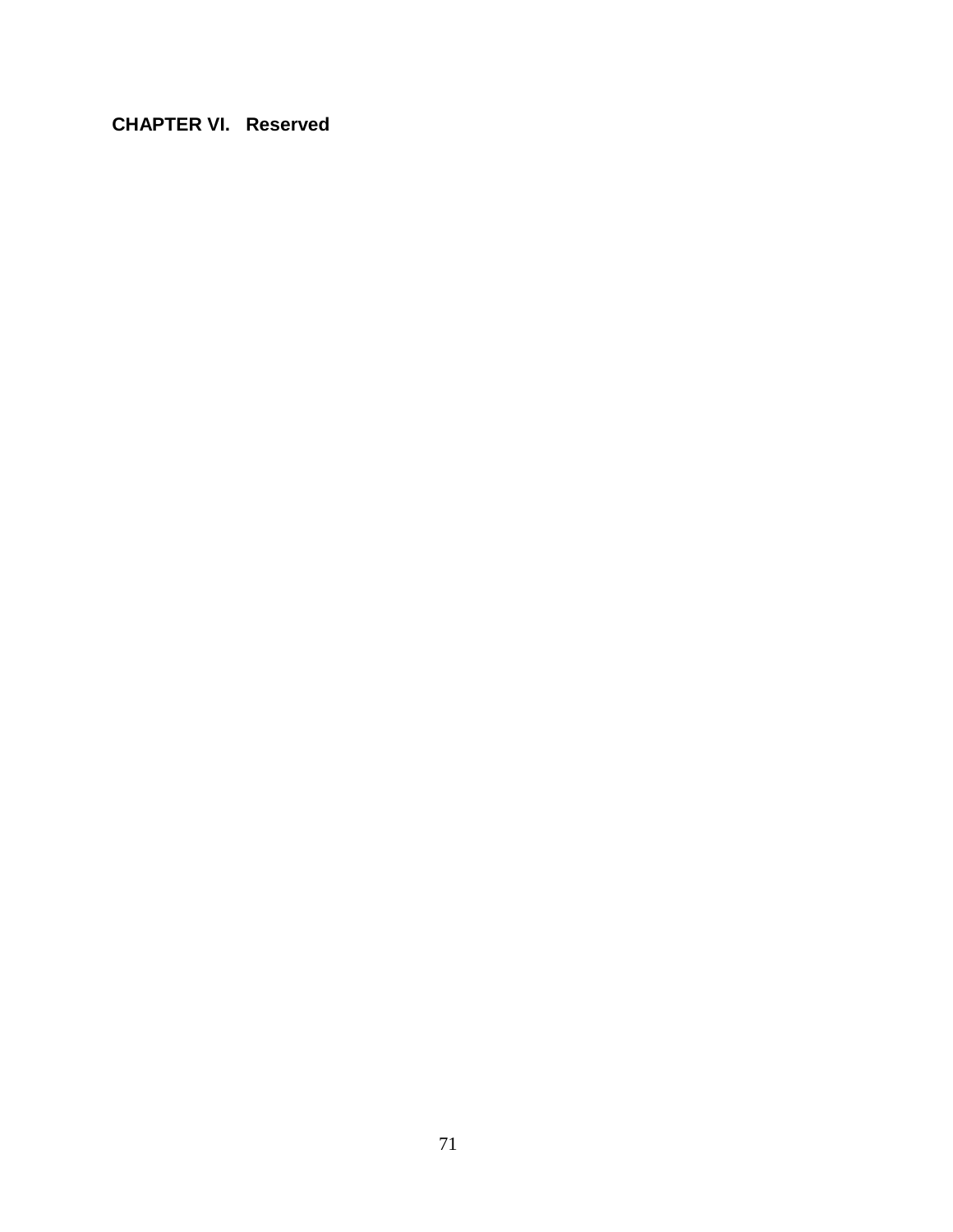### **CHAPTER VII. RULES RELATING TO PRE-HEARING AND HEARING PROCEDURE**

**Rule 7.1. Depositions, Discovery, Production of Documents, Perpetuation of Testimony, and Subpoenas to Attend and Testify**

**The court, by local rule or order in a particular matter, may prescribe the practice relating to depositions, discovery, production of documents, perpetuation of testimony, and subpoenas to attend and testify. To the extent not provided for by local rule or an order governing a particular matter, the practice relating to depositions, discovery, production of documents, perpetuation of testimony, and subpoenas to attend and testify shall conform to the practice in the Trial or Civil Division of the local Court of Common Pleas.**

**Note: Rule 7.1 is derived from former Rule 3.6.**

Rule L7.1A. *Discovery.*

In Orphan's Court cases where any or all of the parties are seeking discovery, Court approval must be obtained prior to the taking of depositions, perpetuating testimony, or compelling the production of documents. The parties should anticipate that the Court will limit discovery when it appears that the subject estate or trust will be unduly depleted by discovery related expenses.

 In matters where all parties are in agreement as to discovery, a written stipulation shall be filed with the Court for its approval within a reasonable time prior to the proposed commencement of discovery. The stipulation must be signed by all parties or their counsel and must provide specific stipulations as to the nature and extent of the discovery as well as a timetable for completion of the discovery. Before entering into such discovery stipulation, the parties must consider how discovery related expenses will adversely impact the subject estate or trust and make a good faith effort to mitigate that impact.

### **Rule 7.2. Motion for Judgment on the Pleadings**

**After the relevant pleadings are closed, but within such time as not to unreasonably delay the hearing, any party may move for judgment on the pleadings. The court shall enter such judgment or order as shall be proper on the pleadings.**

**Note: Rule 7.2 has no counterpart in former Orphans' Court Rules, but is derived from Pa.R.C.P. No. 1034.**

**The filings required by this rule are subject to the Case Records Public Access Policy of the Unified Judicial System of Pennsylavania. See Rule 1.99.**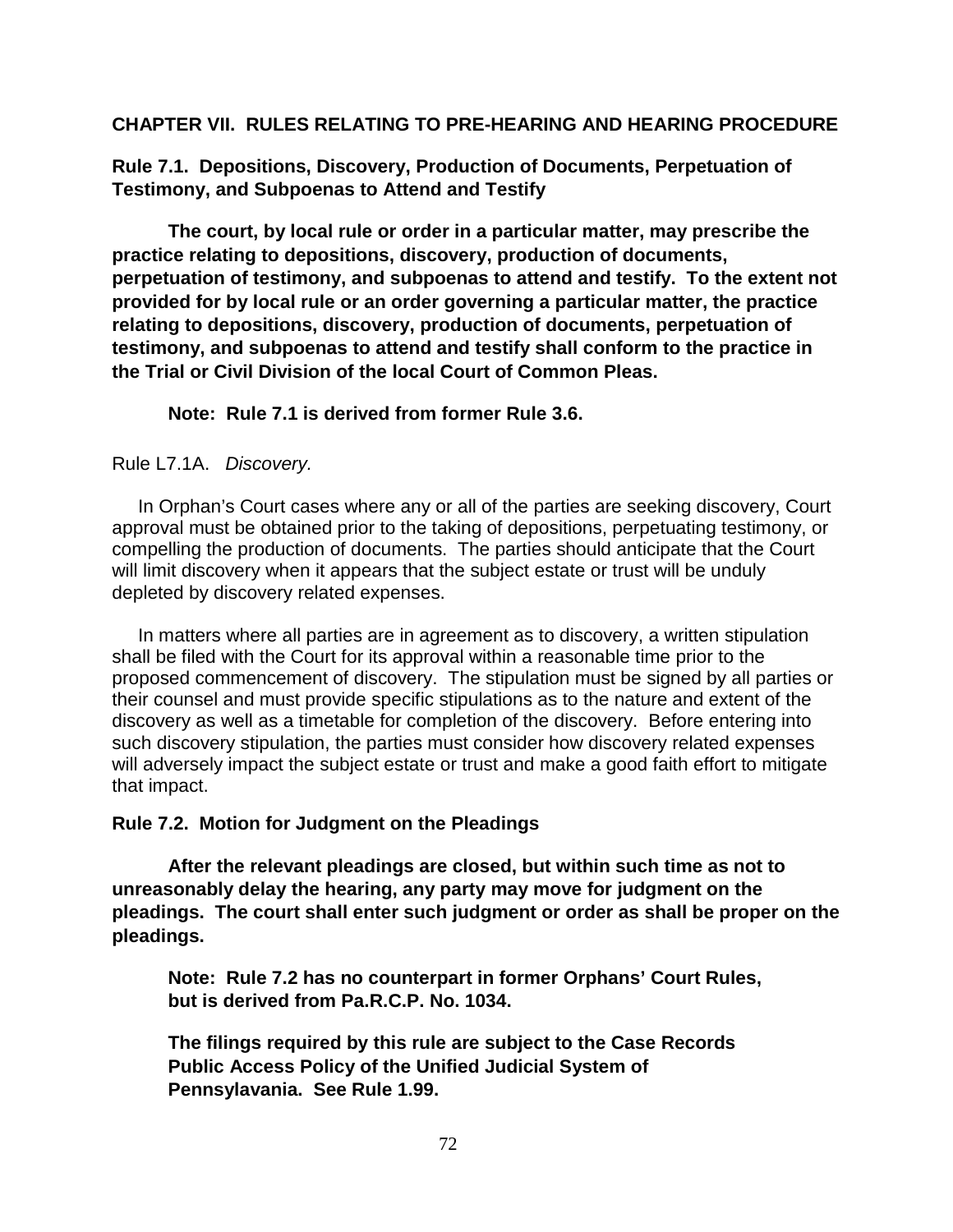**Explanatory Comment: The Official Note to Pa.R.C.P. No. 1034 is fully incorporated by reference herein, except that the court may, but is not required to, promulgate local rules governing the procedure for these motions.**

#### **Rule 7.3. Motion for Summary Judgment**

**(a) After the relevant pleadings are closed, but within such time as not to unreasonably delay a hearing, any party may move for summary judgment in whole, or in part, as a matter of law in the manner set forth in Pa.R.C.P. Nos. 1035.1, 1035.2, and 1035.4.**

**(b) The party against whom the motion for summary judgment is filed shall respond in accordance with Pa.R.C.P. Nos. 1035.3(a) – (b) and 1035.4.**

**(c) The court shall rule upon the motion for summary judgment as provided in Pa.R.C.P. Nos. 1035.3(c) – (e) and 1035.5.**

**Note: Rule 7.3 has no counterpart in former Orphans' Court Rules, but is derived from Pa.R.C.P. No. 1035.1** *et seq.*

**The filings required by this rule are subject to the Case Records Public Access Policy of the Unified Judicial System of Pennsylavania. See Rule 1.99.**

**Explanatory Comment: The Notes, Official Note and Explanatory Comments to Pa.R.C.P. No. 1035.1** *et seq***. are incorporated by reference herein, except that the court may, but is not required to, promulgate local rules governing the procedure for these motions.**

#### **Rule 7.4. Injunctions**

**Upon petition, the court may issue a preliminary, special, or permanent injunction in accordance with the rules and procedures provided in Pa.R.C.P. No. 1531.**

**Note: Rule 7.4 has no counterpart in former Orphans' Court Rules, but is derived from Pa.R.C.P. No. 1531.**

**The filings required by this rule are subject to the Case Records Public Access Policy of the Unified Judicial System of Pennsylavania. See Rule 1.99.**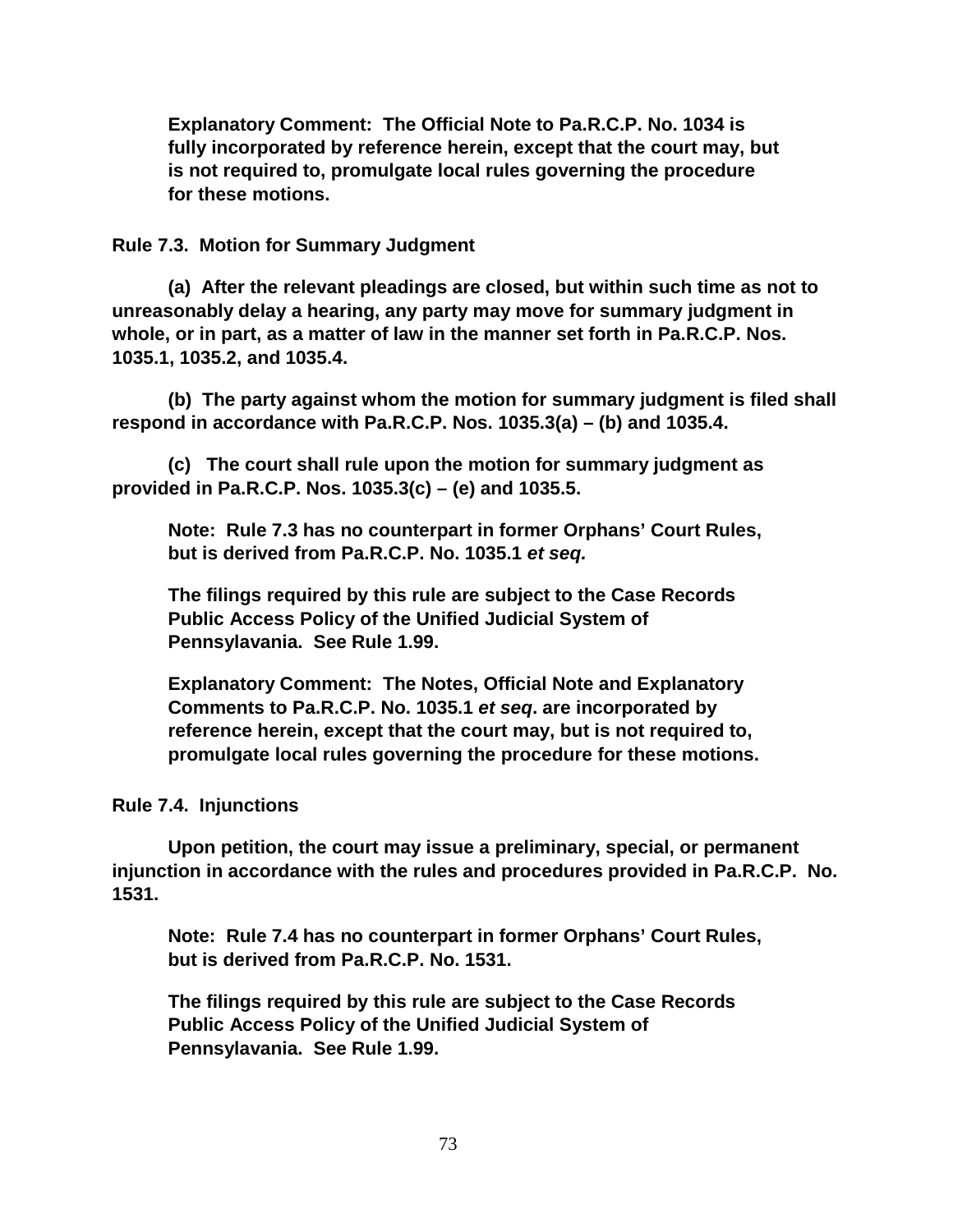**Explanatory Comment: With the repeal of 20 Pa.C.S. § 772, the propriety of and procedure for obtaining an injunction in an Orphans' Court matter was uncertain. This Rule clarifies that an injunction may be requested and issued in this court. The procedure for requesting the issuance of an injunction shall conform to the practice set forth in Pa.R.C.P. No. 1531. The Notes and Explanatory Comments to Pa.R.C.P. No. 1531 are fully incorporated by reference herein.**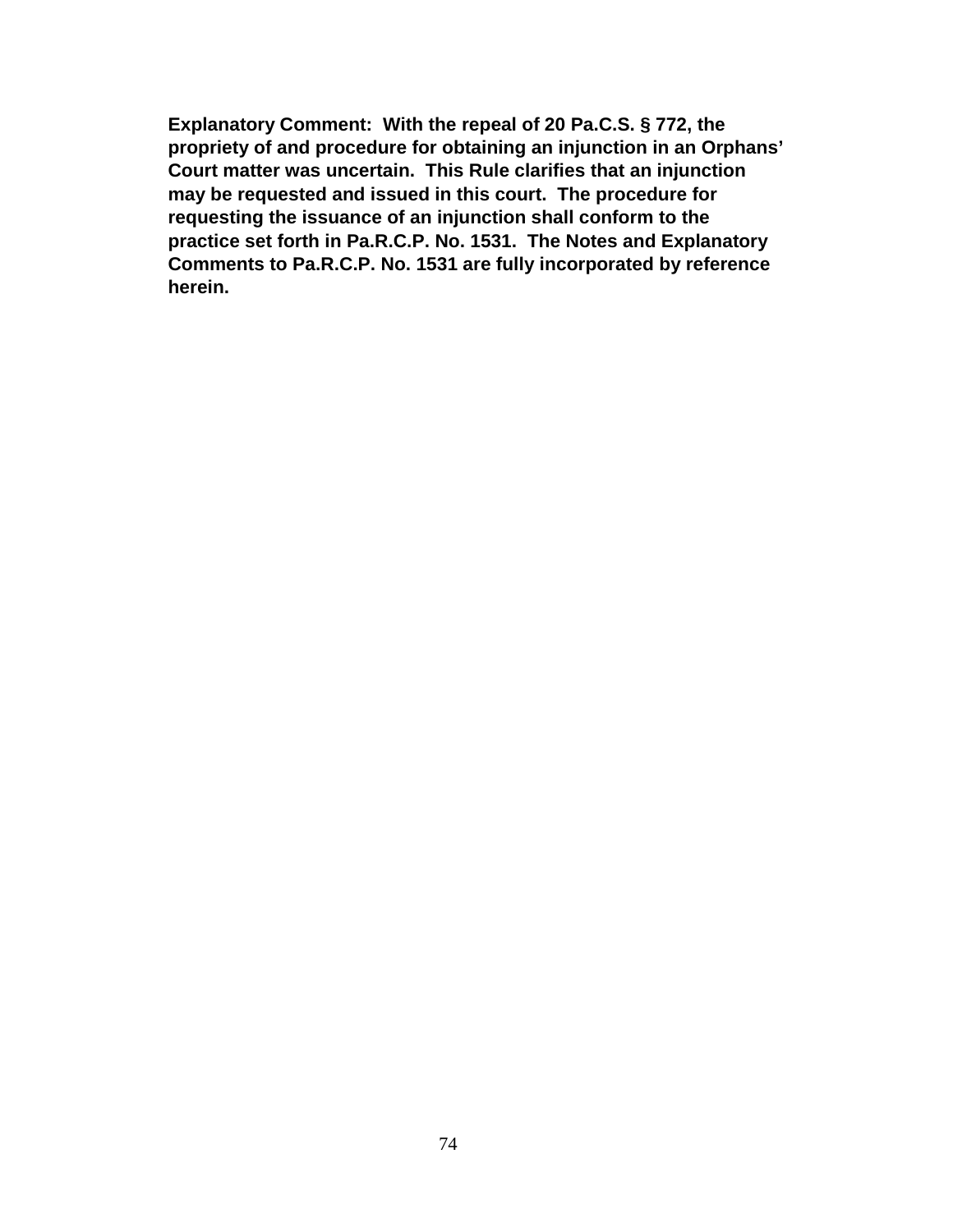### **CHAPTER VIII. RECONSIDERATION**

**Rule 8.1. Exceptions and Post-Trial Motions**

**Except as provided in Rule 8.2, no exceptions or post-trial motions may be filed to any order or decree of the court.**

**Explanatory Comment: The former exception practice is discontinued, and this Rule clarifies that post-trial motion practice applicable in the Civil Division of the Court of Common Pleas is not applicable in the Orphans' Court Division.**

#### **Rule 8.2. Motions for Reconsideration**

**(a) By motion, a party may request the court to reconsider any order that is final under Pa.R.A.P. 341(b) or 342, or interlocutory orders subject to immediate appeal under Pa.R.A.P. 311, so long as the order granting reconsideration is consistent with Pa.R.A.P. 1701(b)(3).** 

**(b) Upon a motion to do so, a court may reconsider an interlocutory order at any time.** 

**(c) Motions for reconsideration are not permitted to any order in involuntary termination or adoption matters under the Adoption Act, 23 Pa.C.S. § 2101** *et seq***.** 

**The filings required by this rule are subject to the Case Records Public Access Policy of the Unified Judicial System of Pennsylavania. See Rule 1.99.**

**Explanatory Comment: The period for filing an appeal is not tolled by the filing of a motion for reconsideration unless the court grants the motion for reconsideration prior to the expiration of the appeal period.** *See* **Pa.R.A.P. 1701(b)(3). Interlocutory orders may be reconsidered anytime during the pendency of the proceeding.** *See Key Automotive Equip. Specialists, Inc. v. Abernethy***, 636 A.2d 1126, 1128 (Pa. Super. 1994); 42 Pa.C.S. § 5505.**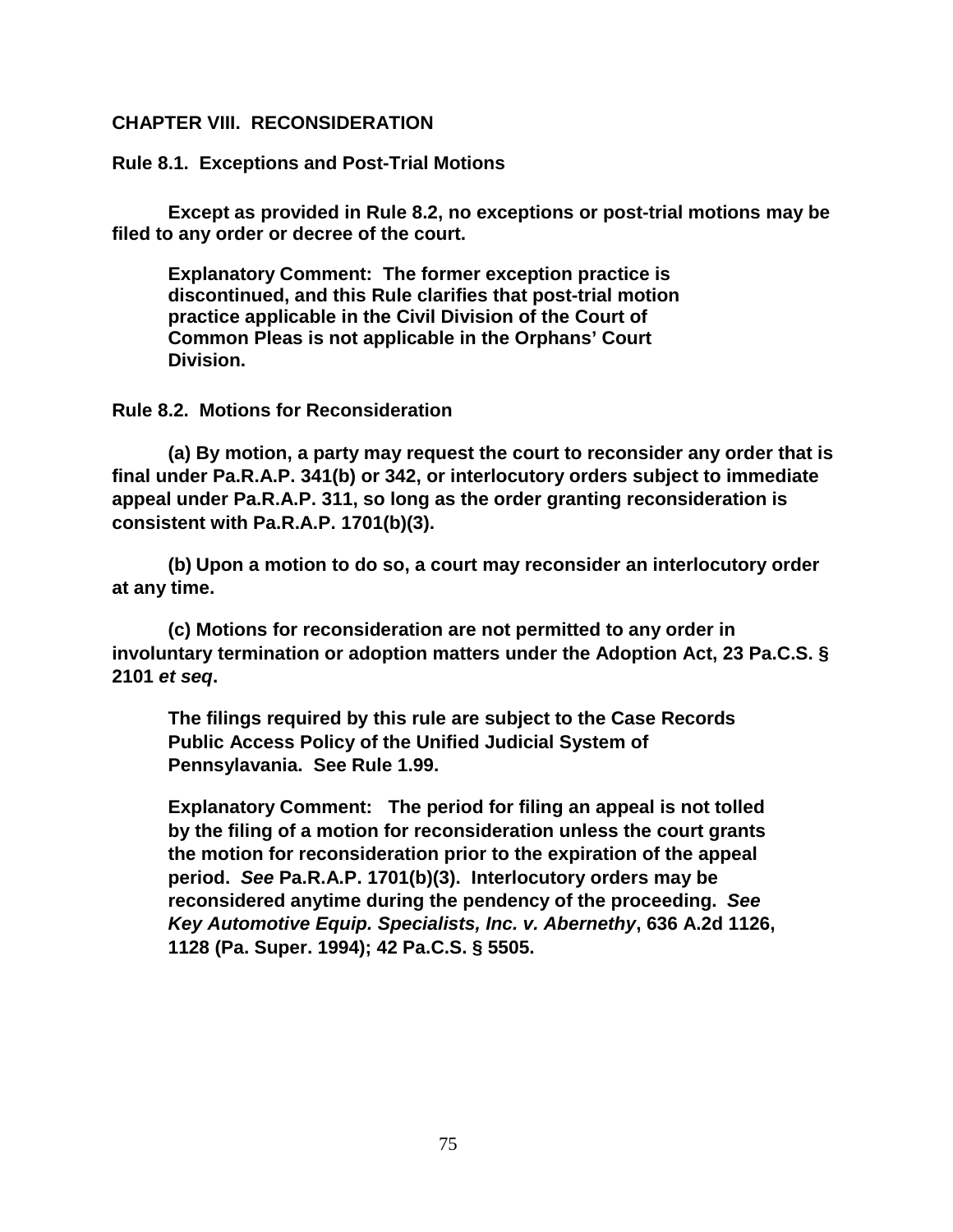### **CHAPTER IX. AUDITORS AND MASTERS**

**Rule 9.1. Notice of Hearings**

**An auditor or master appointed pursuant to 20 Pa.C.S. § 751 shall give notice of scheduled hearings in such manner and to such parties as local rules shall prescribe.** 

#### **Note: Rule 9.1 is substantively identical to former Rule 8.1.**

#### Rule L9.1A. *Notice of Hearings.*

 Auditors and masters shall give at least twenty (20) days' notice of hearings held by them to all interested parties or to their attorneys of record in the manner provided in the Pennsylvania Orphans' Court Rules. Notice of succeeding hearings given by the auditor or master at a hearing of which proper notice has been given shall constitute sufficient notice of such succeeding hearings.

### **Rule 9.2. Filing of Report**

**An auditor or master shall file his or her report within 90 days after his or her appointment, unless the court extends the time upon request.** 

**Note: Rule 9.2 is based upon former Rule 8.2.**

### **Rule 9.3. Form of Auditor's Report**

**An auditor's report shall include a statement of the questions involved, findings of fact, conclusions of law, and, if the Account is approved by the auditor, it shall also expressly confirm the Account and shall specify, or indicate by reference to the petition of adjudication/statement of proposed distribution, the names of the persons to whom the balance available for distribution is awarded and the amount or share awarded to each of such persons.** 

**Note: Rule 9.3 is identical to former Rule 8.3.**

### **Rule 9.4. Form of Master's Report**

**A master's report shall state the number, times, dates and duration of the hearings held, the number, extent and causes of any delays or continuances, and the basis of the court's jurisdiction, and shall include a statement and discussion of the questions involved, findings of fact and conclusions of law, and specific recommendations.** 

**Note: Rule 9.4 is identical to former Rule 8.4.**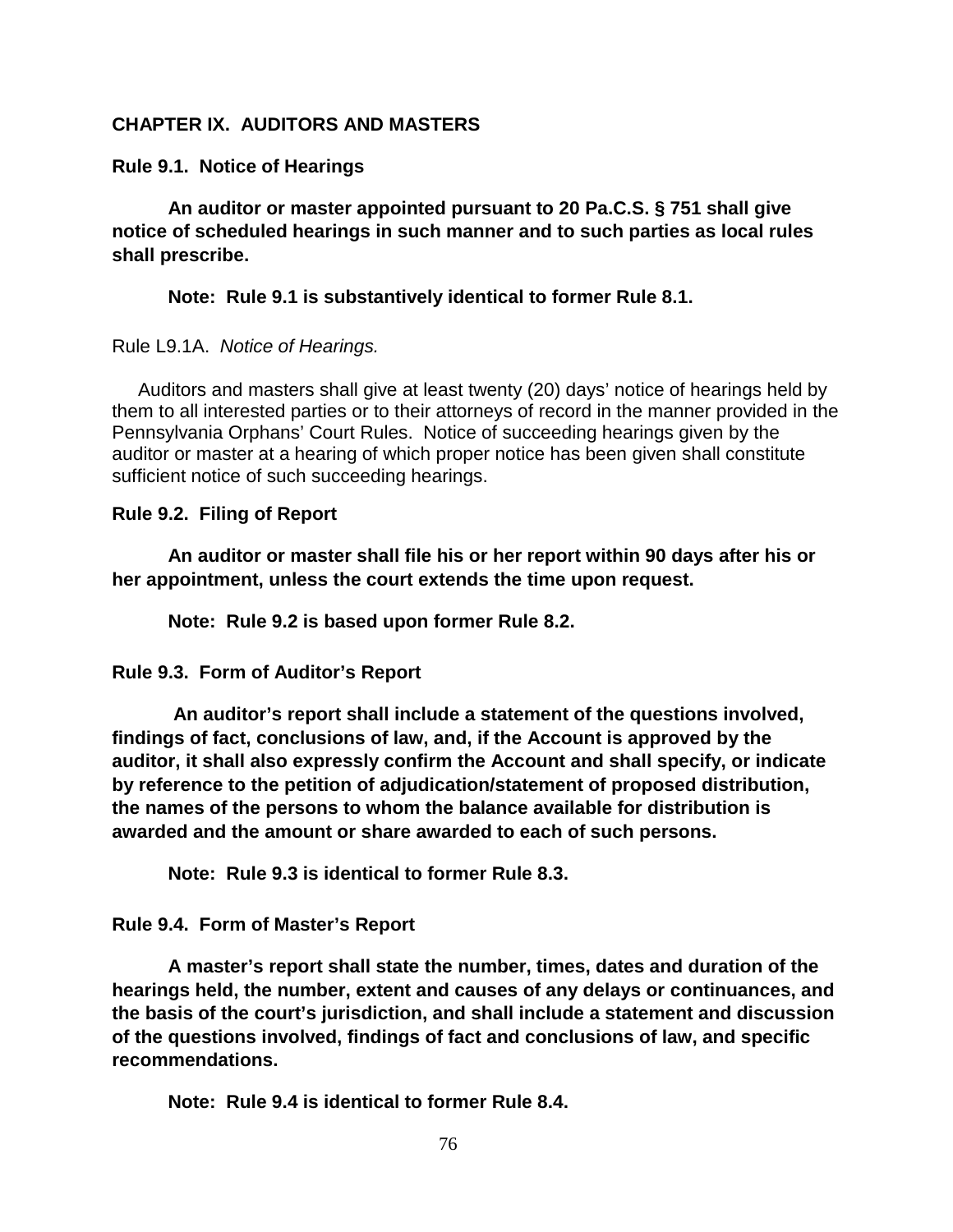**Rule 9.5. Transcript of Testimony**

**The transcript of testimony taken before an auditor or master shall be filed with the report.** 

**Note: Rule 9.5 is identical to former Rule 8.5.**

**Rule 9.6. Notice of Filing Report**

**An auditor or master shall give notice of the filing of the report or of the intention to file the report in such manner and to such parties as local rules shall prescribe.** 

**Note: Rule 9.6 is identical to former Rule 8.6.**

Rule L9.6A. *Report Notice and Objections.* 

An auditor or master shall give notice of the filing of the report by sending a copy of the report to all parties of record. Any interested party shall have the right to file an objection(s) to such report within a period of twenty (20) days of the filing of the report. If an objection is filed, either party may request that the objection(s) be listed for argument.

### **Rule 9.7. Confirmation of Report**

**(a) The report of an auditor shall be confirmed in such manner as local rules shall prescribe.** 

**(b) The report of a master shall not be approved until a decree is entered adopting its recommendations.** 

**Note: Rule 9.7 is identical to former Rule 8.7.**

Rule L9.7A. *Decree.*

 If an objection is not filed within twenty (20) days of the report filing, or if any such objections are overruled, the Court may enter a decree confirming the auditor's report or adopting the master's report.

### **Rule 9.8. Security for Expenses and Fees**

**An auditor or master, the accountant, or any interested party may apply to the court at any time for leave to require security for the payment of the auditor's**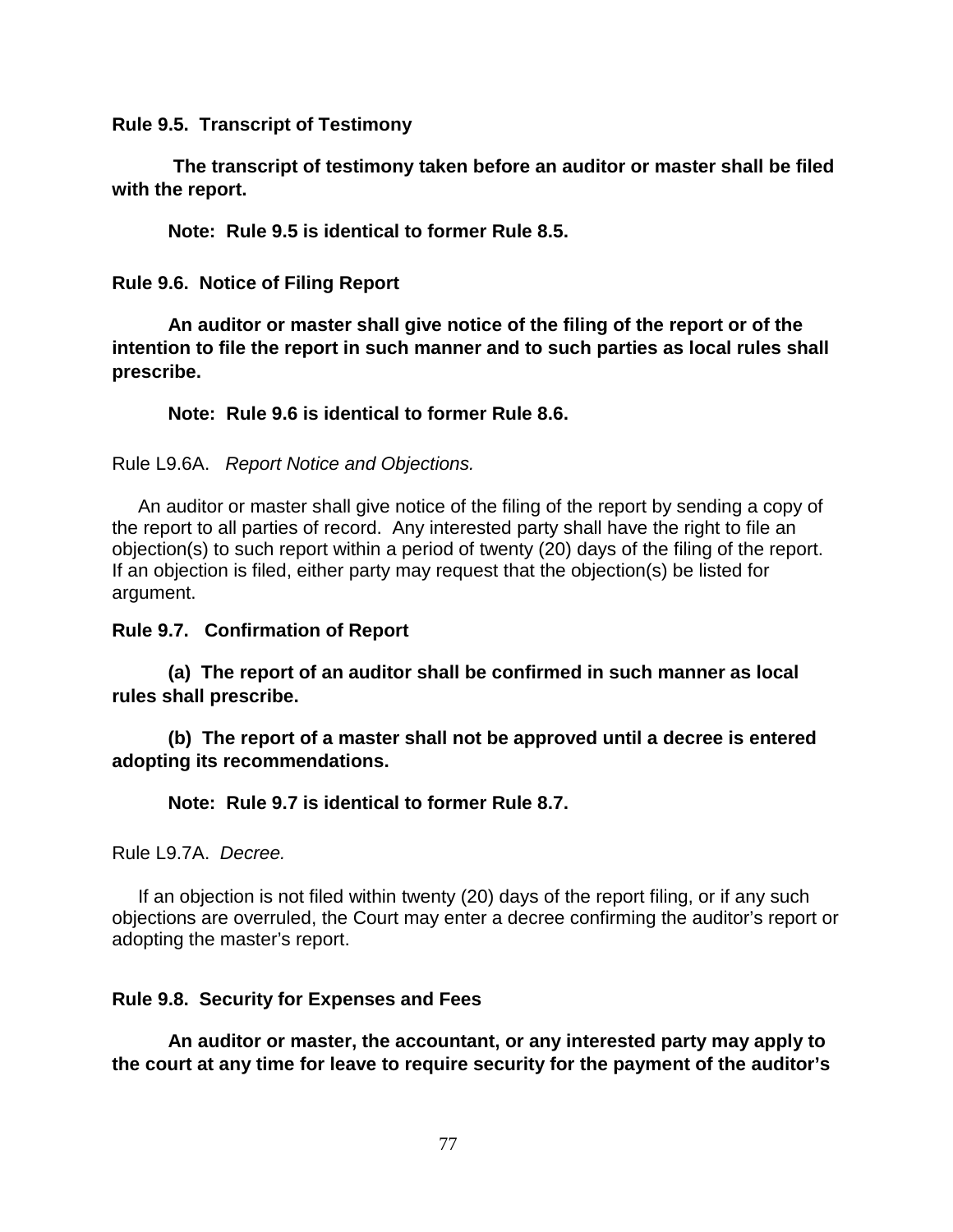**or master's expenses and fees, and, when such leave is granted, the auditor or master may decline to proceed until security is entered.** 

**Note: Rule 9.8 is substantively identical to former Rule 8.8.**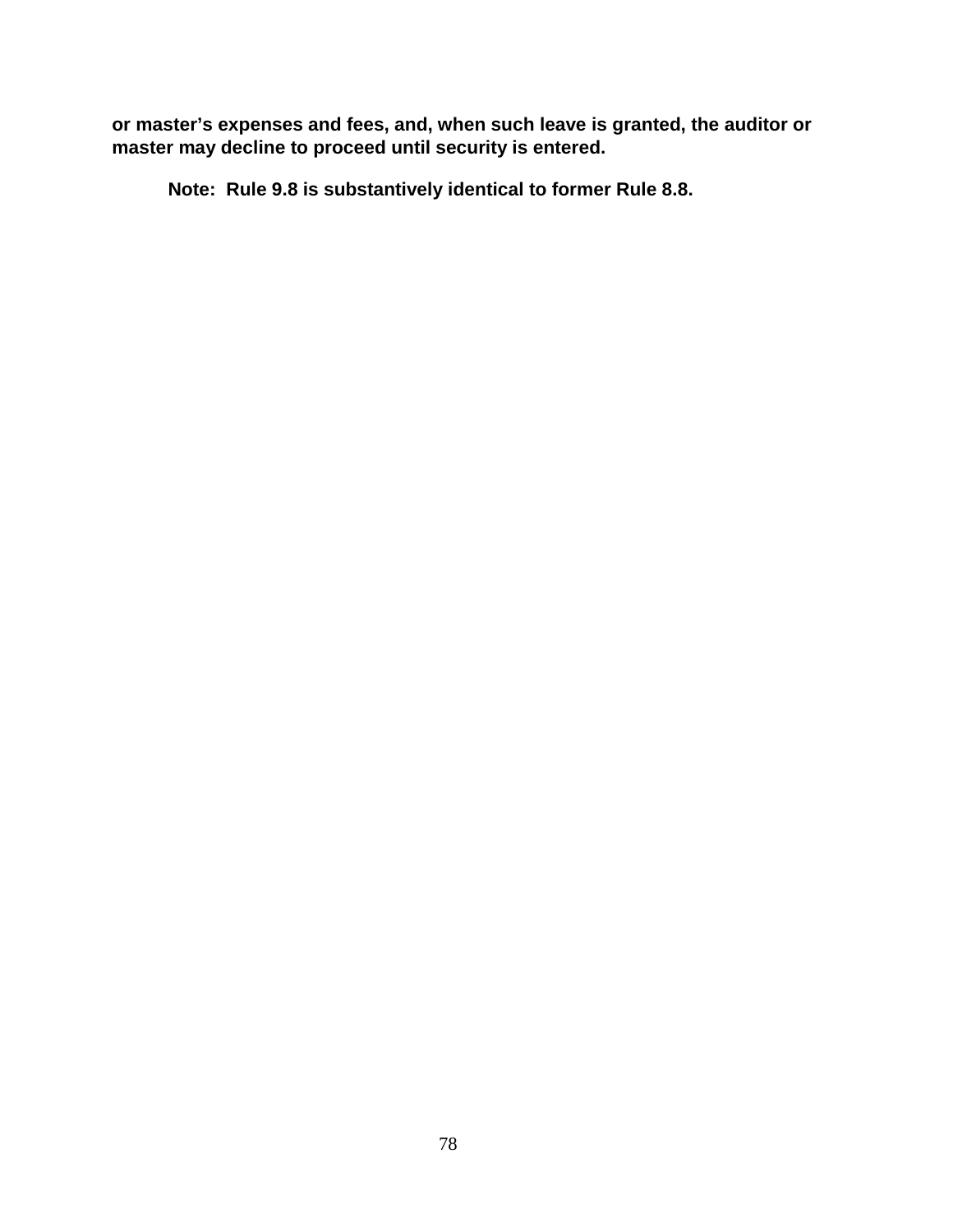#### **[This is an entirely new chapter.]**

### **CHAPTER X. REGISTER OF WILLS**

#### **Rule 10.1. Forms**

**The forms approved by the Supreme Court for statewide practice before the Register as set forth in the Appendix shall be used exclusively and accepted for filing by all Registers; provided, however, versions of a Supreme Courtapproved form shall be acceptable for filing if identical in content and sequential ordering.**

**Note: Rule 10.1 is new, but is derived from former Rule 10.1.** 

**Explanatory Comment: In 2019, Rule 10.1 was revised to permit versions of Supreme Court forms to be accepted for filing provided the replication was identical in content. This revision was intended to permit forms to differ stylistically as to format if content requirements do not differ. This revision was not intended to permit the re-ordering of content required by a form.** *See* **Rule 1.8.**

#### **Rule 10.2. Petition Practice**

**When a matter requires the Register to exercise discretion or decide an issue of fact or law, the pleading and practice shall conform as near as practical to the practice and procedure before the court as provided by Chapter III of these Rules and 20 Pa.C.S. § 906 (relating to caveats). The Register may issue a citation if appropriate and may require a party to prepare the form of citation. Service of citations issued by the Register shall be the responsibility of the party requesting the issuance of the citation.**

**Note: Rule 10.2 is new.** 

### **Rule 10.3. Hearings**

**(a) Evidentiary hearings before the Register shall be recorded by stenographic or electronic means when directed by the Register or requested by an interested party, the cost of which shall be allocated as directed by the Register.**

**(b) The Register may issue subpoenas to compel attendance at evidentiary hearings as provided in 20 Pa.C.S. § 903(1).**

**(c) The Pennsylvania Rules of Evidence shall apply in all evidentiary hearings before the Register.**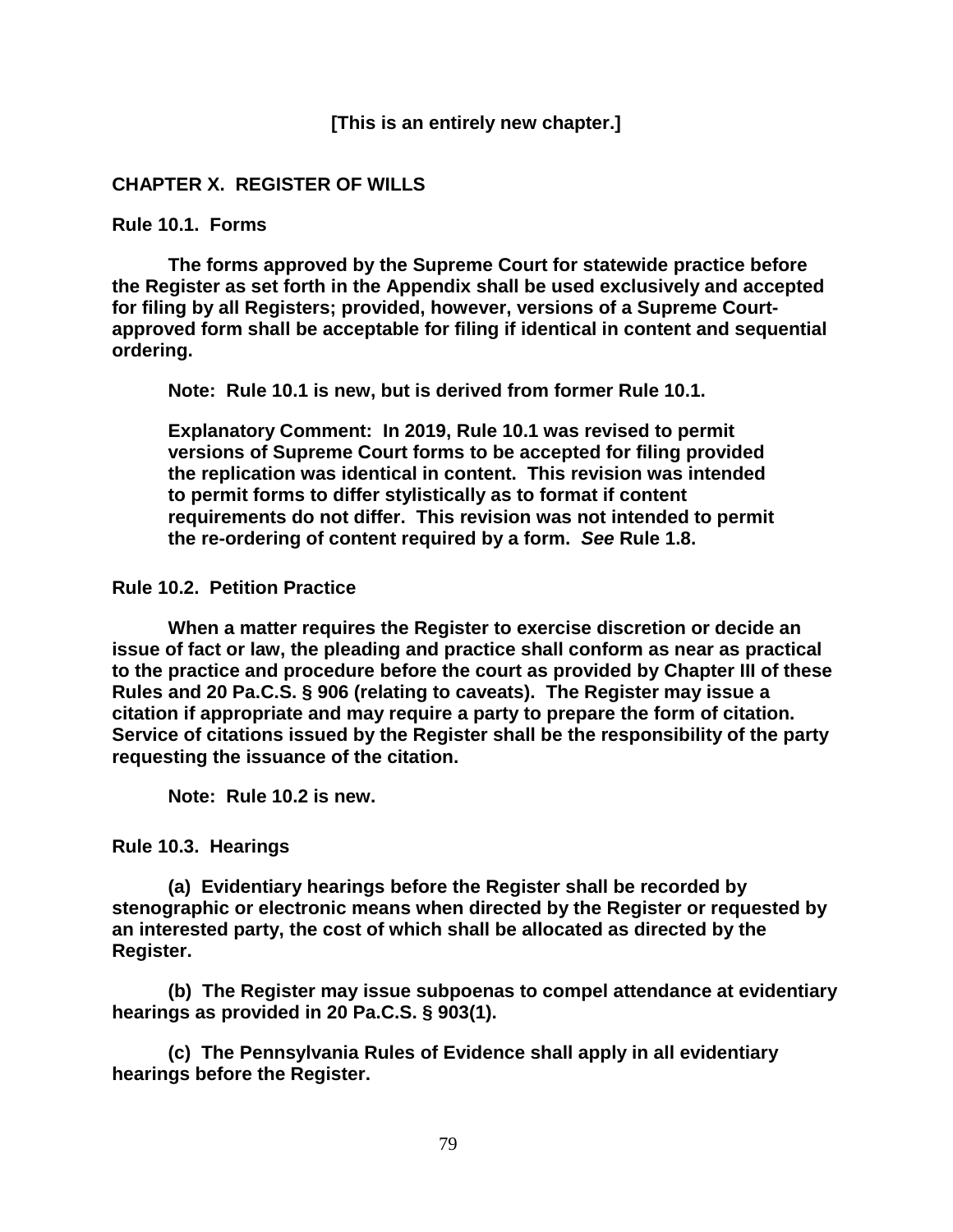**(d) The Register may require parties to submit memoranda and/or proposed findings of fact and conclusions of law.**

**(e) The Register shall promptly decide the matter at issue by written order or decree. The order or decree may, but need not, contain a brief opinion or recitation of relevant facts and legal conclusions as found by the Register.**

**Note: Rule 10.3 is new.** 

**Explanatory Comment: In any matter, the Register or the Register's designee may hold an informal conference to narrow or define the issues, consider the necessity or desirability of amendments to the pleadings, obtain admissions of fact and stipulations as to documents, or to otherwise aid in the disposition of the matter.** 

**Rule 10.4. Appeals from the Register of Wills**

 **Appeals to the court from an order or decree of the Register shall be by petition and governed by Chapter III of these Rules and any applicable local rules.**

**Note: Rule 10.4 is new, but is derived from former Rule 10.2.** 

Rule L10.4A. *Filing Petition for Appeal.* [5](#page-79-0)

- (1) *Filing with Register*. A person or entity desiring to take an appeal from the judicial acts or proceedings of the Register, shall file a petition for appeal with the Register, specifying the issues on which it is based, stating whether there is a request that disputed issues of fact be submitted to a jury, setting forth the names of all interested parties, and reciting the necessary jurisdictional facts.
- (2) *Transmission to Orphans' Court*. When a petition for appeal has been filed, the Register shall transmit the record to the Clerk.

# **Rule 10.5. Notice to Beneficiaries and Intestate Heirs**

**(a) Within three (3) months after the grant of letters, the personal representative to whom original letters have been granted or the personal representative's counsel shall send a written notice of estate administration in the form approved by the Supreme Court to:** 

**(1) every person, corporation, association, entity or other party named in decedent's will as a beneficiary, whether individually or as a class member;** 

<span id="page-79-0"></span><sup>&</sup>lt;sup>5</sup> For any disputed matters, all attorneys and parties are required to comply with Rule L1.6.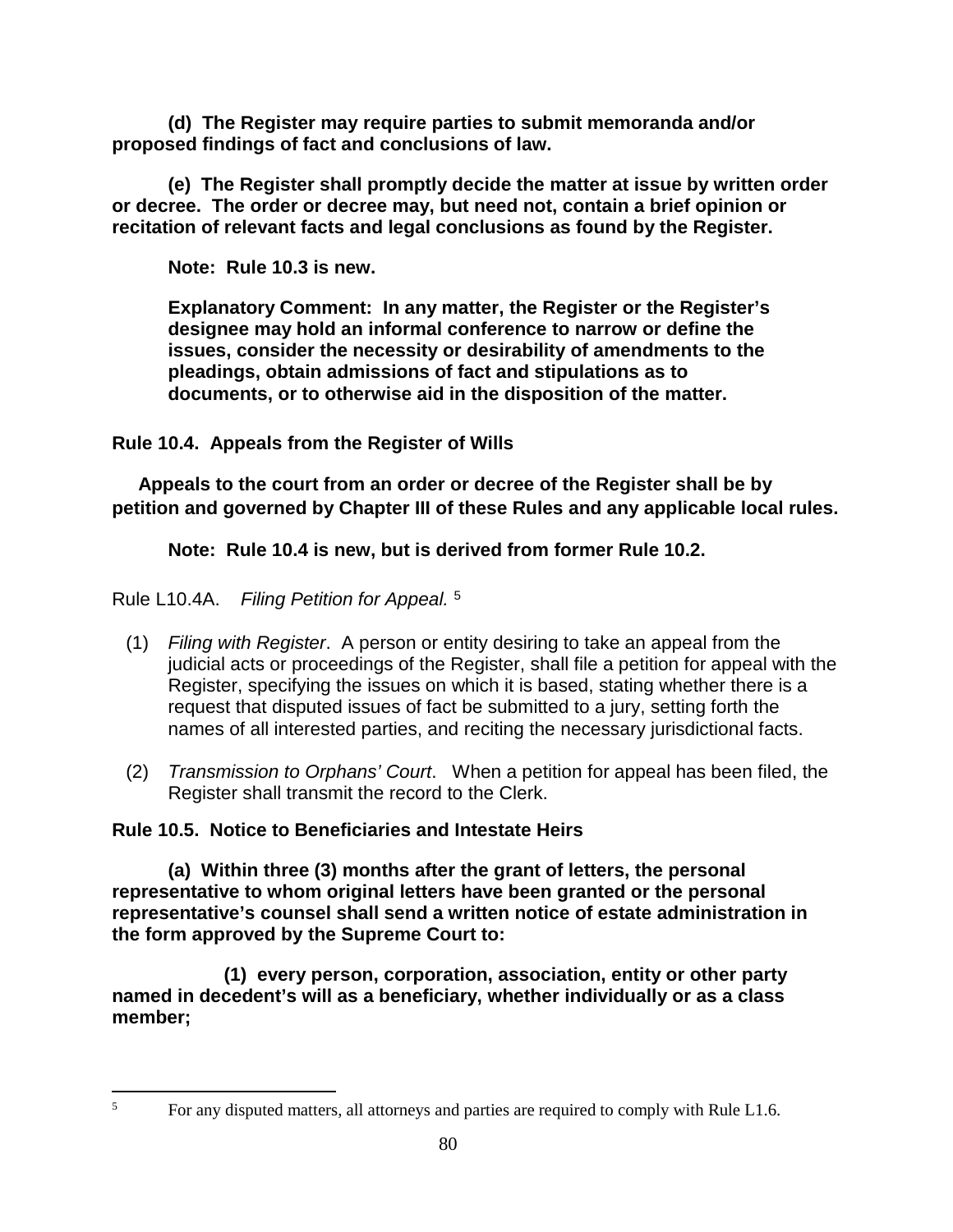**(2) the decedent's spouse and children, whether or not they are named in, or have an interest under, the will;** 

**(3) where there is an intestacy in whole or in part, to every person entitled to inherit as an intestate heir under Chapter 21 of Title 20;** 

**(4) the appointed guardian of the estate, parent or legal custodian of any beneficiary who is a minor;** 

**(5) the appointed guardian of the estate or, in the absence of such appointment, the institution or person with custody of any beneficiary who is an adjudicated incapacitated person;** 

**(6) the Attorney General on behalf of any charitable beneficiary (i) which is a residuary beneficiary, including as a beneficiary of a residuary testamentary trust; (ii) whose legacy exceeds \$25,000; or (iii) whose interest in a legacy will not be paid in full;** 

**(7) the Attorney General on behalf of any governmental beneficiary;** 

**(8) the fiduciary of any estate or trust which is a beneficiary or, if the personal representative is a fiduciary of such estate or trust, then the beneficiaries of such estate or trust; and** 

**(9) such other persons and in such manner as may be required by local rule.** 

**(b) A "beneficiary" shall be deemed to include any person who may have an interest by virtue of the Pennsylvania anti-lapse statute, 20 Pa.C.S. § 2514.** 

**(c) Notice shall be given by personal service or by first-class, prepaid mail to each person and entity entitled to notice under subparagraph (a)(1) – (9) whose address is known or reasonably available to the personal representative.** 

**(d) Within ten (10) days after giving the notice required by paragraph (a) of this Rule, the personal representative or the personal representative's counsel shall file with the Register a certification that notice has been given as required by this Rule.** 

**(e) Upon the failure of the personal representative or the personal representative's counsel to file the certification on a timely basis, the Register shall, after ten (10) days subsequent to providing written notice to the delinquent personal representative and his counsel, notify the court of such delinquency.**

**(f) This Rule shall not alter or diminish existing rights or confer new rights.**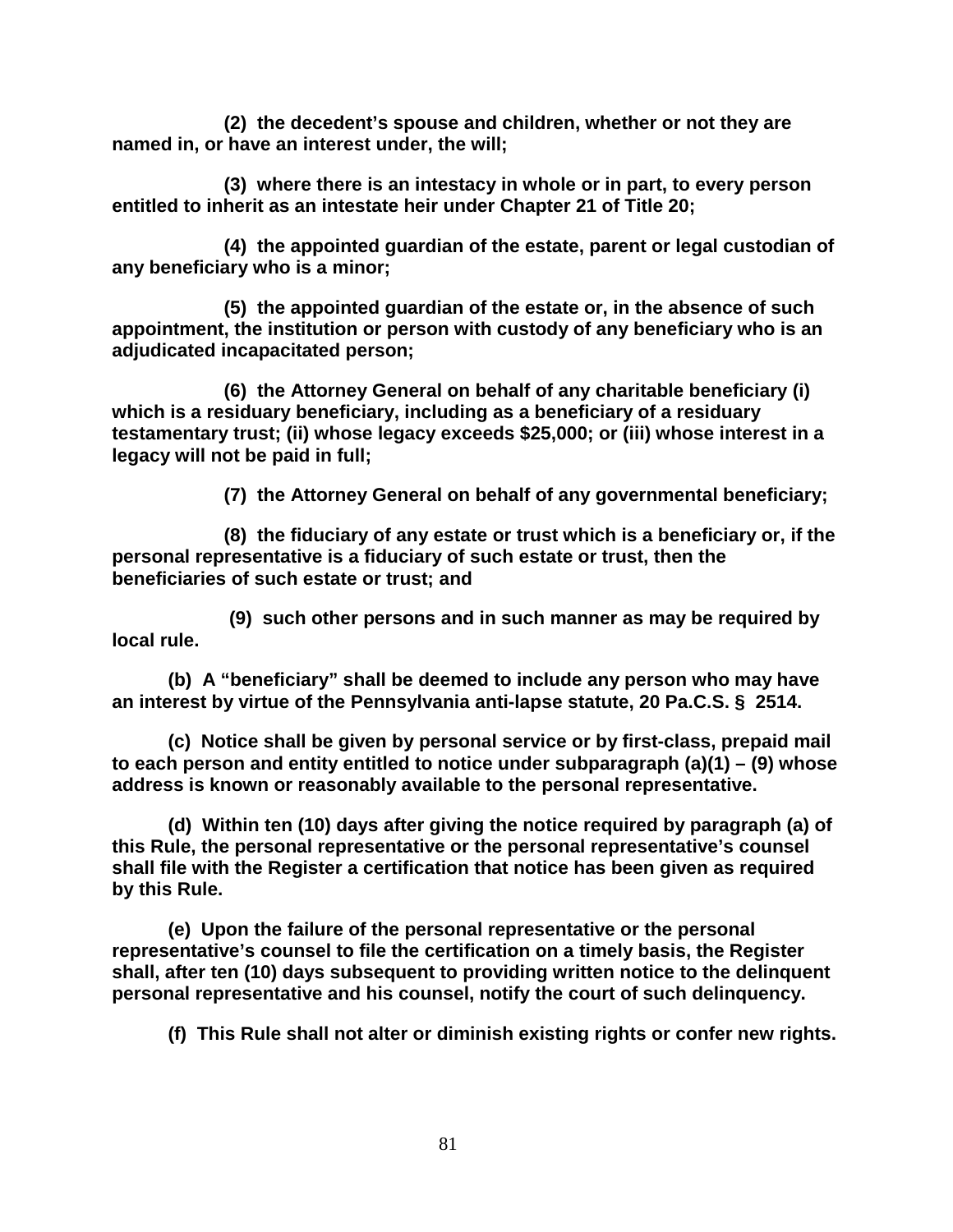**(g) The Register shall deliver a copy of Rule 10.5 and the forms of notice and certification approved by the Supreme Court to each personal representative not represented by counsel at the time letters are granted.**

**Note: Rule 10.5 is substantively identical to former Rule 5.6, except that subparagraph (d) of this Rule no longer prohibits the Register from charging a fee for filing this certification. The form of notice and certification of notice required by Rule 10.5 is set forth in the Appendix. Subparagraph (e) of this Rule is not intended to limit the inherent power of the court to impose sanctions upon a delinquent personal representative or counsel.**

**Explanatory Comment: It is not the intention of this Rule to require notice beyond the degree of consanguinity entitling a person to inherit under Chapter 21 of Title 20.**

**Rule 10.6. Status Report by Personal Representative**

**(a) Report of Uncompleted Administration. If administration of an estate has not been completed within two years of the decedent's death, the personal representative or counsel shall file at such time, and annually thereafter until the administration is completed, a report with the Register showing the date by which the personal representative or his, her, or its counsel reasonably believes administration will be completed.**

**(b) Report of Completed Administration. Upon completion of the administration of an estate, the personal representative or his, her or its counsel shall file with the Register a report showing:**

**(1) completion of administration of the estate;**

**(2) whether a formal Account was filed with the Orphans' Court;**

**(3) whether a complete Account was informally stated to all parties in interest;**

**(4) whether final distribution has been completed; and**

**(5) whether approvals of the Account, receipts, joinders and releases have been filed with the clerk.**

**(c) Form of Status Report. The report required by this Rule shall be in the form approved by the Supreme Court.**

**(d) Copy of Rule. Upon the grant of letters, the Register shall give a copy of Rule 10.6 to each personal representative not represented by counsel.**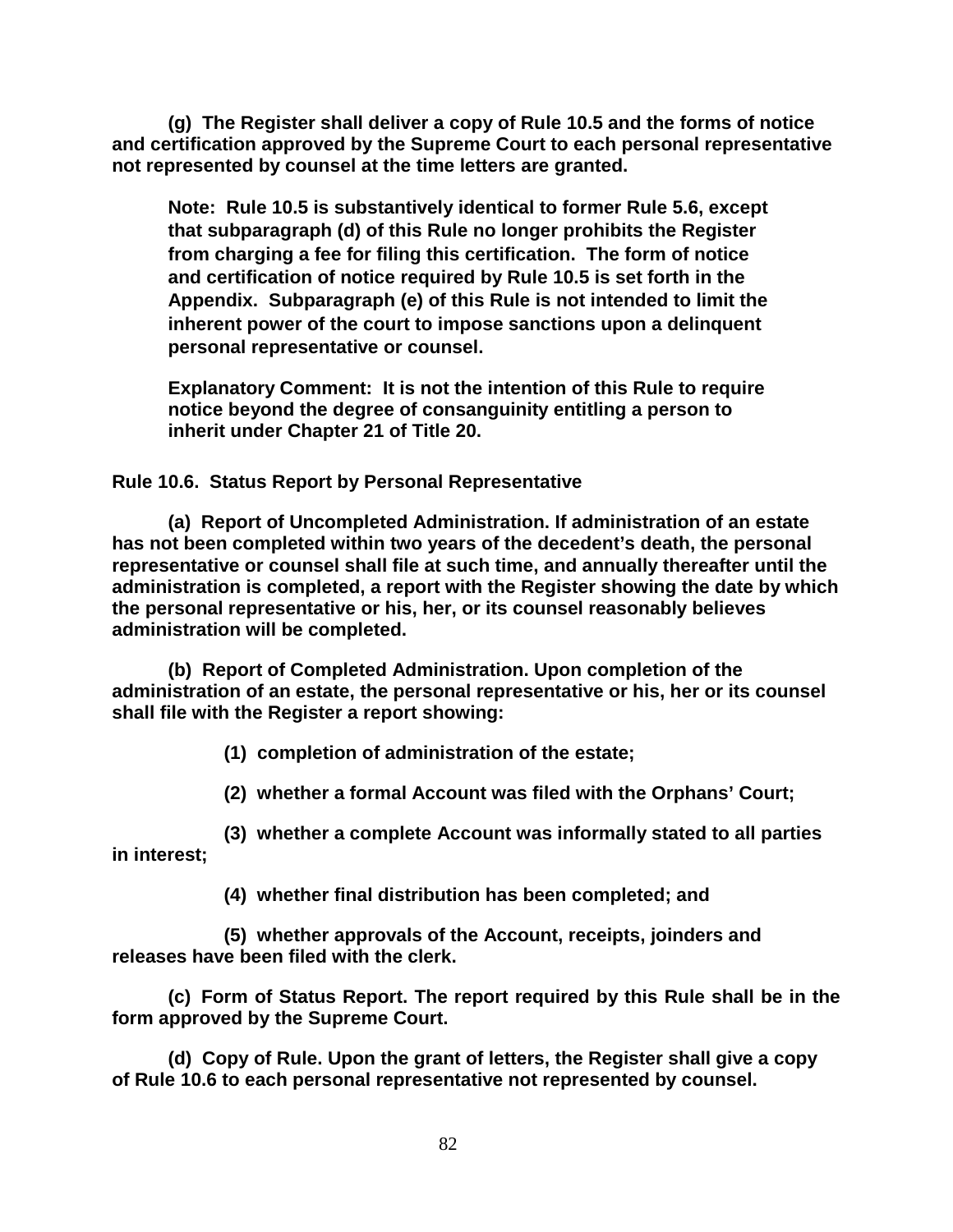**(e) Failure to File a Status Report. After at least ten (10) days subsequent to providing written notice to a delinquent personal representative and counsel, the Register shall inform the court of the failure to file the report required by this Rule with a request that the court conduct a hearing to determine what sanctions, if any, should be imposed.**

**Note: Rule 10.6 is based upon former Rule 6.12, except that this Rule no longer includes former subparagraph (d) that prohibited the Register from charging a fee for filing the status report. The form of status report required by Rule 10.6 is set forth in the Appendix.**

Rule L10.6A. *Renunciations.*

 Any renunciation executed outside the Register's office must be executed in the presence of a Notary Public.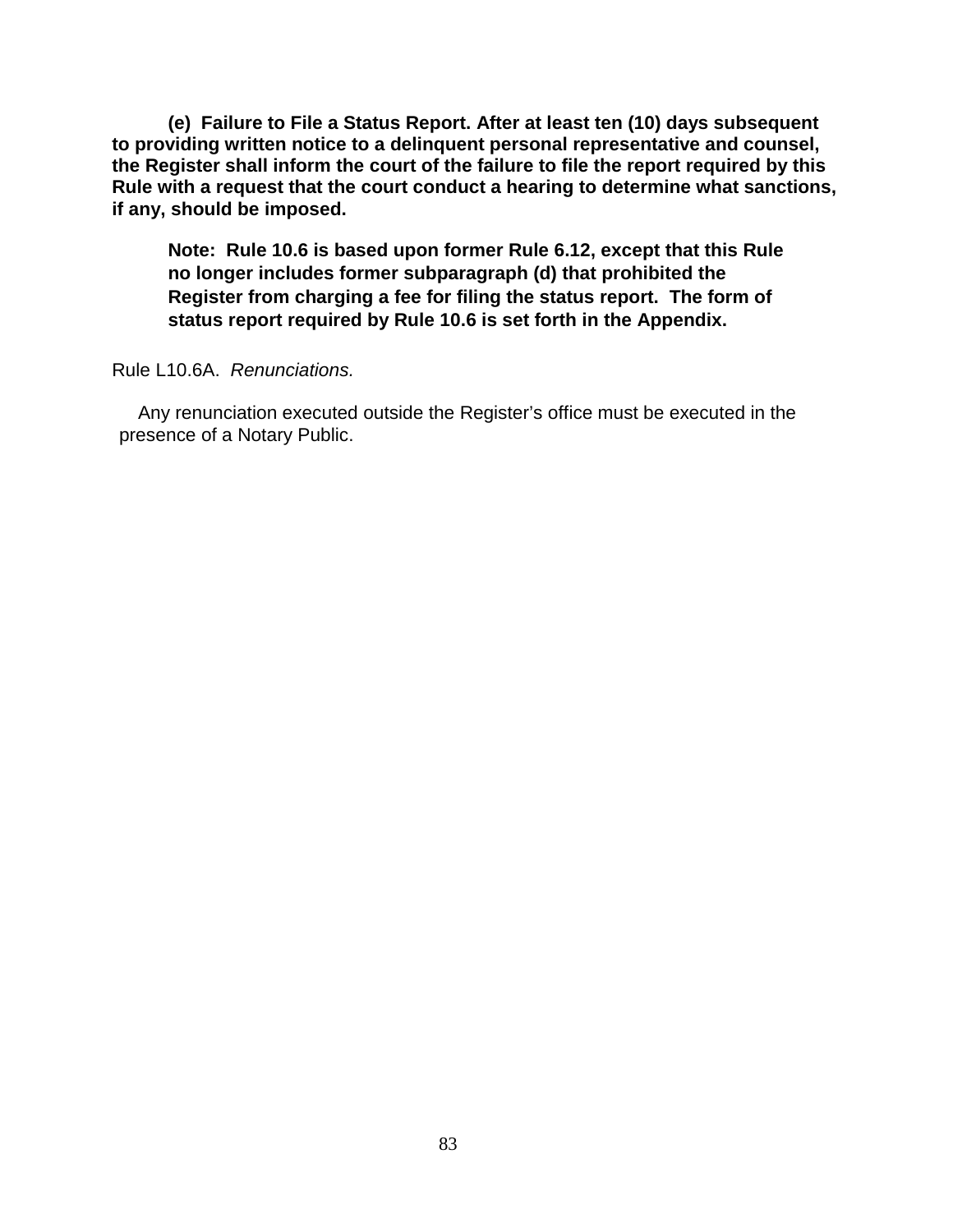**CHAPTER XI. Reserved.**

**CHAPTER XII. Reserved.**

**CHAPTER XIII. Reserved.**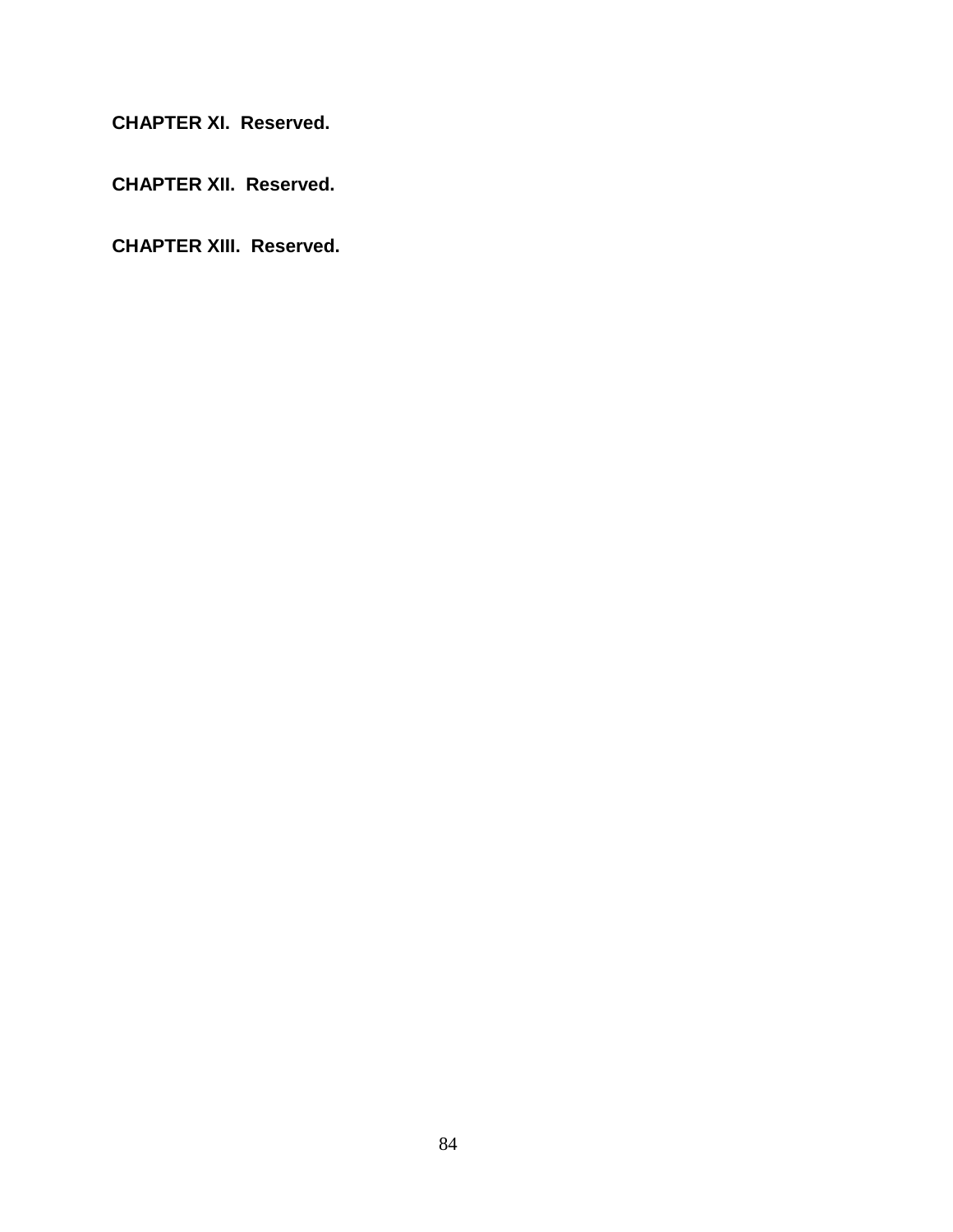### **CHAPTER XIV. GUARDIANSHIPS OF INCAPACITATED PERSONS**

**Rule 14.1 Guardianship Petition Practice and Pleading**

**(a) Proceedings for Adjudication of Incapacity and Appointment of a Guardian. The following petition practice and pleading requirements set forth in Chapter III (Petition Practice and Pleading) shall be applicable to proceedings for the adjudication of incapacity and appointment of a guardian:**

- **(1) Rule 3.2 (Headings; Captions);**
- **(2) Rule 3.3 (Contents of All Petitions; General and Specific Averments);**
- **(3) Rule 3.12 (Signing);**
- **(4) Rule 3.13 (Verification); and**
- **(5) Rule 3.14 (Amendment).**

**(b) Responsive Pleadings to a Petition for Adjudication of Incapacity and Appointment of a Guardian Filed Pursuant to Rule 14.2.**

**(1) Permitted responsive pleadings to a petition seeking the adjudication of incapacity and appointment of a guardian are limited to those identified in Rule 3.6 (Pleadings Allowed After Petition) and shall be subject to Rules 3.10 (Denials; Effect of Failure to Deny) and 3.11 (Answer with New Matter).**

**(2) The alleged incapacitated person and any person or institution served pursuant to Rule 14.2(f)(2) may file a responsive pleading.**

**(3) Any responsive pleading shall be filed with the clerk and served pursuant to Rule 4.3 (Service of Legal Paper Other than Citations or Notices) on all others entitled to file a responsive pleading pursuant to subparagraph (b)(2).**

**(4) All responsive pleadings shall be filed and served no later than five days prior to the hearing. The failure to file or timely file and serve a responsive pleading does not waive the right to raise an objection at the hearing.**

- **(5) The court shall determine any objections at the adjudicatory hearing.**
- **(c) All Other Petitions for Relief. Unless otherwise provided by Rule in**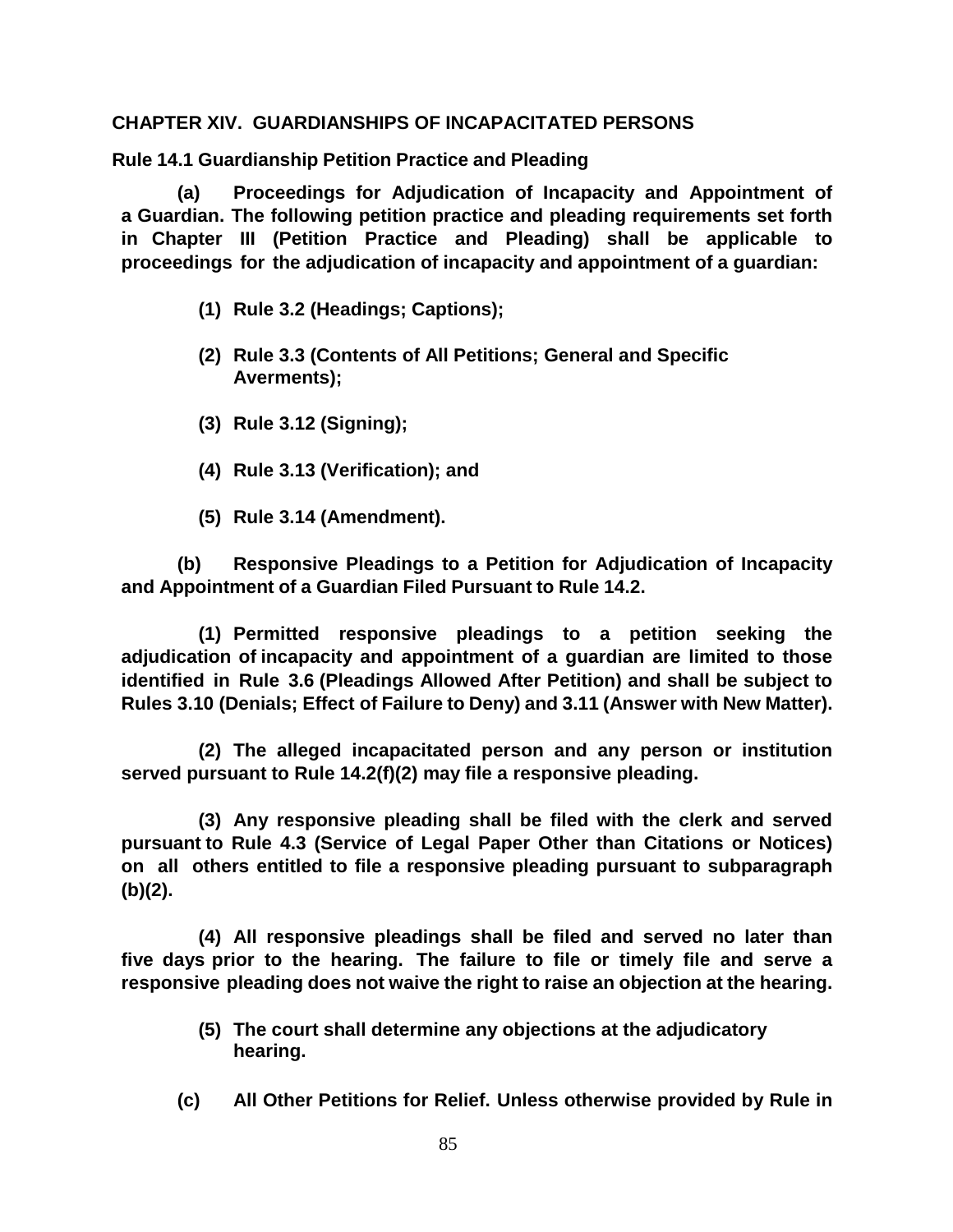**this Chapter, the petition practice and pleading requirements set forth in Chapter III shall be applicable to any proceeding under these Rules other than a petition seeking the adjudication of incapacity and appointment of a guardian. "Interested party" as used in Chapter III shall include all those entitled to service pursuant to Rule 14.2(f).**

**(d) Intervention. A petition to intervene shall set forth the ground on which intervention is sought and a statement of the issue of law or question of fact the petitioner seeks to raise. The petitioner shall attach to the petition a copy of any pleading that the petitioner will file if permitted to intervene. A copy of the petition shall be served pursuant on all those entitled to service pursuant to Rule 14.2(f).**

**Explanatory Comment: This Rule is intended to specify the provisions and procedures of Chapter III that are applicable to proceedings under Chapter XIV. In proceedings for the adjudication of incapacity and appointment of a guardian, responsive pleadings are permitted as a means of identifying contested legal issues and questions of fact prior to the adjudicatory hearing. However, given the abbreviated time for filing a responsive pleading relative to other proceedings (***Compare* **Pa. O.C. Rule 3.7(a)), the failure to file a responsive pleading should not operate to prelude an issue or objection from being raised and considered at the hearing. Such pleadings should not be filed as a means of delaying the hearing on the merits of the petition.**

**The practice for other petitions is to follow the requirements of Chapter III. Nothing in this Rule is intended to prevent relief being sought on an expedited basis, provided the petitioner or respondent is able to establish circumstances to the satisfaction of the court warranting disregard of procedural requirements.** *See* **Pa. O.C. Rule 1.2(a).**

**Rule 14.2 Petition for Adjudication of Incapacity and Appointment of a Guardian of the Person or Estate of an Incapacitated Person**

**(a) Petition Contents. A petition to adjudicate an individual as an incapacitated person and appoint a guardian shall state in plain language:**

**(1) Name, age, address, and mailing address, if different, of the petitioner and the petitioner's relationship to the alleged incapacitated person;**

**(2) Name, date of birth, residence, and mailing address, if different, of the alleged incapacitated person;**

**(3) Names and addresses of the spouse, parents, and**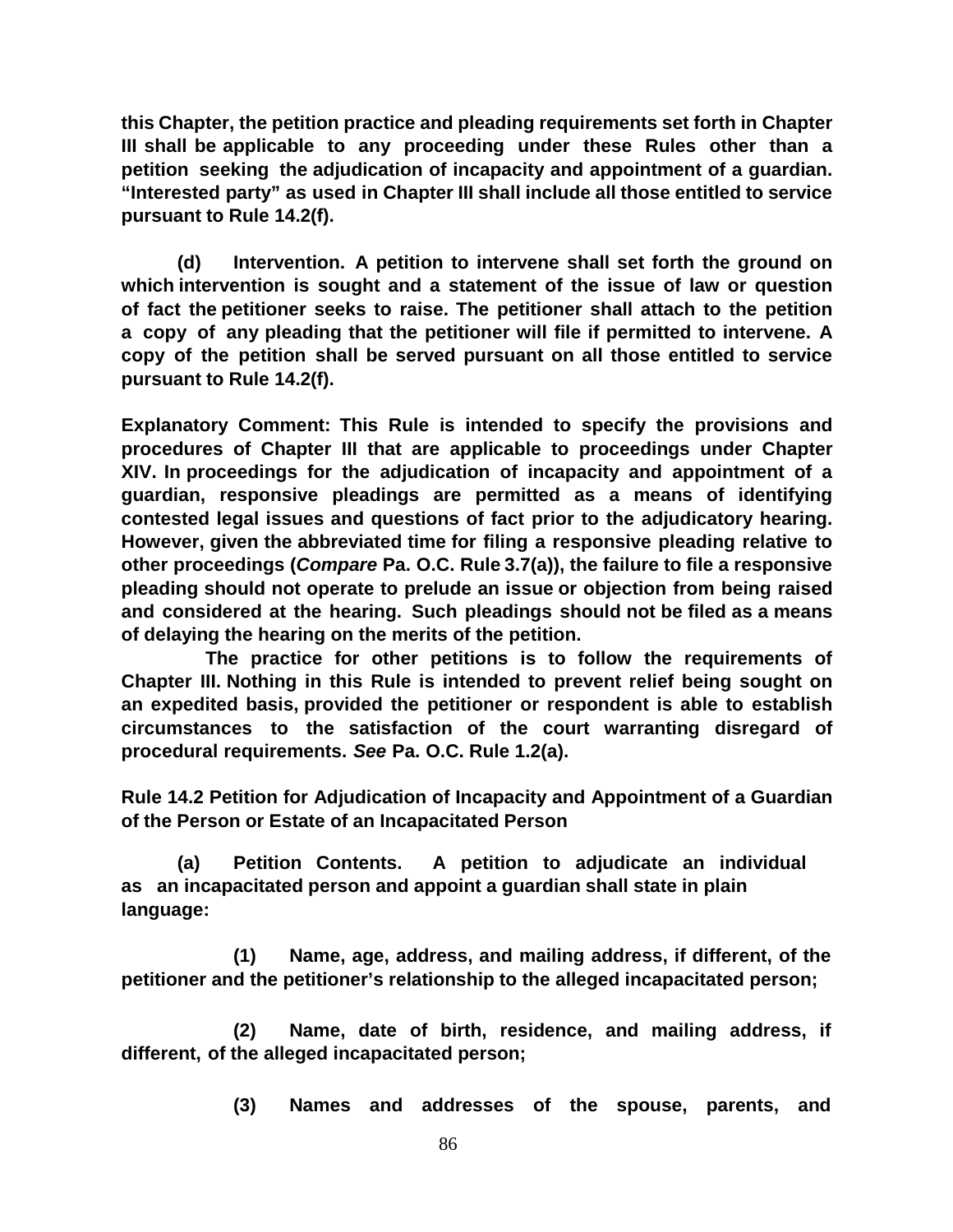**presumptive intestate heirs of the alleged incapacitated person and whether they are** *sui juris* **or non** *sui juris***;**

**(4) Name and address of the person or institution providing residential services to the alleged incapacitated person;**

**(5) Names and addresses of other service providers and nature of services being provided;**

**(6) Whether there is an executed health care power of attorney or advance health care directive pursuant to Title 20, Chapter 54, and if so, the name and address of the person designated in the writing to act as the agent;**

**Note: See 20 Pa.C.S. §§ 5421** *et seq***. for health care power of attorney and advance health care directive (combination of a living will and health care power of attorney).**

**(7) Whether there is an executed power of attorney pursuant to Title 20, Chapter 56, and if so, the name and address of the person designated in the writing to act as the agent;**

**Note: See 20 Pa.C.S. §§ 5601** *et seq.* **for power of attorney.**

**(8) Whether there is any other writing by the alleged incapacitated person pursuant to Title 20, Chapters 54 or 58 authorizing another to act on behalf of the alleged incapacitated person, and if so, the name and address of the person designated;**

**Note:** *See* **20 Pa.C.S. §§ 5441-5447 for Living Will Act; 20 Pa.C.S. §§ 5451- 5465 for Health Care Agents and Representatives Act; 20 Pa.C.S. §§ 5821-5826 for Advance Directive for Mental Health Act; 20 Pa.C.S. §§ 5831- 5845 for Mental Health Care Agents Act.**

**(9) Reason(s) why guardianship is sought, including a description of functional limitations and the physical and mental condition of the alleged incapacitated person;**

**(10) If not plenary, then specific areas of incapacity over which it is requested that the guardian be assigned powers;**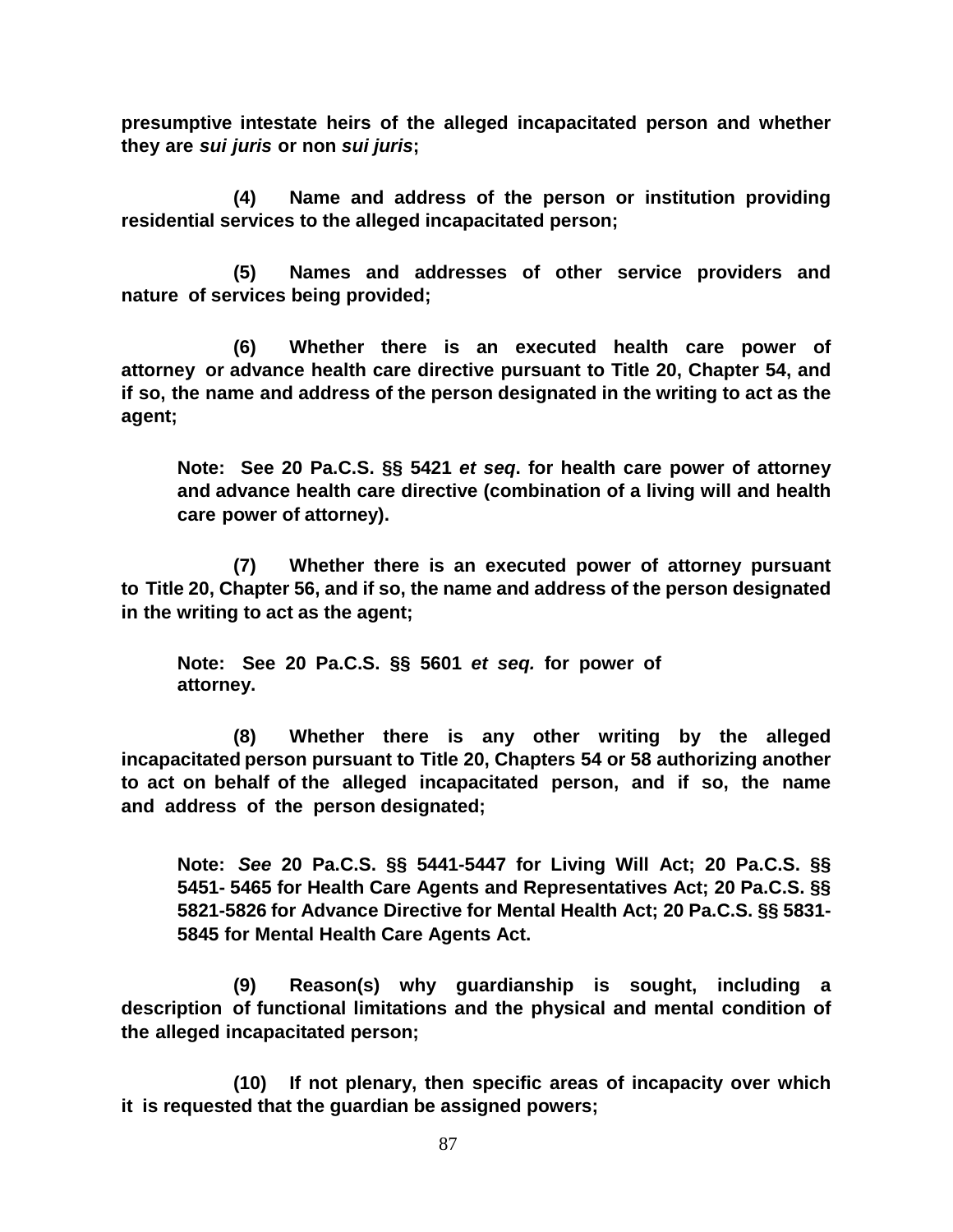**(11) The probability of whether the physical condition and mental condition of the alleged incapacitated person will improve;**

**(12) Whether there has been a prior incapacity hearing concerning the alleged incapacitated person, and if so, the name of the court, the date of the hearing, and the determination of capacity;**

- **(13) Steps taken to find a less restrictive alternative than a guardianship;**
- **(14) If a guardian of the estate is sought:**

**(i) the gross value of the estate and net income from all sources, to the extent known; and**

**(ii) whether there is a prepaid burial account, to the extent known;**

**(15) Whether the alleged incapacitated person is a veteran of the United States Armed Services, and whether the alleged incapacitated person is receiving benefits from the United States Veterans' Administration on behalf of himself or herself or through a spouse; and**

**(16) Name and address, if available, of any person that the petitioner proposes should receive notice of the filing of guardianship reports pursuant to Rule 14.8(b), which may include any person identified in paragraphs (a)(3)-(a)(8).**

**(b) Nomination of Guardian. The petition shall also include:**

**(1) The name, address, and mailing address, if different, of the proposed guardian whom the petitioner nominates to be appointed guardian and the nominee's relationship, if any, to the alleged incapacitated person. If the proposed guardian is an entity, then the name of the person or persons to have direct responsibility for the alleged incapacitated person and the name of the principal of the entity;**

**(2) Whether the proposed guardian has any adverse interest to the alleged incapacitated person;**

**(3) Whether the proposed guardian is available and able to**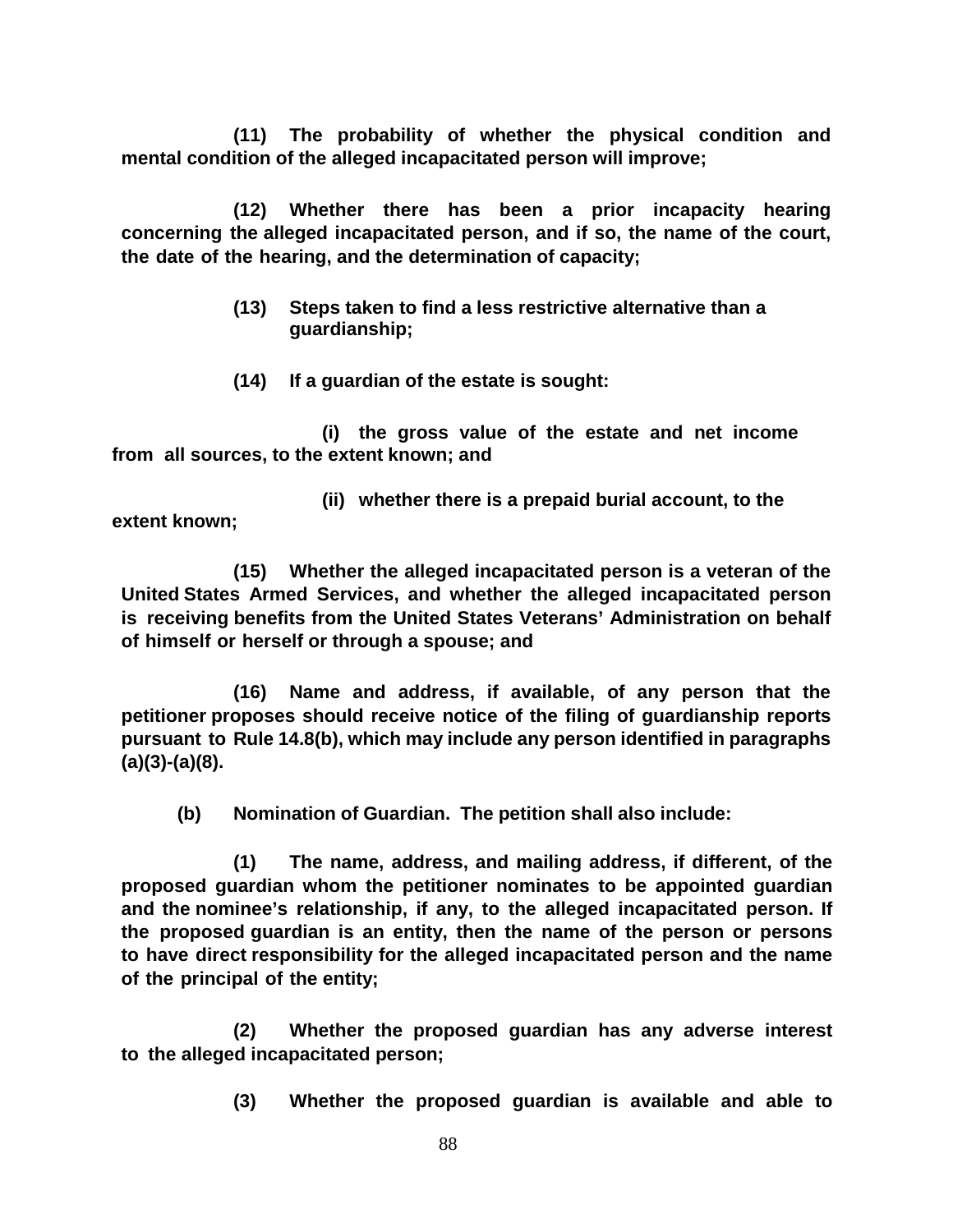**visit or confer with the alleged incapacitated person;**

**(4) Whether the proposed guardian has completed any guardianship training, including the name of the training program, length of the training, and date of completion;**

**(5) Whether the proposed guardian has any guardianship certification, the current status of the certification, and any disciplinary action related to the certification;**

**(6) Whether the proposed guardian is or was a guardian in any other matters and, if so, the number of active matters; and**

**(7) If the petition nominates a different proposed guardian of the estate from the proposed guardian of the person, then the information required in subparagraphs (b)(1)-(b)(6) as to each nominee.**

**(c) Exhibits. The following exhibits shall be appended to the petition:**

**(1) All writings referenced in paragraphs (a)(6)-(a)(8), if available;**

**(2) The certified response to a Pennsylvania State Police criminal record check, with Social Security Number redacted, for each proposed guardian issued within six months of the filing of the petition;**

**(i) If any proposed guardian has resided outside the Commonwealth within the previous five-year period and was 18 years of age or older at any time during that period, then the petition shall include a criminal record check obtained from the statewide database, or its equivalent, in each state in which such proposed guardian has resided within the previous five-year period.**

**(ii) When any proposed guardian is an entity, the person or persons to have direct responsibility for the alleged incapacitated person and the principal of the entity shall comply with the requirements of subparagraph (c)(2).**

**Note: For information on requesting a criminal record check from the Pennsylvania State Police, see**

**<http://www.psp.pa.gov/Pages/Request-a-> Criminal-History-Record.aspx.**

**(3) Any proposed orders as required by Rule 3.4(b); and**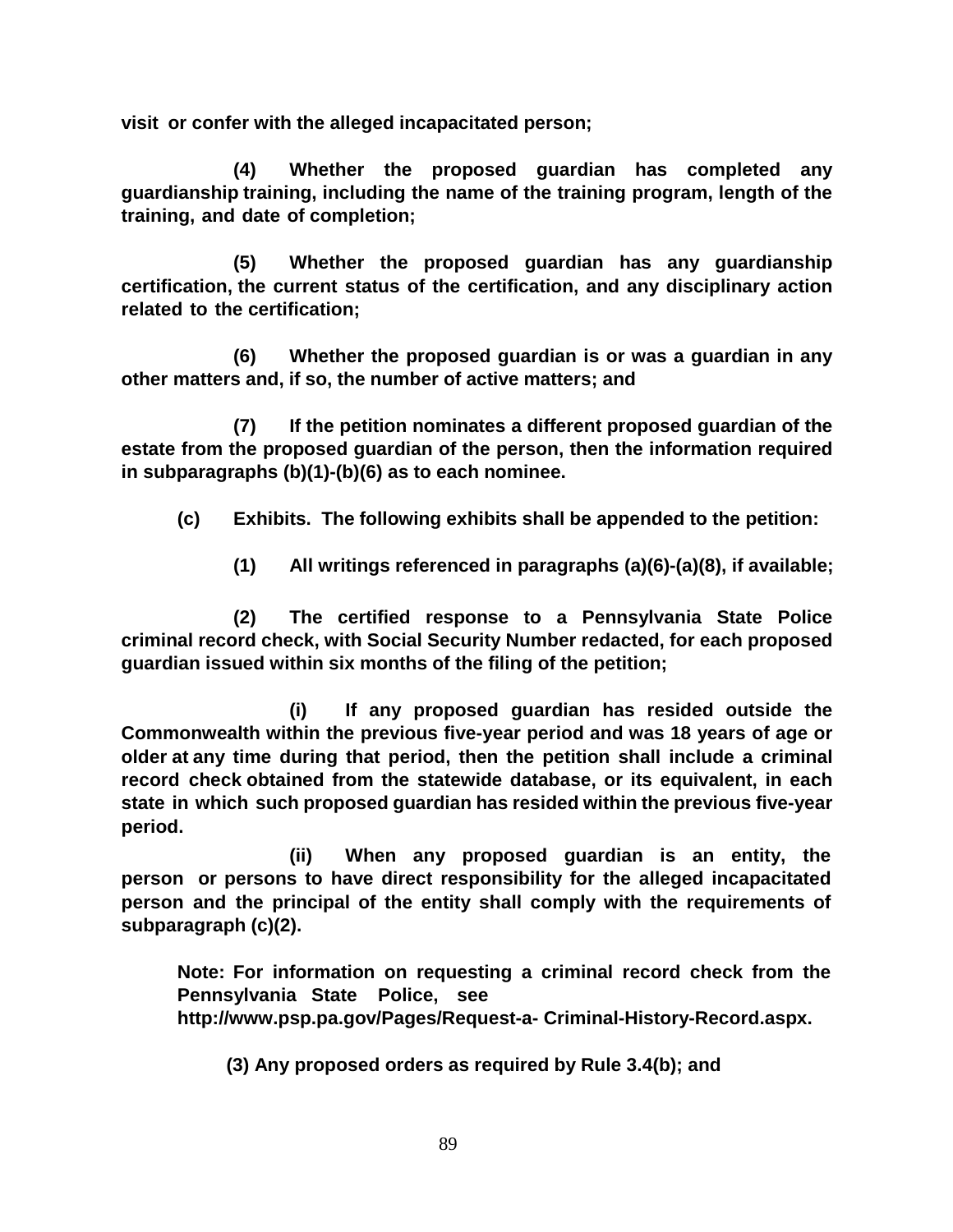**(4) Any consent or acknowledgement of a proposed guardian to serve.**

**(d) Emergency Guardian. A petition seeking the appointment of an emergency guardian shall aver with specificity the facts giving rise to the emergent circumstances and why the failure to make such an appointment will result in irreparable harm to the person or estate of the alleged incapacitated person.**

**Note: Limitations on emergency guardianships are prescribed by statute.** *See* **20 Pa.C.S. § 5513.**

**(e) Separate Petitions. Separate petitions shall be filed for each alleged incapacitated person.**

**(f) Citation with Notice. A citation with notice using the form provided in the Appendix to these Rules shall be attached to and served with the petition and any preliminary order as follows:**

**(1) By personal service upon the alleged incapacitated person no less than 20 days prior to the hearing. Additionally, the content and terms of the petition shall be explained to the maximum extent possible in language and terms the alleged incapacitated person is most likely to understand.**

**(2) In a manner permitted by Rule 4.3 no less than 20 days prior to the hearing upon:**

**(i) All persons** *sui juris* **who would be entitled to an intestate share in the estate of the alleged incapacitated person;**

**(ii) The person or institution providing residential services to the alleged incapacitated person;**

**(iii) Any person named in paragraphs (a)(6)-(a)(8); and**

**(iv) Such other entities and persons as the court may direct, including service providers.**

**Note: For notice to the United States Veterans' Bureau, see 20 Pa.C.S. § 8411.**

**(3) For a petition seeking the appointment of an emergency**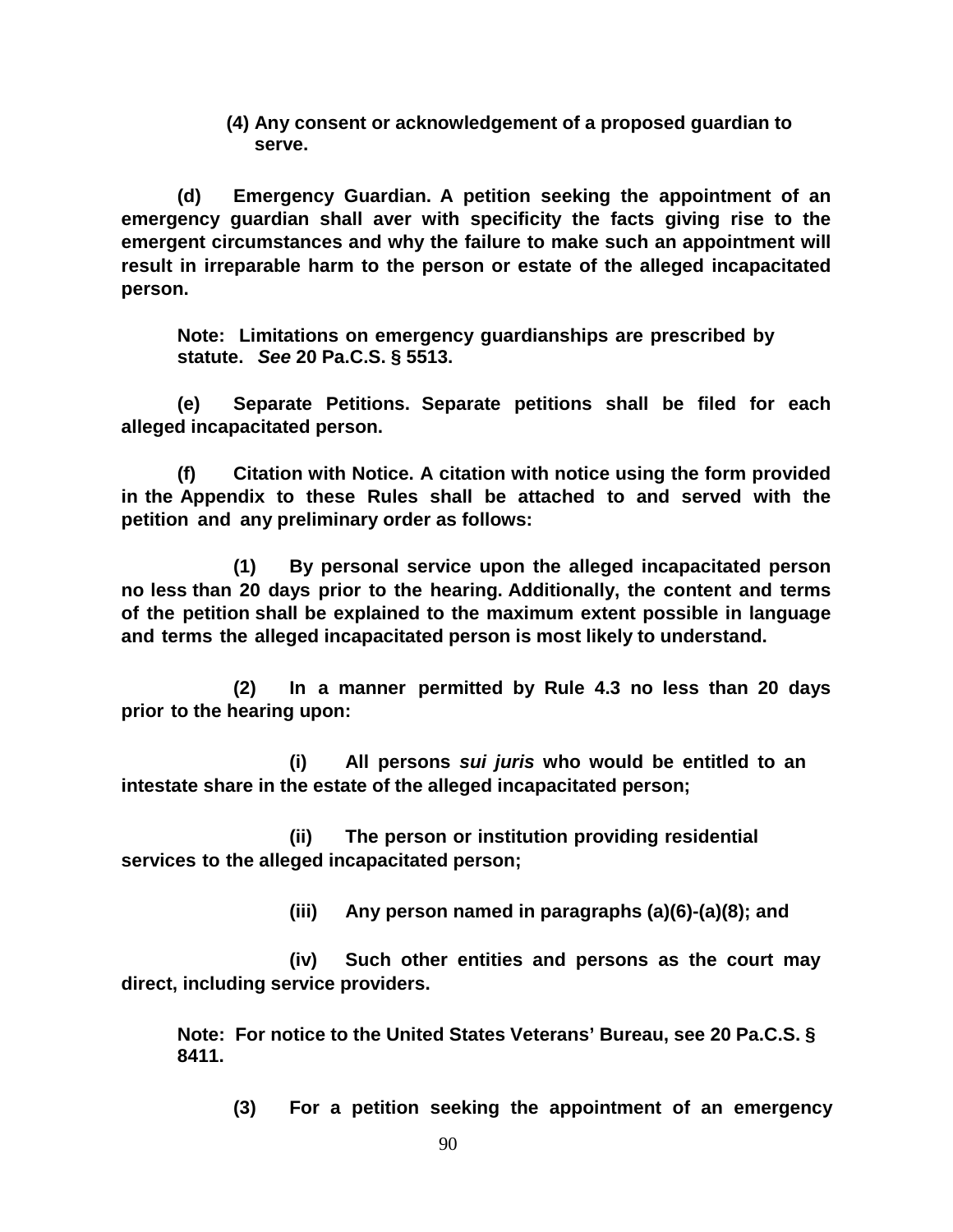**guardian, the court may direct the manner of service as emergent circumstances warrant. Thereafter, notice shall be served in accordance with Rule 14.2(f)(2).**

**Explanatory Comment: Concerning the requirement of a criminal record check set forth in paragraph (c)(2), the Pennsylvania State Police has created the Pennsylvania Access to Criminal History ("PATCH") System to enable the public to obtain criminal history record checks via Internet request. The certified response from the Pennsylvania State Police criminal history record check need not be notarized to comply with the requirements of this rule. Any response other than "no record" may require supplementation at the discretion of the court.**

**Rule 14.3 Alternative Proof of Incapacity: Expert Report in Lieu of In-Person or Deposition Testimony of Expert**

**(a) A petitioner may seek to offer into evidence an expert report for the determination of incapacity in lieu of testimony, in-person or by deposition, of an expert using the form provided in the Appendix to these rules. In an emergency guardianship proceeding, an expert report may be offered into evidence if specifically authorized by the court.**

**(b) Notice.**

**(1) If a petitioner seeks to offer an expert report permitted under paragraph (a), the petitioner shall serve a copy of the completed report upon the alleged incapacitated person's counsel and all other counsel of record pursuant to Rule 4.3 or, if unrepresented, upon the alleged incapacitated person, pursuant to Pa.R.C.P. No. 402(a) by a competent adult no later than ten days prior to the hearing on the petition.**

**(2) If a petitioner seeks to offer an expert report, as permitted under paragraph (a), the petitioner shall serve pursuant to Rule 4.3 a notice of that fact upon those entitled to notice of the petition and hearing no later than ten days prior to the hearing on the petition.**

**(3) The petitioner shall file a certificate of service with the court as to paragraphs (b)(1) and (b)(2).**

- **(c) Demand.**
	- **(1) Within five days of service of the completed report**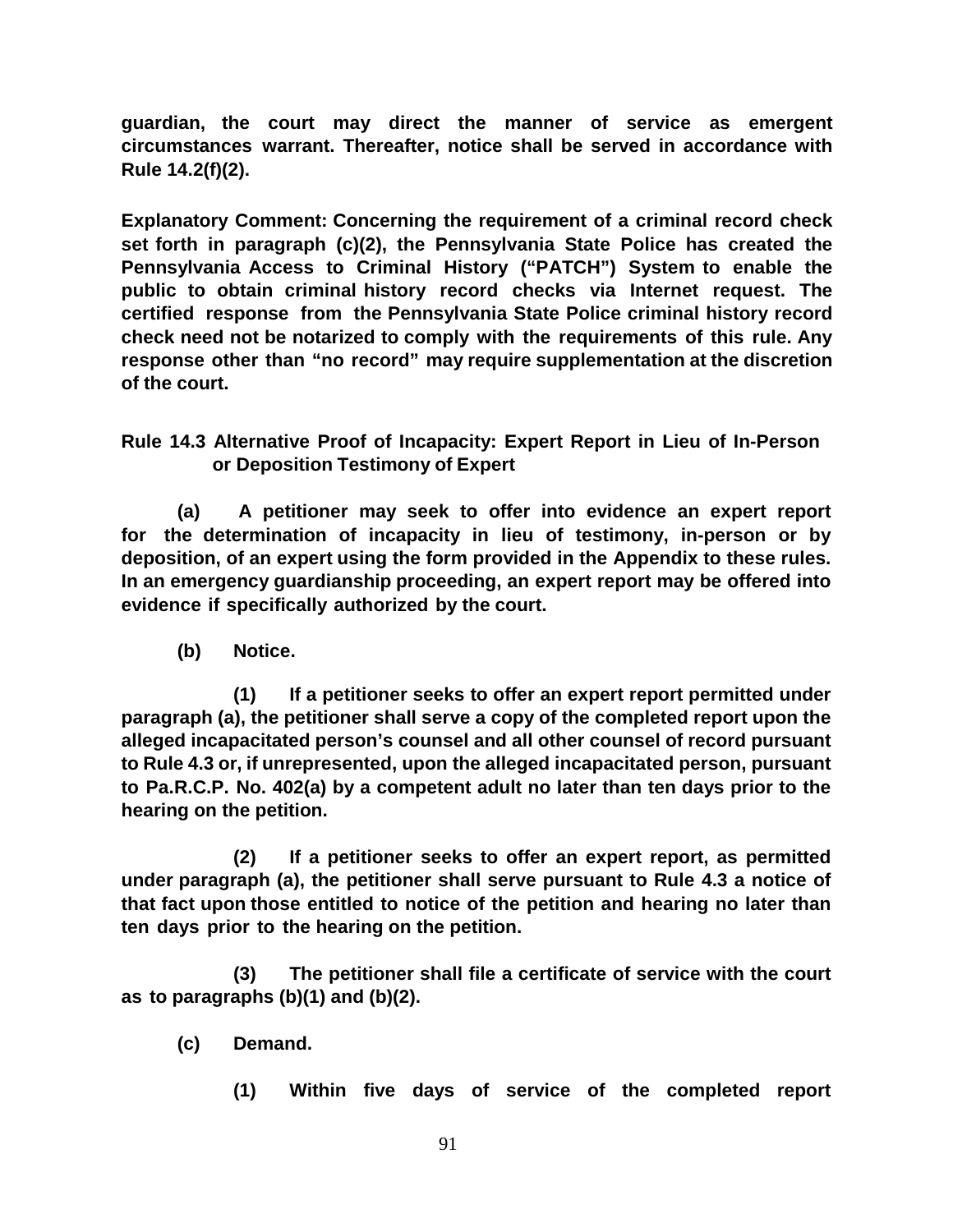**provided in paragraph (b)(1), the alleged incapacitated person's counsel or, if unrepresented, the alleged incapacitated person, may file with the court and serve upon the petitioner pursuant to Rule 4.3 a demand for the testimony of the expert.**

**(2) If a demand for testimony is filed and served as provided herein, then the expert report may not be admitted and an expert must provide testimony at the hearing, whether in-person or by deposition.**

**(d) Unless otherwise demanded pursuant to paragraph (c)(2), in the sole discretion of the court, incapacity may be established through the admission of an expert report prepared in compliance with the form provided in the Appendix to these rules. The expert must be qualified by training and experience in evaluating individuals with incapacities of the type alleged in the petition. The expert must sign, date, and verify the completed expert report.**

**(e) In the interest of justice, the court may excuse the notice and demand requirements set forth in paragraphs (b) and (c).**

**Explanatory Comment: This Rule is intended to permit the alleged incapacitated person to exercise the right to cross-examine testimony as to the capacity of the alleged incapacitated person.** *See* **20 Pa.C.S. § 5518.1. Permitting the use of an expert report in compliance with this Rule replaces the requirement of testimony, in-person or by deposition, of an expert.** *See* **20 Pa.C.S. § 5518. "Deposition," as used in this Rule is intended to be a deposition conducted in accordance with the Pennsylvania Rules of Civil Procedure. The Rule is permissive; whether an expert report is admitted in lieu of testimony is in the sole discretion of the court. Nothing in this Rule is intended to preclude the court from requiring testimony from the expert or otherwise requiring supplementation.**

### **Rule 14.4. Counsel**

**(a) Retention of Counsel. If counsel for the alleged incapacitated person has not been retained, the petitioner shall notify the court in writing at least seven days prior to the adjudicatory hearing that the alleged incapacitated person is unrepresented and also indicate whether the alleged incapacitated person has requested counsel.**

**(b) Private Counsel. If the alleged incapacitated person has retained private counsel, counsel shall prepare a comprehensive engagement letter for the alleged incapacitated person to sign, setting forth when and how**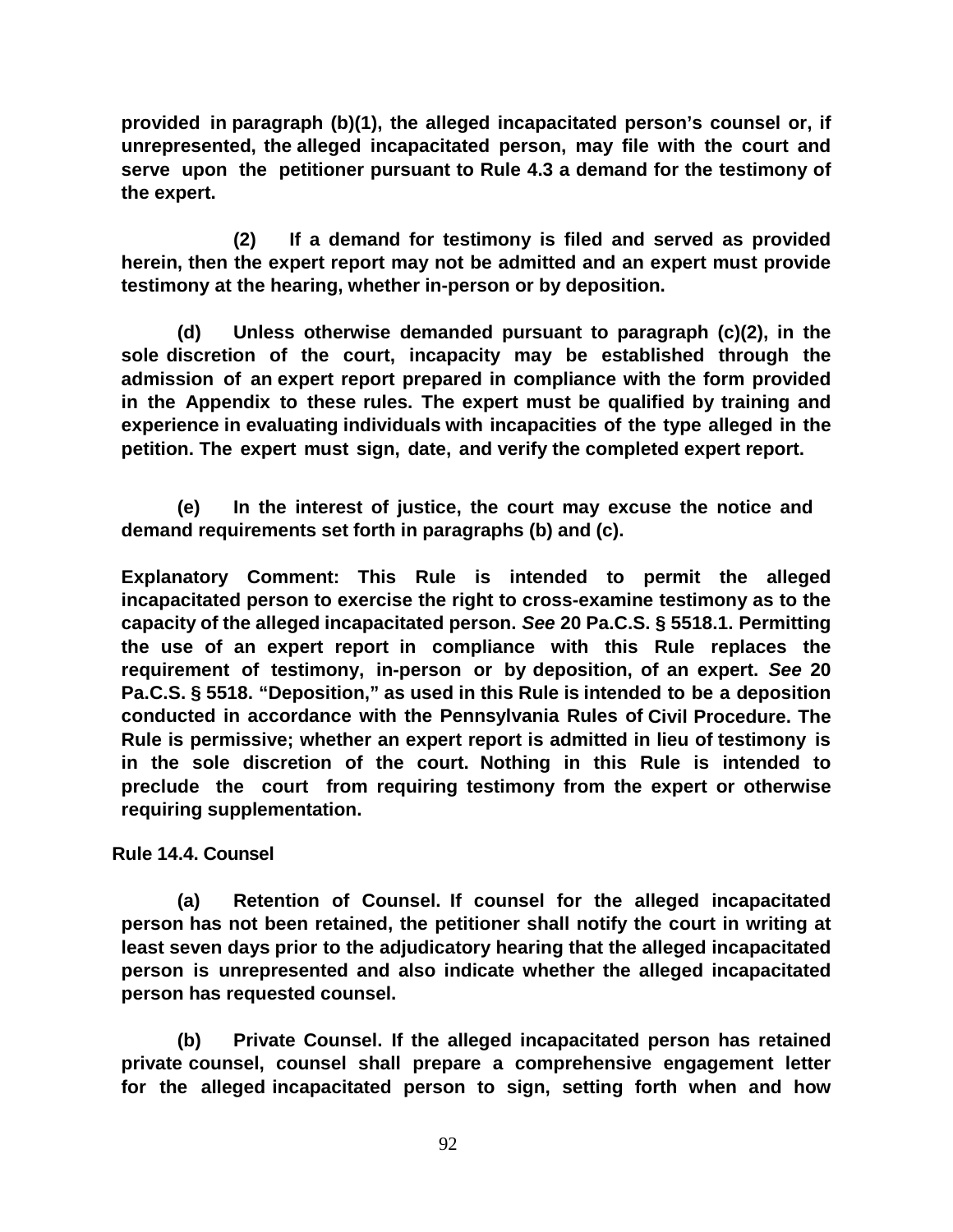**counsel was retained, the scope of counsel's services, whether those services include pursuing any appeal, if necessary, how counsel will bill for legal services and costs and the hourly rate, if applicable, who will be the party considered responsible for payment, whether any retainer is required, and if so, the amount of the retainer. Counsel shall provide a copy of the signed engagement letter to the court upon request.**

**(c) Appointed Counsel. The court may appoint counsel if deemed appropriate in the particular case. Any such order appointing counsel shall delineate the scope of counsel's services and whether those services include pursuing any appeal, if necessary.**

**(d) Other Counsel. Counsel for any other party shall enter an appearance in accordance with Rule 1.7(a).**

**Explanatory Comment: Reasonable counsel fees, when appropriate, should be paid from the estate of the alleged incapacitated person whenever possible. If the alleged incapacitated person is unable to pay for counsel, then the court may order counsel fees and costs to be paid by the county.** *See* **20 Pa.C.S. § 5511(c). Any fee dispute should be resolved in a timely and efficient manner to preserve resources in order to maintain the best possible quality of life for the incapacitated person.**

**Rule 14.5 Waiver or Modification of Bond**

**(a) Request. A request for the court to waive or modify a bond requirement for a guardian of the estate may be raised within the petition for adjudication of incapacity or at any other time by petition.**

**(b) Waiver or Modification. The court may order the waiver or modification of a bond requirement for good cause.**

**(c) Assurance. If the court waives or modifies a bond requirement, then the court shall consider the necessity and means of periodic demonstration of continued good cause.**

**Explanatory Comment: Pursuant to 20 Pa.C.S. § 5515, the provisions of Sections 5121-5123 of Title 20 relating to bonding requirements are incorporated by reference into Chapter 55 proceedings. When property is held by the incapacitated person as fiduciary, see 20 Pa.C.S. § 5516. "Good cause" may include, but is not limited to, an estate of nominal value, fluctuation in the size of the estate, adequate insurance maintained by the guardian against risk of loss to the estate, the creditworthiness of the guardian, and assets of the**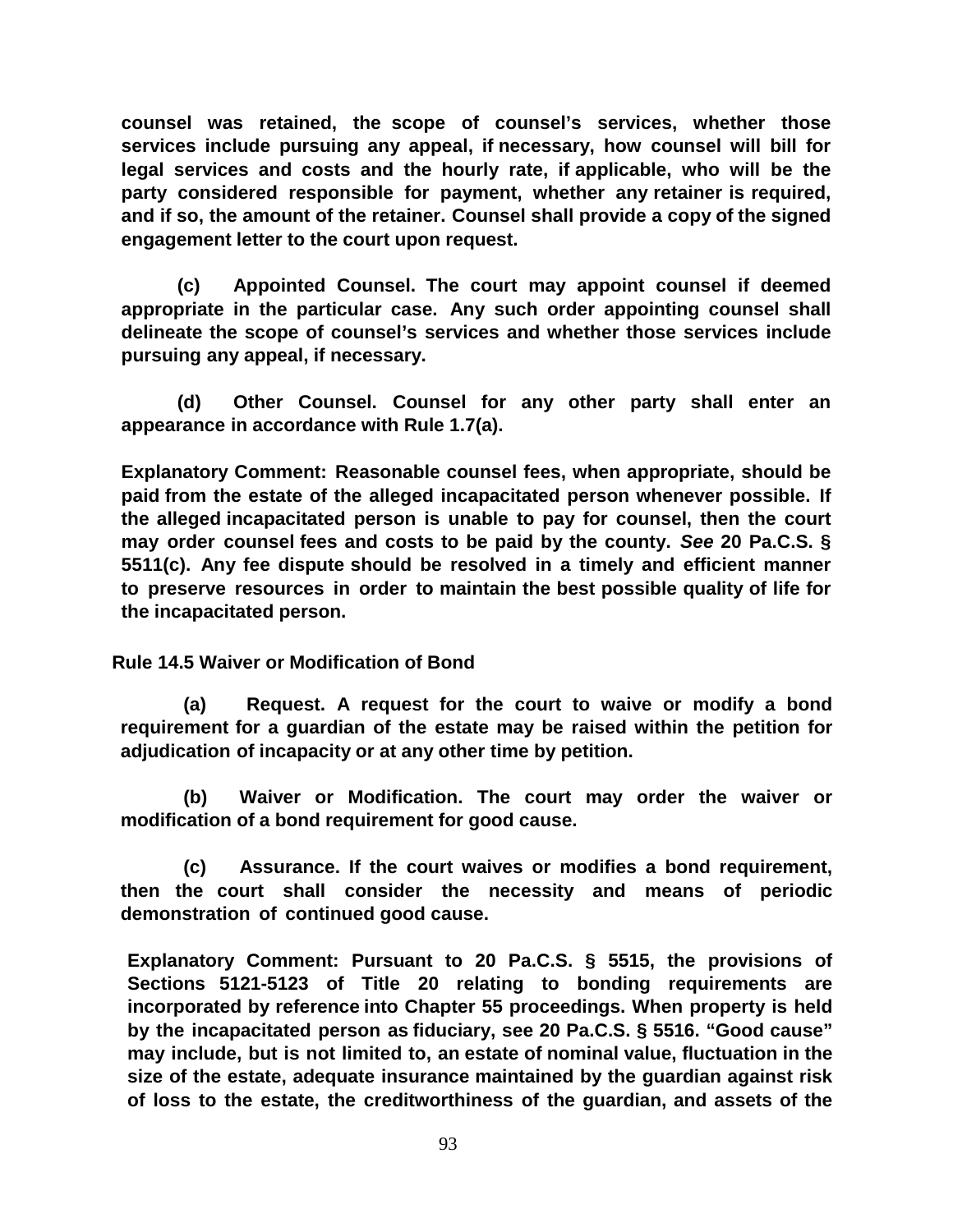**guardian relative to the value of the estate.**

**Rule 14.6 Determination of Incapacity and Selection of Guardian**

**(a) Determination of Incapacity. The procedure for determining incapacity and for appointment of a guardian shall meet all requirements set forth at 20 Pa.C.S. §§ 5511, 5512, and 5512.1. In addition, the petitioner shall present the citation and proof of service at the hearing.**

**Note:** *See In re Peery***, 727 A.2d 539 (Pa. 1999) (holding a person does not require a guardian if there is no need for guardianship services).**

**(b) Selection of Guardian. If guardianship services are needed, then the court shall appoint the person nominated as such in a power of attorney, a health care power of attorney, an advance health care directive, a mental health care declaration, or mental health power of attorney, except for good cause shown or disqualification. Otherwise, the court shall consider the eligibility of one or more persons to serve as guardian in the following order:**

**(1) Guardian of the Person:**

- **(i) The guardian of the estate;**
- **(ii) The spouse, unless estranged or an action for divorce is pending;**
- **(iii) An adult child;**
- **(iv) A parent;**

**(v) The nominee of a deceased or living parent of an unmarried alleged incapacitated person;**

- **(vi) An adult sibling;**
- **(vii) An adult grandchild;**
- **(viii) Other adult family member;**

**(ix) An adult who has knowledge of the alleged incapacitated person's preferences and values, including, but not limited to religious and**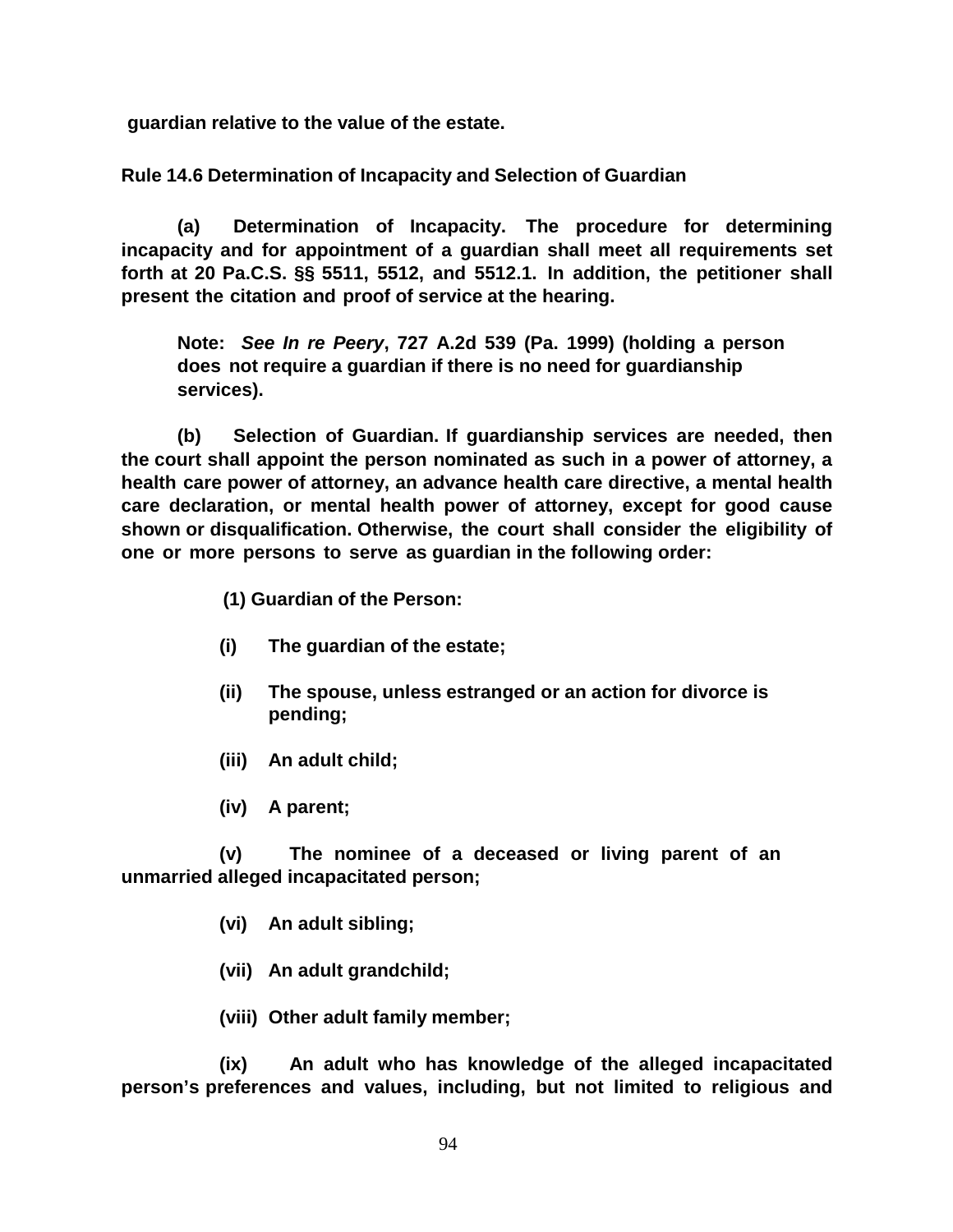**moral beliefs, and would be able to assess how the alleged incapacitated person would make decisions; or**

> **(x) Other qualified proposed guardian, including a professional guardian.**

**(2) Guardian of the Estate. When the estate of the incapacitated person consists of minimal assets or where the proposed guardian possesses the skills and experience necessary to manage the finances of the estate:**

- **(i) The guardian of the person;**
- **(ii) The spouse unless estranged or an action for divorce is pending;**
- **(iii) An adult child;**
- **(iv) A parent;**

**(v) The nominee of a deceased or living parent of an unmarried alleged incapacitated person;**

- **(vi) An adult sibling;**
- **(vii) An adult grandchild;**
- **(viii) Other adult family member; or**

**(ix) An adult who has knowledge of the alleged incapacitated person's preferences and values, including, but not limited to religious and moral beliefs, and would be able to assess how the alleged incapacitated person would make decisions.**

**Where no individual listed in subparagraphs (i) – (ix) of paragraph (b)(2) possesses the skills and experience necessary to manage the finances of the estate, the guardian of the estate may be any qualified proposed guardian, including a professional guardian or corporate fiduciary.**

**Explanatory Comment: If a principal nominates a guardian pursuant to a power of attorney, a health care power of attorney, an advance health care directive, which is a combination of a living will and a health care power of attorney, a mental health care declaration, or mental health power of attorney, then court must appoint that person as guardian except for good cause or**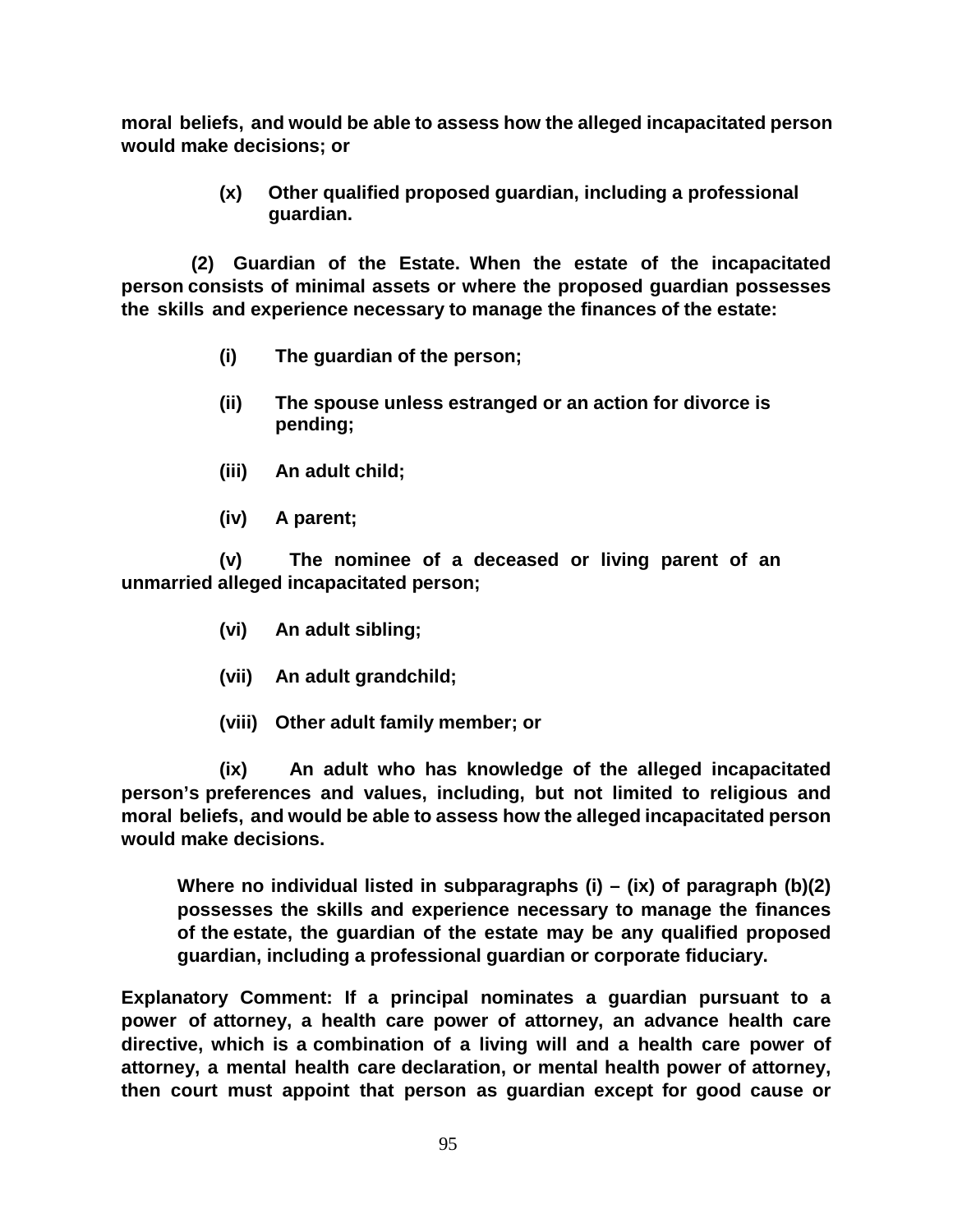**disqualification.** *See* **20 Pa.C.S. § 5604(c)(2) (power of attorney); 20 Pa.C.S. § 5460(b) (health care power of attorney); 20 Pa.C.S. § 5422 (defining "advance health care directive"); 20 Pa.C.S. § 5823 (mental health declaration); 20 Pa.C.S. § 5841(c) (mental health power of attorney); s***ee also* **20 Pa.C.S. § 5511(f) (who may be appointed guardian).**

**Rule 14.7 Order and Certificate**

**(a) Order Adjudicating Incapacity and Appointing Guardian.**

**(1) An order adjudicating incapacity and appointing a guardian shall address:**

**(i) the type of guardianship being ordered and any limits, if applicable;**

**(ii) the continued effectiveness of any previously executed powers of attorney or health care powers of attorney and the authority of such agent to act under the document;**

> **(iii) the necessity of filing reports pursuant to Rule 14.8(a); and**

**(iv) the person or persons entitled to receive notice of the filing of such reports, pursuant to Rule 14.8(b).**

**(2) An order adjudicating incapacity and appointing a guardian shall contain a provision substantially in the following form:**

> **[Incapacitated person] is hereby notified of the right to seek reconsideration of this Order pursuant to Rule 8.2 and the right to appeal this Order within 30 days from the date of this Order by filing a Notice of Appeal with the Clerk of the Orphans' Court. [Incapacitated person] may also petition the court at any time to review, modify, or terminate the guardianship due to a change in circumstances. [Incapacitated person] has a right to be represented by an attorney to file a motion for reconsideration, an appeal, or to seek modification or termination of this guardianship. If the assistance of counsel is needed and [incapacitated person] cannot afford an attorney, an attorney will be appointed to represent [incapacitated person] free of charge.**

 **(b) Order Adjudicating Incapacity and Appointing Guardian of Estate.**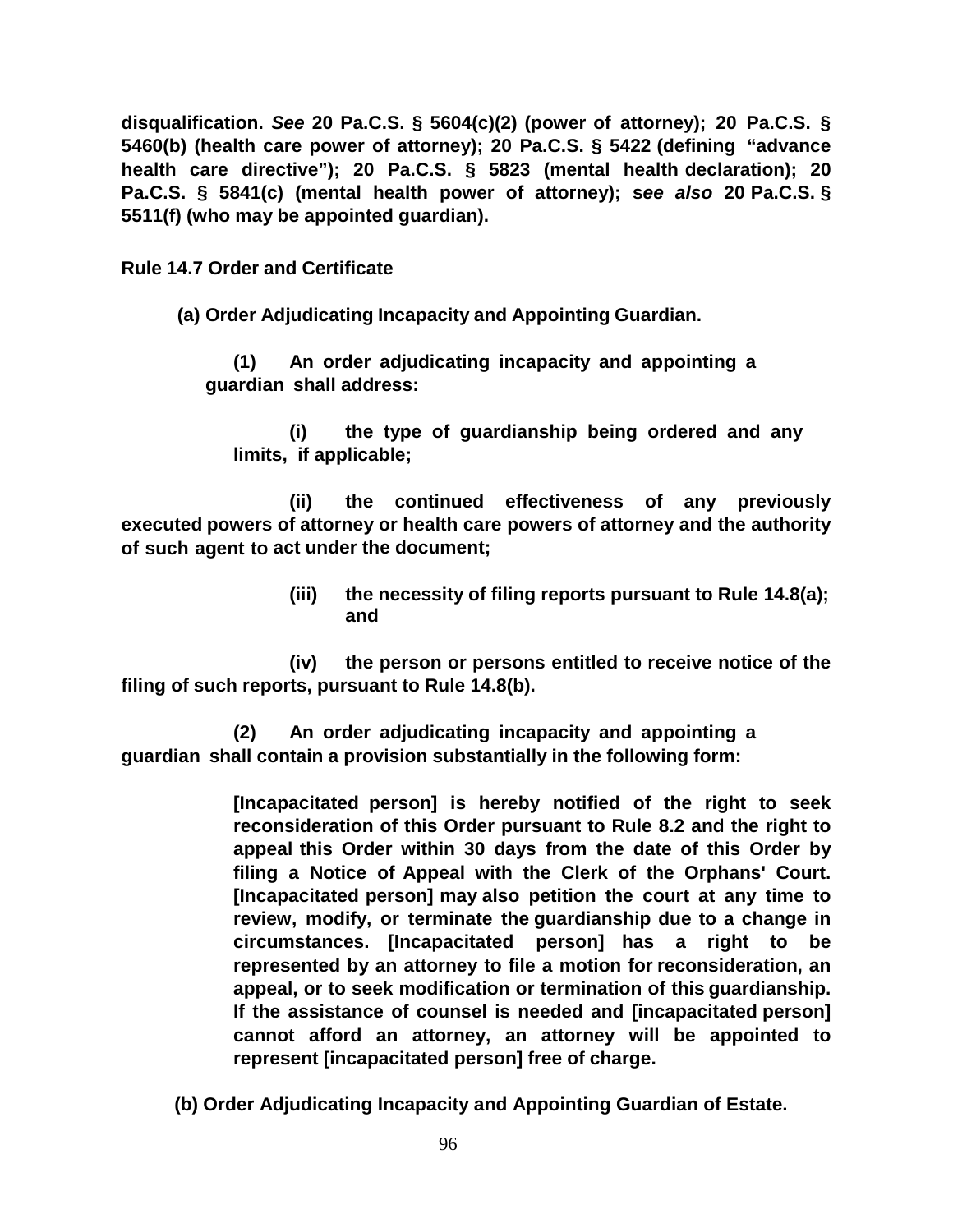**(1) In addition to the requirements set forth in paragraph (a)(1), an order adjudicating incapacity and appointing a guardian of the estate shall address:**

 **(i) whether a bond is required and when the bond is to be filed; and**

 **(ii) whether the guardian can spend principal without prior court approval.**

 **(2) In addition to the requirement set forth in paragraph (a)(2), an order adjudicating incapacity and appointing a guardian of the estate shall contain a provision substantially in the following form:**

> **All financial institutions, including without limitation, banks, savings and loans, credit unions, and brokerages, shall grant to the guardian of [incapacitated person]'s estate access to any and all assets, records, and accounts maintained for the benefit of [incapacitated person], and the guardian of [incapacitated person]'s estate shall be entitled to transfer, retitle, withdraw, or otherwise exercise dominion and control over any and all said assets, records, and accounts. The failure of any financial institution to honor this order may lead to contempt proceedings and the imposition of sanctions.**

 **(c) Certificate of Guardianship of Estate. Upon the request of the guardian of the estate, the clerk shall issue a certificate substantially in the following form:**

**(Caption)**

**I CERTIFY that on , after giving full consideration to the factors set forth in Chapter 55 of the Probate, Estates, and Fiduciaries Code, 20 Pa.C.S. §§ 5501** *et seq***., in the abovecaptioned matter, the Court adjudged an incapacitated captioned matter, the Court adjudged person and appointed \_\_\_\_\_\_\_\_\_\_\_\_ as plenary guardian of the estate.**

**FURTHER, I CERTIFY the Court, inter alia, ordered that:**

**All financial institutions, including without limitation, banks, savings and loans, credit unions, and brokerages shall grant to the guardian of [incapacitated person]'s estate access to any and all assets, records, and accounts maintained for the benefit of [incapacitated**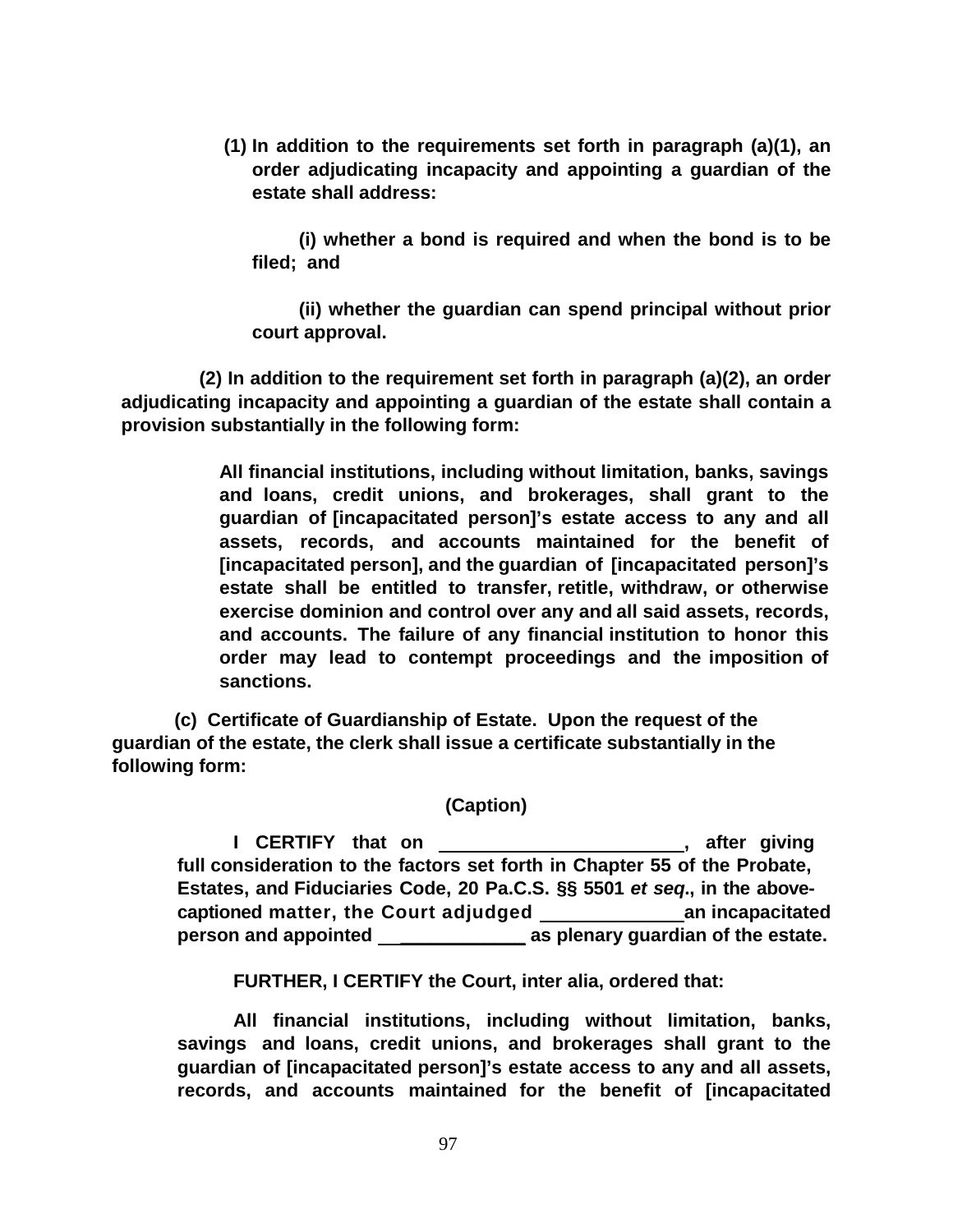**person], and the guardian of [incapacitated person]'s estate shall be entitled to transfer, retitle, withdraw, or otherwise exercise dominion and control over any and all said assets, records, and accounts. The failure of any financial institution to honor this order may lead to contempt proceedings and the imposition of sanctions.**

Witness my hand and seal of said Court this \_\_\_\_\_\_\_ day of \_\_\_\_\_\_\_\_\_\_,

**[seal]**

 **\_\_\_\_\_\_\_\_\_\_\_\_ .**

**CLERK OF ORPHANS' COURT**

**\_\_\_\_\_\_\_\_\_\_ \_\_** 

**Explanatory Comment: The requirements of paragraph (a) are intended to apply to all guardianship orders. The items addressed and contained in the order, as set forth in paragraphs (a) and (b), are not exhaustive. The court may fashion a guardianship of a person order to inform health care providers of the guardian's authority, including the authority to give informed consent to proposed treatment, to share information, and to make decisions for the incapacitated person.** *See also In re DLH***, 2 A.3d 505 (Pa. 2010) (discussing whether guardian has authority concerning life-preserving care); 20 Pa.C.S. § 5460(a) (requiring the court to determine the extent of agent's authority under a health care power of attorney); 20 Pa.C.S. § 5604(c)(3) (requiring the court to determine the extent of agent's authority under a durable power of attorney).**

**Rule 14.8 Guardianship Reporting, Monitoring, Review, and Compliance**

**(a) Reporting. A guardian shall file the following reports with the clerk:**

**(1) An inventory by the guardian of the estate within 90 days of such guardian's appointment;**

**(2) An annual report by the guardian of the estate of an incapacitated person one year after appointment and annually thereafter;**

**(3) An annual report by the guardian of the person one year after appointment and annually thereafter;**

**(4) A final report by the guardian of the person and the guardian of the estate within 60 days of the death of the incapacitated person, an adjudication of capacity, a change of guardian, or the expiration of an order of**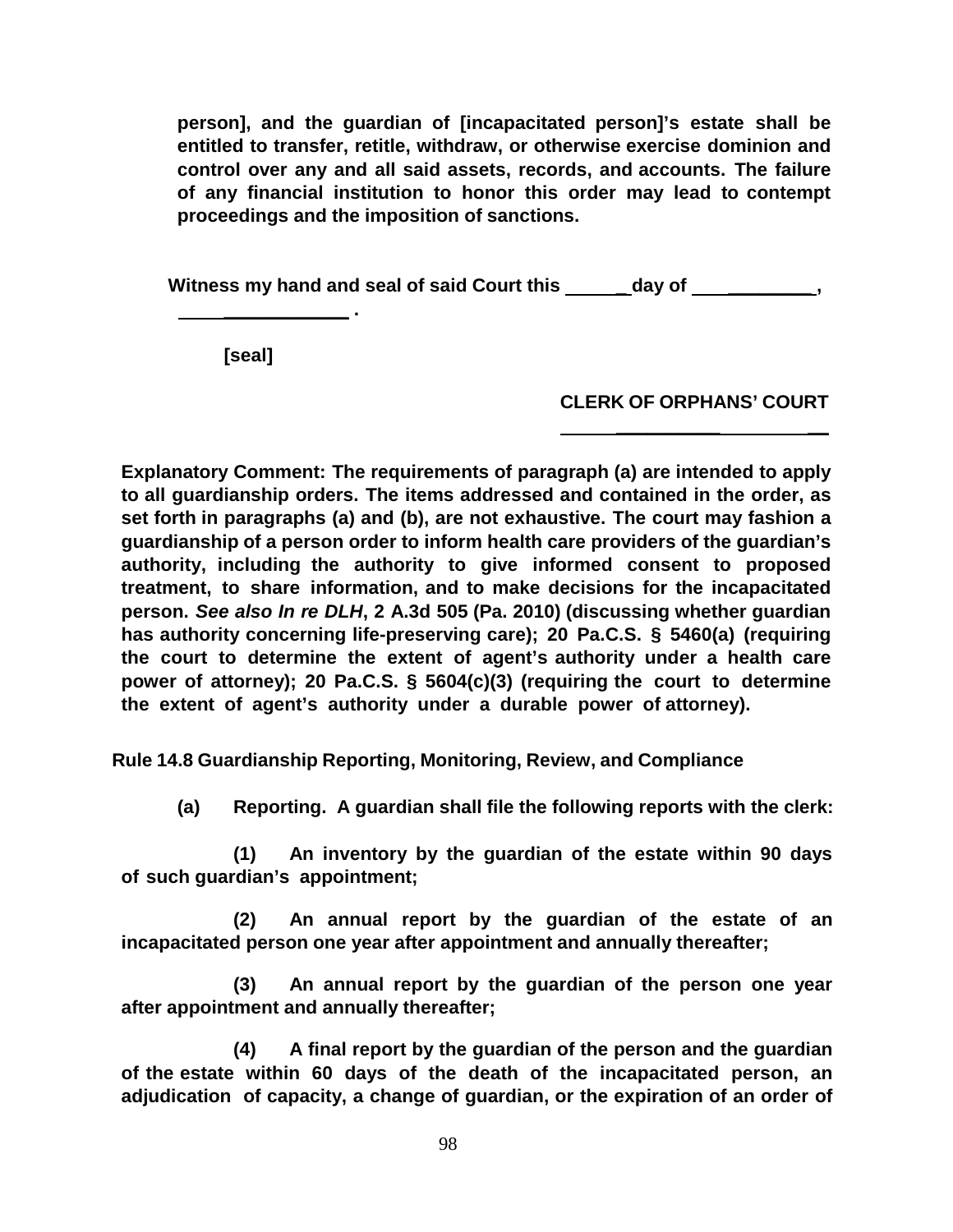**limited duration; and**

**(5) A final report from the guardian of the person and the guardian of the estate upon receipt of the provisional order from another state's court accepting transfer of a guardianship.**

> **Note: See Pa.R.J.A. No. 510 governing the filing of inventories and annual reports online using the Guardianship Tracking System.**

**(b) Notice of Filing. If, pursuant to Rule 14.7(a)(1)(iv), the order appointing the guardian identifies the person or persons entitled to receive notice of the filing of any report set forth in paragraph (a), the guardian shall serve a notice of filing within ten days after filing a report using the form provided in the Appendix to these Rules. Service shall be in accordance with Rule 4.3.**

**(c) Design of Forms. The Court Administrator of Pennsylvania, in consultation with the Orphans' Court Procedural Rules Committee and the Advisory Council on Elder Justice in the Courts, shall design and publish forms necessary for the reporting requirements set forth in paragraph (a).**

**(d) Monitoring. The clerk or the court's designee shall monitor the guardianship docket to confirm the guardian's compliance with the reporting requirements set forth in paragraph (a).**

- **(e) Review. The court or its designee shall review the filed reports.**
- **(f) Compliance. To ensure compliance with these reporting requirements:**

**(1) If any report is deemed incomplete or is more than 20 days delinquent, then the clerk or the court's designee shall serve notice on the guardian directing compliance within 20 days, with a copy of the notice sent to the court and the guardian's counsel, if represented.**

**(2) If the guardian fails to comply with the reporting requirements within 20 days of service of the notice, then the clerk or the court's designee shall file and transmit a notice of deficiency to the adjudicating judge and serve a notice of deficiency on those persons named in the court's order pursuant to Rule 14.7(a)(1)(iv) as being entitled to receive a notice of filing.**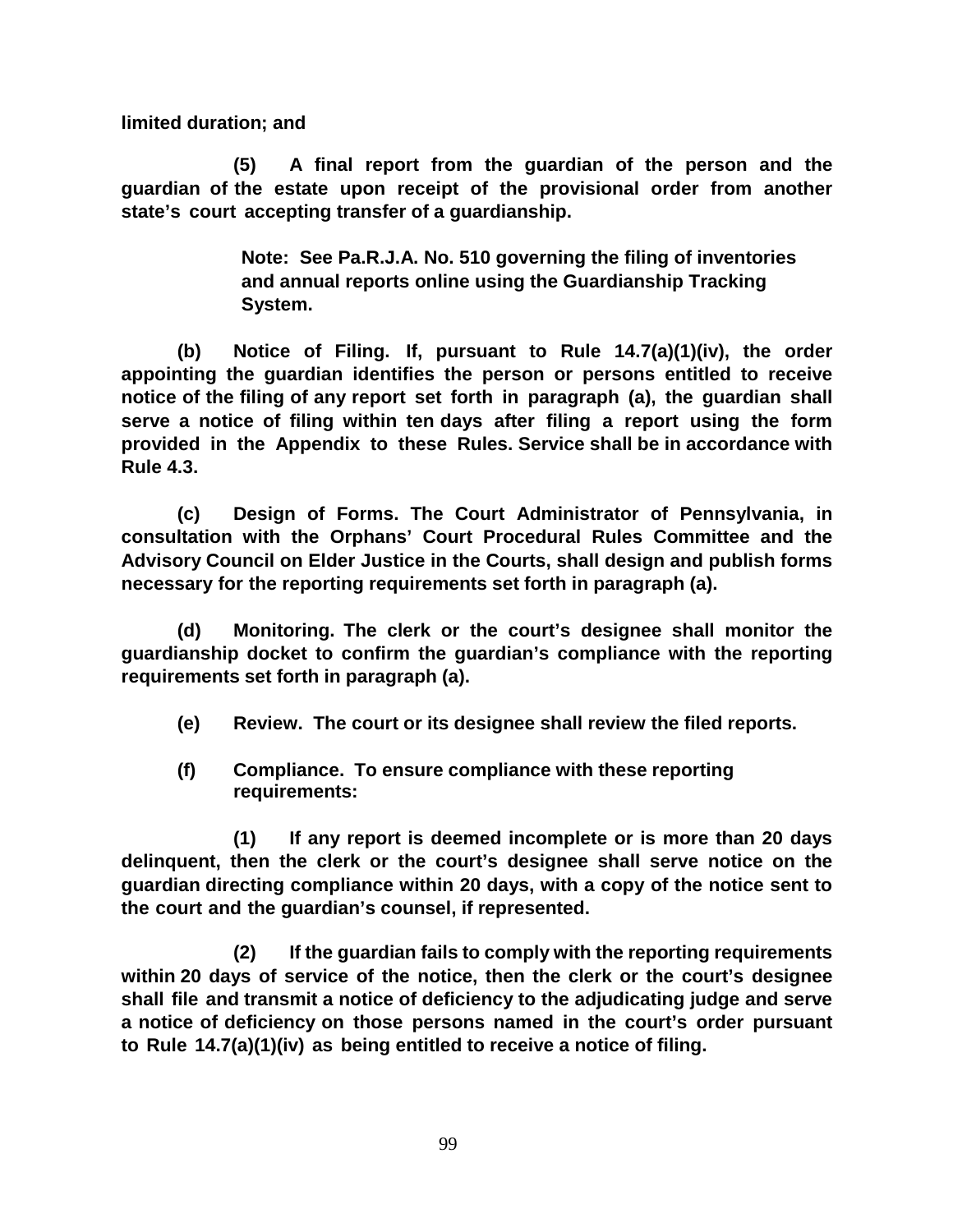**(3) The court may thereafter take such enforcement procedures as are necessary to ensure compliance.**

**Explanatory Comment: The reporting forms are available at [http://www.pacourts.us/forms/for-the-public/orphans-court-forms.](http://www.pacourts.us/forms/for-the-public/orphans-court-forms) This Rule is silent as to the manner of proceeding when reports are deficient or warrant further investigation, or when the guardian is recalcitrant after being given notice by the clerk or the court's designee. In its discretion, the court may order further documentation, conduct a review hearing, or take further action as may be deemed necessary, including, but not limited to, removal of the guardian or contempt proceedings.**

**Rule 14.9 Review Hearing**

 **(a) Initiation. A review hearing may be requested by petition or ordered by the court.**

 **(b) Petition. A petition for a review hearing shall set forth:**

**(1) the name, age, address, and mailing address, if different, of the petitioner and the petitioner's relationship to the incapacitated person;**

**(2) the date of the adjudication of incapacity;**

**(3) the names and addresses of all guardians;**

**(4) if the incapacitated person has been a patient in a mental health facility, the name of such facility, the date of admission, and the date of discharge;**

**(5) the present address of the incapacitated person, and the name of the person with whom the incapacitated person is living;**

**(6) the names and addresses of the presumptive intestate heirs of the incapacitated person and whether they are** *sui juris* **or non** *sui juris***; and**

**(7) an averment that:**

**(i) there has been significant change in the incapacitated person's capacity and the nature of that change;**

**(ii) there has been a change in the need for guardianship services and the nature of that change; or**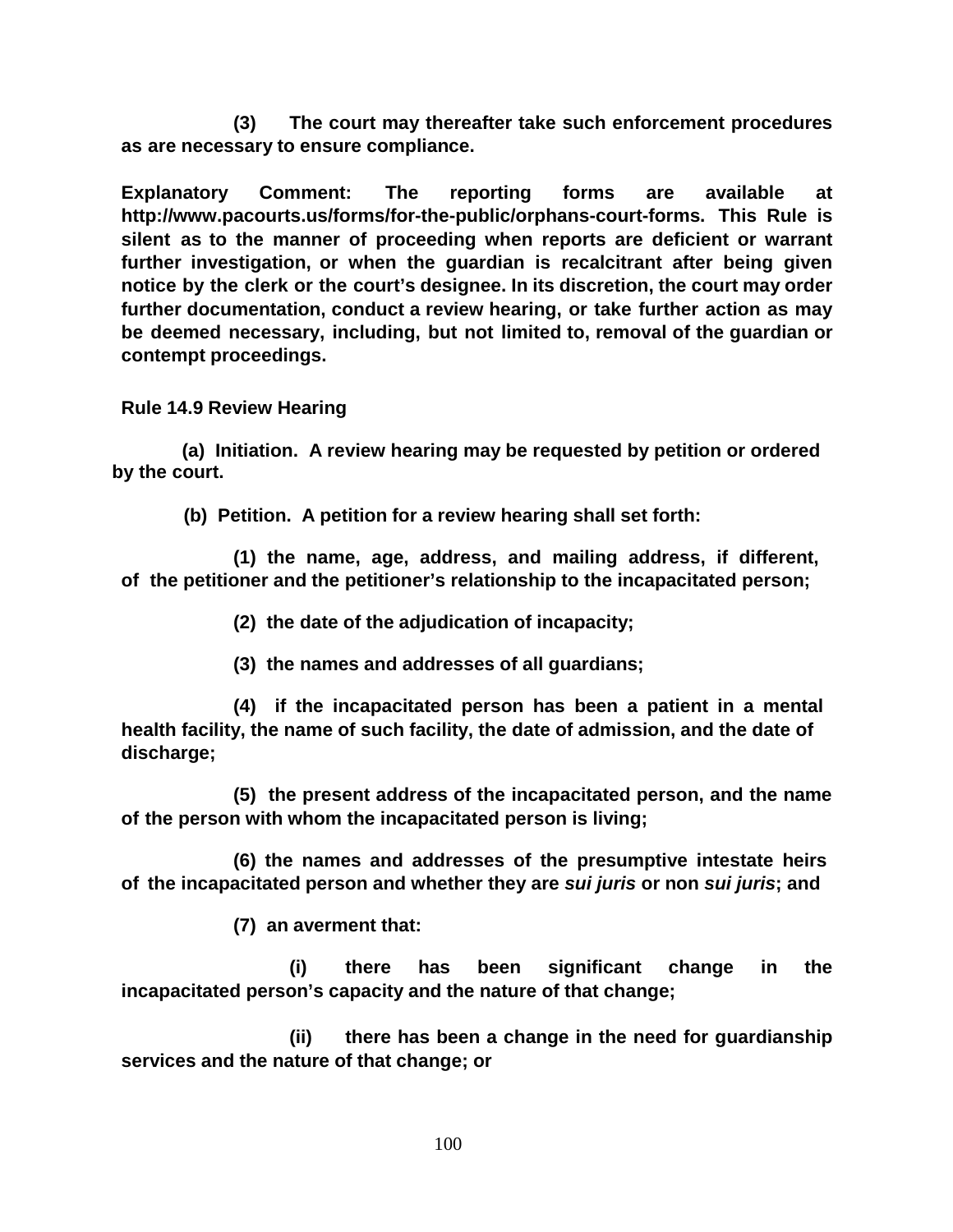**(iii) the guardian has failed to perform duties in accordance with the law or act in the best interest of the incapacitated person, and details as to the duties that the guardian has failed to perform or has performed but are allegedly not in the best interests of the incapacitated person.**

 **(c) Service. The petition shall be served in accordance with Rule 4.3 upon the incapacitated person and those entitled to notice pursuant to Rule 14.2(f)(2).**

 **(d) Hearing. The review hearing shall be conducted promptly after the filing of the petition with notice of the hearing served upon those served with the petition pursuant to paragraph (c).**

**Explanatory Comment: Nothing in this Rule is intended to preclude the court from scheduling a review hearing upon its own initiative or in the order adjudicating incapacity and appointing a guardian. For the court's d i sposition of a petition for a review hearing and evidentiary burden of proof, see 20 Pa.C.S. § 5512.2.**

**Rule 14.10 Proceedings Relating to Real Property**

**(a) Applicable Rules. A petition for the public or private sale, exchange, lease, or mortgage of real property of an incapacitated person or the grant of an option for the sale, exchange, or lease of the same shall conform as far as practicable to the requirements of these Rules for personal representatives, trustees, and guardians of minors in a transaction of similar type.**

**(b) Objection. The guardian shall include in the petition an averment as to whether the guardian knows or has reason to know of any objection of the incapacitated person to the proposed transaction, the nature and circumstances of any such objection, and whether expressed before or after the adjudication of incapacity.**

**Note:** *See* **Pa. O.C. Rules 5.10, 5.11, and 5.12.**

**Rule 14.11 Transfer of Guardianship of the Person to Another State**

**(a) Petition. A petition filed by a guardian appointed in Pennsylvania to transfer the guardianship of the person to another state must plead sufficient facts to demonstrate:**

**(1) the incapacitated person is physically present in or is**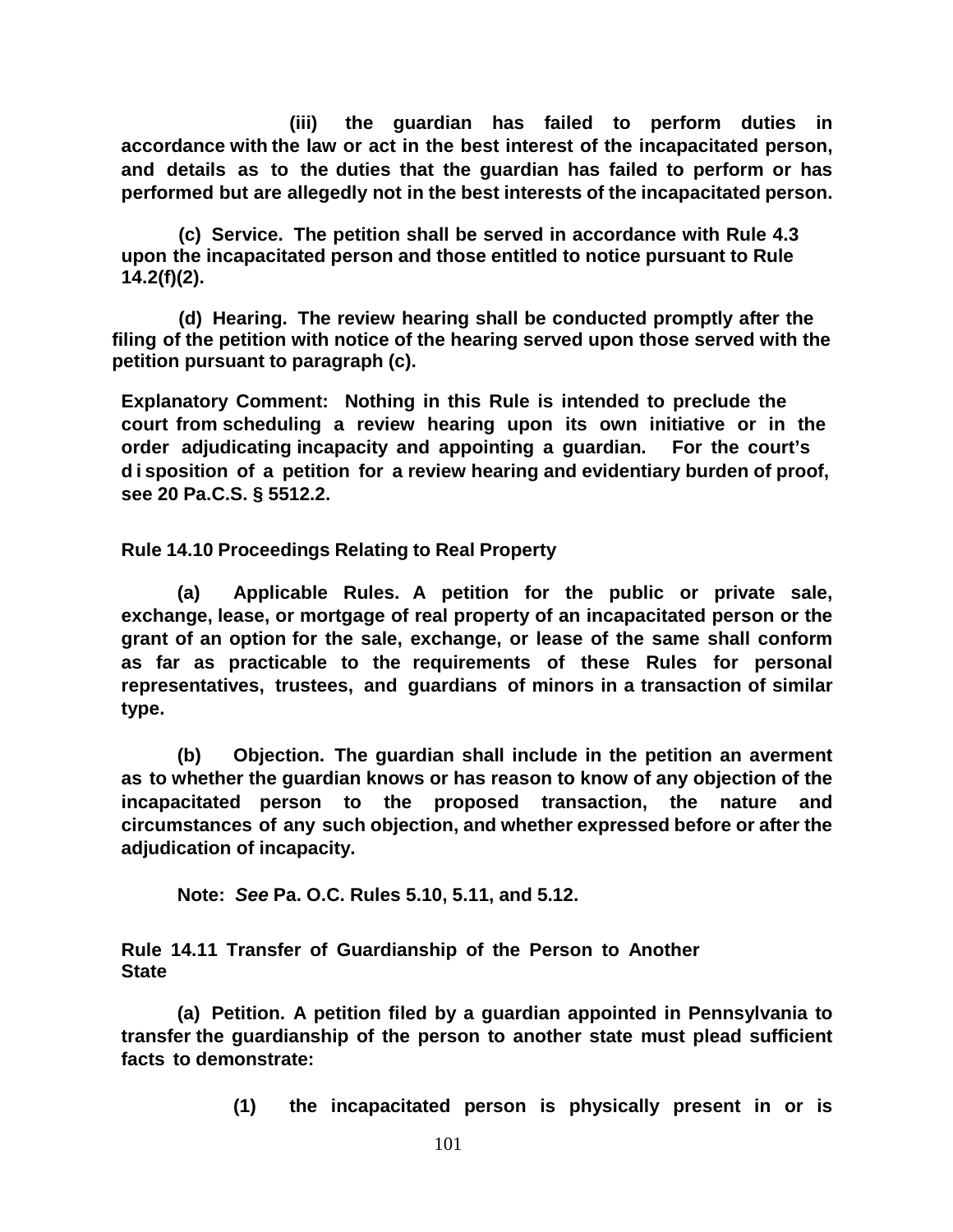**reasonably expected to move permanently to the other state;**

**(2) plans for care and services for the incapacitated person in the other state are reasonable and sufficient;**

- **(3) the court to which the guardianship will be transferred; and**
- **(4) the guardianship will likely be accepted by the other state's court.**

**(b) Service. The guardian shall serve a copy of the petition in accordance with Rule 4.3 upon the incapacitated person and those entitled to service pursuant to Rule 14.2(f)(2).**

**(c) Objections. Any person entitled to service of the petition may file an answer with the clerk raising objections alleging that the transfer would be contrary to the interests of the incapacitated person.**

**(d) Hearing. If needed, the court shall conduct an evidentiary hearing on the petition.**

**(e) Orders. Upon finding that the allegations contained in the petition have been substantiated and the objections, if any, have not been substantiated, the court shall:**

**(1) issue an order provisionally granting the petition to transfer the guardianship and directing the guardian to petition for acceptance of the guardianship in the other state; and**

**(2) issue a final order confirming the transfer and relinquishing jurisdiction upon receipt of the provisional order from the other state's court accepting the transfer and the filing of the final report of the guardian.**

**Explanatory Comment:** *See* **Subchapter C of the Uniform Adult Guardianship and Protective Proceedings Jurisdiction Act, 20 Pa.C.S. §§ 5921-5922. This petition may also include a request to transfer the guardianship of the estate to another state as provided in Rule 14.12. The likelihood that the guardianship may be accepted by the other state's court may be established by evidence of the state having procedures similar to Rule 14.13.**

**Rule 14.12 Transfer of Guardianship of the Estate to Another State**

**(a) Petition. A petition filed by a guardian appointed in Pennsylvania to**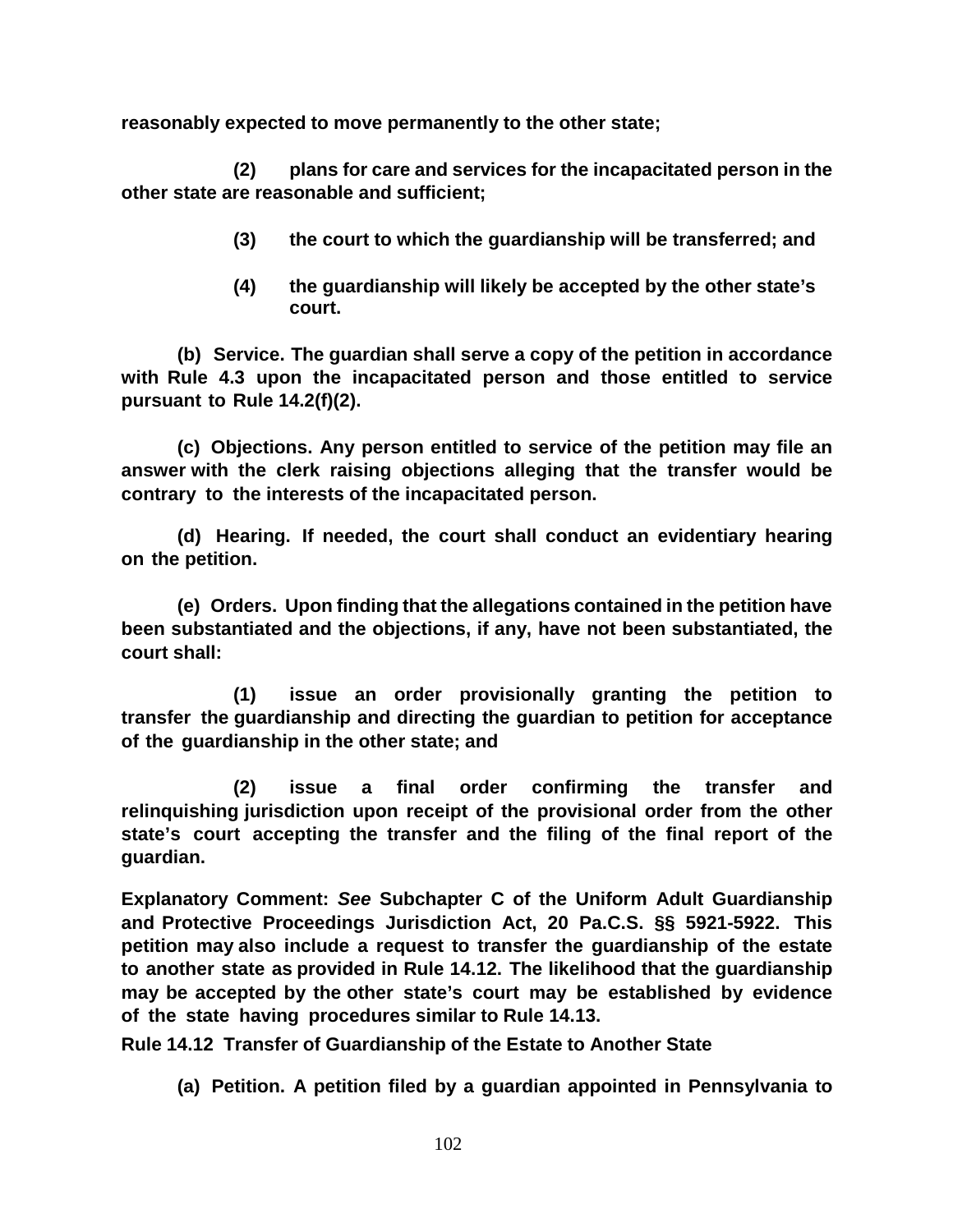**transfer the guardianship of the estate must plead sufficient facts to demonstrate:**

**(1) the incapacitated person is:**

**(i) physically present in the other state;**

- **(ii)reasonably expected to move permanently to the other state; or**
- **(iii)significantly connected to the other state.**

**(2) adequate arrangements will be made for the management of the incapacitated person's estate;**

- **(3) the court to which the guardianship will be transferred; and**
- **(4) the guardianship will likely be accepted by the other state's court.**

**(b) Service. The guardian shall serve a copy of the petition in accordance with Rule 4.3 upon the incapacitated person and those entitled to service pursuant to Rule 14.2(f)(2).**

**(c) Objections. Any person entitled to service of the petition may file an answer with the clerk raising objections alleging that the transfer would be contrary to the interests of the incapacitated person.**

**(d) Hearing. If needed, the court shall conduct an evidentiary hearing on the petition.**

**(e) Orders. Upon finding that the allegations contained in the petition have been substantiated and the objections, if any, have not been substantiated, the court shall:**

**(1) issue an order provisionally granting the petition to transfer the guardianship and directing the guardian to petition for acceptance of the guardianship in the other state; and**

**(2) issue a final order confirming the transfer and relinquishing jurisdiction upon receipt of the provisional order from the other state's court accepting the transfer and the filing of the final report of the guardian.**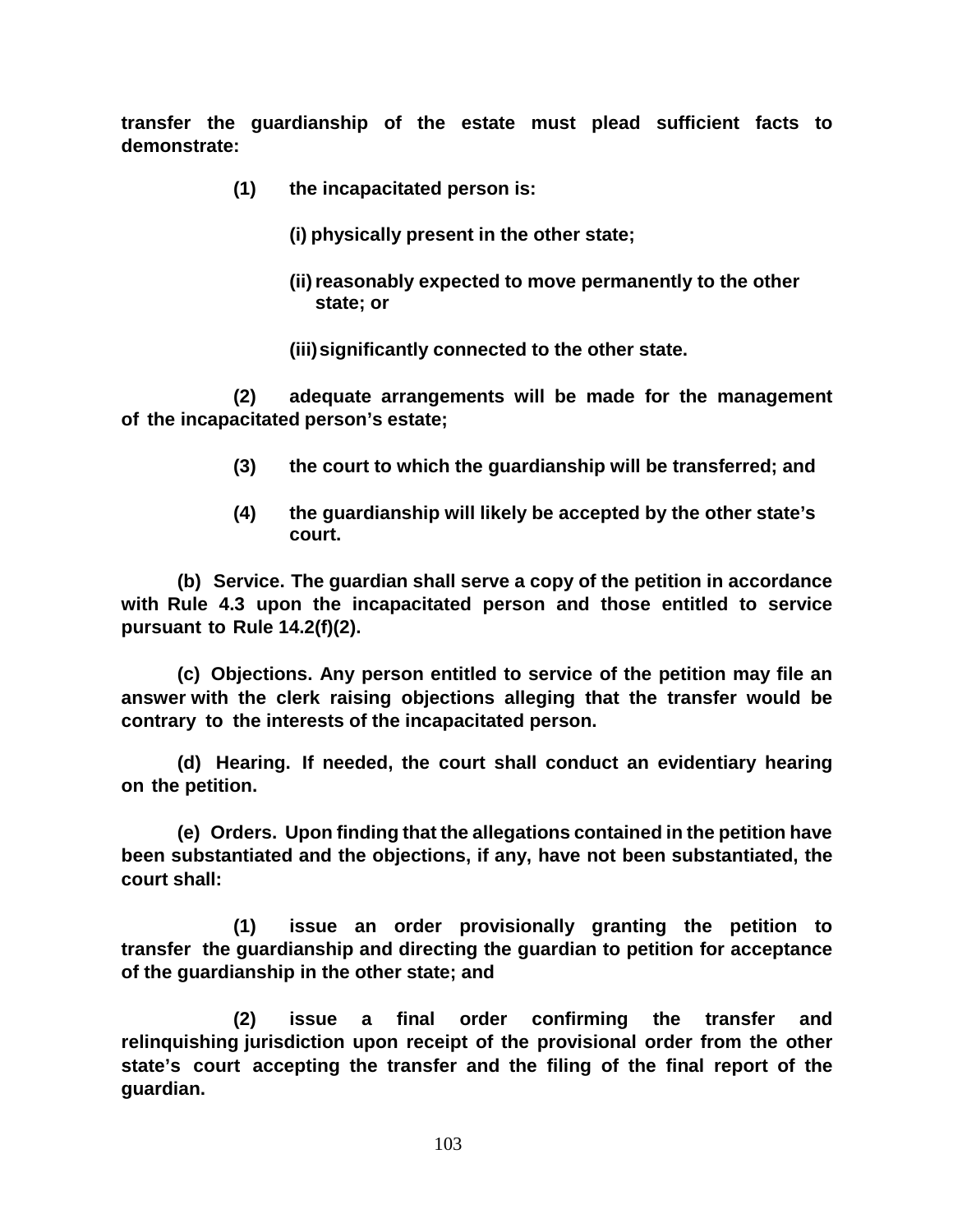**Explanatory Comment:** *See* **Subchapter C of the Uniform Adult Guardianship and Protective Proceedings Jurisdiction Act, 20 Pa.C.S. §§ 5921-5922. For factors used to determine the significance of the incapacitated person's connection with the other state, see 20 Pa.C.S. § 5911(b). This petition may also include a request to transfer the guardianship of the person to another state as provided in Rule 14.11. The likelihood that the guardianship may be accepted by the other state's court may be established by evidence of the state having procedures similar to Rule 14.13.**

**Rule 14.13 Acceptance of a Guardianship Transferred from Another State**

**(a) A petition to confirm the transfer of a guardianship from another state to Pennsylvania shall:**

**(1) plead sufficient facts to demonstrate:**

**(i) the eligibility of the guardian for appointment in Pennsylvania;** 

**(ii) the proceeding in the other state approving the transfer was conducted in a manner similar to Rules 14.11 or 14.12 (concerning transfer of guardianship);**

**(2) include a certified copy of the other state's provisional order approving the transfer; and**

**(3) include a certified copy of the petition and order determining initial incapacity in the other state.**

**(b) Service. The guardian shall serve a copy of the petition in the manner and upon the incapacitated person and those entitled to service pursuant to Rule 14.2(f).**

**(c) Objections. Any person entitled to notice of the petition may file an answer with the clerk raising objections alleging that the transfer would be contrary to the interests of the incapacitated person.**

**(d) Hearing. If needed, the court shall conduct an evidentiary hearing on the petition.**

**(e) Orders. Upon finding that the allegations contained in the petition have been substantiated and the objections, if any, have not been substantiated, the court shall:**

104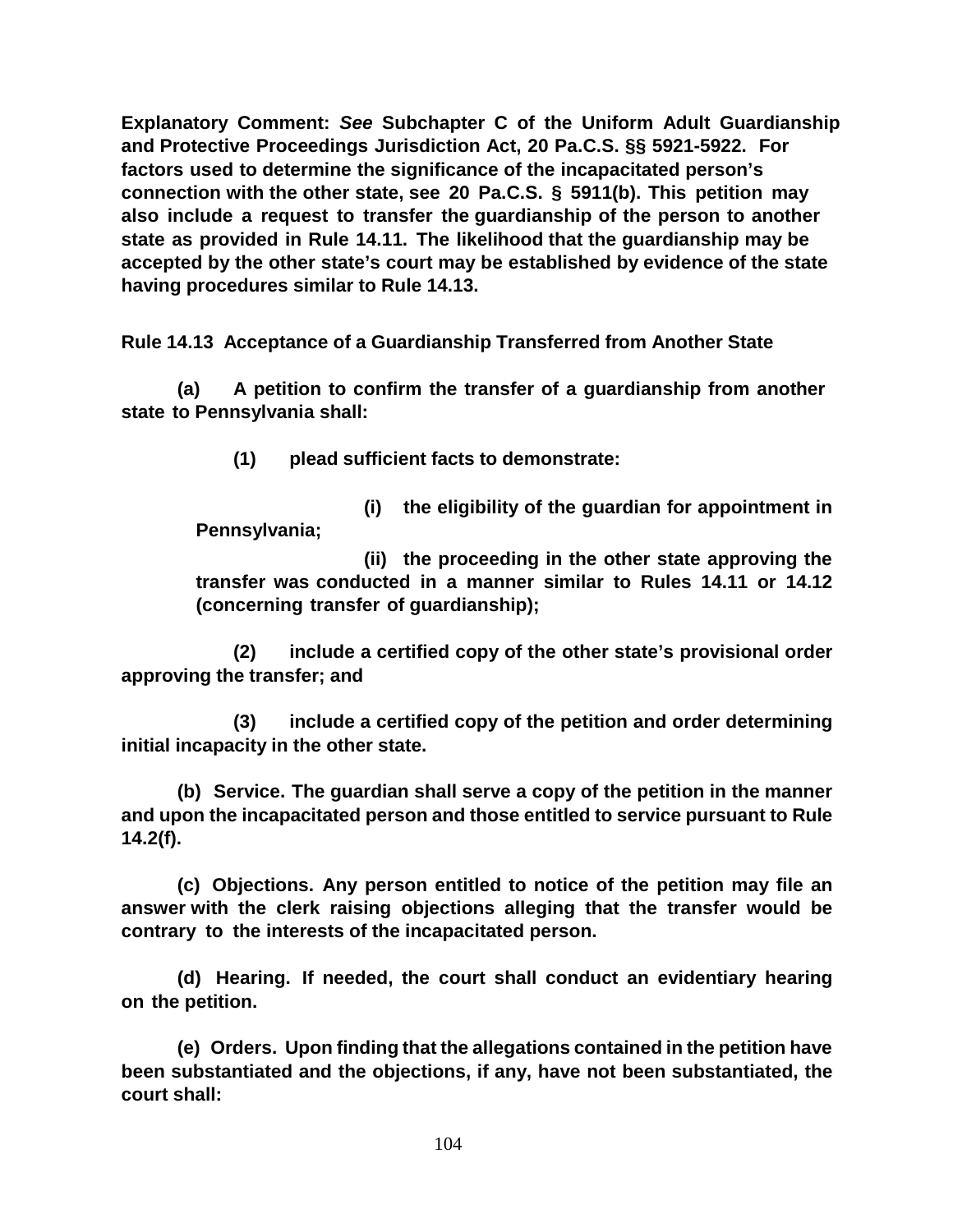**(1) issue an order provisionally granting the petition to confirm transfer of the guardianship; and**

**(2) upon receiving a final order from the court transferring the guardianship, the court shall issue a final order accepting the guardianship, appointing the guardian appointed previously by the court of the other state as the guardian in Pennsylvania, and directing the guardian to comply with the reporting requirements of Rule 14.8.**

**Explanatory Comment:** *See* **Uniform Adult Guardianship and Protective Proceedings Jurisdiction Act, 20 Pa.C.S. § 5922(f) (court's consideration of a modification of guardianship).**

**Rule 14.14 Forms**

**The following forms located in the Appendix shall be used exclusively:**

- **(a) Important Notice – Citation with Notice (G-01);**
- **(b) Report of Guardian of the Estate (G-02);**
- **(c) Report of Guardian of the Person (G-03);**
- **(d) Guardian's Inventory for a Minor (G-04);**
- **(e) Guardian's Inventory for an Incapacitated Person (G-05);**
- **(f) Guardianship of Incapacitated Person: Petition for Adjudication/Statement of Proposed Distribution Pursuant to Pa. O.C. Rule 2.4 (OC-03);**
- **(g) Guardianship of Minor: Petition for Adjudication/Statement of Proposed Distribution Pursuant to Pa. O.C. Rule 2.4 (OC-04);**
- **(h) Expert Report (G-06); and**
- **(i) Notice of Filing (G-07).**

**Explanatory Comment: In accordance with Rule 1.8, these forms must be used exclusively and cannot be replaced or supplanted by a local form.**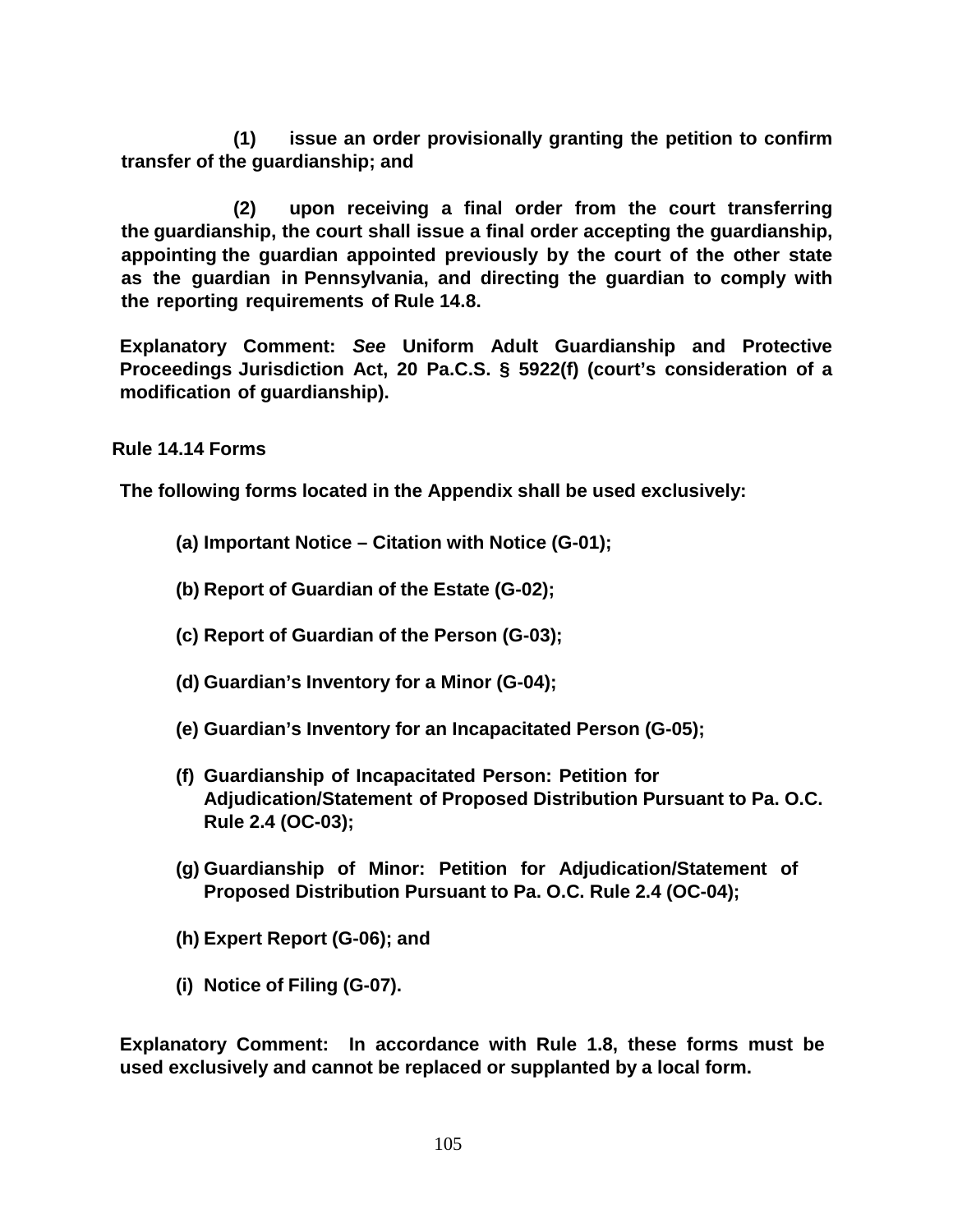## **CHAPTER XV. ADOPTIONS**

### **Rule 15.1: Local Rules**

**The practice and procedure with respect to adoptions shall be as provided by Act of Assembly and to the extent not inconsistent therewith shall conform either with the pertinent general rule or special order of the local Orphans' Court or, in the absence thereof, with this Rule 15.**

Rule L15.1A. *Procedure*. [6](#page-105-0)

- (1) In all pleadings related to the termination of parent-child relationships and adoptions, all petitions, reports, etc., shall be filed with the Clerk.
- (2) After the first pleading is filed, the case shall be referred to by the assigned docketing number and the adoptee's initials.
- (3) Separate pleadings shall be filed for each proposed adoptee.
- (4) When parental rights are sought to be terminated, whether by involuntary termination, consent, or voluntary relinquishment, a separate termination petition shall be filed for each parent.
- (5) All petitions shall be accompanied by a separate preliminary decree [a preliminary decree with citation is required for matters where jurisdiction is not yet established] for the Court's use in setting a hearing date. The preliminary decree shall specify the names and addresses of the persons to whom notice is to be given.
- (6) Hearing dates shall be scheduled not less than twenty (20) days after service of the petition.
- (7) A motion for the appointment of counsel for the child whose parent's/parents' rights may be terminated and an order relating thereto shall be presented with each petition for involuntary termination of parental rights. At the time of filing, petitioner shall deposit with the Clerk any counsel fees amount required by statute. No such deposit shall be required for terminations sought by the Chester County Department of Children, Youth and Families.
- (8) In every proceeding where the rules or statutes require that the adoptee's birth certificate be exhibited to the Court, the original birth certificate shall show the names of the mother and father, if recorded. If the name of the father is not

<span id="page-105-0"></span><sup>&</sup>lt;sup>6</sup> Forms pertaining to adoptions are available with the Clerk and on the Clerk's website: [www.chesco.org/wills.](http://www.chesco.org/wills)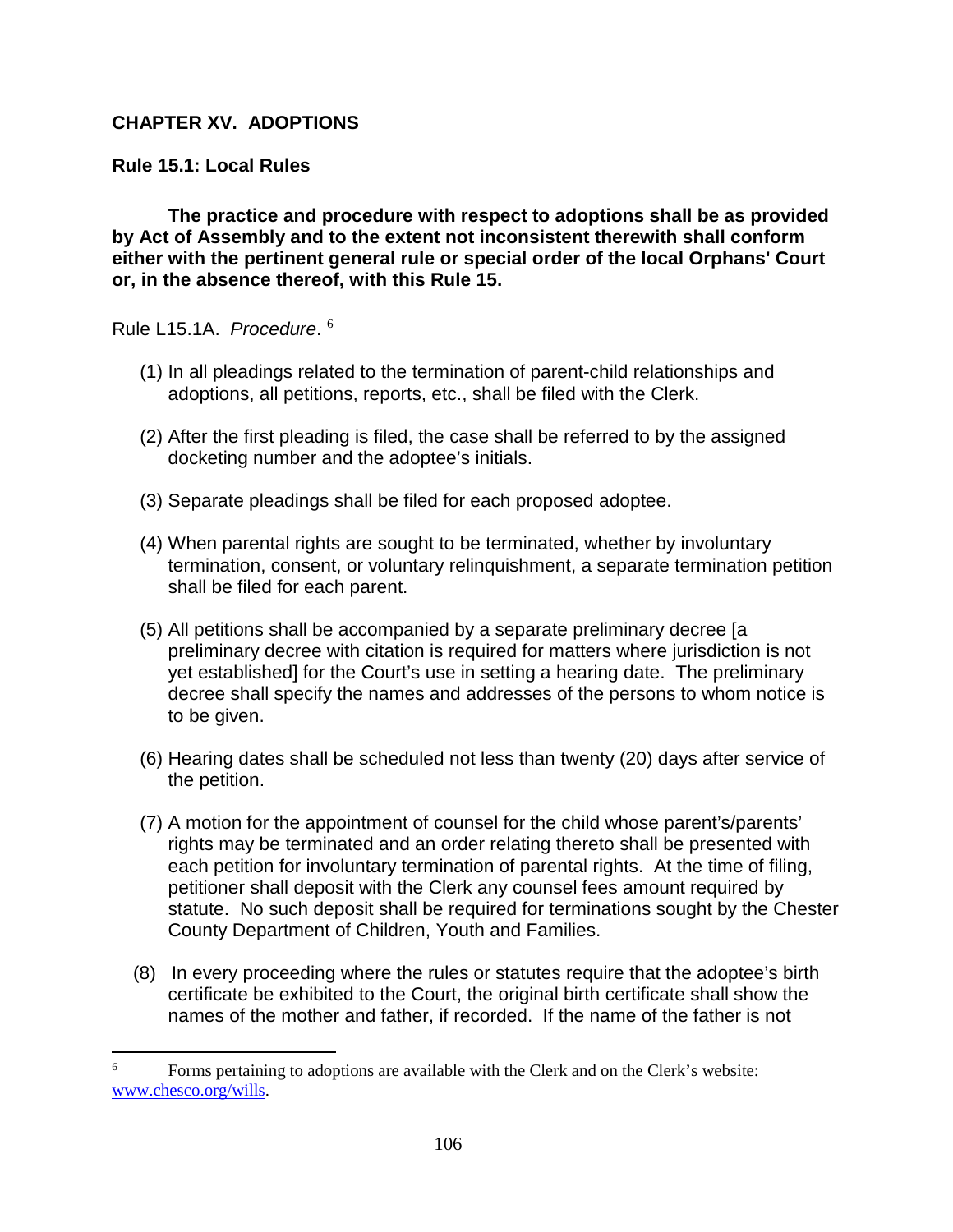recorded but there is a claim of paternity pursuant to statute, then that information shall be provided.

(9) The Vital Statistics "Certificate of Adoption" Form shall be filed with each petition for adoption as a separate unattached document.

### **Rule 15.2. Voluntary Relinquishment to Agency**

**(a) Petition. - A petition under Section 301 of the Adoption Act to relinquish parental rights and duties with respect to a child who has been in the care of an Agency shall include the following allegations:** 

**(1) the name, address, age, racial background and religious affiliation of each petitioner;** 

**(2) the information required in subparagraph (1) as to any parent who is not a petitioner, including the father of a child born out of wedlock, if he has been identified, unless the court, for cause shown, determines such information is not essential;** 

**(3) the marital status of the mother as of the time of birth of the child and during one year prior thereto and, if the mother has ever been married, the name of her husband or husbands and her maiden name;** 

**(4) the name, age, date of birth, racial background, sex and religious affiliation of the child;** 

**(5) the name and address of the Agency having care of the child;** 

**(6) the date when the child was placed with the Agency;**

**(7) when the child is born out of wedlock, whether the mother and the father of the child intend to marry;** 

**(8) the reasons for seeking relinquishment;** 

**(9) that each petitioner understands the petition, has considered the alternatives, and has executed the petition voluntarily to promote what the petitioner believes to be in petitioner's and the child's best interests.** 

**(b) Exhibits - The petition shall have attached to it the following exhibits:** 

**(1) the joinder of a parent who is not a petitioner or his or her waiver of all interest in the child, if either is obtainable;** 

**(2) a birth certificate or certification of registration of birth of the child;**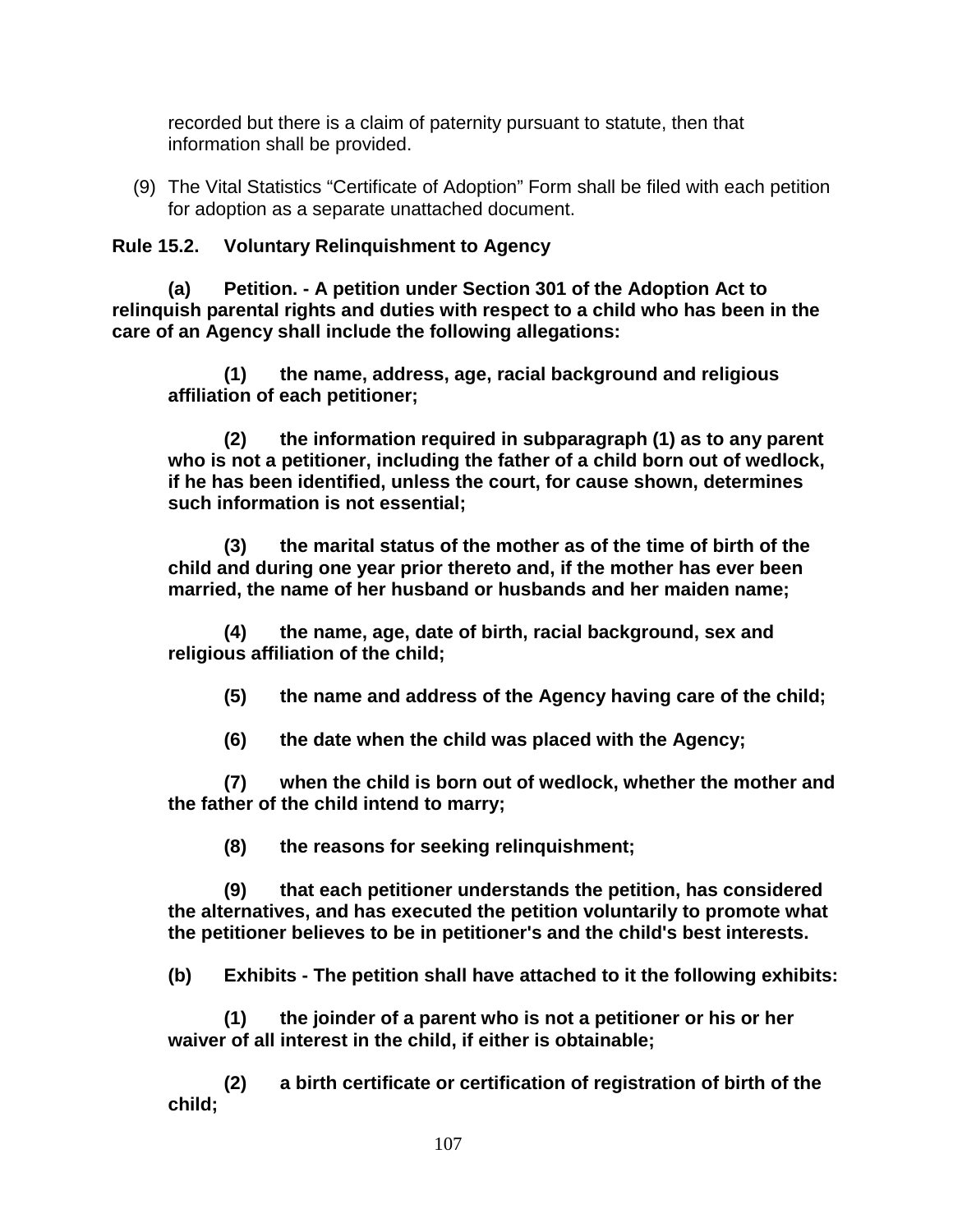**(3) the written consent of a parent or guardian of a petitioner who has not, reached 18 years of age;**

**(4) the joinder of the Agency having care of the child and its consent to accept custody of the child until such time as the child is adopted.** 

**(c) Notice and Hearing - If a parent, including the parent of a child born out of wedlock, has not relinquished his or her rights and duties in and to the child or joined in the other parent's petition hereunder, then notice of the hearing on the petition to relinquish rights and duties shall be given to the first referred to parent as provided in Rule 15.6. A parent may waive in writing the right to such notice. Each petitioner and each person whose joinder or consent is attached to the petition shall be examined under oath at the hearing unless excused by the court.** 

Rule L15.2A. *Appearance of Intermediary, Voluntary Relinquishment to an Agency*.

 In a voluntary relinquishment to an agency proceeding, the Court will require the appearance of representatives of agencies or individuals who have acted as the intermediary unless excused by the Court.

**Rule 15.3. Voluntary Relinquishment to Adult Intending to Adopt Child** 

**(a) Petition - A petition under Section 302 of the Adoption Act to relinquish parental rights with respect to a child who has been in the exclusive care of an adult or adults who have filed a Report of Intention to Adopt shall include the allegations required under subparagraphs (1), (2), (3), (4), (7), (8) and (9) of Rule 15.2(a) and** 

**(1) the date when the Report of Intention to Adopt was filed;** 

**(2) the date when the child was placed with the adult or adults;**

**(b) Exhibits - The petition shall have attached to it the first three exhibits specified in Rule 15.2(b) and** 

**(1) the separate consent of the adult or adults to accept custody of the child.** 

**(c) Notice and Hearing - If a parent, including the parent of a child born out of wedlock, has not relinquished his or her rights in the child or joined in the petition hereunder, then notice of the hearing on a parent's petition to relinquish rights shall be given to the first referred to parent as provided in Rule 15.6. A parent may waive in writing the right to such notice. Each petitioner and each person whose joinder or consent is attached to the petition shall be examined under oath at the hearing unless excused by the court.**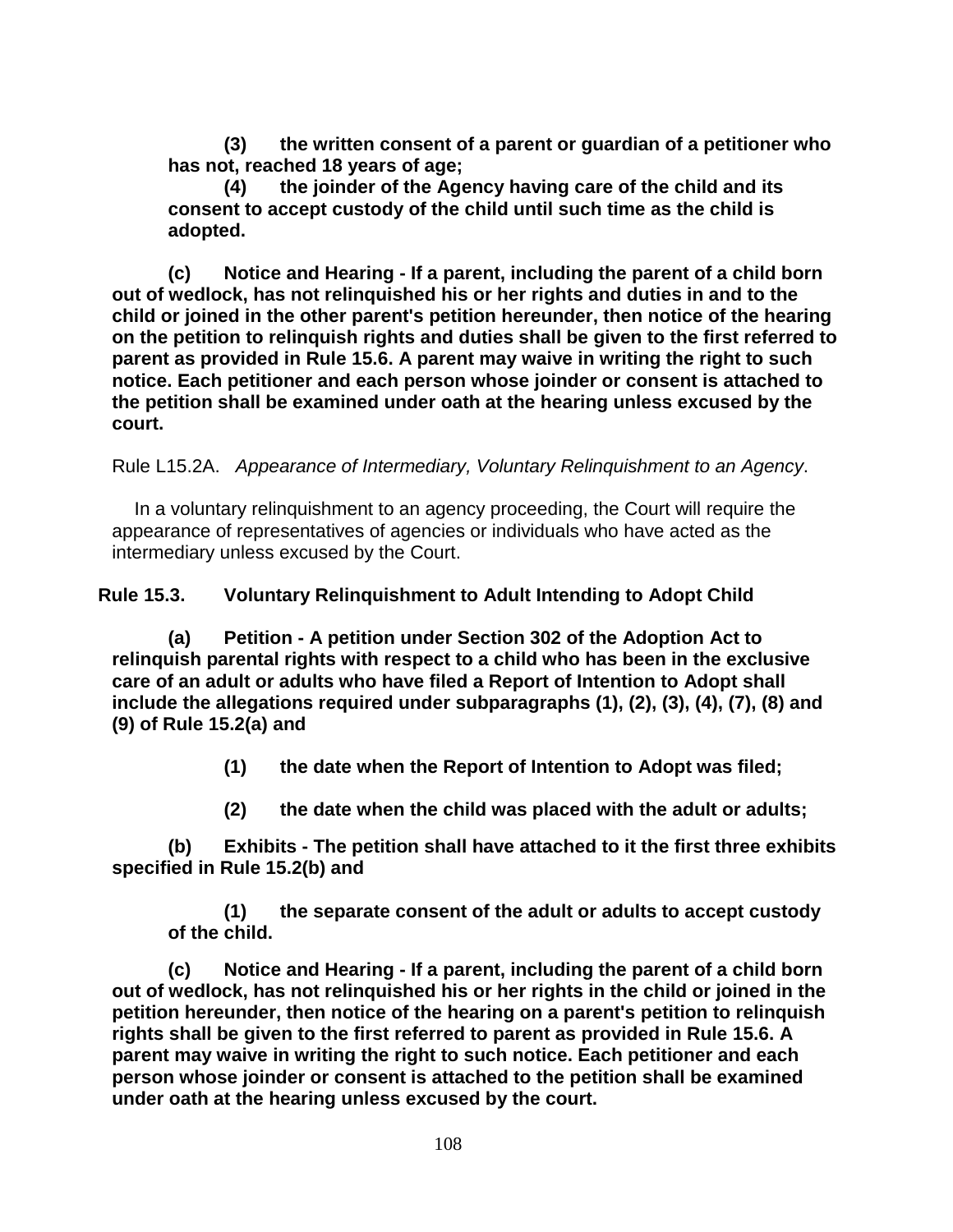Rule L15.3A. *Appearance of Intermediary, Voluntary Relinquishment to an Adopting Adult.*

 In a voluntary relinquishment proceeding involving an adult intending to adopt, the Court will require the appearance of representatives of agencies or individuals who have acted as the intermediary unless excused by the Court.

## **Rule 15.4. Involuntary Termination of Parental Rights**

**(a) Petition - A petition for involuntary termination of parental rights under Sections 311 and 312 of the Adoption Act shall include the following allegations:**

**(1) the name and address of the petitioner and his or her standing;** 

**(2) the name, age, date of birth, racial background, sex and religious affiliation of the child;** 

**(3) the name, address, age, racial background and religious affiliation of the parent or parents, including the father of a child born out of wedlock, if he has been identified;** 

**(4) the marital status of the mother as of the time of birth of the child and during one year prior thereto and, if the mother has ever been married, the name of her husband or husbands and her maiden name;** 

**(5) the date when the child was placed in the care of the petitioner;** 

**(6) facts constituting grounds for the involuntary termination under Section 311 of the Adoption Act, and a reference to the applicable subsection or subsections;** 

**(7) whether either parent of the child is entitled to the benefits of the Soldiers' and Sailors' Civil Relief Act of 1940, as amended (50 U.S.C.A. § 501 et seq.);**

**(8) that the petitioner will assume custody of the child until such time as the child is adopted.** 

**(b) Exhibits - The petition shall have attached to it the following exhibits:**

**(1) a birth certificate or certification of registration of birth of the child;**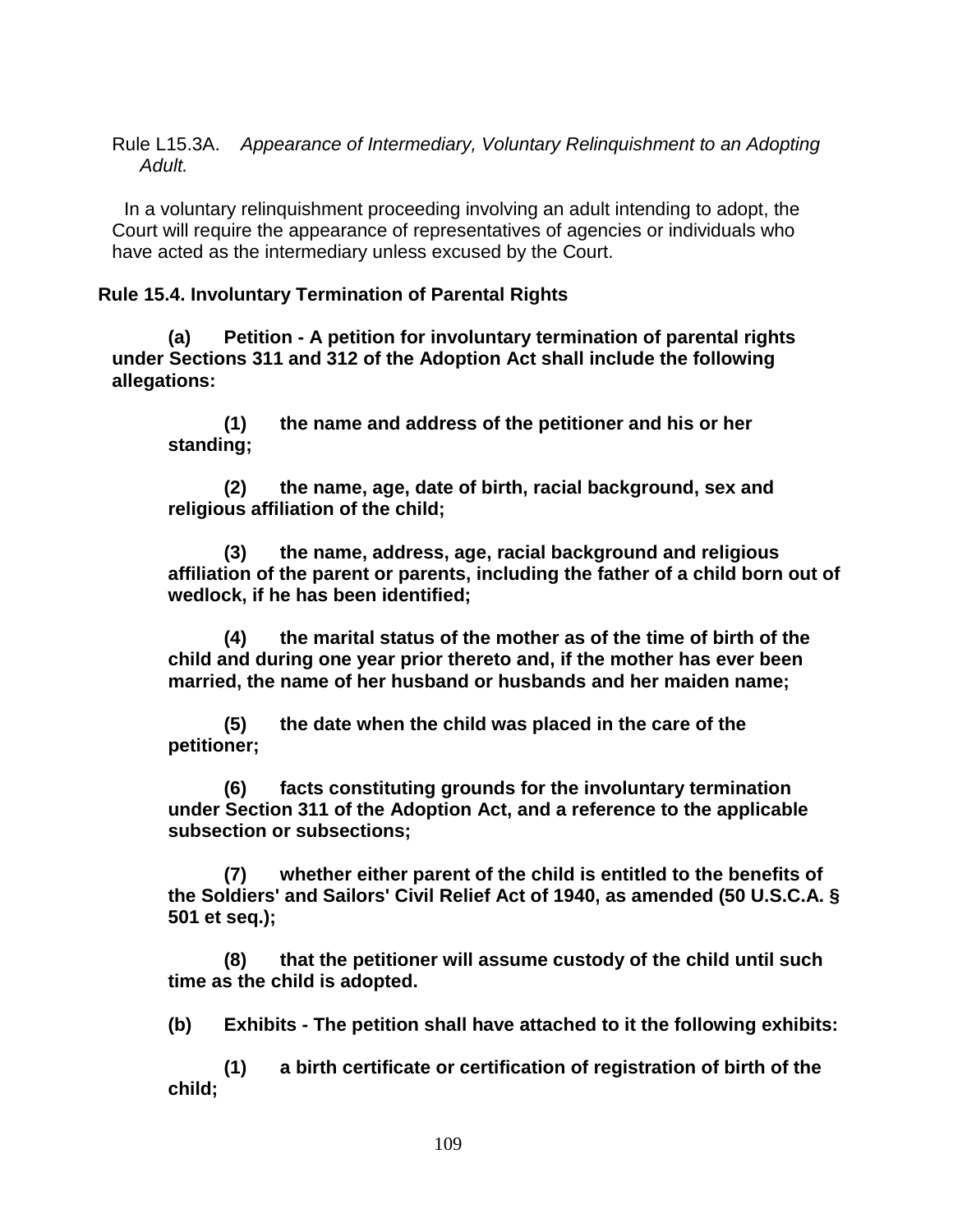**(2) the joinder of a parent of a petitioner who is under the age of 18, unless excused by the court.** 

# **(c) Guardian ad Litem.**

**(1) When the termination of the parental rights of a parent who has not attained the age of 18 years is sought, unless the court finds the parent is already adequately represented, the court shall appoint a guardian ad litem to represent the parent. The appointment of a guardian ad litem may be provided for in the preliminary order attached to the petition for involuntary termination of parental rights.** 

**(2) The decree appointing a guardian ad litem shall give the name, date of birth and address (if known) of the individual whom the guardian ad litem is to represent and the proceedings and period of time for which the guardian ad litem shall act.** 

**(d) Notice and Hearing - Notice of the hearing on the petition shall be given, in accordance with Rule 15.6 hereof, to the parent or parents whose rights are sought to be terminated, including the parent of a child born out of wedlock, to any intermediary named in a Report of Intention to Adopt, if one has been filed, and to the guardian of the person or guardian ad litem of any parent or parents who is or are under the age of 18 years. Each petitioner, each person whose joinder or consent is attached to the petition and any intermediary named in a Report of Intention to Adopt shall be examined under oath at the hearing unless they are excused by the court.**

Rule L15.4A. *Involuntary Termination of Parental Rights.*

- (1) *Citation*. When a petition for involuntary termination of parental rights is filed, the Clerk shall issue to the parent(s) whose rights may be terminated a citation to show cause why the prayer of the petition should not be granted. The citation shall be made returnable no sooner than twenty (20) days after the date of issuance, unless ordered by the Court.
- (2) *Notification by the Clerk*. The Clerk shall promptly send, by first class mail, a certified copy of all decrees terminating parental rights to the last known address of the person whose parental rights have been terminated or to his/her attorney of record. For this purpose, the petitioner or his/her attorney shall provide the Clerk with the last known address of the person whose rights have been terminated. The Clerk shall enter the mailing of such notice on the docket.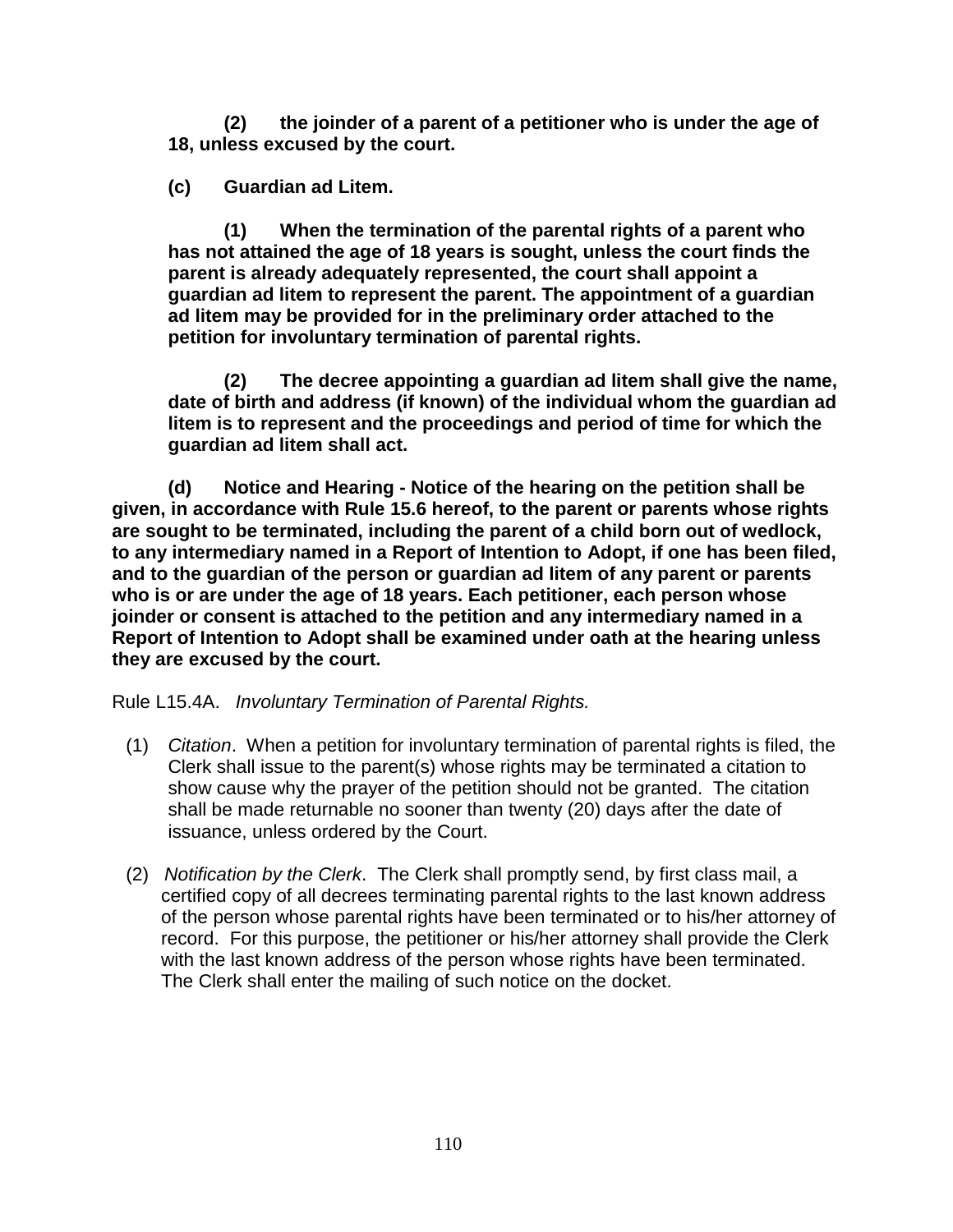**Rule 15.5. Adoption**

**(a) Petition - The petition shall contain all declarations and information required by Section 401 of the Adoption Act and any additional information required by local rules.** 

**(b) Notice or Consent-Parents of Child. Notice as provided by Rule 15.6 shall be given to each parent unless** 

**(1) he or she has consented in writing to the adoption and waived notice of hearing, or** 

**(2) he or she has voluntarily relinquished his or her parental rights in a proceeding under Rule 15.2 or Rule 15:3, or** 

**(3) his or her parental rights have been involuntarily terminated in a proceeding under Rule 15.4.** 

**(c) Investigation - A petition for adoption shall be subject to investigation as prescribed by local rules. The investigation report shall cover the matters alleged in the petition, any other matters that may affect the welfare of the child, and the information required by Sections 335 and 424 of the Adoption Act.** 

**(d) Disclosure of Fees and Costs - At the hearing there shall be offered in evidence a report, certified by counsel for the petitioner, setting forth the amount of fees and expenses paid or to be paid to counsel, and any other fees, costs and expenses paid or to be paid to an intermediary or any other person or institution, in connection with the adoption.** 

**(e) Adult Change of Name - When the person to be adopted is over the age of 18 years and desires to assume the surname of the adopting parent or parents, evidence showing compliance with the law relating to change of name must be introduced before a decree will be made.1**

**1Act of April 18, 1923, P.L. 75, as amended, 54 P.S. 1 et seq.**

Rule L15.5A. *Adoption*.

(1) *Reports and Investigation*.

(a) In all cases in which the Chester County Department of Children, Youth and Families is the intermediary, the Court may rely on the intermediary's report and will not require an investigation by a court appointed investigator. In all other cases, with the exception of those treated differently by statute, an investigation shall be conducted by a court appointed investigator who, in the investigator's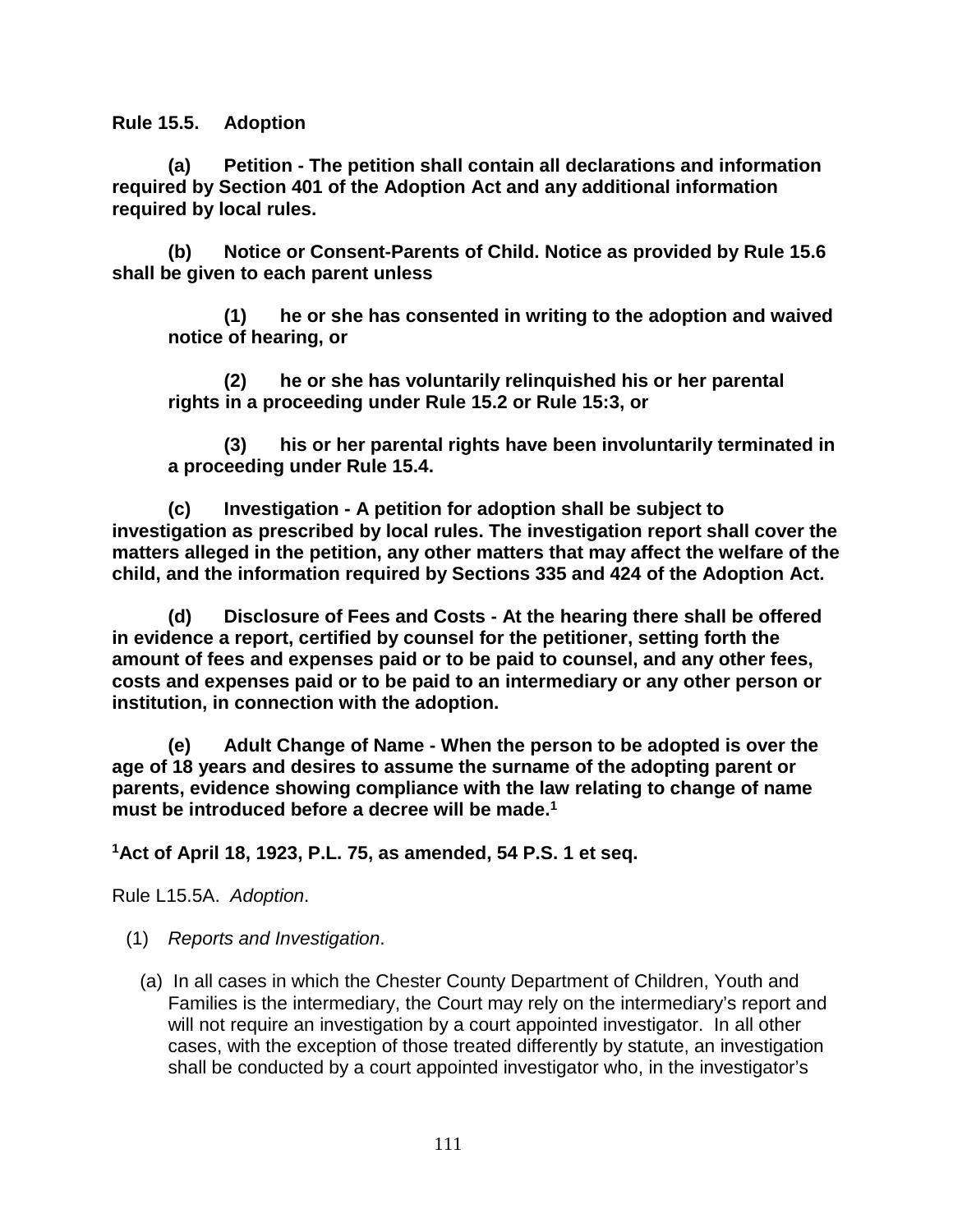discretion, may rely upon the report of a voluntary child care agency acting as intermediary.

- (b) If the report of the intermediary or the investigator is not filed within six (6) months of the filing of the report of intention to adopt (or the appointment of the investigator), the Court, on motion of any party, may issue a rule upon the intermediary or investigator to appear and show cause why the report has not been filed.
- (c) If there is not an intermediary named in the report of intention to adopt, the attorney shall attach an affidavit to the report which shall explain in detail how the persons filing the report received possession of the adoptee from the birth parent(s), who arranged for the exchange of possession of the adoptee, how the person(s) filing the report received knowledge of the existence of the availability of the adoptee for potential adoption, and any other information the attorney may have regarding the relationship of the persons filing the report to the birth parent(s) and how the adoption was arranged.
- (2) *Disclosure of Fees and Costs of Intermediary*.
	- (a) All intermediaries, other than Chester County Department of Children, Youth and Families, shall submit with the report of intention to adopt, an itemized report disclosing all adoption related fees, expenses, and charges. No investigator will be appointed and no hearings will be scheduled until this information has been filed.
	- (b) Counsel shall certify on the report offered into evidence that the adopting parent(s) has been given a copy of the report and fees.
- (3) *Required Submissions*.

In the course of causing an investigation to be made pursuant to statute, an agency or person designated by the Court to conduct such investigation, or the agency which placed the child, shall require prospective adoptive parents to submit or authorize collection of the following information pursuant to statute. Prospective adoptive parents who are not residents of Pennsylvania shall submit an equivalent criminal history record information and certificate from the state police and human services departments of the state where they reside.

(a) Pursuant to statute, a report of criminal history record information from the Pennsylvania State Police or a statement from the Pennsylvania State Police that its central repository contains no such information related to that person. Such criminal record history information shall be limited to that which is disseminated pursuant to statute; and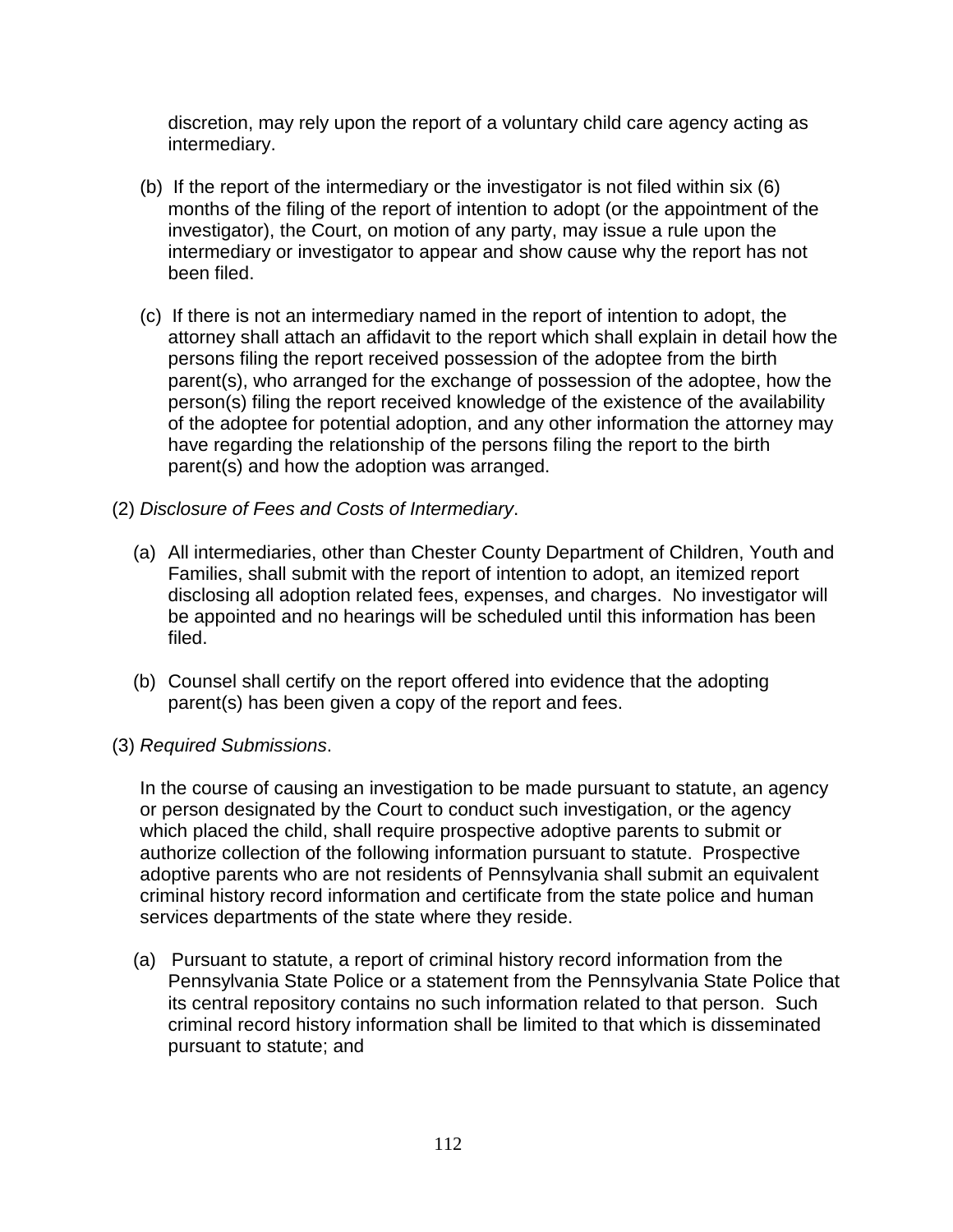(c) A certification from the Department of Human Services as to whether the applicant is named in the central register as the perpetrator of a founded or indicated report of child abuse. The required certificate shall be valid if dated within twenty-four (24) months prior to the placement of the child by the agency. In the case of a private placement, the certificate shall be valid if dated within twenty-four (24) months of the Court hearing.

### Rule L15.5B. *Adoption Investigation Fee*.

A person required to file a report of intention to adopt shall, when filing the report, pay an adoption investigation fee to the Clerk, in such amount as shall be established by the Court.

#### Rule L15.5C. *Disclosure of Fees and Costs.*

 At the time of filing of the petition for adoption, counsel for petitioner(s) shall file a signed certification of adoption related fees, costs and expenses, anticipated through the hearing conclusion, as required by the Pennsylvania Orphans' Court Rules. The Court may request counsel to provide an itemized billing statement if the Court considers the amount unreasonable.

**Rule 15.6. Notice to persons; method; notice of Orphans' Court proceedings filed on dependency docket.**

**(a) Notice to every person to be notified shall be by personal service, service at his or her residence on an adult member of the household, or by registered or certified mail to his or her last known address. If such service is unobtainable and the registered mail is returned undelivered, then:**

 **(1) no further notice shall be required in proceedings under Rules 15.2 or 15.3, and**

 **(2) in proceedings under Rules 15.4 and 15.5, further notice by publication or otherwise shall be given if required by general rule or special order of the local Orphans' Court. If, after reasonable investigation, the identity of a person to be notified is unknown, notice to him or her shall not be required**

**(b) When a child is in the legal custody of a county agency:**

 **(1) Within seven (7) days of the filing of a petition to terminate parental rights under Rules 15.2 or 15.4, or a petition to confirm consent under 23 Pa.C.S. § 2504, or a petition to adopt under Rule 15.5, the county agency shall file a praecipe with the clerk of the court where the child was declared dependent using the caption of the dependency proceeding, notifying the clerk of the name of the petition filed and the date of filing in substantially the form approved by the Supreme Court.**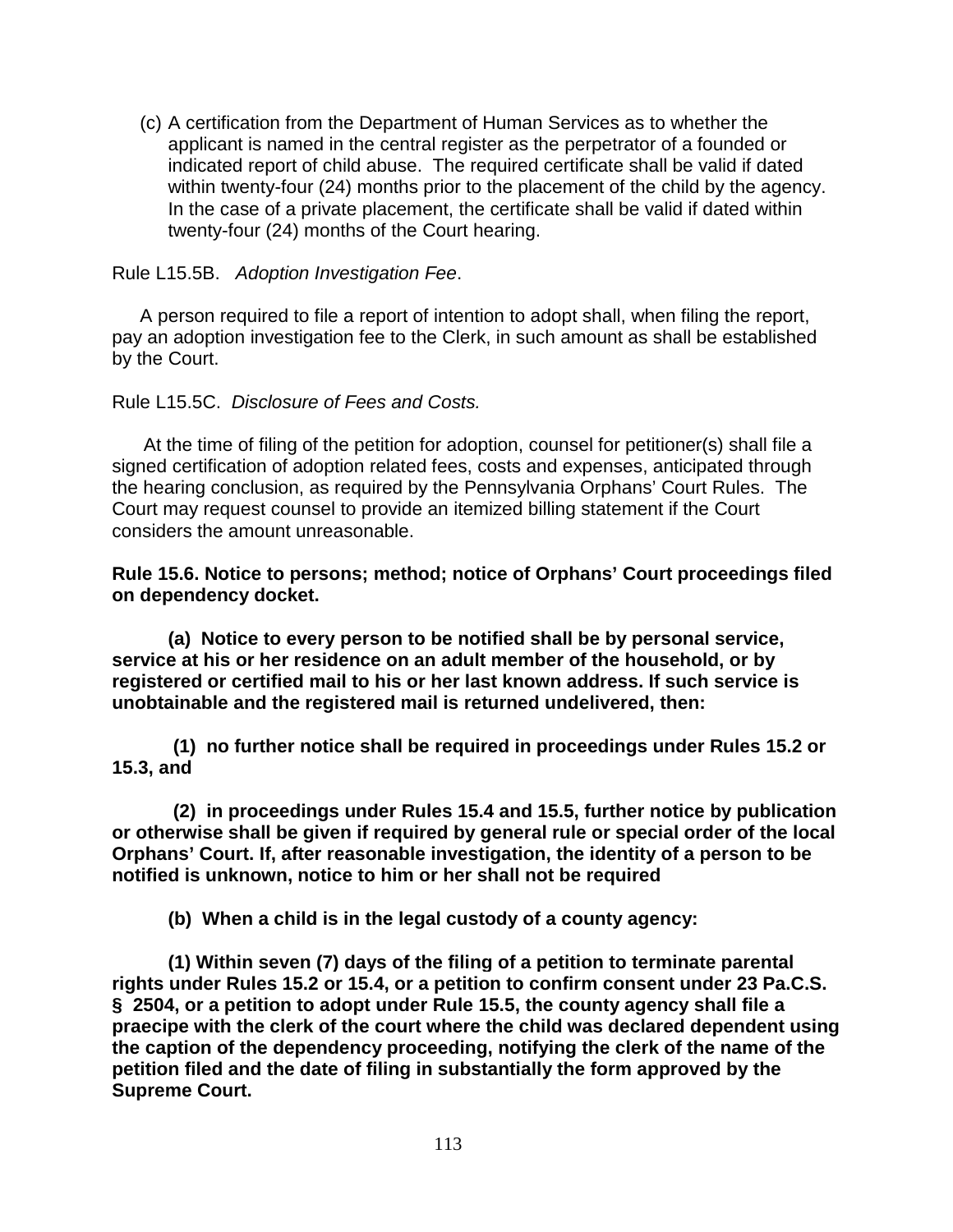**(2) Within seven (7) days of receiving the Court's disposition of the petitions described in subparagraph (b)(1), the county agency shall file a praecipe with the clerk of the court where the child was declared dependent using the caption of the dependency proceeding, notifying the clerk of the disposition of the petition and the date of the order in substantially the form approved by the Supreme Court.**

 **(3) If a notice of appeal from an order described in subparagraph (b)(2) is filed, then within seven (7) days of service of the notice of appeal, the county agency shall file a praecipe with the clerk of the court where the child was declared dependent using the caption of the dependency proceeding, notifying the clerk of the appeal and the date of filing in substantially the form approved by the Supreme Court.**

 **(4) Within seven (7) days of receiving the appellate court's disposition of the appeal described in subparagraph (b)(3), the county agency shall file a praecipe with the clerk of the court where the child was declared dependent using the caption of the dependency proceeding, notifying the clerk of the disposition of the appeal and the date of the decision in substantially the form approved by the Supreme Court.**

Rule L15.6A. *Notice; Method and Responsibility.*

- (1) If notice by publication is ordered by the Court, the publication shall also appear in a newspaper of general circulation in the area of the last known address of the birth parent or where the petitioner believes the birth parent may currently be residing unless otherwise ordered by the Court.
- (2) Petitioner(s) or petitioner(s)' counsel is responsible for seeing that notice is provided in accordance with the law for all persons entitled to notice. An affidavit of service shall be filed in all matters where notice is required, specifying the manner in which, and the person or agency to whom notice is given.

**Rule 15.7. Impounding; Docket Entries; Reports; Privacy** 

**(a) All proceedings shall be impounded, docket entries made, report made to the Department of Public Welfare, and certificates of adoption issued as provided in Sections 505, 506, 507 and 508, respectively, of the Adoption Act, 23 Pa.C.S. § 2101, et seq.** 

**(b) The name or names of the natural parents and the name or names of the child before adoption shall not be entered on any docket which is subject to public inspection.** 

**(c) No decision under the Adoption Act of any hearing judge or appellate court publicly reported, or in any other way made available to the public by the court shall disclose the identity of the individual parties.**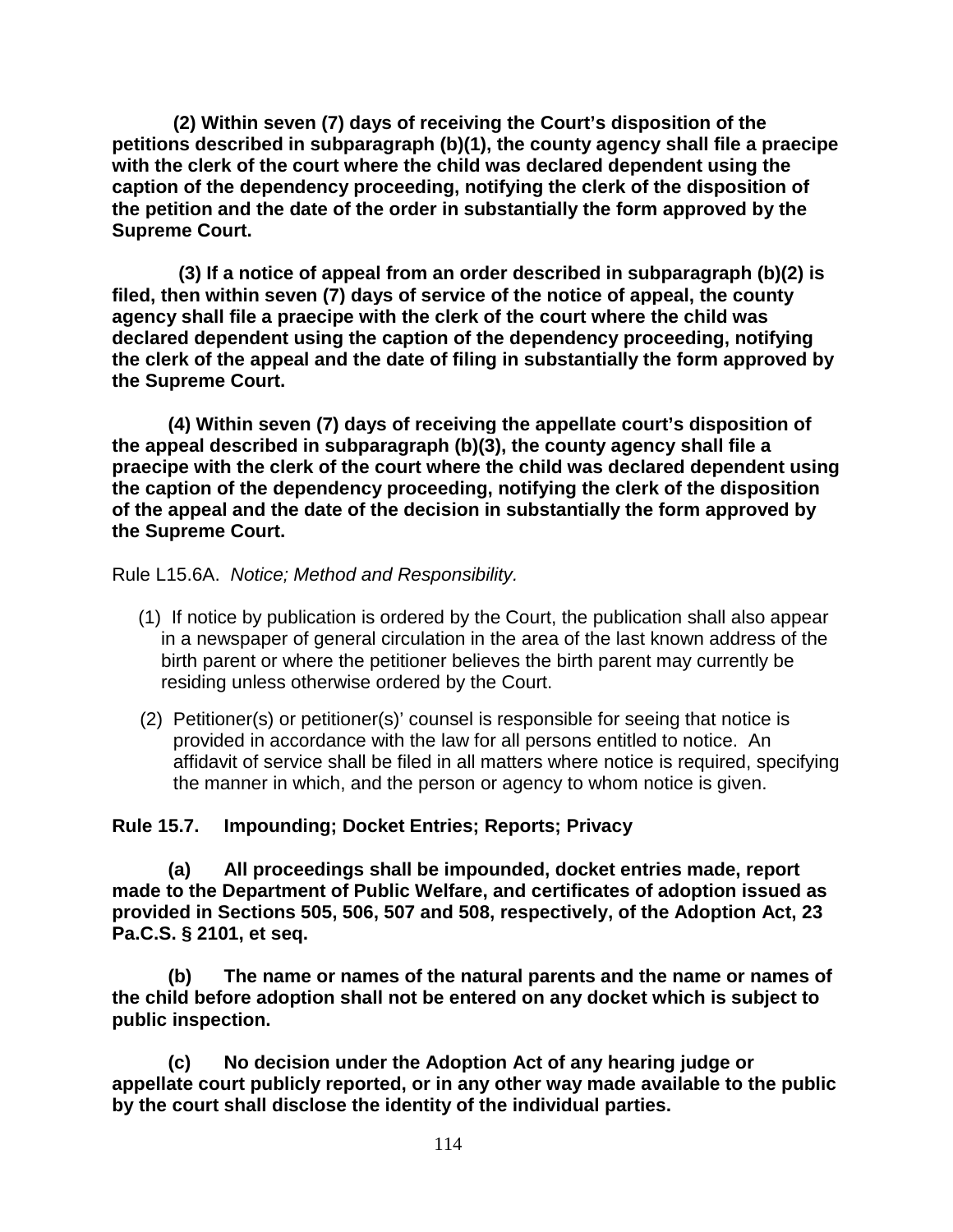#### Rule L15.7A. *Adoption Search Requests.*

All requests for adoption information made pursuant to statute shall be provided by letter directed to the Court or by a completed questionnaire which can be obtained from the Clerk or available on its website at www.chesco.org/wills. If a Court file is located regarding the adoption in question, the Court will send the requestor a form petition for completion and filing with the Clerk.

#### **Rule 15.8. Registration of foreign adoption decree.**

**(a) Adopting parent(s) may petition the Court of Common Pleas in the county of their residence to register a foreign adoption decree so that it will be given full and final effect in this Commonwealth. The Petition and Final Decrees shall be in substantially the form approved by the Supreme Court. See Appendix of Forms to these Rules.**

 **(1) As part of the Petition to Register Foreign Adoption Decree, a child's name may be changed from that appearing on the foreign adoption decree if the child is younger than twelve (12) years of age.**

**(b) A foreign adoption decree previously registered or otherwise finalized by a Court of this Commonwealth or of any other state may not be registered subsequently in another Court of this Commonwealth.**

**(c) If the Court of Common Pleas determines that the foreign adoption decree can be registered, the Court shall sign the Final Decree and shall direct the Clerk of the appropriate Court to enter the date of the foreign adoption decree and identify the foreign court on the docket. The Clerk shall send Form No. HD01273F, Certificate of Adoption of a Foreign-Born Child, and Form No. HD01275F, Statement of Citizenship and Residency, to the Department of Health, Division of Vital Records, along with a copy of U.S. Government Form N-560, Certificate of Citizenship, and/or a copy of the child's United States passport, if either or both documents have been provided by the adopting parent(s). The Clerk shall issue to the adopting parent(s) a certificate of adoption in accordance with Section 2907 of the Adoption Act. See 23 Pa.C.S. § 2907.**

**(d) If the Court of Common Pleas determines that the foreign adoption decree cannot be registered, the adopting parent(s) shall proceed as applicable under the provisions set forth in the Adoption Act, 23 Pa.C.S. § § 2101 et seq., Pa.O.C. Rule 15.9 (specific to the adoption of a foreign born child), and local rules of court.**

**(e) Adopting parent(s) who are eligible to register the foreign adoption decree under this Rule may, for any reason, proceed under Pa.O.C. Rule 15.9.**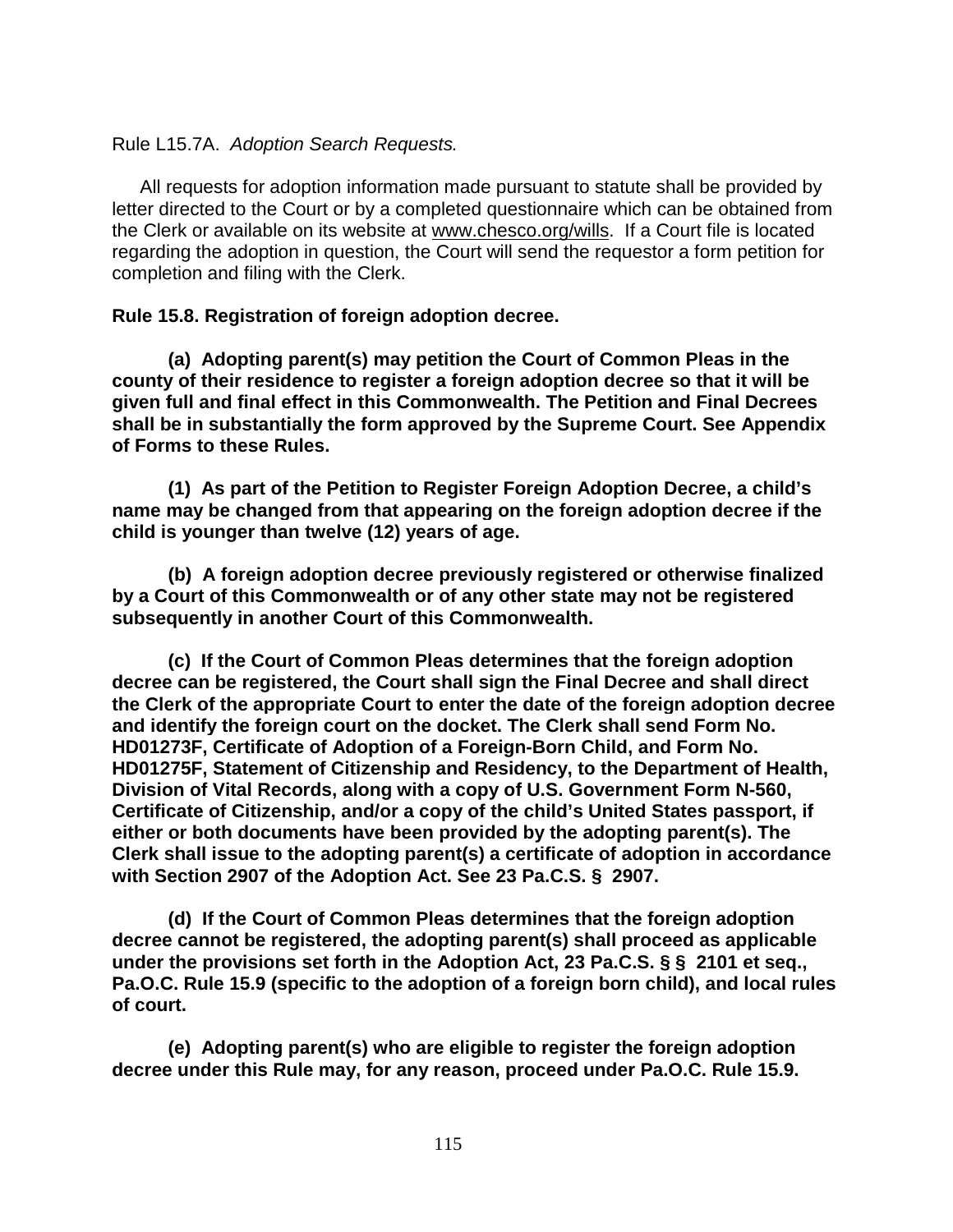**Explanatory Note: Pursuant to 23 Pa.C.S. § 2908(b), as amended by Act 96 of 2006, a set of forms, consisting of a Petition to Register Foreign Adoption Decree, Final Decrees approving and denying the Petition, and detailed Instructions for the pro se petitioner(s) are set forth in the Appendix to these Rules.** 

**The Petition should be filed with the Clerk of the Orphans' Court Division, except in Philadelphia County, where it should be filed with the Clerk of the Family Court Division. The Petition and accompanying documents, including the Final Decree, are confidential and should be impounded and withheld from public inspection as provided in the Adoption Act, 23 Pa.C.S. § § 2905, 2906, 2907 and 2908(f) and Pa.O.C. Rule 15.7.**

**The Clerk shall make available to petitioner(s) the necessary Department of Health, Division of Vital Records forms: Form No. HD01273F, Certificate of Adoption of a Foreign-Born Child; and Form No. HD01275F, Statement of Citizenship and Residency.**

**A change of name from that appearing on the foreign adoption decree is permitted without the need to comply with the procedures of 54 Pa.C.S. § 702 if the child is younger than twelve (12) years of age. Cf. 23 Pa.C.S. § 2711(a)(1). If the foreign born adopted child is twelve (12) years of age or older, then the child and parent(s) would need to follow the procedures set forth in 54 Pa.C.S. § 702 and would not be foreclosed by 54 Pa.C.S. § 702(b)(5)(ii) because the name change petition would not be in connection with any adoption proceeding as the foreign adoption is full and final and therefore completed.**

**A foreign born child who has been issued an IR-2, IR-3 or IH-3 United States visa has had the adoption proceeding fully completed in the foreign country and the foreign adoption decree only needs to be registered here to be given the full force and effect of an adoption decree issued by this Commonwealth. However, situations may arise that necessitate proceeding under Pa.O.C. Rule 15.9 even though the foreign born child has been issued an IR-2, IR-3 or IH-3 United States visa, such as the inclusion of an incorrect birth year on the foreign adoption decree, or other personal family reasons. Proceeding under Pa.O.C. Rule 15.9 is permitted; Pa.O.C. Rule 15.8 is not the exclusive means to obtain a Pennsylvania adoption decree and birth certificate for a foreign born adopted child.**

**Only one court, whether in this Commonwealth or another state, should exercise jurisdiction over the foreign adoption decree. Thus, if the foreign adoption decree has been registered or otherwise finalized in another state court, the adopting parent(s) need not and should not register the foreign adoption decree in this Commonwealth under this Rule. In similar fashion, if the foreign adoption decree has been registered in this Commonwealth, and thereafter, another petitioner in this Commonwealth seeks to adopt this child, the subsequent proceeding will be a standard proceeding under the applicable provisions of the Adoption Act, 23 Pa.C.S. § § 2101 et seq. Such a situation could occur when the child is to be**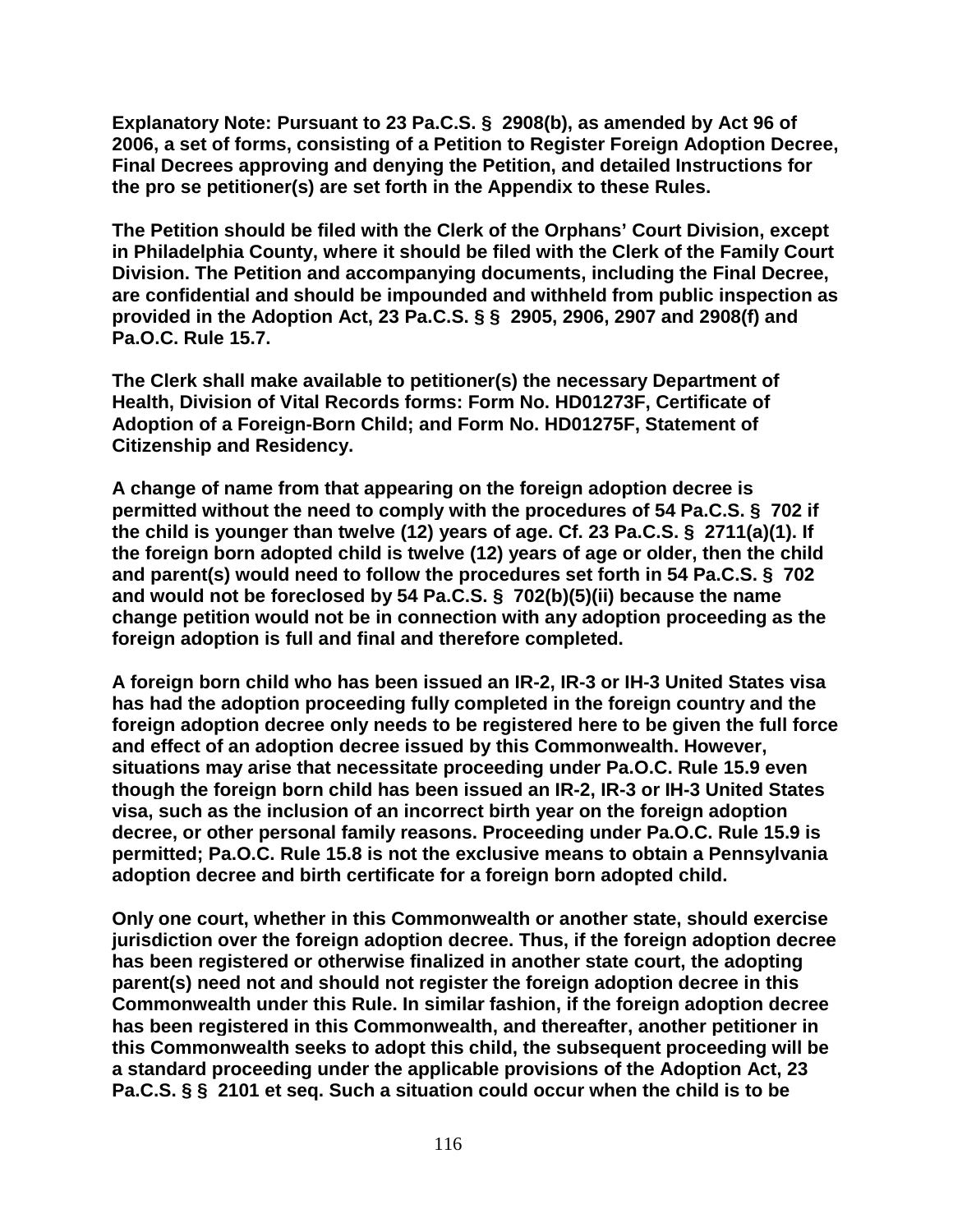**adopted by a step-parent after divorce or death of the original adopting parent(s), or when, after termination of parental rights, the child is to be adopted by different adopting parent(s).**

**If the Court determines that the foreign adoption is not a full and final adoption because the foreign born child has been issued an IH-4 or IR-4 visa, the adopting parent(s) shall proceed under subdivision (d) of this Rule. See also Pa.O.C. Rule 15.9.**

**Rule 15.9. Petition for adoption of a foreign born child.**

**(a) General Rule. Adopting parent(s) who are residents of the Commonwealth may petition the Court of Common Pleas in any county as provided in Section 2302 of the Adoption Act (see 23 Pa.C.S. § 2302) to proceed with an adoption of their foreign born child who has entered the United States pursuant to an IR-2, IR-3, IH-3, IR-4 or IH-4 United States visa.**

**(b) Required Documents. The following documents shall be filed in the following order with the Clerk of the appropriate division of the Common Pleas Court:**

 **(1) Preliminary Decree;**

 **(2) Final Decree;**

 **(3) Petition for Adoption of a Foreign Born Child;**

 **(4) Copy of United States visa;**

 **(5) Reports of investigations, home studies, preplacement and postplacement;**

 **(6) Copy of birth certificate of foreign born child (if available), with translation;**

 **(7) Copy of any other relevant foreign decrees and/or documents with translations;**

 **(8) Consents of any person and/or agency having custody and/or legal and/or physical rights to the child;**

 **(9) Report of Intermediary (if an intermediary agency was involved);**

 **(10) Verifications signed by petitioner(s), intermediary and translator(s) stating that facts set forth are true and correct, copies are true and correct copies of originals, that the English translation of foreign documents is**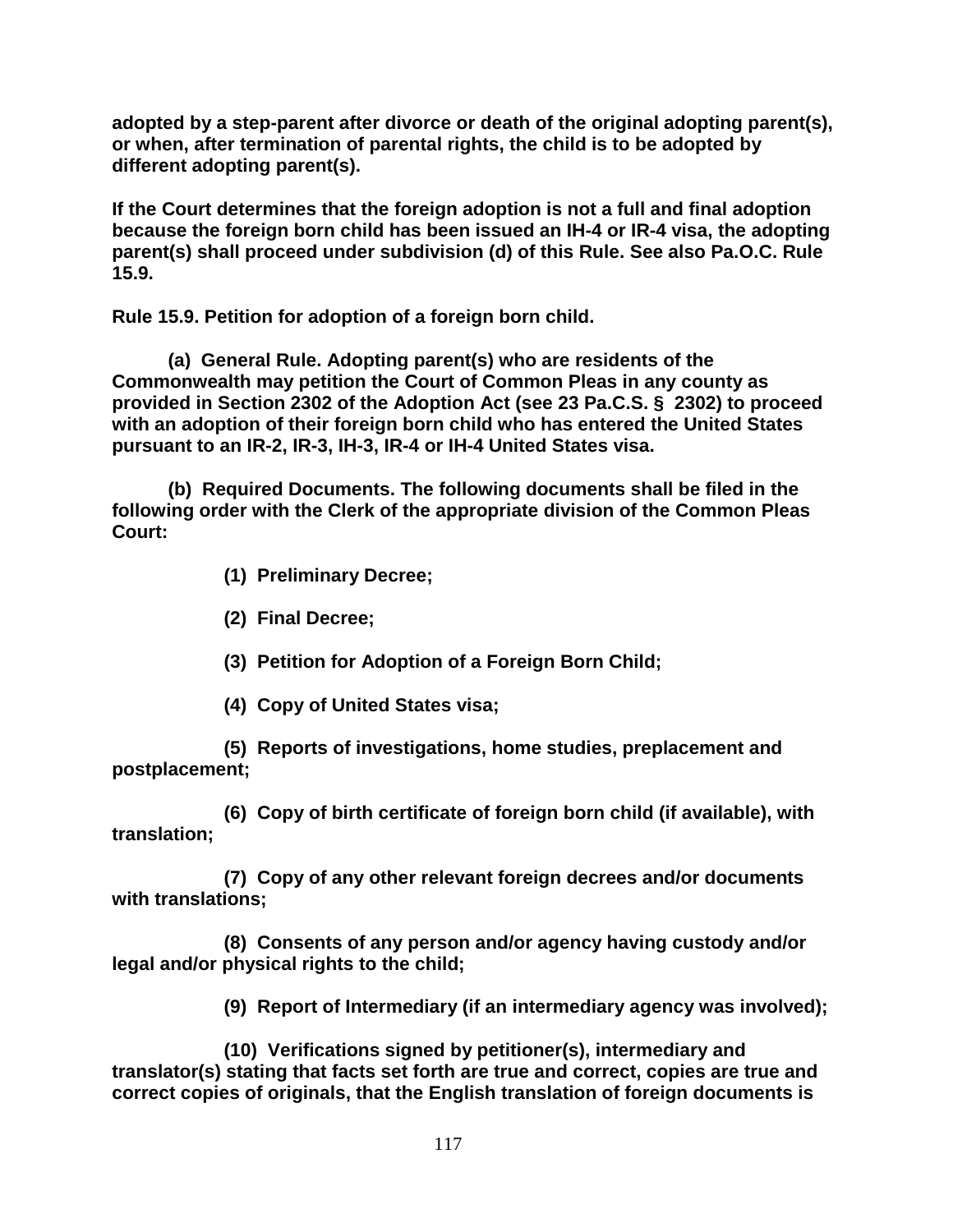**accurate, and that false statements are subject to the penalties of 18 Pa.C.S. § 4904;**

 **(11) Pennsylvania Department of Health, Division of Vital Records Form No. HD01273F, Certificate of Adoption of a Foreign-Born Child with Parts 1 and 2 (and Part 3, if applicable) completed;**

 **(12) Pennsylvania Department of Health, Division of Vital Records Form No. HD01275F, Statement of Citizenship and Residency; and**

 **(13) A copy of U.S. Government Form N-560, Certificate of Citizenship, and/or a copy of the child's United States passport, if either or both documents are available.**

**(c) Form of Documents: The Preliminary Decree, Final Decree, Petition for Adoption of a Foreign Born Child, Report of Intermediary (if applicable), and verifications referenced in subparagraph (b)(10) above shall be in substantially the form approved by the Supreme Court. See Appendix of Forms to these Rules.**

**(d) Judicial Review and Hearing.**

 **(1) Scope of Review. The Petition and accompanying documents filed under this Rule shall be subject to review by the Court as prescribed by the Pennsylvania Adoption Act, 23 Pa.C.S. § § 2101 et seq., Pennsylvania Orphans' Court Rules and local rules of court.**

 **(2) Home Study and Investigation. The Court may rely in whole or in part upon a home study containing information required by Section 2530(b) of the Adoption Act and an investigative report containing information required by Section 2535(b) of the Adoption Act previously commissioned in the foreign adoption proceeding without regard to when such reports were prepared. See 23 Pa.C.S. § § 2530, 2535. The Court may in its discretion require additional reports and investigations to be made in accordance with the Pennsylvania Adoption Act, Pennsylvania Orphans' Court Rules and local rules of court.**

 **(3) Original Documents, Decrees and Translations. All original documents, decrees and translations must be available for review by the Court upon request.**

 **(4) Pre-adoption Requirements. In order to grant an adoption, the Court must be satisfied that the pre-adoption requirements set forth in Sections 2530—2535 of the Adoption Act have been met. See 23 Pa.C.S. § § 2530—2535. If the adopting parent(s) were Pennsylvania residents at the time that the United States visa was issued to the foreign born child, the Court may accept an IH or IR United States visa as proof that the pre-adoption requirements have been met.**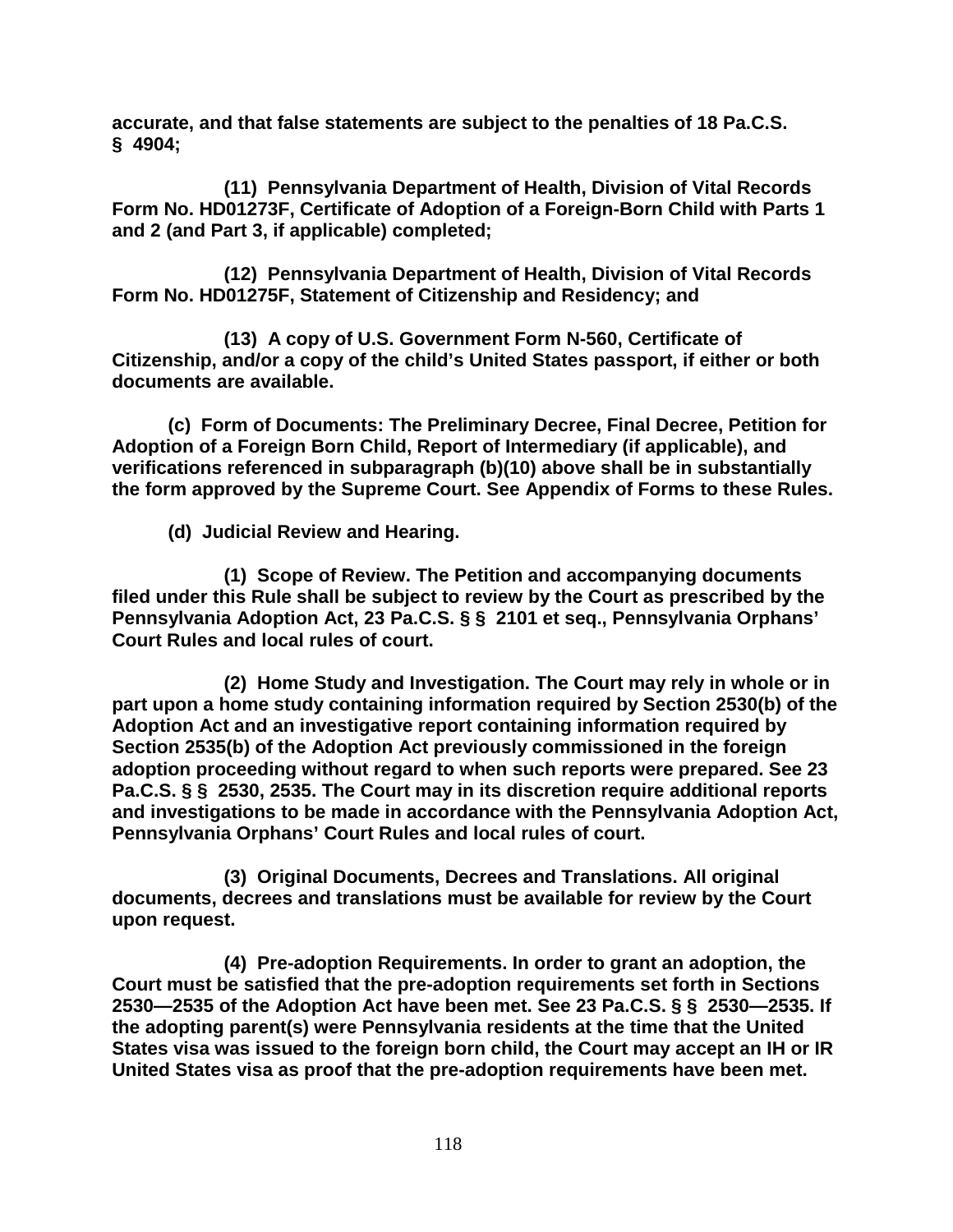**(5) Proof that the Child is an Orphan. In order to grant an adoption, the Court must be satisfied that the child to be adopted is an orphan. The Court may accept the child's IH or IR United States visa as proof that the foreign born child is an orphan.**

 **(6) Hearing. The Court shall schedule a hearing to allow for testimony pursuant to Sections 2721—2724 of the Adoption Act. See 23 Pa.C.S. § § 2721—2724. Petitioner(s) and the child to be adopted shall appear at the hearing. The Court may in its discretion require the presence of additional persons, including a representative of the intermediary.**

**(e) Disclosure of Fees and Costs. Prior to or at the hearing, a report shall be filed setting forth the amount of fees, expenses and costs paid or to be paid to counsel, the intermediary and/or any other person or agency in connection with the adoption of the foreign born child. The Court may request an itemization of any of the amount(s) reported.**

**(f) Final Decree. After the hearing, the Court shall determine if the adoption of the foreign born child can be granted, and if so, the Court shall enter a decree as provided in Section 2902 of the Adoption Act. See 23 Pa.C.S. § 2902.**

**(g) Clerk of the Appropriate Court. Upon the filing of a decree granting the adoption under this Rule, the Clerk of the appropriate Court shall enter the decree and date of the decree on the docket. The Clerk shall send Form No. HD01273F, Certificate of Adoption of a Foreign-Born Child, and Form No. HD01275F, Statement of Citizenship and Residency, to the Department of Health, Division of Vital Records, along with a copy of U.S. Government Form N-560, Certificate of Citizenship, and/or a copy of the child's United States passport, if either or both documents have been provided by the adopting parent(s). The Clerk shall issue to the adopting parent(s) a certificate of adoption in accordance with Section 2907 of the Adoption Act. See 23 Pa.C.S. § 2907.**

**(h) Only One Court May Assume Jurisdiction. A parent shall not proceed under this Rule if the foreign adoption has been registered or otherwise finalized by a Court of this Commonwealth or any other state.**

**Explanatory Note: Pursuant to 23 Pa.C.S. § 2908(e), as amended by Act 96 of 2006, a set of forms, consisting of a Petition for Adoption of a Foreign Born Child, Report of Intermediary, Verification of Translator, Preliminary Decree, and Final Decree are set forth in the Appendix to these Rules.**

**In most instances, the adopting parent(s) of a foreign born child who has entered the United States with an IR-2, IR-3 or IH-3 United States visa will not need to proceed under Pa.O.C. Rule 15.9, but can register the foreign adoption decree pursuant to Pa.O.C. Rule 15.8. Situations may arise, though, that necessitate proceeding under this Rule, such as the inclusion of an incorrect birth year on**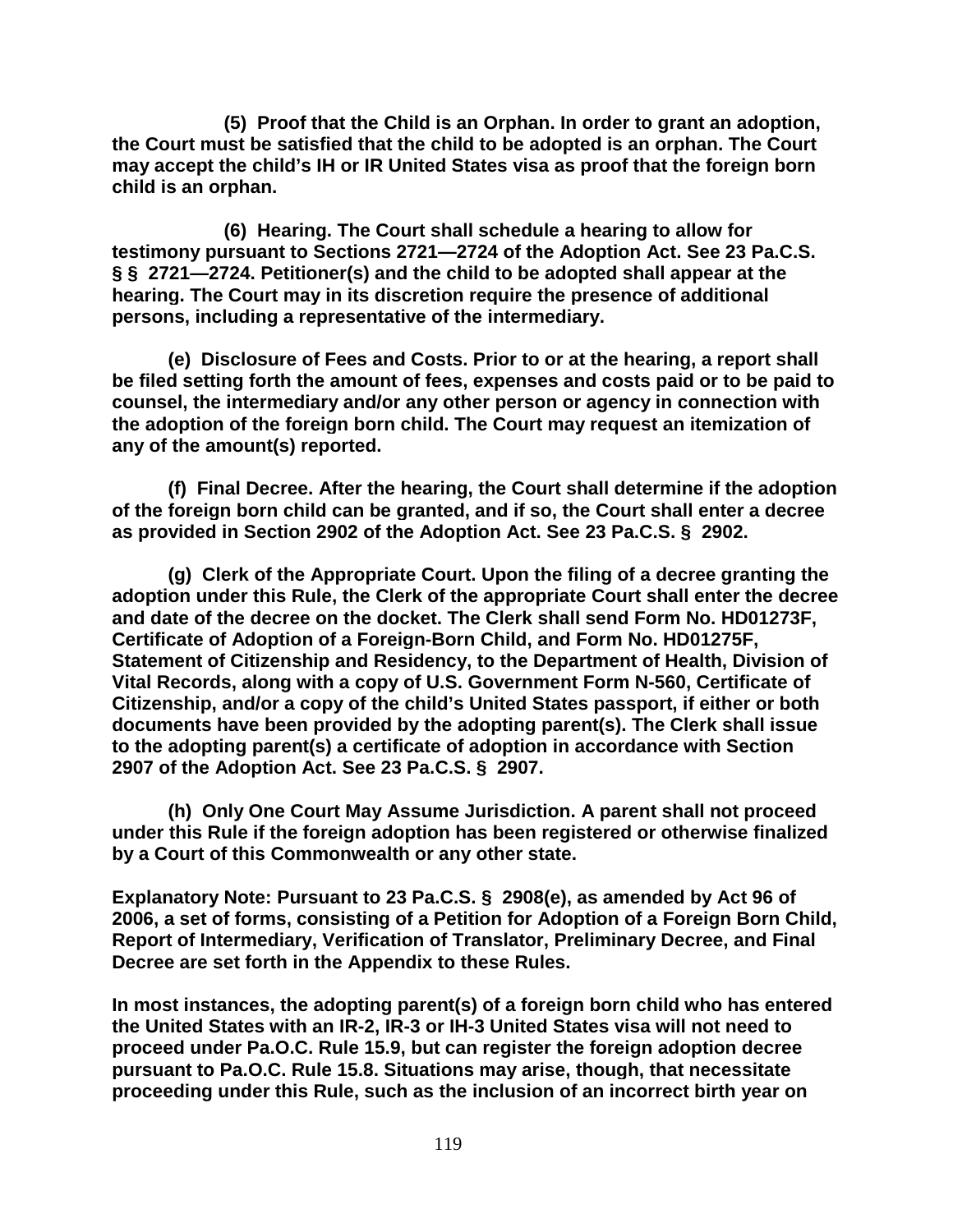**the foreign adoption decree, or other personal family reasons. In these situations, adopting parent(s) of a foreign born child entering the United States with an IR-2, IR-3, or IH-3 United States visa may proceed under Pa.O.C. Rule 15.9; however, adopting parent(s) should be advised by counsel of the additional costs, additional documentation required, and the delay caused by the need for a hearing.**

**If a foreign born child has entered the United States with an IH-4 or IR-4 United States visa, the adopting parent(s) must proceed under Pa.O.C. Rule 15.9 because the adoption of their foreign born child was not finalized in the country of the child's birth.**

**Only one state court, whether in this Commonwealth or another state, should exercise jurisdiction over the registration of the foreign adoption decree or the completion of the adoption initiated in the native country of the foreign born child. Thus, if the adoption has been finalized or the foreign adoption decree has been registered in another state court or in another court within this Commonwealth, the adopting parent(s) need not and should not proceed under this Rule. In similar fashion, if the adoption of the foreign born child has been finalized in this Commonwealth, and thereafter, another petitioner seeks to adopt this child, the subsequent proceeding will be a standard proceeding under the applicable provisions of the Adoption Act, 23 Pa.C.S. § § 2101 et seq. Such a situation could occur when the child is to be adopted by a step-parent after divorce or death of the original adopting parent(s), or when, after termination of parental rights, the child is to be adopted by different adopting parent(s).**

**The documents referenced in Pa.O.C. Rule 15.9 should be filed with the Clerk of the Orphans' Court Division, except in Philadelphia County, where they should be filed with the Clerk of the Family Court Division. The Petition and accompanying documents under this Rule, including the decree granting the adoption, are confidential and should be impounded and withheld from public inspection as provided in the Adoption Act, 23 Pa.C.S. § § 2905 et seq. and Pa.O.C. Rule 15.7.**

**The Clerk shall make available to the petitioner(s) the necessary Department of Health, Division of Vital Records forms: Form No. HD01273F, Certificate of Adoption of a Foreign-Born Child; and Form No. HD01275F, Statement of Citizenship and Residency.**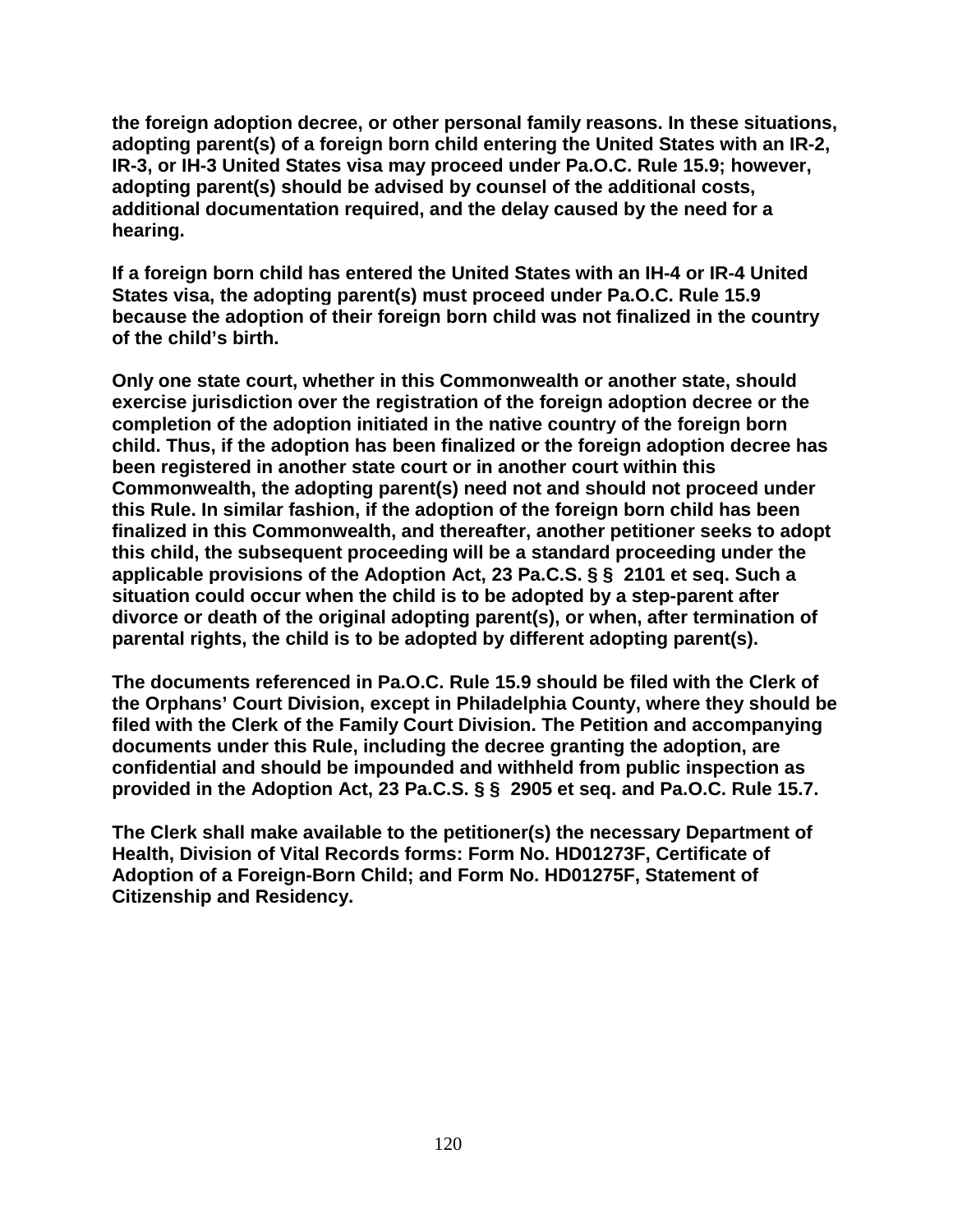**CHAPTER XVI. PROCEEDINGS PURSUANT TO SECTION 3206 OF THE ABORTION CONTROL ACT**

**Note: The right of a minor to petition the court for consent under Section 3206(c), 18 Pa.C.S. § 3206(c), shall be carried forth pursuant to the following procedures:**

**Rule 16.1. Definitions; Scope**

**(a) As used in this Rule, the following words shall have the following meaning:**

> **''Act'' - the Act of June 11, 1982, P. L. 476, No. 138, as amended, 18 Pa.C.S. [Section] § 3201 et. seq., known as the Abortion Control Act;**

> **''Applicant'' - a pregnant woman: (i) who is less than eighteen years of age and not emancipated or (ii) a person acting on behalf of a pregnant woman who has been adjudged an incapacitated person pursuant to Chapter 55 of Title 20 (relating to incapacitated persons);**

**''Application'' - a legal paper, including a motion or petition;**

**''Court'' - the Orphans' Court Division of the Court of Common Pleas, except in proceedings brought: (a) in Philadelphia in which the applicant is a minor in which case the term ''court'' means the Family Court Division; (b) in Allegheny County where said proceedings shall be heard in the Juvenile Court Section of the Family Court Division;**

**Note: See Rule of Judicial Administration 2157 governing distribution of business within courts of common pleas.**

**''Proceeding'' - a proceeding pursuant to Section 3206(c) of the Act, 18 Pa.C.S. § 3206(c).**

**Note: Section 3206(c) of the Abortion Control Act relates to proceedings seeking authorization for a physician to perform an abortion.**

**(b) The procedure set forth in Chapter 16 shall govern proceedings pursuant to Section 3206(c) of the Act, 18 Pa.C.S. § 3206(c).**

**Note: These rules implement Section 3206 of the Abortion Control Act and work with that section to provide a full procedure. Procedures which are set forth in that section rather than the rules include the following:**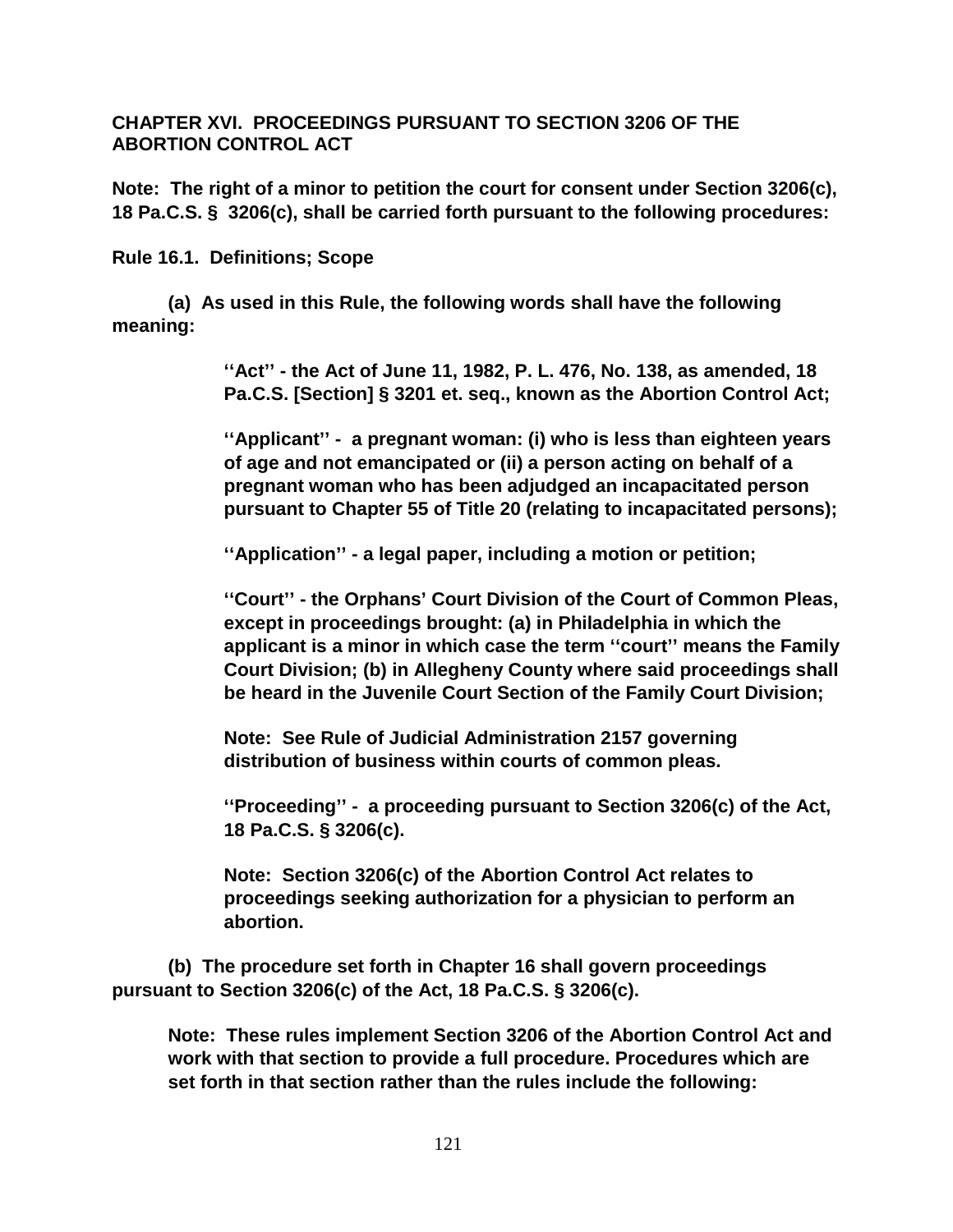**1. Participation in the proceeding and representation by an attorney, Section 3206(e). The court shall be responsible for adopting a procedure to assure that the court advises the pregnant woman of her right to counsel and that counsel is appointed upon her request;**

**2. Conduct of the hearing, including the exclusion of persons, evidence to be heard and notices to be given the applicant, Section 3206(f)(3) and (4) and Section 3206(h); and**

**3. Specific factual findings and legal conclusions by the court in writing, Section 3206(f)(1).**

**Section 3206 of the Act provides for an "expedited appeal."** *See* **Rule 3801**  *et seq***. of the Rules of Appellate Procedure, which provide a complete procedure governing the appeal.**

**Pa.R.A.P. 3804 requires that the court reporter, without charge to the applicant, transcribe the notes of testimony and deliver them to the clerk of the court by 5:00 o'clock p.m. of the business day following receipt of the notice of appeal to the Superior Court.**

**Rule 16.2. Confidentiality**

**(a) The proceeding shall be confidential.**

**Note:** *See* **subparagraph (b) of this rule governing the sealing of the record.** *See* **Rule 16.6 for provisions governing docketing.** *See* **Section 3206(f)(3) of the Act for the exclusion of persons from the hearing.**

**(b) The record, including the application, pleadings, submissions, transcripts, exhibits, orders, evidence, findings and conclusions and any other written material to be maintained, shall be sealed.**

**(c) The identity of the applicant shall not be disclosed in any decision of the proceeding.**

**Rule 16.3. Precedence of Proceeding**

**The proceeding shall be given such precedence over other pending matters as will ensure that the court renders a decision within three business days of the date of the filing of the application.**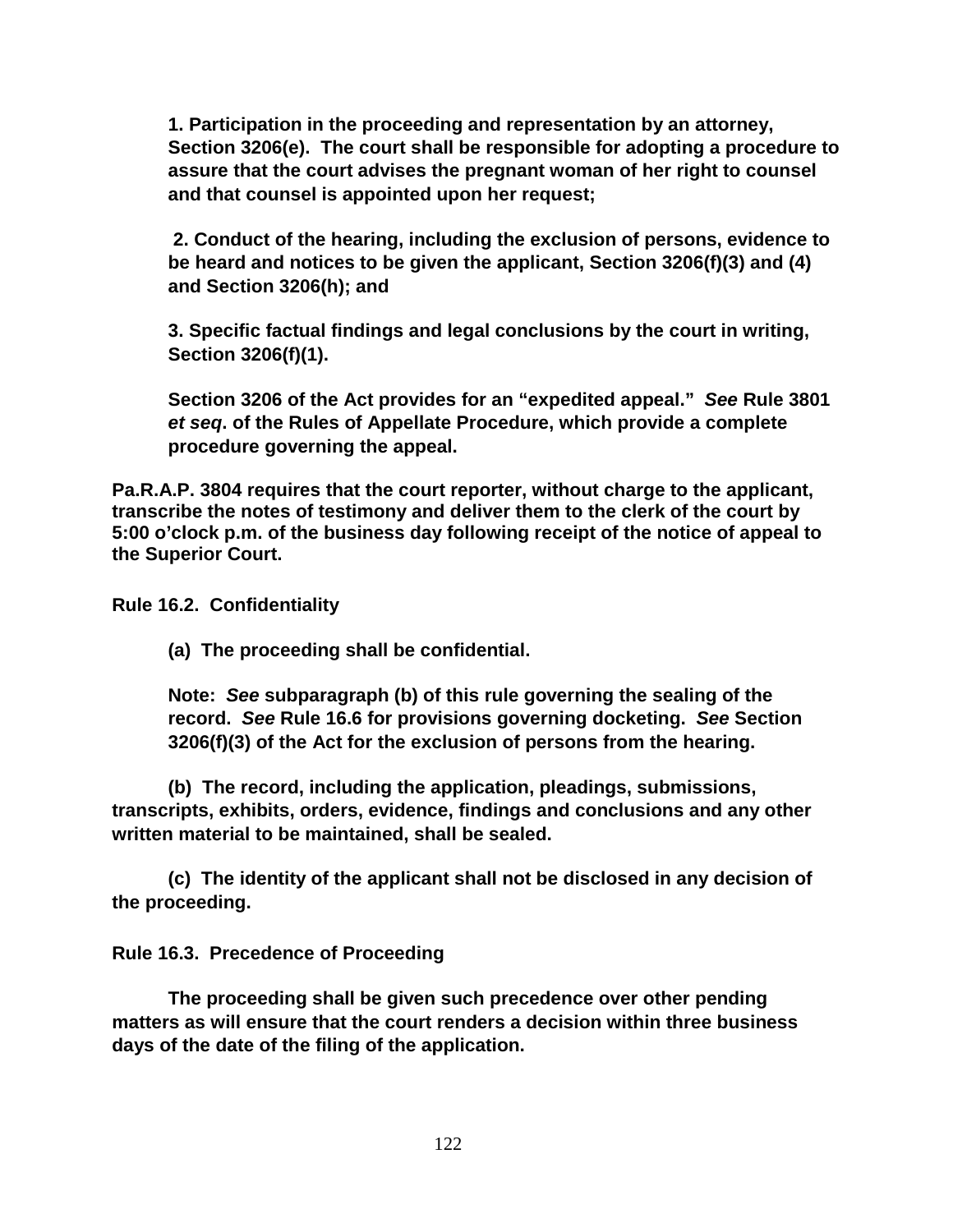**Rule 16.4. Commencement; Venue; No Filing Fees**

**(a) The proceeding shall be commenced by filing an application in the appropriate division of the court of common pleas of the county in which the applicant resides or in which the abortion is sought.**

**(b) No filing fees or court costs shall be required of the applicant.**

**Rule 16.5. Application; Contents; Form of Verification; Assistance in Preparation**

- **(a) The application shall set forth the following:**
	- **(1) the initials of the applicant;**
	- **(2) the age of the applicant;**

**(3) the names and addresses of each parent, guardian or, if the petitioner is a minor whose parents are deceased and no guardian has been appointed, any other person standing** *in loco parentis* **to the applicant;**

**(4) a statement that the applicant has been fully informed of the risks and consequences of the abortion;**

**(5) a statement whether the applicant is of sound mind and has sufficient intellectual capacity to consent to the abortion;**

**(6) a prayer for relief asking the court to enter an order authorizing a physician to perform an abortion upon applicant;**

**(7) an unsworn verification by the applicant stating that the information therein is true and correct and that the applicant is aware that any false statements made in the application are subject to the penalties of 18 Pa.C.S. § 4904 relating to unsworn falsification to authorities; and**

**(8) the signature of the applicant, which may consist of the applicant's initials.**

**(b) Where necessary to serve the interest of justice, the court shall refer the applicant to the appropriate personnel for assistance in preparing the application.**